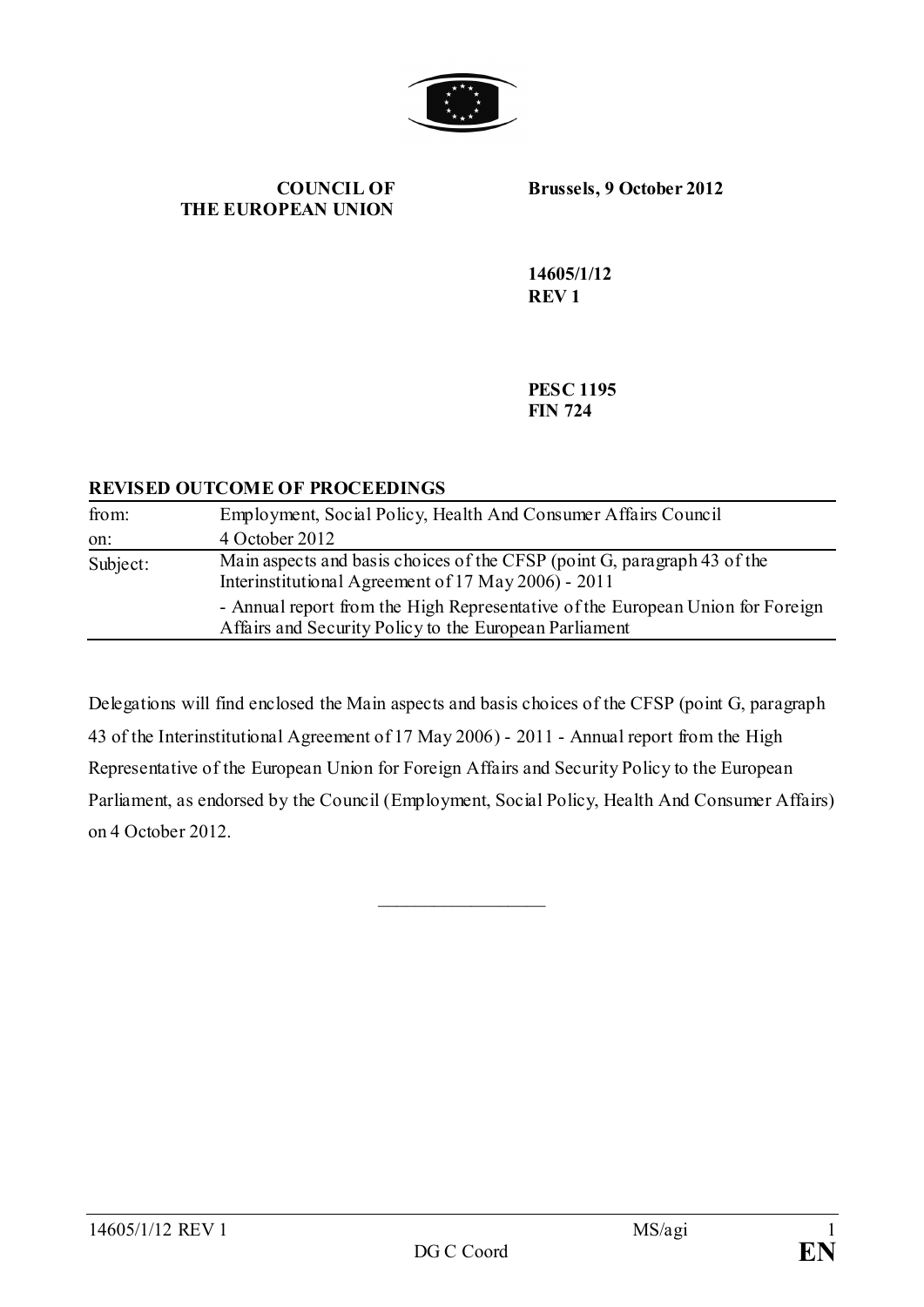# MAIN ASPECTS AND BASIS CHOICES OF THE CFSP (POINT G, PARAGRAPH 43 OF THE INTERINSTITUTIONAL AGREEMENT OF 17 MAY 2006) -2011

| A. |  |
|----|--|
|    |  |
|    |  |
|    |  |
|    |  |
|    |  |
|    |  |
|    |  |
|    |  |
|    |  |
|    |  |
|    |  |
|    |  |
|    |  |
|    |  |
|    |  |
|    |  |
|    |  |
|    |  |
|    |  |
|    |  |
|    |  |
|    |  |
|    |  |
|    |  |
|    |  |
|    |  |
|    |  |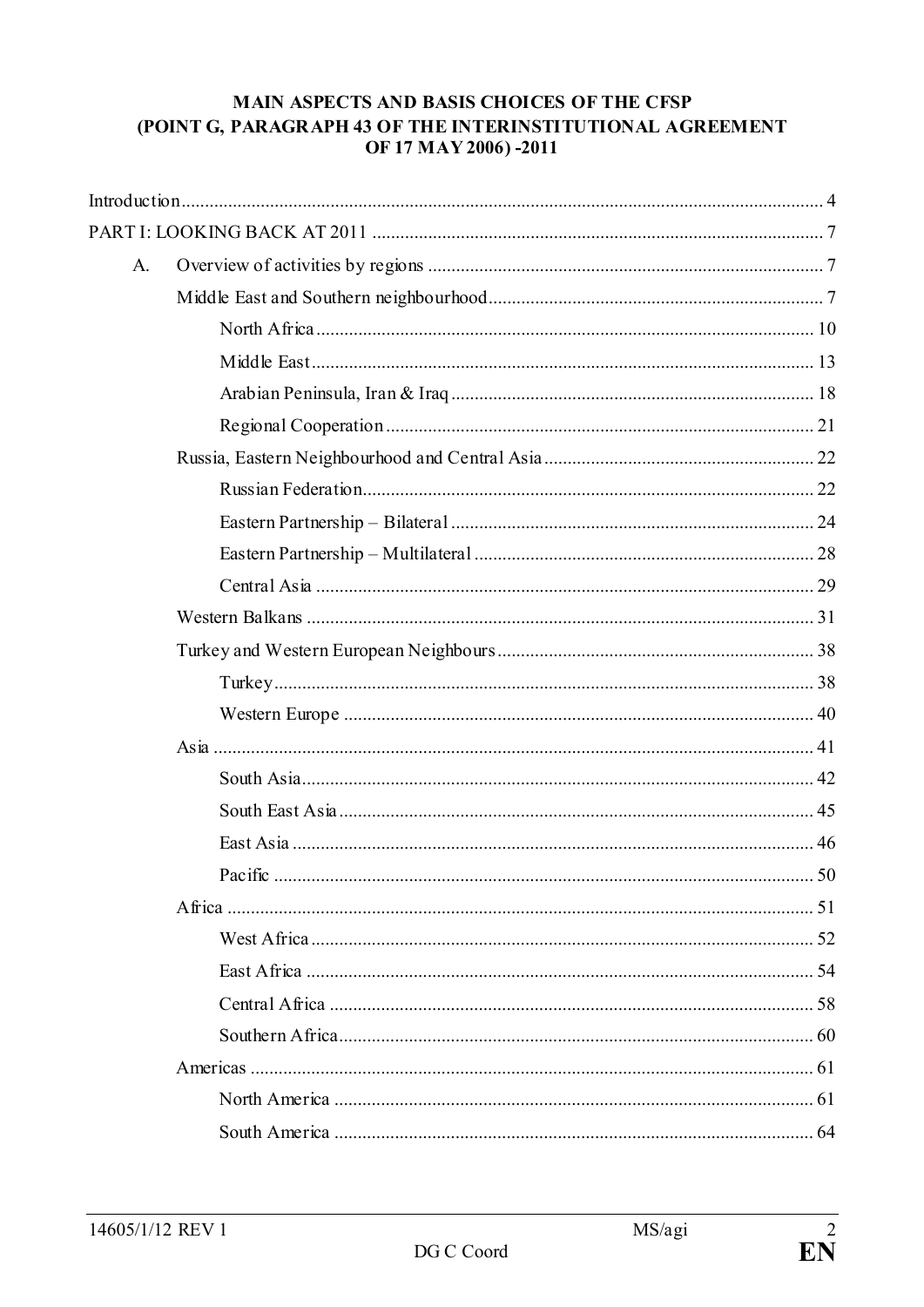| B <sub>r</sub> |                                                                 |  |
|----------------|-----------------------------------------------------------------|--|
|                |                                                                 |  |
|                |                                                                 |  |
|                |                                                                 |  |
|                |                                                                 |  |
|                |                                                                 |  |
| $C$ .          |                                                                 |  |
|                |                                                                 |  |
|                |                                                                 |  |
|                |                                                                 |  |
| D.             |                                                                 |  |
| Ε.             |                                                                 |  |
| $F_{\cdot}$    |                                                                 |  |
|                |                                                                 |  |
|                | Civilian and Military Capabilities [100] Marsen (100) 37        |  |
|                |                                                                 |  |
|                |                                                                 |  |
|                |                                                                 |  |
|                |                                                                 |  |
|                |                                                                 |  |
|                |                                                                 |  |
|                |                                                                 |  |
|                |                                                                 |  |
|                |                                                                 |  |
|                |                                                                 |  |
|                |                                                                 |  |
|                |                                                                 |  |
|                |                                                                 |  |
|                |                                                                 |  |
|                | ANNEX III: OVERVIEW OF DECLARATIONS AND STATEMENTS IN 2011  123 |  |
|                |                                                                 |  |
|                |                                                                 |  |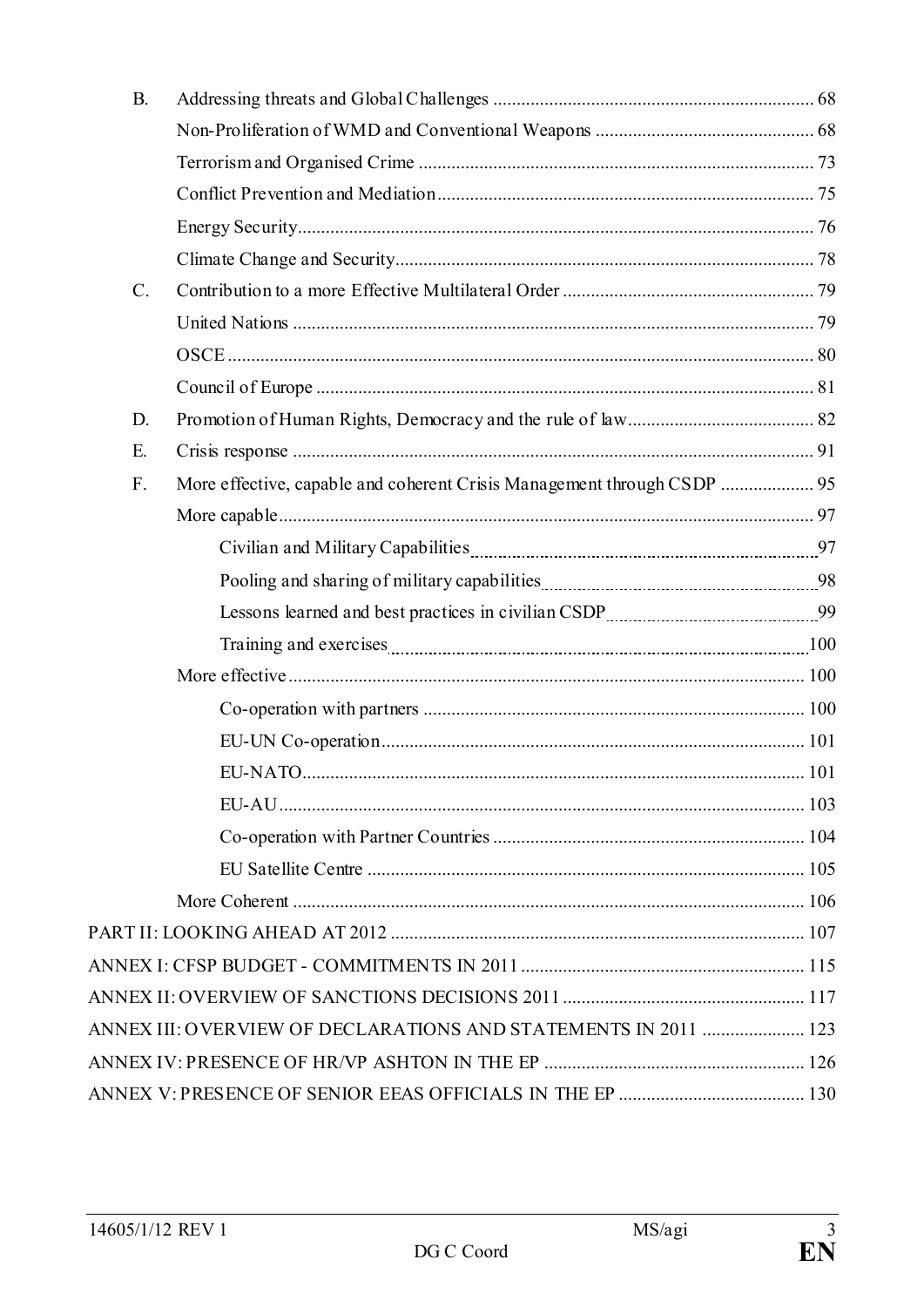# **HIGH REPRESENTATIVE'S REPORT TO THE EUROPEAN PARLIAMENT ON CFSP ACTIVITIES IN 2011**

## <span id="page-3-0"></span>**Introduction**

This report covers the EU's activities in the area of CFSP for 2011, the year in which the European External Action Service (EEAS) started operating and in which representatives of the High Representative (who were or became staff of the EEAS) took over the chairing of almost all of the Council's CFSP preparatory bodies from the rotating Presidency.

The main task of the EEAS is to support the High Representative in fulfilling her mandate, making full use of the potential of the Treaty of Lisbon to promote increased coherence of EU external action. This means bringing substance and presence to the foreign policy agenda across the board, drawing on the full range of policy instruments and assets. The network of 140 EU Delegations is an important tool as they are increasingly the focus of the action of the EEAS, not only through their growing contribution to political, diplomatic and policy work, but also in the support they provide to Member States.

There has been a significant upgrade in the crisis response capabilities, including through the creation of a Crisis Management Board to co-ordinate measures related to crisis prevention, preparedness and response capabilities to crises of all types.

At the start of her mandate, the High Representative set three priorities for EU external relations over 2011-2012: first, the establishment of a functioning EEAS; second, fostering deeper relations with the EU's neighbours, with the aim of promoting democracy, stability and prosperity; and third, the building of strong strategic partnerships with existing and emerging global players.

The events of 2011 have confirmed that these were the right priorities, defining the EU's role as a global and regional political actor. The EU's fundamental values of democracy, the respect for human rights and the consolidation of the Rule of Law, underpin their implementation.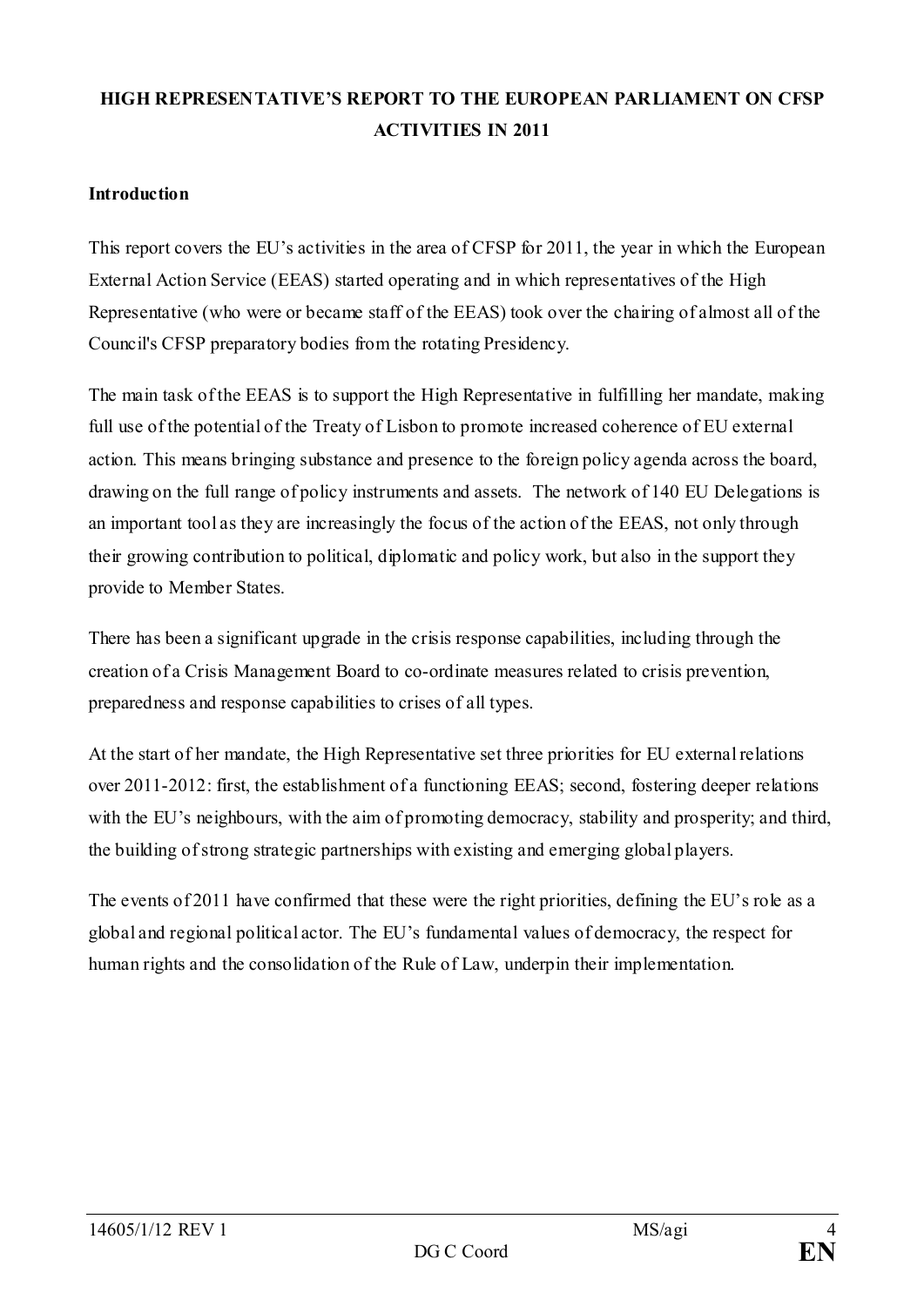With the Arab Spring radically changing the political landscape of the EU's southern neighbourhood, the EU acted decisively in support of change. The March 2011 joint communication on 'A Partnership for Democracy and Shared Prosperity with the Southern Mediterranean' and the May 2011 2011 joint communication on 'A New Response to a Changing Neighbourhood' (a review of European Neighbourhood Policy) defined the strategic framework of the EU's response, focusing on the fostering of 'deep democracy' and bringing together the different tools at our disposal.

The High Representative, assisted by the EEAS, took a leading role in international coordination efforts, striving for convergence of views within the international community even on those issues (such as the Libyan crisis) which had proven to be more divisive.

During 2011, the EU played a key role in some of the most topical political issues: it stepped up its efforts to move forward on the Middle East Peace Process, by pushing for a more active role of the Quartet. It also led international efforts to find a lasting and comprehensive solution to the Iranian nuclear issue.

In pursuit of a more focused and effective EU policy towards its main strategic partners, EU-US close foreign policy cooperation has markedly increased; strategic dialogue with China has been expanded as has political and security dialogue with India, and Brazil, and the EU also actively contributed to facilitating Russia's WTO accession.

In the Western Balkans, the EU took a strong lead in fostering dialogue between Belgrade and Pristina and in breaking political deadlock in Bosnia and Herzegovina. East of its borders, the EU has continued to be engaged in ongoing efforts to solve protracted conflicts, successfully pushing for re-launch of formal "5+2" negotiations on Transnistria and continuing its efforts to find a peaceful solution to the crisis in Georgia. The Eastern Partnership Summit in Warsaw in September 2011 served to prepare the ground for further deepening relations, including as regards CSDP issues. Foreign policy dialogue with Turkey has also been stepped up, especially on the issue of Syria.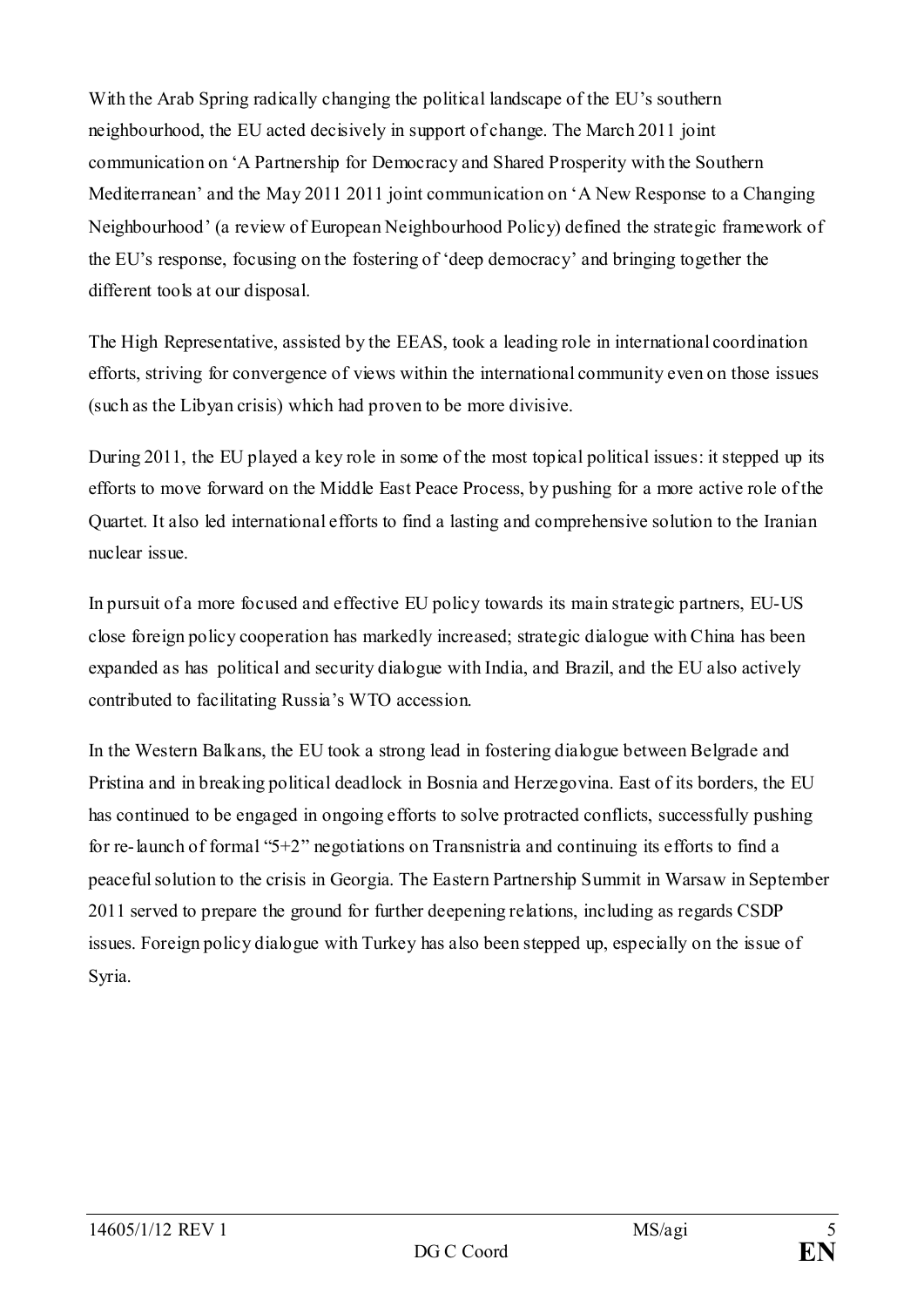Farther afield, the EU has remained committed to strengthening its partnership with Africa, and launched several initiatives to enhance the coherence and effectiveness of its multi-faceted engagement with the Sahel region, Sudan and South Sudan and, especially, the Horn of Africa.

In Afghanistan, the EU renewed its commitment to act as both security and development partner and launched negotiations towards a cooperation agreement. With Pakistan, it negotiated and agreed a 5-year Engagement Plan. EU engagement with Burma/Myanmar also picked up markedly during the year, with a first loosening of a limited set of restrictive measures in response to the changes towards more democracy in the country, however, many challenges remain.

Last but not least, the EU reaffirmed its support for an effective multilateral system with the United Nations at its centre; it enhanced its participation in the works of the UN; it intensified efforts aimed at turning non-proliferation policy into a cross-cutting priority; it renewed its commitment to the universal value of human rights, and presented a Joint Communication ('Human rights and democracy at the heart of EU external action – towards a more effective approach') setting out fresh ideas aimed at carrying forward EU activities in this field.

The activities of the EEAS go well beyond the boundaries of traditional diplomacy, drawing more and more on policies that are managed at EU level or have important EU dimensions. These include the fight against terrorism, the promotion of human rights and democracy, non proliferation and disarmament, as well as CFSP aspects of migration and poverty reduction, climate change and energy security and also global financial regulation.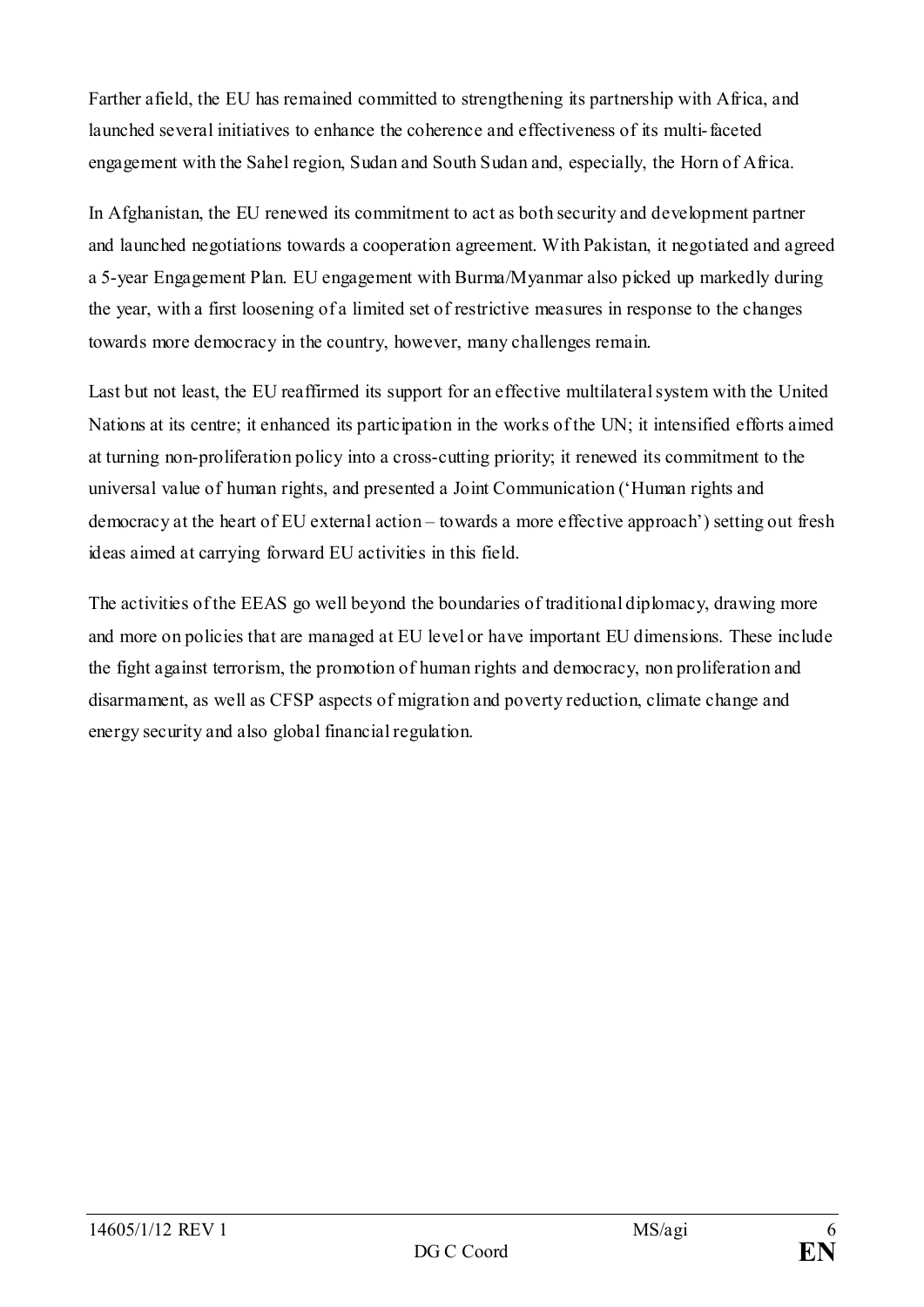Turning a comprehensive approach - that increasingly mobilises the different tools at the EU's disposal as part of a coherent and effective strategy - into comprehensive action remains a key priority for the EU. CSDP instruments are part of the EU's toolbox, in support of overall EU political objectives, which also include the need to address the root causes of a conflict.

This report consists of two parts: an overview of what happened in 2011 and a short preview of the main developments and challenges for 2012 in the area of CFSP.

# <span id="page-6-0"></span>**PART I: LOOKING BACK AT 2011**

# <span id="page-6-1"></span>**A. OVERVIEW OF ACTIVITIES BY REGIONS**

### <span id="page-6-2"></span>**1. MIDDLE EAST AND SOUTHERN NEIGHBOURHOOD**

### **INTRODUCTION**

The Arab Spring radically changed the political landscape of the EU's southern neighbourhood **[1](#page-6-3)** as demonstrations spread across the region echoing the people's call for dignity, democracy, and social justice. In light of these pivotal events, the EU enhanced its bilateral relations as well as its policy approach vis-à-vis the region. The EU engaged politically and financially with a wide range of government, opposition, parliamentary and civil society interlocutors.

The High Representative, supported by the EEAS and in close cooperation with the Commission, developed a comprehensive EU strategy for the Arab Spring in the March 2011 joint communication "*[A partnership for democracy and shared prosperity with the Southern](http://eeas.europa.eu/euromed/docs/com2011_200_en.pdf)  [Mediterranean](http://eeas.europa.eu/euromed/docs/com2011_200_en.pdf)*". This communication stressed the need for the EU to support wholeheartedly the demand for political participation, dignity, freedom and employment opportunities, and set out an approach based on the respect of universal values and shared interests.

<span id="page-6-3"></span><sup>&</sup>lt;u>.</u> **<sup>1</sup>** The European Parliament adopted a resolution on 7 April 2011 on the review of the European Neighbourhood Policy - Southern Dimension (P7\_TA-PROV(2011)0154)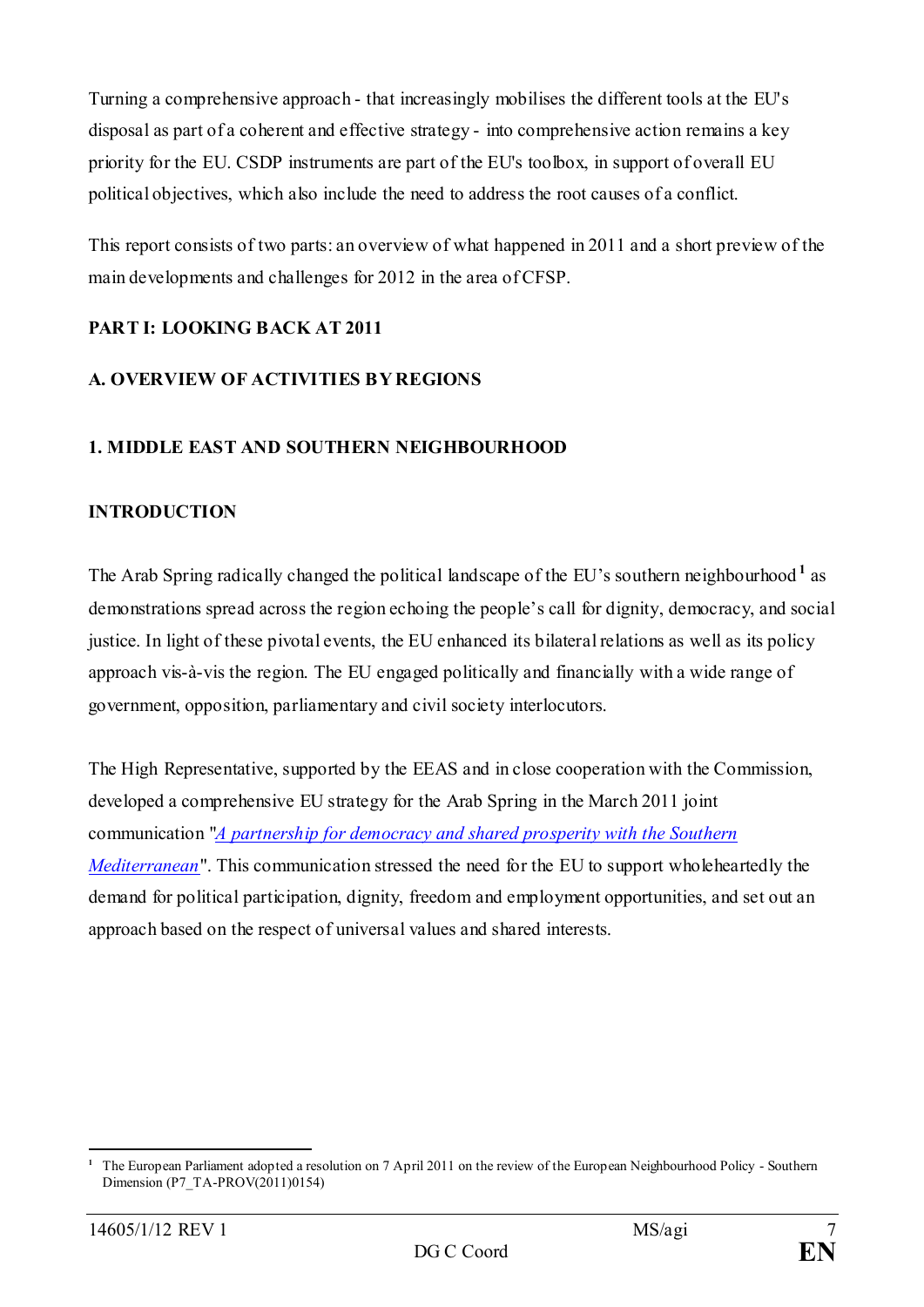The Arab Spring was a major foreign policy challenge for the EU. For the EU institutions, it meant bringing together the different tools at their disposal – which is precisely what the post of High Representative and the EEAS were created for. Joint crisis platforms have united the EEAS and Commission in coordinating the immediate response to the crises in Libya, Tunisia and also Syria. The appointment of an EU Special Representative (EUSR) for the Southern Mediterranean, Bernardino Leon<sup>[2](#page-7-0)</sup>, was a further step towards enhancing the European Union's coordinated response to the Arab Spring.

The EU's policy aims at helping its partners in their transition processes to address in particular two main challenges:

- First, to build "deep democracy", i.e. not only adopting democratic constitutions and conducting free and fair elections, but creating and sustaining an independent judiciary, a thriving free press, a dynamic civil society and all other characteristics of a mature, functioning democracy. Support to civil society was stepped up in Tunisia, Libya and Egypt. **[3](#page-7-1)**

- Second, to ensure inclusive and sustainable economic growth and development, without which democracy will not take root. A particular challenge is to ensure strong job creation. In this respect, the Council welcomed the Commission's proposals for negotiating directives for Deep and Comprehensive Free Trade Areas with Egypt, Jordan, Morocco and Tunisia which will improve market access as soon as the necessary conditions are met. Furthermore, well-managed mobility of people is being promoted through the launch of Dialogues on Migration**[4](#page-7-2)** , Mobility and Security with Tunisia and Morocco. These should lead to the conclusion of mobility partnerships.

<span id="page-7-0"></span><sup>-</sup>**<sup>2</sup>** Since his appointment in July 2011, EUSR Bernardino Leon has set out to fulfil three policy objectives: enhancing the Union's political dialogue with the Southern Mediterranean; contributing to the response of the Union to the developments in the region; enhancing the Union's effectiveness, presence and visibility in the region and in relevant international forums.

<span id="page-7-1"></span><sup>&</sup>lt;sup>3</sup> The Neighbourhood Civil Society Facility, to start operation in 2012, will intensify such support further.

<span id="page-7-2"></span>**<sup>4</sup>** The European Parliament adopted a resolution on 5 April 2011 on migration flows arising from instability: scope and role of EU foreign policy (P7\_TA-PROV(2011)0121)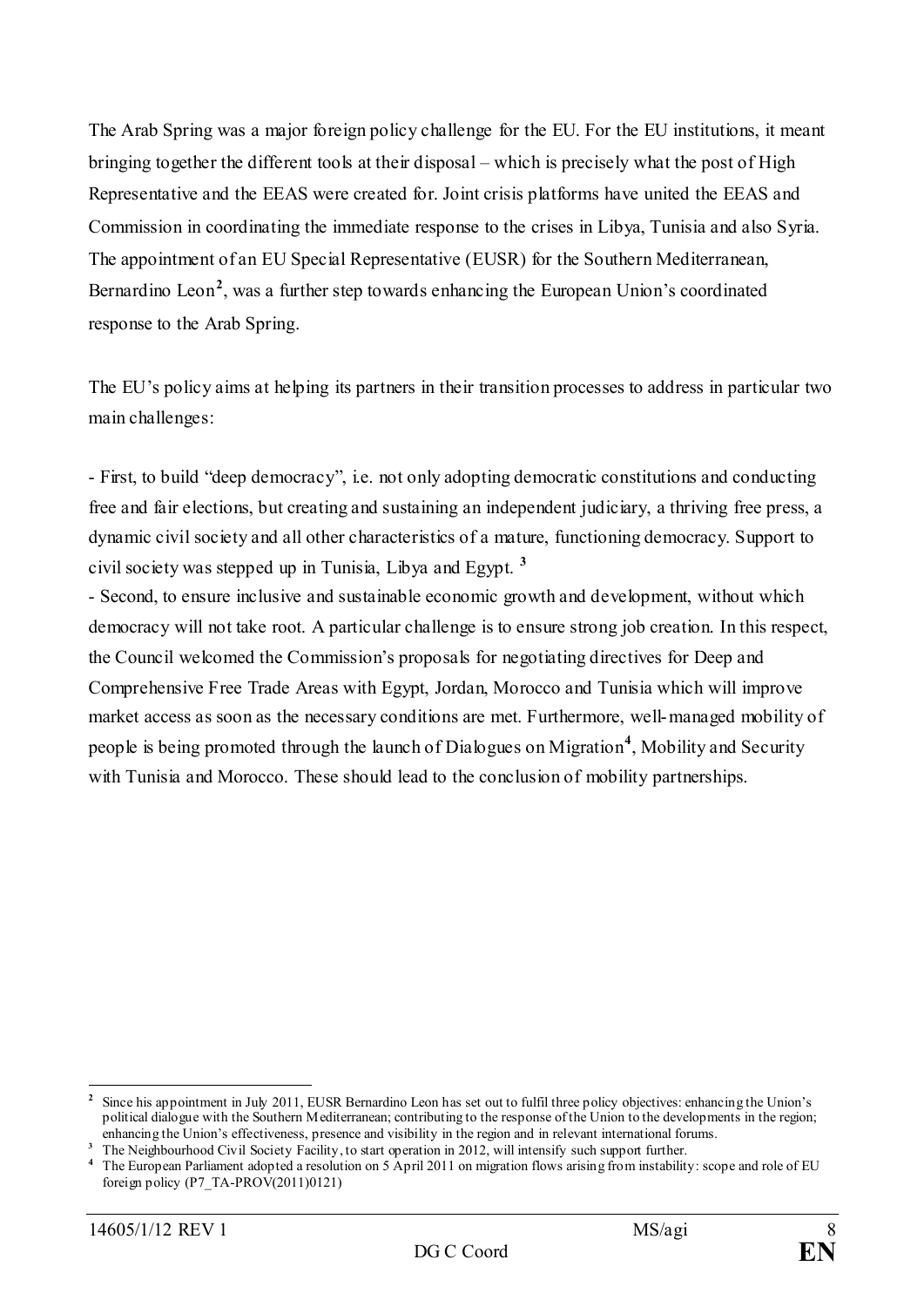The EU is determined to match support to the level of democratic reform, offering more support to those partners that make progress towards inclusive democratic systems.

The High Representative, assisted by the EEAS, has taken a pro-active role in international coordination efforts, together with the UN, the League of Arab States (LAS) and other international actors such as Turkey. The High Representative has notably, together with the EUSR for the Southern Mediterranean, created a unique instrument – Task Forces – bringing together EU institutions, Member States, international financial institutions and the private sector in assisting partner countries to carry forward their reform programmes. By the end of 2011 the Task Forces have managed to mobilise up to  $\epsilon$  7 billion in support for Tunisia and Jordan for three years. Further Task Forces are planned, i.a. for Egypt.

The transitions towards democracy will take time and continue to pose great challenges. In this context, the EU remains committed to working with countries in the region, international financial institutions, the private sector and civil society organisations to ensure that a coordinated and effective response can be made swiftly and efficiently. The EU also stands ready to support reform of the security sector in the countries of the region.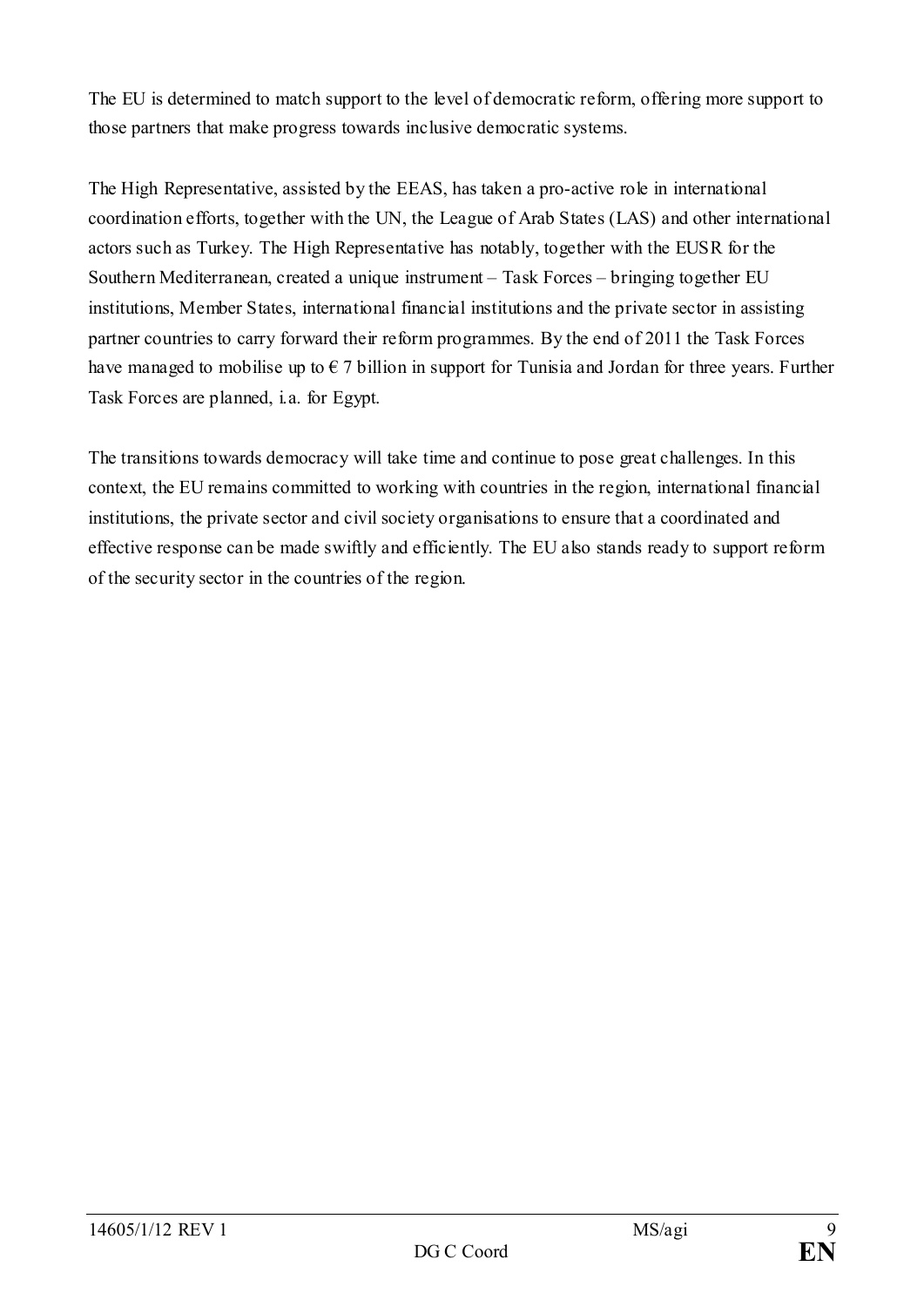#### **BILATERAL RELATIONS**

# <span id="page-9-0"></span>**1.1. NORTH AFRICA**

**1.1.1. LIBYA** During the Libyan crisis the High Representative joined the UN and regional organisations (EU, LAS, African Union and the Organisation of Islamic Cooperation (OIC) in the *Cairo Group* and she actively participated in the *Libya Contact Group*. These efforts contributed to a convergence of views within the international community on how to respond to the Libyan crisis. The EU established a common position on Libya **[5](#page-9-1)** at an extraordinary European Council held on 11 March, where the EU called for Gaddafi to step down. As the conflict developed, the EU adopted a range of autonomous additional restrictive measures. These included those provided for in UN Security Council Resolutions 1970 and 1973 (arms embargo, visa ban, asset freeze on Gaddafi and his inner circle) together with the autonomous additional restrictive measures such as an embargo on equipment which might be used for internal repression and autonomous designations of persons and entities targeted by travel restrictions and assets freeze. At the same time the EU provided substantial humanitarian assistance ( $\epsilon$ 155 million from the EU as a whole).

The EU also completed planning for a CSDP operation designed to provide support for humanitarian efforts in Libya (EUFOR Libya) including by establishing an Operational Headquarters in Rome. In the absence of a request for support for such humanitarian efforts, the operation did not deploy.

<span id="page-9-1"></span>**<sup>5</sup>** The European Parliament adopted on 15 September 2011 a resolution on the situation in Libya [\(P7\\_TA\(2011\)0386\)](http://www.europarl.europa.eu/sides/getDoc.do?type=TA&reference=P7-TA-2011-0386&language=EN&ring=P7-RC-2011-0513). The European Parliament adopted on 8 March 2011 a resolution on the Southern Neighbourhood, and Libya in particular [\(P7\\_TA\(2011\)0095\)](http://www.europarl.europa.eu/sides/getDoc.do?type=TA&reference=P7-TA-2011-0095&language=EN&ring=P7-RC-2011-0169). The European Parliament adopted a recommendation on 20 January 2011 to the Council on the negotiations on the EU-Libya Framework Agreement (P7\_TA(2011)0020).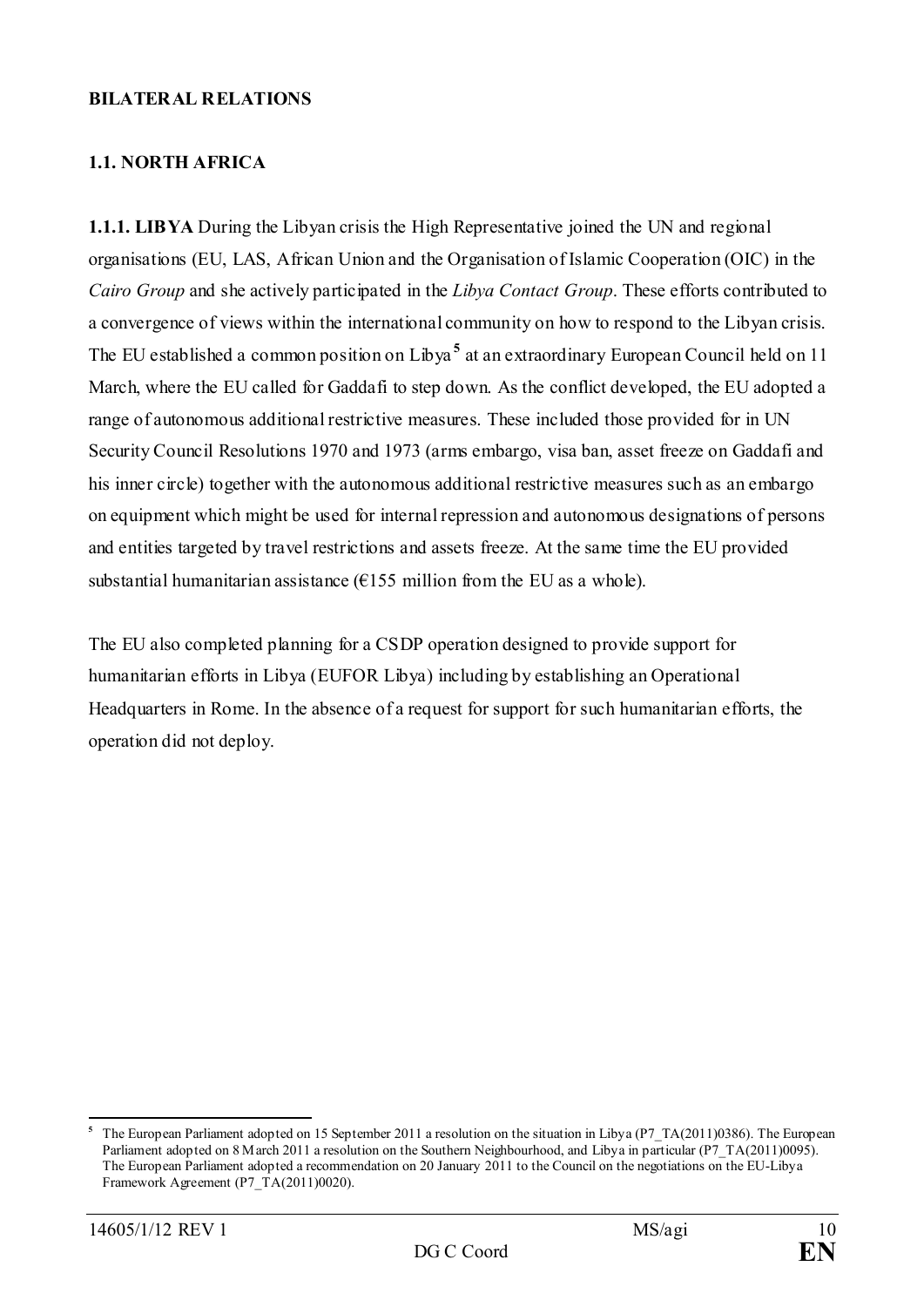As opposition forces gradually established control over the country, the EU opened offices in Benghazi and Tripoli (the latter developing into a Delegation on 12 November). The High Representative travelled twice to Libya. The EU continued to support the transition in Libya throughout the year, notably by lifting the restrictive measures quickly in response to changes on the ground, while at the same time highlighting concerns regarding the challenges the new authorities face notably in the area of protection and respect for human rights (both through Conclusions of the Foreign Affairs Council and Statements by the High Representative).

**1.1.2. ALGERIA** The events in Libya are having a significant impact on security across the region. Algeria in particular is vulnerable given the length of its border with Libya. In the course of the year, the EU supported Algeria's engagement in regional security particularly in the framework of the EU Strategy for the Sahel region. The EU has participated actively in the diplomatic coordination initiatives undertaken by Algeria. Algeria also gave indications of a renewed interest in the European Neighbourhood Policy.

**1.1.3. TUNISIA** As the uprising in Tunisia<sup>[6](#page-10-0)</sup> rapidly turned to revolution, the EU imposed sanctions against 48 individuals closely associated with the regime of former President Ben Ali. In the months following the ousting of Ben Ali, the EU repeatedly expressed its support for the process of democratic transition, providing extensive support including through the deployment of an EU election observation mission for the October 2011 Constituent Assembly elections.

<span id="page-10-0"></span><sup>&</sup>lt;u>.</u> The European Parliament adopted on 15 December 2011 a resolution on the case of Zacharia Bouguira [\(P7\\_TA\(2011\)0592\)](http://www.europarl.europa.eu/sides/getDoc.do?type=TA&reference=P7-TA-2011-0592&language=EN&ring=P7-RC-2011-0712) and on 3 February 2011 a resolution on the situation in Tunisia [\(P7\\_TA\(2011\)0038\)](http://www.europarl.europa.eu/sides/getDoc.do?type=TA&reference=P7-TA-2011-0038&language=EN&ring=P7-RC-2011-0078)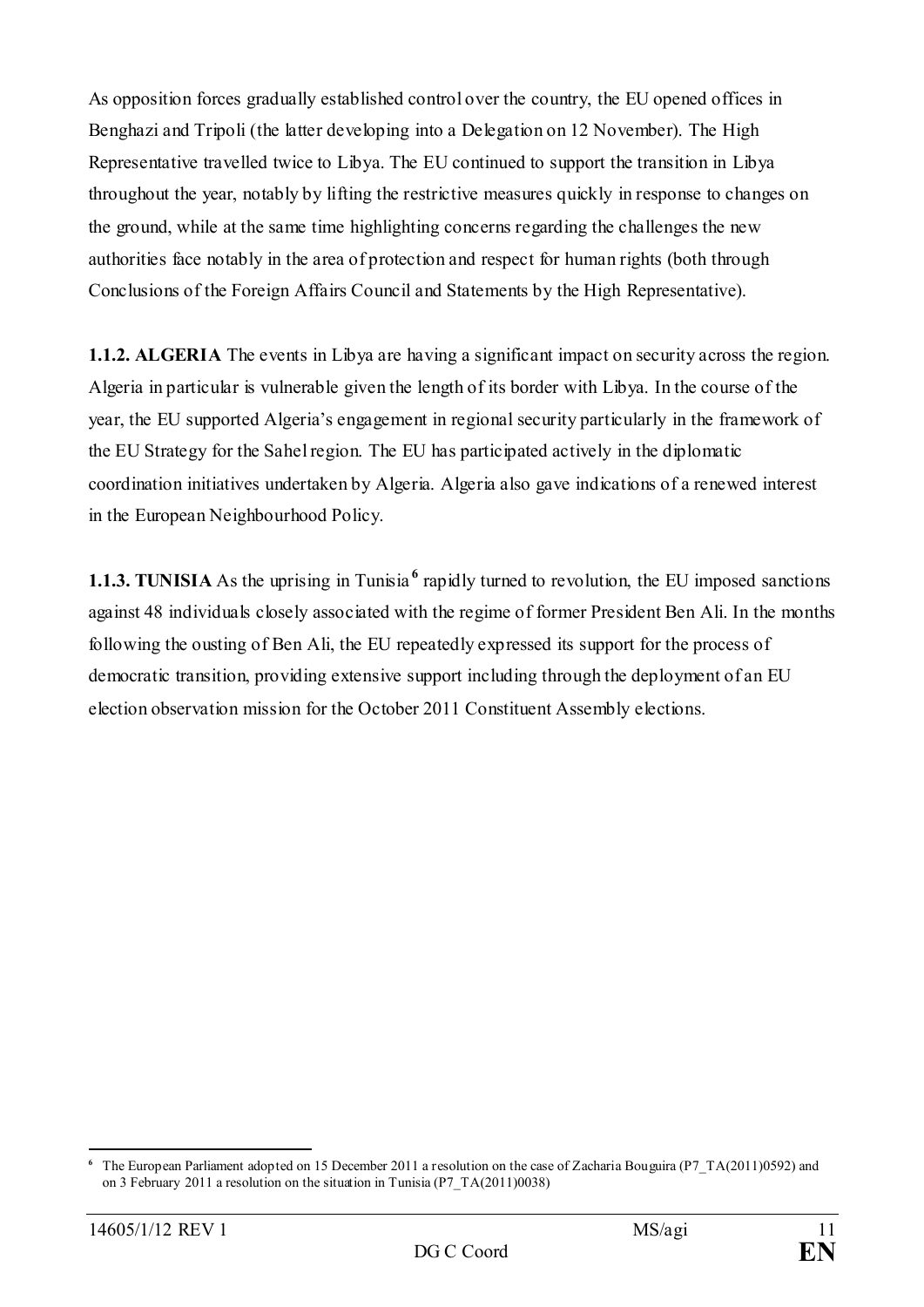These elections formed a turning point for Tunisia, and moreover, the whole region. As part of this European support, the EU reaffirmed its commitment to work with the new Tunisian Government resulting from the elections, in which the Ennadha party gained the most votes. The September 2011 meeting of the international Task Force in Tunis, co-chaired by the High Representative and Tunisian Prime Minister Essebsi, aimed at enhancing the coherence of international support. It resulted in a pledge of an overall financial support to Tunisia of about €4 billion over 2011-2013. The High Representative was subsequently awarded the EuroMed Business award for this initiative.

**1.1.4. MOROCCO** After Morocco amended its Constitution Parliamentary elections took place in November 2011 in a calm atmosphere and based on an improved electoral framework. There was general satisfaction over the conduct of the polls. The moderate Islamic Party of Justice and Development won a plurality of the seats (27%).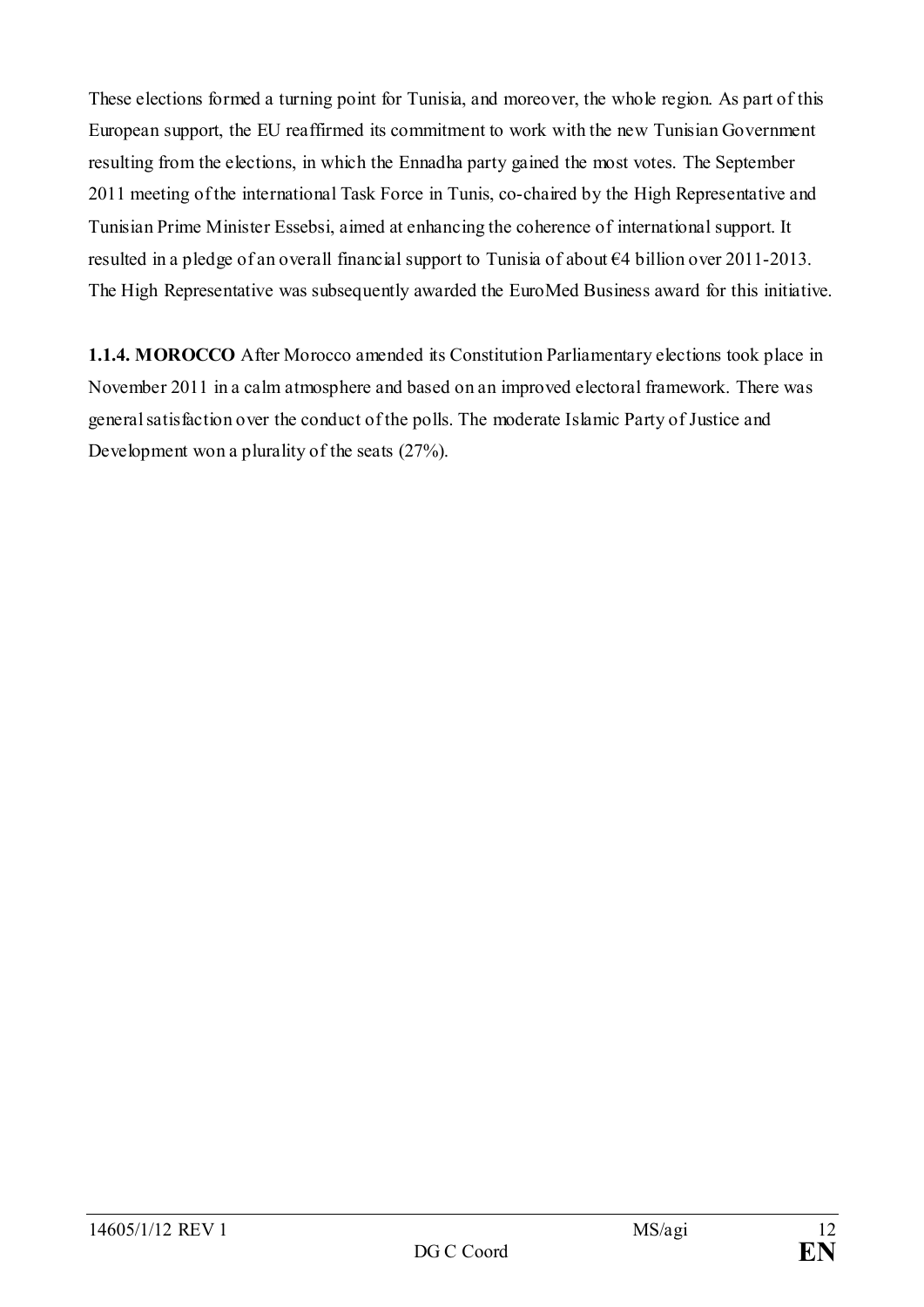#### <span id="page-12-0"></span>**1.2. MIDDLE EAST**

**1.2.1. EGYPT** The transition to democracy in Egypt<sup>[7](#page-12-1)</sup> after the ousting of President Mubarak faced many challenges: protests were met with violent repression by the security forces and the state of emergency remained in place until 31 May, despite promises of the Supreme Military Council to lift it ahead of parliamentary elections. Civilians continued to be tried in military courts and Egyptian authorities cracked down on civil society organisations receiving foreign funding. Although Egypt has suspended all formal dialogue with the EU since the beginning of the uprising (while informal structural dialogue continued), the High Representative visited Egypt eight times in 2011 to extend the EU's support to Egypt's democratic process and to urge the interim authorities to ensure a swift move to civilian rule, uphold the rule of law, respect fundamental freedoms and protect the democratic aspirations of the people. The EU imposed restrictive measures against 19 individuals closely associated with the regime of former President Mubarak. Egypt's first transparent elections, starting at the end of 2011 were considered as a concrete step in the right direction. Under those circumstances, the EU proposed to deploy an Electoral Observation Mission to monitor the Presidential elections.

<span id="page-12-1"></span>**<sup>7</sup>** The European Parliament adopted on 17 February 2011 a resolution on the situation in Egypt [\(P7\\_TA\(2011\)0064\)](http://www.europarl.europa.eu/sides/getDoc.do?type=TA&reference=P7-TA-2011-0064&language=EN&ring=P7-RC-2011-0120) and on 27 October 2011 [a resolution on the situation in Egypt and Syria, in particular of Christian communities](http://www.europarl.europa.eu/sides/getDoc.do?pubRef=-%2f%2fEP%2f%2fTEXT%2bMOTION%2bP7-RC-2011-0542%2b0%2bDOC%2bXML%2bV0%2f%2fEN&language=EN) [\(P7\\_TA\(2011\)0471\)](http://www.europarl.europa.eu/sides/getDoc.do?type=TA&reference=P7-TA-2011-0471&language=EN&ring=P7-RC-2011-0542) as well as a resolution [on Egypt, in particular the case of blogger Alaa Abd El-Fattah](http://www.europarl.europa.eu/sides/getDoc.do?pubRef=-%2f%2fEP%2f%2fTEXT%2bMOTION%2bP7-RC-2011-0595%2b0%2bDOC%2bXML%2bV0%2f%2fEN&language=EN) on 17 November 2011 (P7 $T(A(2011)0518)$ ).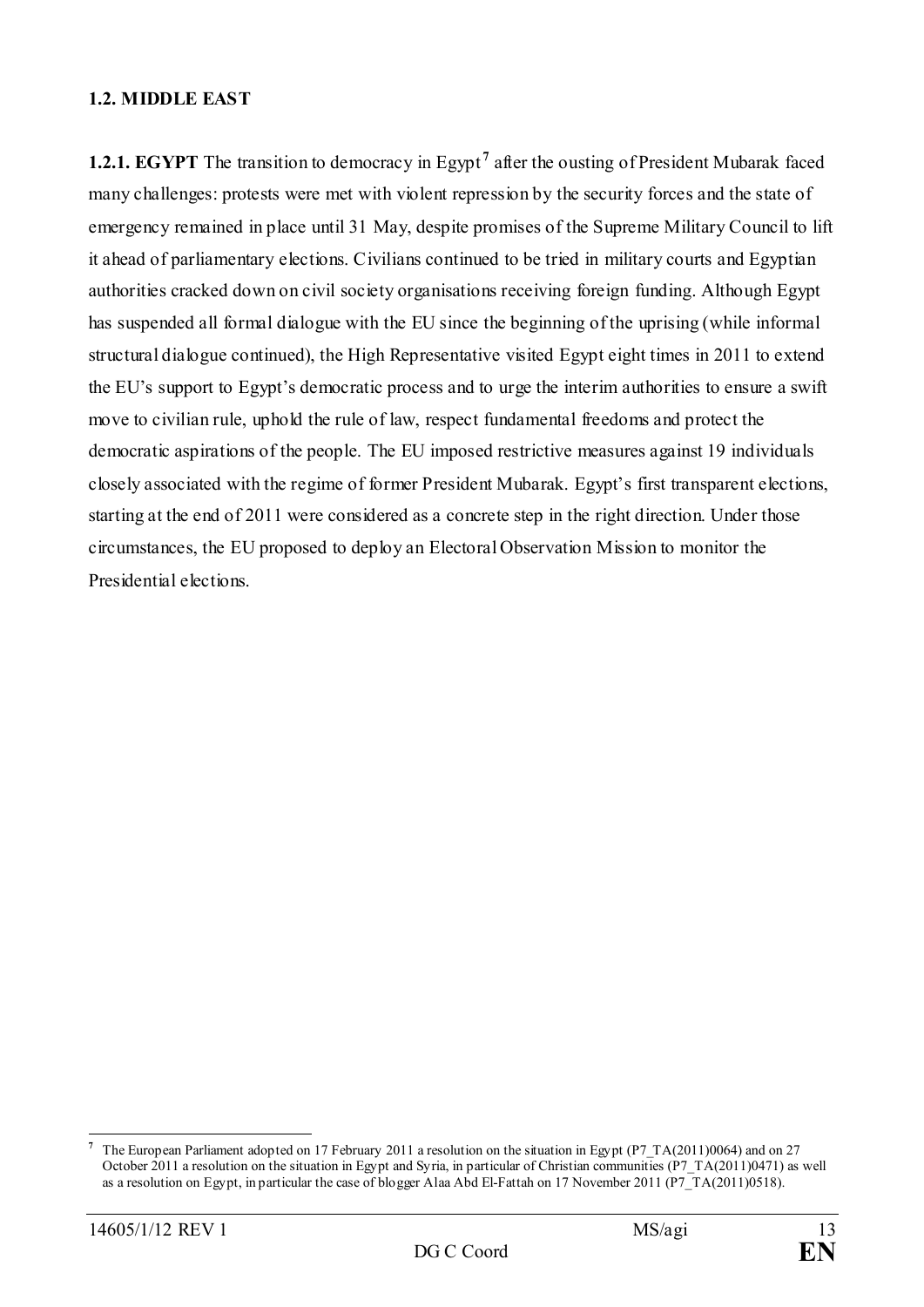**1.2.2. SYRIA** Following the uprising in Syria **[8](#page-13-0)** , which began in March 2011, and the use of violence by the Syrian Government against its citizens, the Foreign Affairs Council of May 2011 took the decision to suspend bilateral cooperation programmes between the EU and the Syrian government and not to take any further steps with regard to the pending Association Agreement. The EU also partially suspended the application of the Co-operation Agreement with Syria. In the face of the escalating violence, the EU, jointly with the United States, called for President Assad to step aside. It worked closely with partners in the international community to put pressure on the Syrian Government to stop all violence. On 16 October, the League of Arab States (LAS) decided on a plan for Syria focused on stopping violence, releasing political prisoners, pulling the military out of cities, allowing access to media and conducting a national dialogue, which the EU supported in an effort to resolve the Syrian crisis. It urged the UN Security Council Members to agree on strong UN action towards Syria and promoted strong resolutions on Syria by the UN Human Rights Council.

The EU's restrictive measures against Syria were expanded regularly to target persons and entities responsible for and/or associated with repression or supporting the regime and by targeting revenues the regime might use to finance the repression, including by imposing a ban on the import of Syrian oil. The EU engaged with representatives of the Syrian opposition and consistently called for inclusivity of all opposition groups in shaping a vision for the transition in Syria. The EU has also increased its financial support to humanitarian organisations to deal with the dramatic consequences of the crisis. The EU has repeatedly commended Syria's neighbour states for their active burden-sharing in the crisis.

<span id="page-13-0"></span>**<sup>8</sup>** The European Parliament adopted on 15 December 2011 a resolution on the situation in Syria [\(P7\\_TA\(2011\)0582\)](http://www.europarl.europa.eu/sides/getDoc.do?type=TA&reference=P7-TA-2011-0582&language=EN&ring=P7-RC-2011-0721). On 27 October 2011, the European Parliament adopted a resolution on the case o[f Rafah Nashed in Syria](http://www.europarl.europa.eu/sides/getDoc.do?pubRef=-%2f%2fEP%2f%2fTEXT%2bMOTION%2bP7-RC-2011-0565%2b0%2bDOC%2bXML%2bV0%2f%2fEN&language=EN) [\(P7\\_TA\(2011\)0476\)](http://www.europarl.europa.eu/sides/getDoc.do?type=TA&reference=P7-TA-2011-0476&language=EN&ring=P7-RC-2011-0565) and a resolution on [the situation in Egypt and Syria, in particular of Christian communities](http://www.europarl.europa.eu/sides/getDoc.do?pubRef=-%2f%2fEP%2f%2fTEXT%2bMOTION%2bP7-RC-2011-0542%2b0%2bDOC%2bXML%2bV0%2f%2fEN&language=EN) on 27 October 2011 [\(P7\\_TA\(2011\)0471.](http://www.europarl.europa.eu/sides/getDoc.do?type=TA&reference=P7-TA-2011-0471&language=EN&ring=P7-RC-2011-0542) The European Parliament adopted two resolutions (7 July 2011 and 7 April 2011) on the situation in Syria, Yemen and Bahrain (P7 TA-PROV(2011)0333 and P7\_TA-PROV(2011)0148).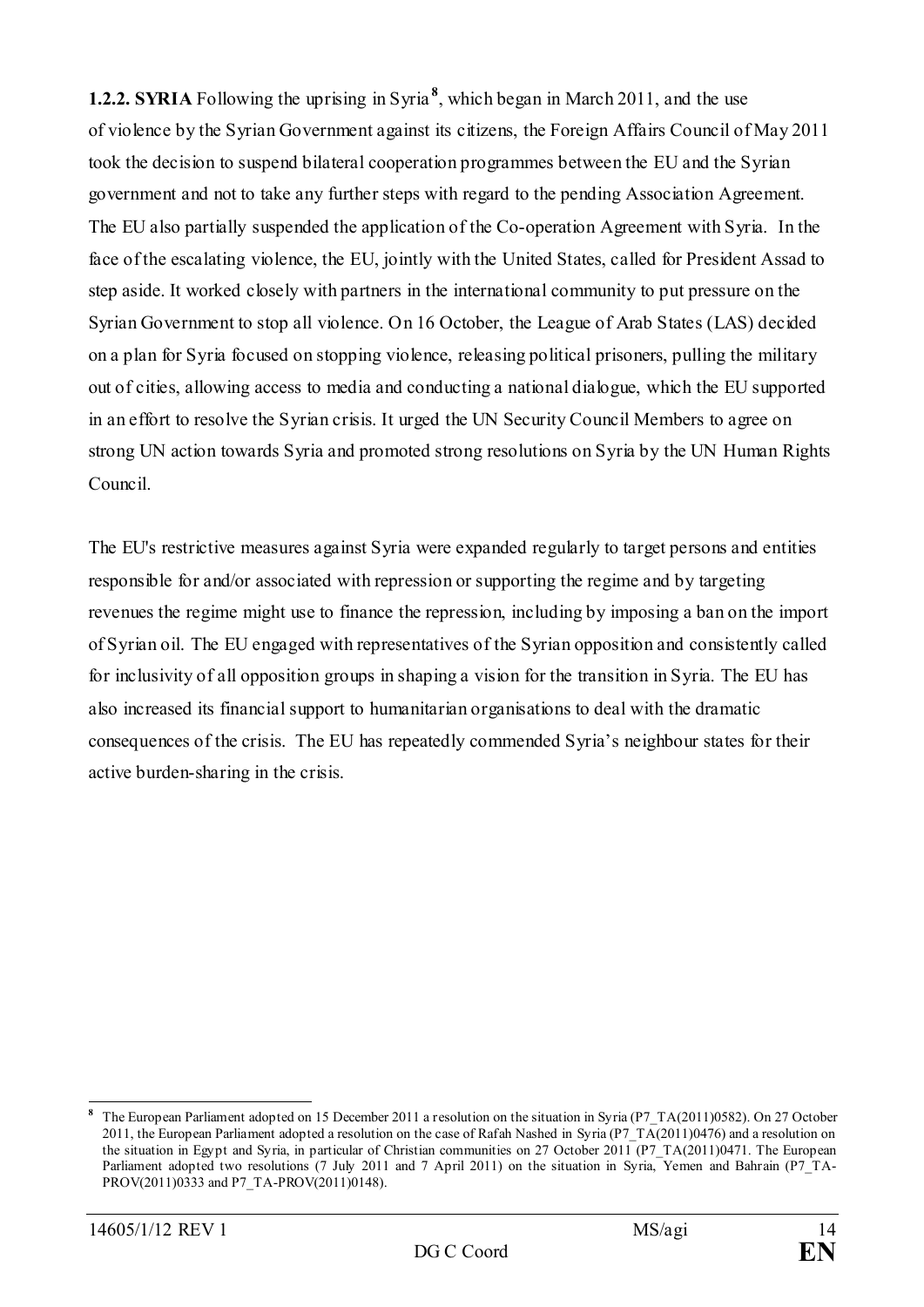**1.2.3. LEBANON** In Lebanon, the new government that was formed in July 2011 after the fall of the Government of National Unity earlier in the year, stated its attachment to relations with the EU which led to an intensifying of bilateral contacts. With Lebanon's payment of its dues to the Special Tribunal in November a significant obstacle was cleared towards further development of Lebanon's relations with the EU, as confirmed by the Association Committee in December 2011.

**1.2.4. JORDAN** In 2011, Jordan embarked on a series of political reforms in response to the evolving domestic political context and the legitimate expectations of the population. King Abdullah set up in March the National Dialogue Committee (tasked to draft a new electoral law) and in April the Royal Committee on Constitutional Review.

In September, the Parliament eventually adopted 41 constitutional amendments, some of which with far-reaching impact, including inter alia the establishment of an independent electoral commission, the empowerment of political parties through the revision of legislation, the establishment of the Constitutional Court, the prohibition of torture, more restrictive rules on the dissolution of the Parliament **[9](#page-14-0)** .

On a bilateral level, the "advanced status" partnership, agreed in October 2010, gave a further impetus to the development of EU-Jordan relations. It unlocked a larger spectrum of areas of cooperation, thus opening-up new opportunities. The EU financial assistance encompassing a few key priorities focused in particular on supporting good governance, independence of the judiciary, education and development of renewable energy sources.**[10](#page-14-1)**

<span id="page-14-0"></span>**<sup>9</sup>** The second Task force was organised with Jordan in February 2012 and followed the successful path established by the first Task Force with Tunisia.

<span id="page-14-1"></span>**<sup>10</sup>**The first meeting of the EU-Jordan Task Force took place in February 2012 and followed the path established by the first Task Force with Tunisia.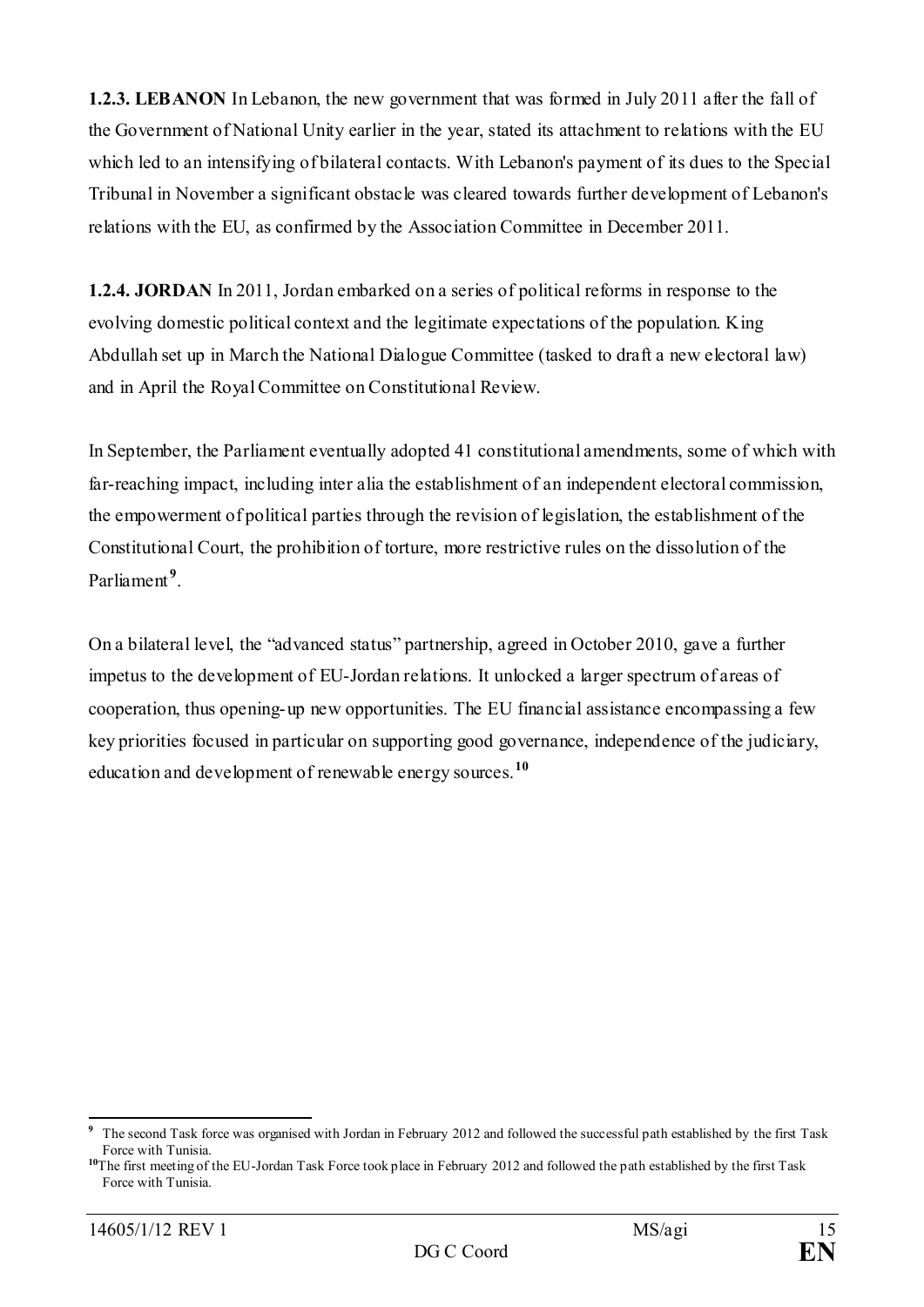**1.2.5. MIDDLE EAST PEACE PROCESS (MEPP)** The European Union repeatedly called for the urgent resumption of negotiations on the MEPP. Within an agreed time frame, the objective would be to lead to a two-state solution with the State of Israel and an independent, democratic, contiguous and viable State of Palestine**[11](#page-15-0)** living side by side in peace and security. The Arab Spring has brought even more urgency to the Middle East Peace Process. The EU stepped up its efforts to move forward this process by pushing for a more active role for the Quartet: three Principals' meetings took place in 2011 (Munich, Washington, New York), around a dozen Envoys' meetings, four of them with the parties (separately).

The EU set out clear parameters for negotiations, expressed by the EU in the UN Security Council on 21 April 2011, and lent its full support to the High Representative's efforts to create a credible perspective for re-launching the Peace Process. To this end, the High Representative visited the region numerous times throughout the year and stayed in close contact with many stakeholders.

The EU continued to extend direct financial support to the Palestinian Authority and further contributed to its successful state-building efforts including in the framework of the EU-PA ENP Action Plan. Progress in state building risks being jeopardised by a stalled peace process and continuing internal Palestinian division. The EU called on the future Palestinian government to continue the institution-building efforts and to uphold current standards in terms of transparent and efficient public finance management, as underlined at the Ad Hoc Liaison Committee meeting hosted by the High Representative on 13 April in Brussels.

<span id="page-15-0"></span><sup>-</sup>**<sup>11</sup>** The European Parliament adopted on 29 September 2011 a resolution on the situation in Palestine [\(P7\\_TA\(2011\)0429\)](http://www.europarl.europa.eu/sides/getDoc.do?type=TA&reference=P7-TA-2011-0429&language=EN&ring=P7-RC-2011-0525)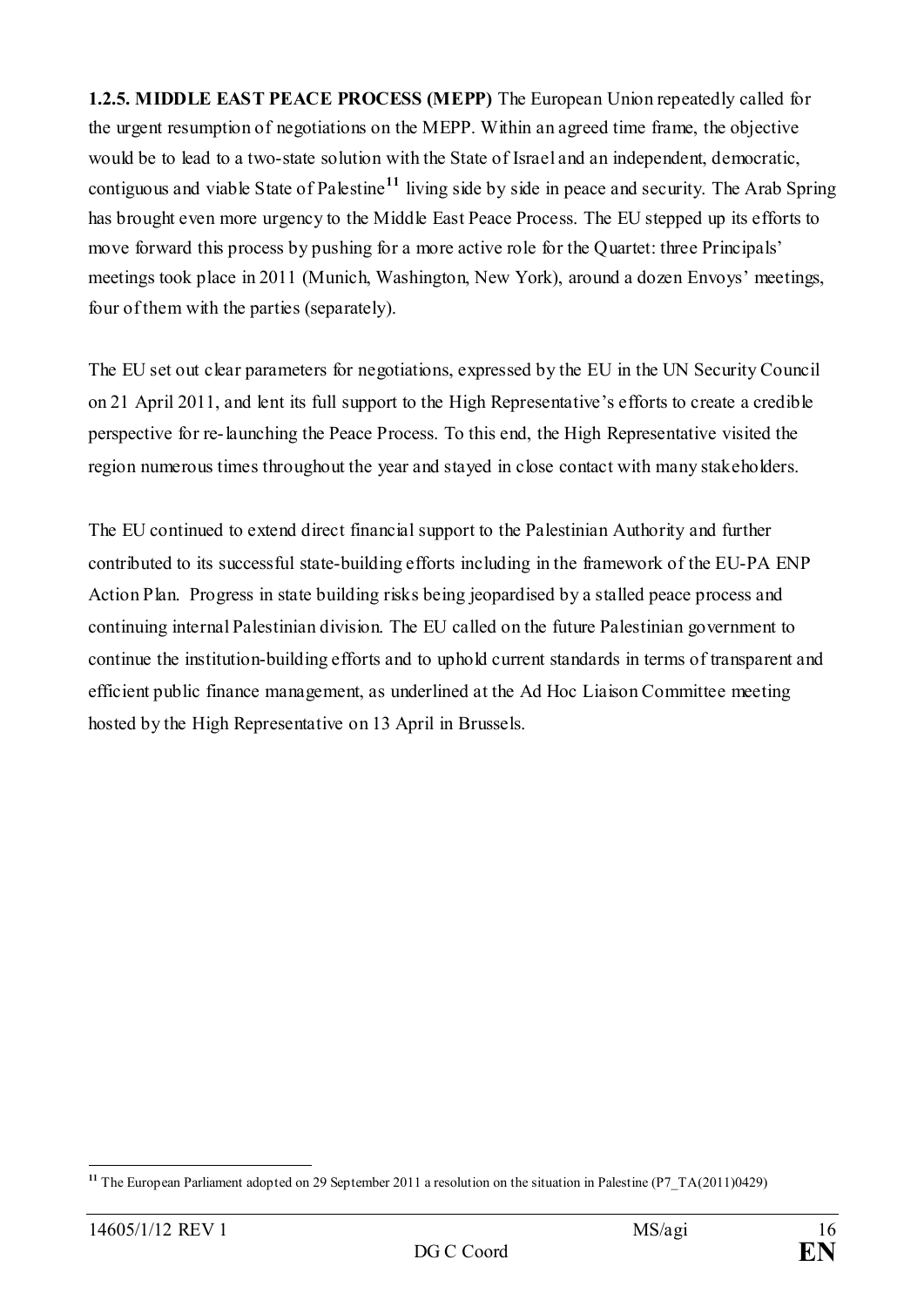Israel's settlement expansion, in particular in East Jerusalem, was deplored by the EU. The EU welcomed the Palestinian reconciliation agreement signed in Cairo on 4 May, reiterated that it supported reconciliation behind President Abbas in line with the principles set out in his speech of 4 May 2011 and encouraged further efforts in support of the full implementation of the agreement. Against the background of the UN membership application, launched by President Abbas in September, the High Representative was actively involved in bringing forward a statement of the Quartet setting timelines and calling on the parties to reach an agreement before the end of 2012. A subsequent Quartet Envoys' meeting in Brussels was personally chaired by the High Representative. The High Representative received President Abbas and his delegation in Brussels in December 2011, reiterating their mutual and determined diplomatic effort throughout the past months concerning the Middle East Peace Process.<sup>[12](#page-16-0)</sup>

Since 2005, as part of a wider EU engagement to contribute to resolving the Israeli-Palestinian conflict, two civilian CSDP missions have been deployed.

EUPOL COPPS has become the key partner for the Palestinian Authority in terms of capacity building of the civilian police and related rule-of-law activities. In 2011 the Mission's mandate was extended until 30 June 2012.

EUBAM Rafah maintained its capacity to redeploy and fulfil its role as requested by the two parties as a third party at the Rafah Crossing Point in accordance with the Agreement on Movement and Access of 2005. Due to the situation in Gaza, EUBAM Rafah has not been in a position to redeploy since 2007. To maintain its capacity to redeploy, the mission was extended until 30 June 2012.

The EU will continue to make every effort to shape an effective and efficient CSDP engagement. This will include deeper integration of the EUBAM Rafah and EUPOL COPPS in order to realise synergies and cost reductions.

<span id="page-16-0"></span><sup>-</sup><sup>12</sup> Mr. Andreas Reinicke was appointed EU Special Representative for the Middle East peace process on 1 February 2012.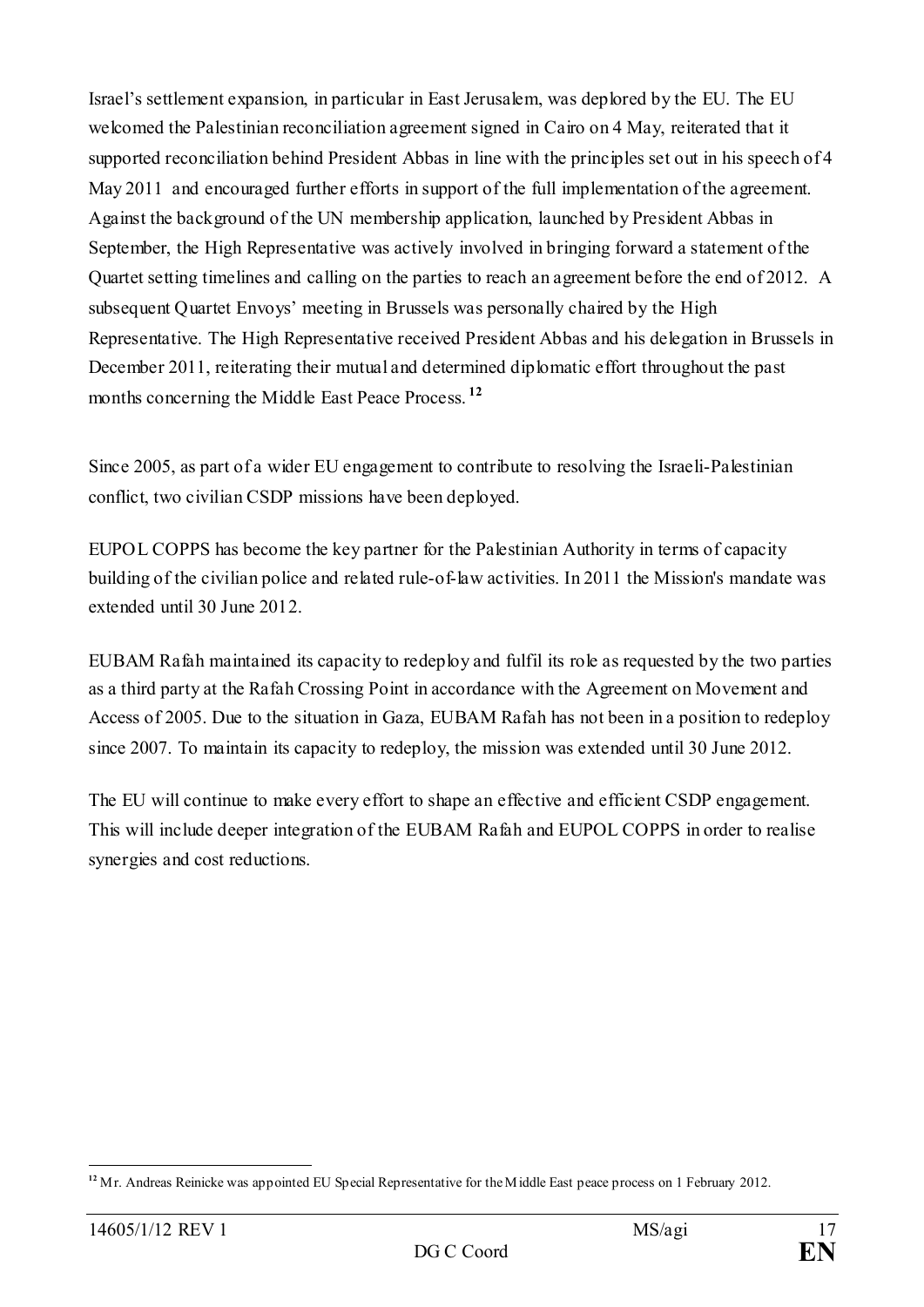The EU and Israel maintained strong bilateral relations and an open political dialogue in the framework of the EU-Israel Association Agreement and the current EU-Israel ENP Action Plan. All formats of dialogue resumed their work in 2011 – both at political level (Association Council meeting on 24 February) and between the diplomatic services.

# <span id="page-17-0"></span>**1.3. ARABIAN PENINSULA, IRAN & IRAQ**

**1.3.1. GULF COOPERATION COUNCIL AND ITS MEMBER STATES** The 21st EU-Gulf Cooperation Council **[13](#page-17-1)** (GCC) Joint Council and Ministerial Meeting took place in Abu Dhabi in the **United Arab Emirates (UAE)** in April 2011. The meeting was co-chaired by the High Representative and UAE Foreign Minister Sheikh Al Nahyan. The High Representative also travelled to **Saudi Arabia** and **Qatar**, where she held bilateral talks with several high-level interlocutors. Dialogue with the member states of the GCC and with the GCC Secretariat General intensified, not least on the key regional issues which dominated the political agenda in the course of 2011. The situation in **Bahrain**<sup>[14](#page-17-2)</sup> was followed closely in 2011. Since the outset of demonstrations in Manama in February, the EU called on all parties to refrain from violence and engage in meaningful dialogue in several sets of Council Conclusions. A steady stream of public statements issued by the High Representative and diplomatic contacts with the Bahraini authorities further reflected the EU's concern. The High Representative also addressed the situation in Bahrain in several meetings with EU Foreign Ministers, Heads of State and Government. This pressure, applied by the EU and by many civil society organisations, yielded concrete results, including the annulment of trials by the 'special court', and the establishment of the Bahrain Independent Commission of Inquiry in June 2011, which issued its final report on 23 November.

<span id="page-17-1"></span><sup>&</sup>lt;sup>13</sup> The European Parliament adopted a resolution on 24 M arch 2011 on the European Union relations with the Gulf Cooperation Council (P7\_TA-PROV(2011)0109)

<span id="page-17-2"></span>**<sup>14</sup>** The European Parliament adopted a resolution on 27 October 2011 on Bahrain (P7\_TA-PROV(2011)0475). The European Parliament adopted two resolutions (7 July 2011 and 7 April 2011) on the situation in Syria, Yemen and Bahrain (P7\_TA-PROV(2011)0333 and P7\_TA-PROV(2011)0148).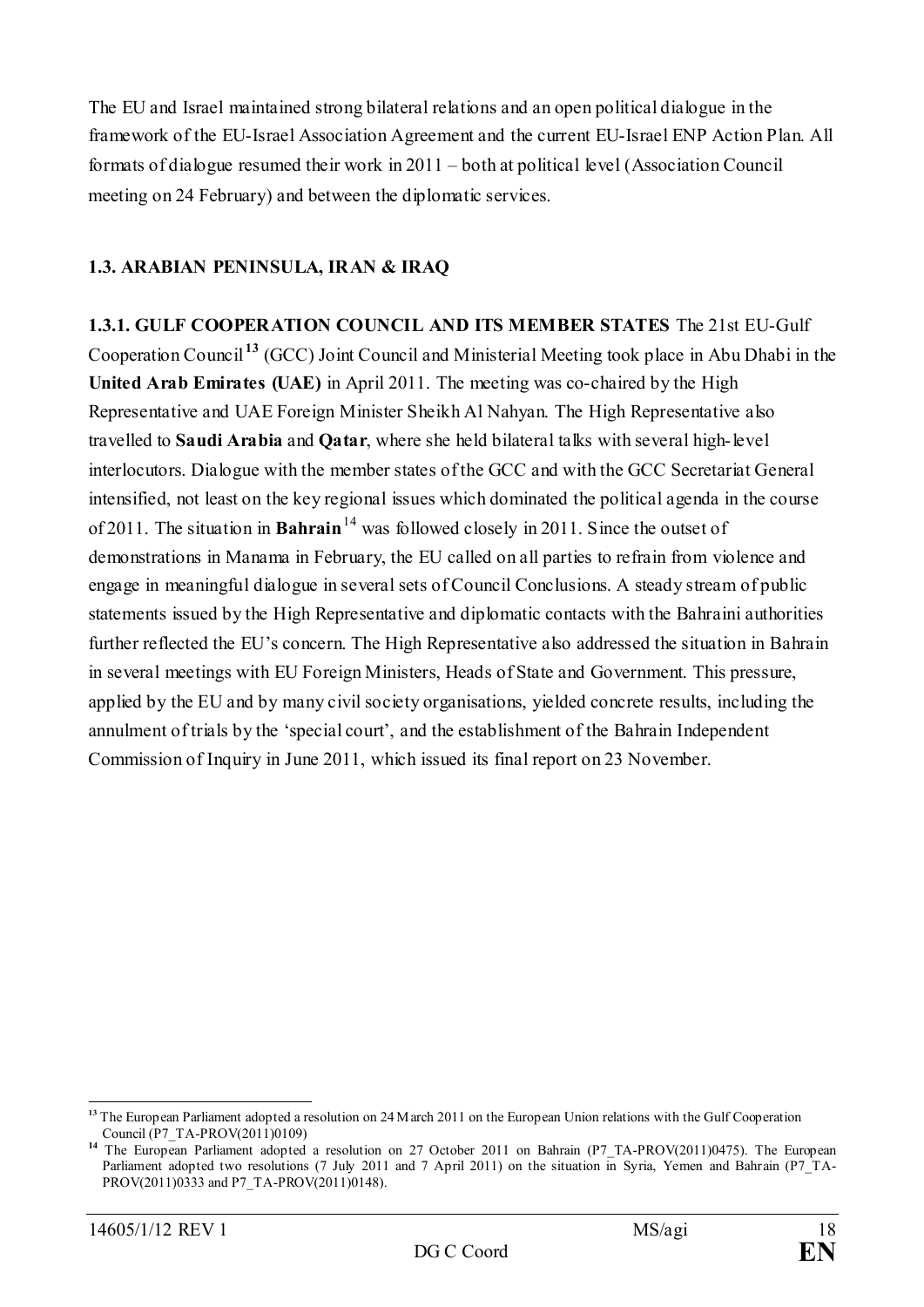**1.3.2. YEMEN** Since the protest movement in Yemen**[15](#page-18-0)** began in February 2011, the EU exerted constant pressure on all parties to cease violence and allow for a peaceful transfer of power, i.a. through several sets of Council Conclusions. The High Representative issued a number of statements condemning the violence, and was in regular contact with key members of the regime. The EU, notably through its Head of Delegation and in cooperation with Heads of Mission in Sana'a, was closely involved in facilitating contacts between government, opposition and key regional actors to encourage the most orderly and peaceful political transition possible. On 23 November, after months of political stalemate, the High Representative welcomed the signature of an agreement for political transition by President Saleh and key representatives of Yemen's ruling and opposition parties, under the auspices of the GCC initiative. The EU worked in conjunction with regional and other international partners to achieve these goals.

**1.3.3. IRAN** In the context of finding a lasting and comprehensive diplomatic solution to the Iranian nuclear issue, the High Representative continued to lead international efforts on behalf of the EU, based on her mandate from the UNSC and the  $E3 + 3$  group (France, Germany, United Kingdom and the US, Russia and China). The aim is to urge Iran to engage seriously in a confidence-building process to address international concerns regarding its nuclear programme. Iran's continued refusal to comply with its international obligations and increasing concerns over unresolved issues regarding the exclusively peaceful nature of Iran's nuclear programme, resulted in the adoption in November 2011 of a Resolution by the IAEA Board of Governors expressing deep and increasing concerns. In accordance with the dual track approach, the EU subsequently decided to designate additional persons and entities to be subject to restrictive measures and to further expand existing sanctions **[16](#page-18-1)**.

<span id="page-18-0"></span>**<sup>15</sup>** The European Parliament adopted two resolutions (7 July 2011 and 7 April 2011) on the situation in Syria, Yemen and Bahrain (P7\_TA-PROV(2011)0333 and P7\_TA-PROV(2011)0148). The European Parliament adopted a resolution on 17 February 2011 on Yemen: persecution of juvenile offenders, in particular the case of Muhammed Taher Thabet Samoum (P7\_TA(2011)0073).

<span id="page-18-1"></span><sup>&</sup>lt;sup>16</sup> mandated by the Council and the European Council in December 2011, adopted on 23 January 2012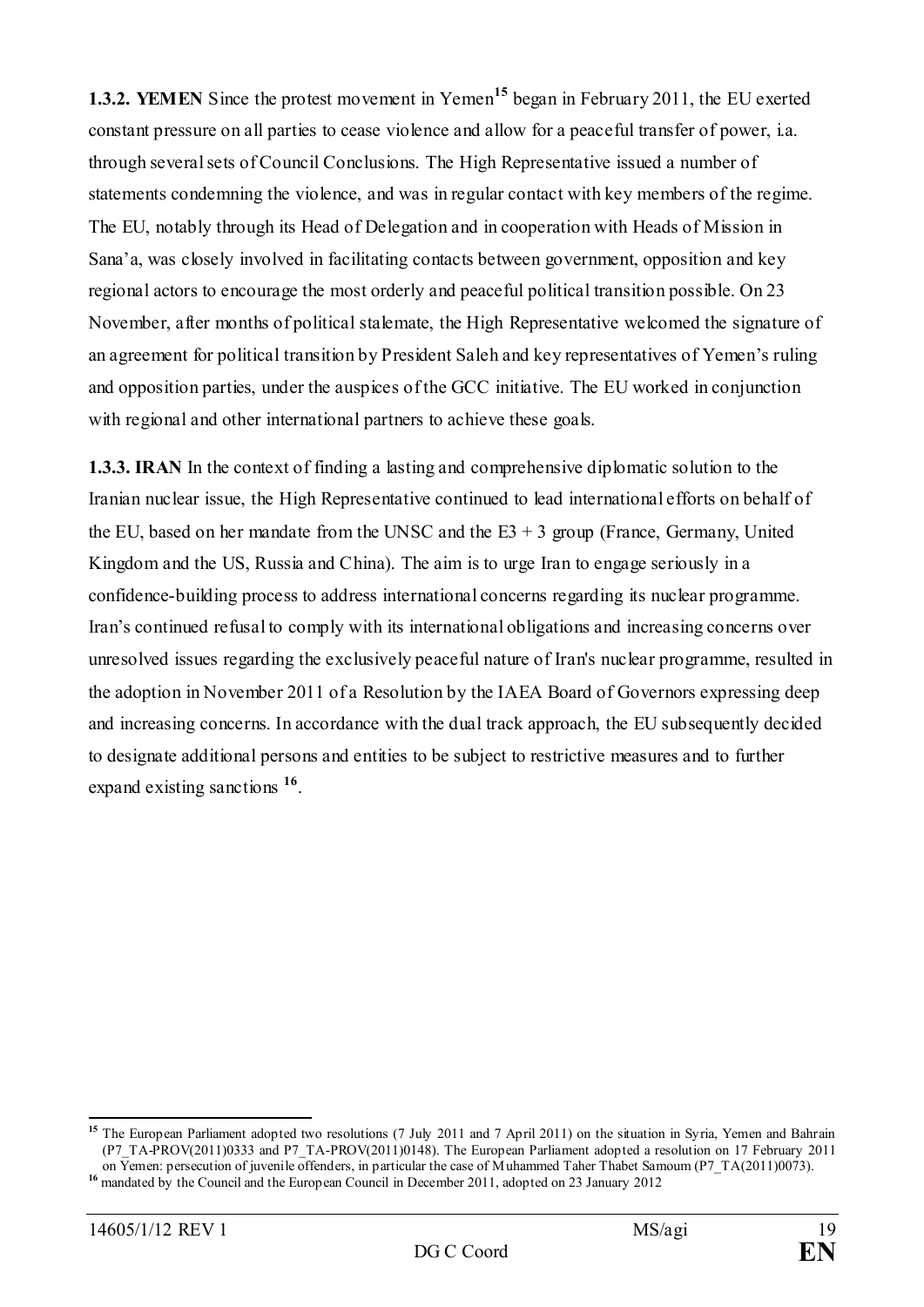At the same time, the EU remained extremely concerned by the deterioration of Iran's human rights situation. The High Representative issued numerous statements condemning the high number of executions in 2011 and the widespread repression of Iranian citizens, including human rights defenders, lawyers and journalists who faced harassment and arrests for exercising their legitimate rights and political freedoms. In 2011 the EU adopted restrictive measures on 61 Iranian individuals responsible for directing or implementing grave human rights violations. The EU will also continue to support the mandate and work of the UN Special Rapporteur for Human Rights in Iran, a mandate created by the UN Human Rights Council in March 2011.

**1.3.4. IRAQ** EU-Iraq relations were further strengthened by three significant developments in 2011: firstly, the implementation of the Memorandum of Understanding on Strategic Partnership in Energy, secondly, the Council's decision to authorise the signature of the Partnership and Cooperation Agreement and thirdly, the implementation of the first ever multiannual Country Strategy Paper for assistance to Iraq. The EU re-orientated its support from emergency reconstruction towards regular development cooperation and long-term capacity building.

The EU continued to follow closely the human rights situation including by sustained and repeated expressions of concern at the use of the death penalty and the situation of persons belonging to minorities. The High Representative also expressed her concern at the significant fractures within the government and rising tensions between the principal parties which arose at the end of the year. She actively pursued the issue of the Camp Ashraf residents, in full support of the efforts made by the United Nations to find a peaceful solution, including by appointing a Personal Representative.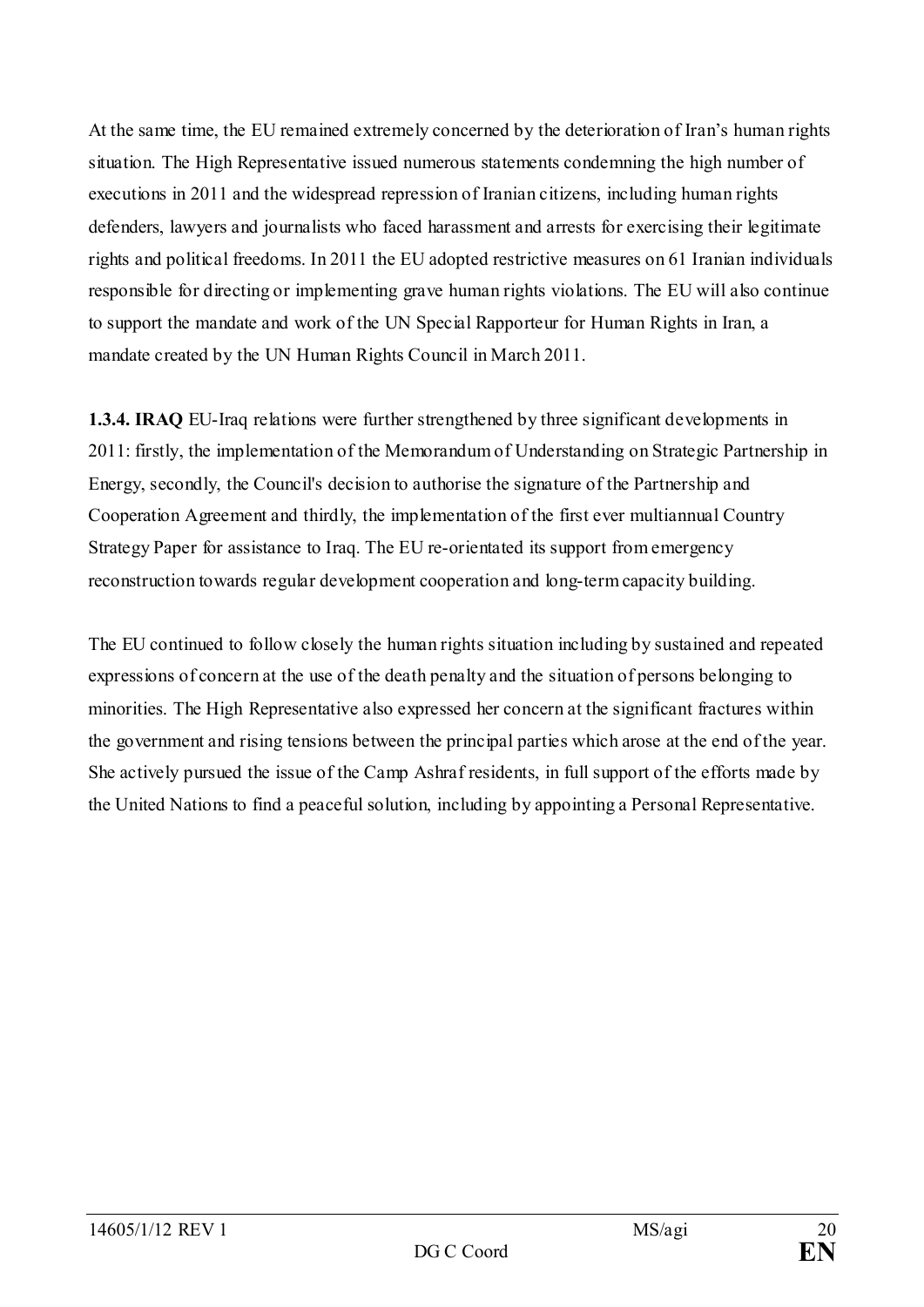**EUJUST LEX Iraq** deployed fully to Iraq in 2011 and implemented most of its activities in the fields of Penitentiary, Police and the Judiciary in country, while also providing training and other work experience opportunities for local officials mostly in EU Member States. Permanent offices were opened in Baghdad, including an antenna in Basra, and in Erbil, thus allowing closer interaction with local authorities and other international actors as well as better visibility.

# <span id="page-20-0"></span>**REGIONAL COOPERATION**

The political changes in the region called for **increased regional cooperation**, as many challenges, whether political, economic or social, could only be tackled effectively at regional level. Regional organisations such as the **League of Arab States (LAS)** and the **Organisation of the Islamic Cooperation** were adapting to the new political context and the EU stepped up its engagement with them. The EU intensified in particular its relations with the LAS through regular contacts at senior officials' and Ministerial levels, including an informal meeting of the Foreign Affairs Council with Secretary General Nabil el – Araby of the LAS, and through the support to the setting up of a crisis room for the LAS

The new political context offers an opportunity to give a new impetus to the **Union for the Mediterranean** (UfM) to develop a wide range of sectoral cooperation between Europe and Southern partners in complementarity with the EU ENP policies.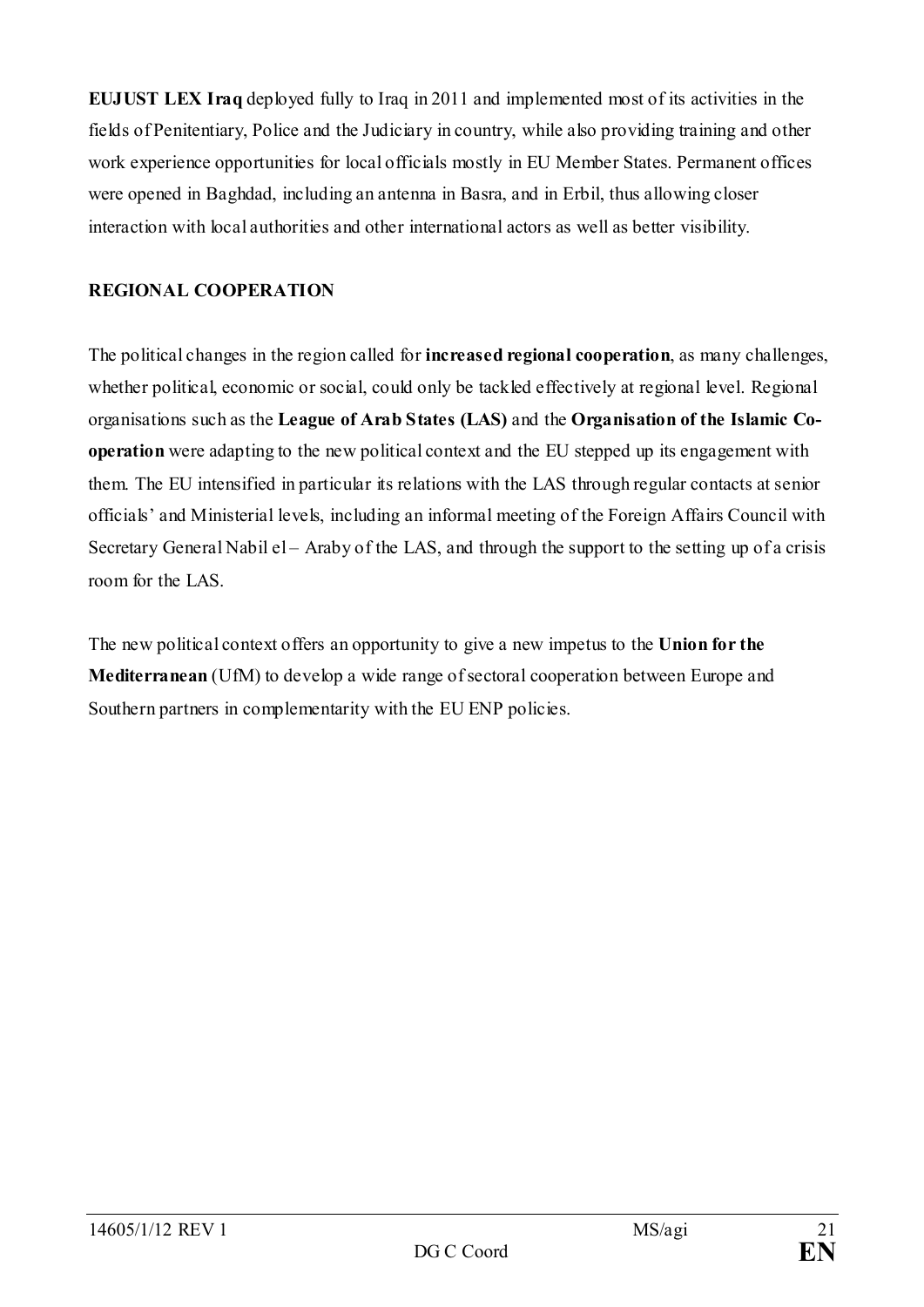## <span id="page-21-0"></span>**2. RUSSIA, EASTERN NEIGHBOURHOOD AND CENTRAL ASIA**

### <span id="page-21-1"></span>**2.1. RUSSIAN FEDERATION**

Despite some instability on Russia's domestic scene at the end of the year, 2011 saw further achievements. These included Russia's WTO accession, the adoption and launch of the implementation of the "Common Steps towards visa free short-term travel of Russian and EU citizens", progress made in the implementation of the Partnership for Modernisation and establishment of the Civil Society Forum, and the agreement to modernise the system of Siberian overflight royalties as of January 2012 (though unfortunately, Russia has not yet implemented this agreement). The Brussels-Moscow relationship remained close, also through regular contacts between the High Representative and Russian Foreign Minister Lavrov.

Two EU-Russia Summits**[17](#page-21-2)** took place in a constructive atmosphere, though there were limited concrete deliverables. The EU will redouble its efforts to make these meetings more outcome focussed in future. Formal political dialogue meetings were held at different levels in 2011, many of which convened twice. The EU continued to pursue the integration of Russia into the rulesbased international system, which the WTO membership underpins.

The EU continued to engage with Russia on many of the international issues at the top of the EU's CFSP agenda, such as Iran, Syria, the broader Middle East, Afghanistan, and the protracted conflicts in the common neighbourhood, recognising the shared interest in achieving progress on these. The EU also continued cooperation with Russia on global issues such as climate change, terrorism, proliferation of weapons of mass destruction, organised crime, illegal trafficking, cyber security and energy security.

<span id="page-21-2"></span><sup>&</sup>lt;u>.</u> **<sup>17</sup>** The European Parliament adopted a resolution on the 9-10 June EU-Russia Summit (P7\_TA(2011)0268 ) and a resolution on the Summit of 15 December 2011 and the outcome of the Duma elections on 4 December 2011 (P7\_TA(2011)0575 )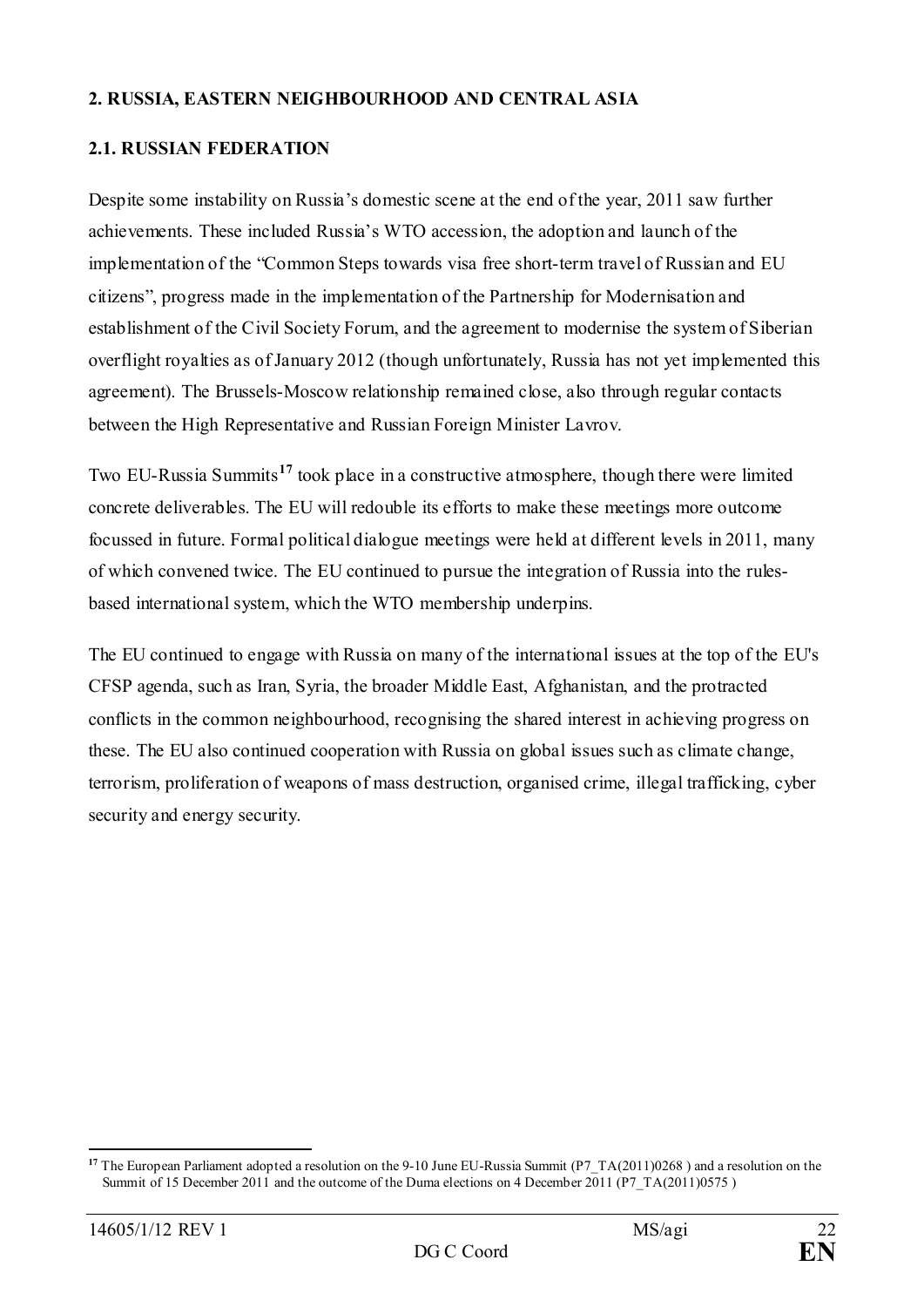The EU-Russia **Partnership for Modernisation (PfM)**, launched in 2010, progressed in 2011, bearing witness to the EU's and Russia's strong interdependence and mutual interest in closer cooperation: two joint progress reports on the PfM were issued and implementation of the joint rolling work plan continued. The EU-Russia PfM was complemented by bilateral modernisation partnerships concluded by twenty-three EU Member States with Russia.

Negotiations on a new **EU-Russia Agreement** continued in 2011, focussing exclusively on Trade and Investment-related provisions. The agreed aim is to conclude a strategic agreement that will provide a comprehensive framework for EU-Russia relations for the foreseeable future and help to develop the potential of our relationship.

In **external security**, building on the positive experience of Russia's contribution to EUFOR TCHAD/Central African Republic, and the ongoing coordination with EUNAVFOR ATALANTA, informal exploratory talks on a Framework Agreement for Russian participation in EU crisis management operations continued in 2011.

**Human rights, democracy, the rule of law and domestic developments** in Russia continued to give rise to concerns in 2011**[18](#page-22-0)**. Procedural violations in the run-up to and during Duma elections of 4 December, the situation in the Northern Caucasus and the treatment of human rights defenders were of particular concern. The EU continued to raise these issues in its political dialogue meetings with Russia, including at Summits. Two rounds of EU-Russia human rights consultations were held in 2011. These allowed the EU to raise its concerns in greater detail, including individual cases and the murders of journalists and human rights defenders. In line with its new Human Rights Strategy, the EU will step up pressure on Russia to adhere to international standards on human rights including at the twice yearly EU-Russia summits.

<span id="page-22-0"></span><sup>-</sup>**<sup>18</sup>** The European Parliament adopted a resolution on the rule of law in Russia on 17 February 2011 P7\_TA(2011)0066.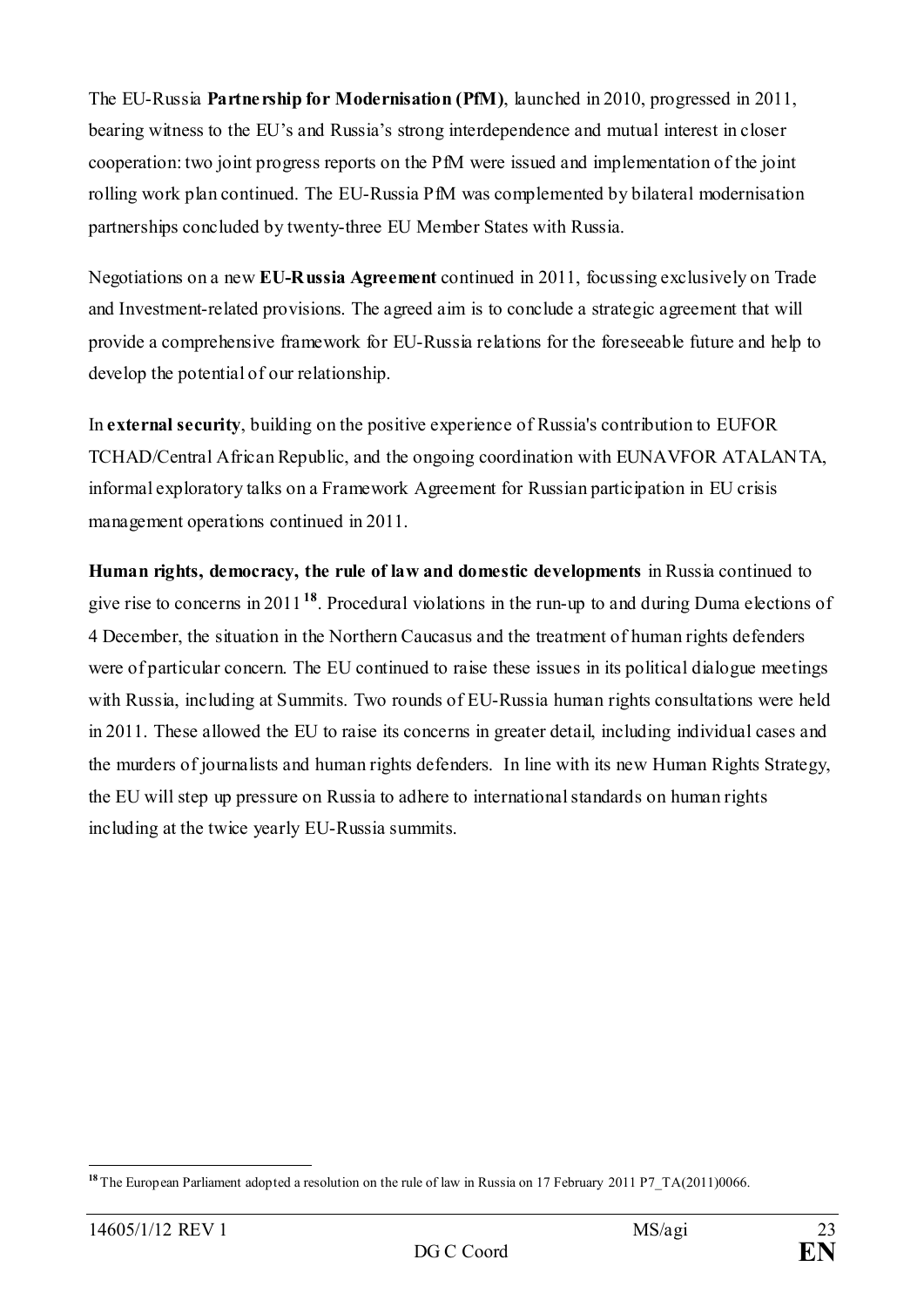# <span id="page-23-0"></span>**2.2. EASTERN PARTNERSHIP – BILATERAL**

The Eastern Partnership was launched in May 2009 as the Eastern dimension of the European Neighbourhood Policy**[19](#page-23-1)**. It is composed of both bilateral relations with the partner countries and a multilateral track aimed at promoting greater regional co-operation.

In 2011, political association and economic integration between the EU and the partner countries was accelerated though negotiations on i.a. Association Agreements, DCFTAs and visa facilitation in the framework of the Partnership, and programmes on the bilateral track of the Partnership continued to support essential reforms and confidence-building measures to promote steps towards conflict resolution.

**2.2.1. UKRAINE** The deteriorating situation in the area of democracy and human rights in Ukraine<sup>[20](#page-23-2)</sup> was a particular concern, and reduced the EU's possibilities to engage. Several leading opposition figures, including former Prime Minister Tymoshenko **[21](#page-23-3)** were victims of selective justice and the subject of flawed and un-transparent judicial processes. This issue figured prominently on the agenda of EU-Ukraine political dialogue. The level of compliance by Ukraine with its commitments towards universal values and specifically how the cases of selective justice would be handled, are expected to have significant impact on the future of EU-Ukraine relations.

Negotiations on an Association Agreement**[22](#page-23-4)**, including as an integral part of a Deep and Comprehensive Free Trade Area (DCFTA), were finalised at negotiators level, paving the way towards the initialling of the Agreement. The Commission issued the first progress report on the implementation of the Visa Liberalisation Action Plan in September 2011. The annual EU – Ukraine Summit took place on 19 December 2011 in Kiev.

<span id="page-23-1"></span><sup>&</sup>lt;sup>19</sup> The European Parliament adopted on 7 April 2011 a resolution on the review of the European Neighbourhood Policy - Eastern Dimension (P7\_TA-PROV(2011)0153).<br><sup>20</sup> The European Parliament adopted on 25 October 2011 a resolution on the developments in Ukraine (P7\_TA(2011)0472).

<span id="page-23-3"></span><span id="page-23-2"></span><sup>&</sup>lt;sup>21</sup> The European Parliament adopted on 8 June 2011 a a resolution on Ukraine: the cases of Yulia Tymoshenko and other members of [the former government](http://www.europarl.europa.eu/sides/getDoc.do?pubRef=-%2f%2fEP%2f%2fTEXT%2bMOTION%2bP7-RC-2011-0370%2b0%2bDOC%2bXML%2bV0%2f%2fEN&language=EN)  $(P7_TA(2011)0272)$ .

<span id="page-23-4"></span><sup>&</sup>lt;sup>22</sup> The European Parliament adopted a resolution on 1 December 2011 containing the European Parliament's recommendations to the Council, the Commission and the EEAS on the negotiations of the EU-Ukraine Association Agreement (P7\_TA-PROV(2011)0545).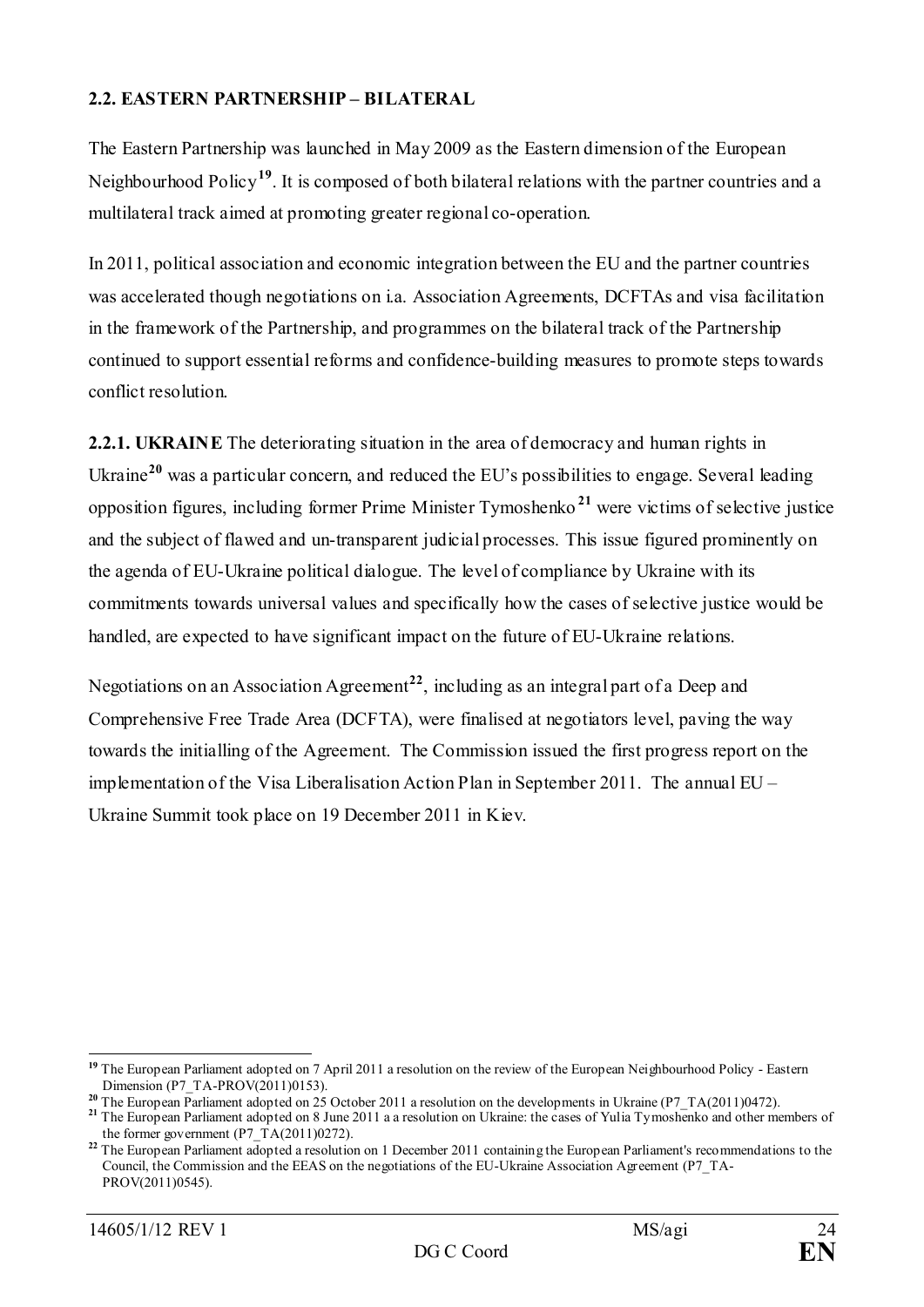**2.2.2. REPUBLIC OF MOLDOVA** Negotiations with the Republic of Moldova on a new Association Agreement<sup>[23](#page-24-0)</sup> continued to progress at a very good pace throughout the year. In December 2011, the EU announced that the country was sufficiently prepared to launch negotiations on a Deep and Comprehensive Free Trade Area. The Action Plan on Visa Liberalisation was presented to Moldova in January 2011 and the First Progress Report on its implementation was presented by Commission in September 2011. The European Union Border Assistance Mission to Moldova and Ukraine (EUBAM) continued to make a sustainable contribution to the development of border-management procedures that meet European Union standards and serve the legitimate needs of Moldovan and Ukrainian citizens, travellers, and trade, which in turn enhances regional security and supports economic development. The EU continued its efforts to contribute to a settlement of the conflict over **Transnistria**. Formal negotiations in the "5+2" format, in which the EU participates, were re-launched in November 2011. The Foreign Affairs Council of September 2011 adopted a decision providing for the extension of restrictive measures against the Transnistrian leadership until 30 September 2012, while at the same time extending the suspension of the measures for a further period of six months until 31 March 2012 in order to encourage a positive development. A number of high level bilateral visits reflected the evolving nature of the EU-Moldova relationship, including a visit of the High Representative to Chisinau in March 2011 and the visit of the PSC in December 2011.

<span id="page-24-0"></span><sup>&</sup>lt;u>.</u> **<sup>23</sup>** The European Parliament adopted a resolution on 15 September 2011 containing the European Parliament's recommendations to the Council, the Commission and the EEAS on the negotiations between the EU and the Republic of Moldova on the Association Agreement (P7\_TA-PROV(2011)0385).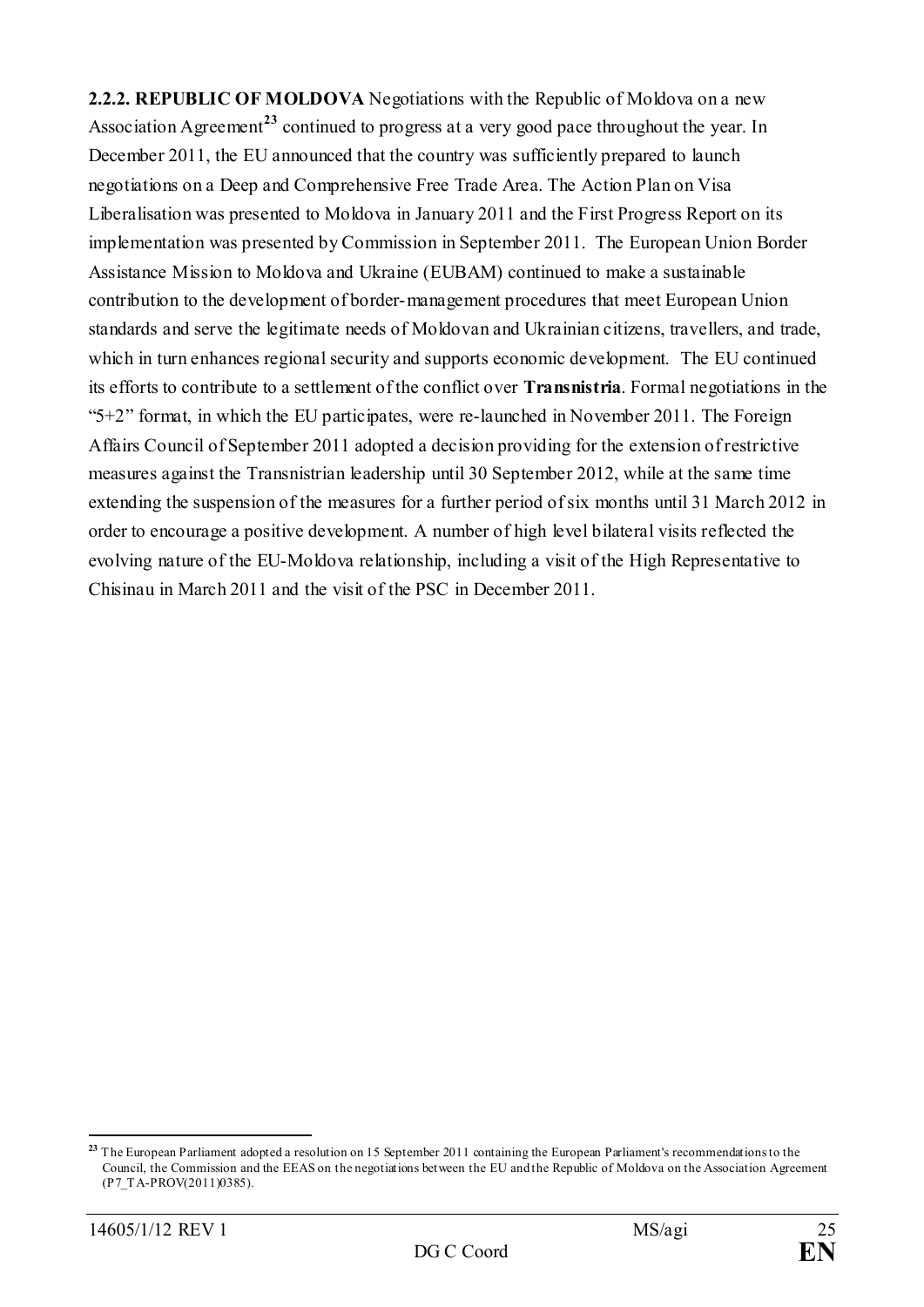**2.2.3. BELARUS** The EU reacted strongly to the crackdown on civil society, the political opposition and independent media that followed the violations of electoral standards in the 19 December 2010 Presidential elections in Belarus<sup>[24](#page-25-0)</sup>. While remaining committed to its policy of critical engagement, including through dialogue and the Eastern Partnership, the Foreign Affairs Council of January 2011 decided to expand and fully reinstate the restrictive measures against Belarus. These measures were strengthened repeatedly during the year, as the situation in Belarus continued to deteriorate. The Foreign Affairs Council of June 2011 decided to impose an embargo on Belarus on arms and on materials that might be used for internal repression and to freeze the assets of a leading businessman associated with the regime and three companies owned or controlled by him. In parallel, the EU has strengthened its engagement with the Belarusian people and civil society through increased support to civil society and victims of repression**[25](#page-25-1)**, the offer to start negotiations on visa facilitation and on readmission agreements as well as by an intensified dialogue with Belarusian society**[26](#page-25-2)**.

# **2.2.4. SOUTH CAUCASUS**

The already strong EU engagement in the South Caucasus further increased throughout 2011, with the High Representative visiting all three countries in November. Additionally, she met with their leaders bilaterally on a number of occasions.

<span id="page-25-0"></span>**<sup>24</sup>** The European Parliament adopted on 18 January and 11 May 2011 two resolutions on the situation in Belarus [\(P7\\_TA\(2011\)0022](http://www.europarl.europa.eu/sides/getDoc.do?type=TA&reference=P7-TA-2011-0022&language=EN&ring=P7-RC-2011-0044) & [P7\\_TA\(2011\)0244\)](http://www.europarl.europa.eu/sides/getDoc.do?type=TA&reference=P7-TA-2011-0244&language=EN&ring=P7-RC-2011-0334).

<span id="page-25-1"></span><sup>&</sup>lt;sup>25</sup> The European Parliament adopted on 14 September 2011 [a resolution on Belarus: the arrest of human rights defender Ales Bialatski](http://www.europarl.europa.eu/sides/getDoc.do?pubRef=-%2f%2fEP%2f%2fTEXT%2bMOTION%2bP7-RC-2011-0496%2b0%2bDOC%2bXML%2bV0%2f%2fEN&language=EN) [\(P7\\_TA\(2011\)0392\)](http://www.europarl.europa.eu/sides/getDoc.do?type=TA&reference=P7-TA-2011-0392&language=EN&ring=P7-RC-2011-0496). On 9 March 2011, the European Parliament adopted [a resolution on Belarus in particular the cases of Ales](http://www.europarl.europa.eu/sides/getDoc.do?pubRef=-%2f%2fEP%2f%2fTEXT%2bMOTION%2bP7-RC-2011-0167%2b0%2bDOC%2bXML%2bV0%2f%2fEN&language=EN)  [Mikhalevic and Natalia Radina](http://www.europarl.europa.eu/sides/getDoc.do?pubRef=-%2f%2fEP%2f%2fTEXT%2bMOTION%2bP7-RC-2011-0167%2b0%2bDOC%2bXML%2bV0%2f%2fEN&language=EN) [\(P7\\_TA\(2011\)0099\)](http://www.europarl.europa.eu/sides/getDoc.do?type=TA&reference=P7-TA-2011-0099&language=EN&ring=P7-RC-2011-0167).

<span id="page-25-2"></span><sup>&</sup>lt;sup>26</sup> In response to worrisome human rights developments in Belarus in the aftermath of the December 2010 presidential elections, the EU mobilised the international community to respond resolutely to human rights violations. In June 2011, under the leadership of the European Union, the Human Rights Council adopted a resolution which tasked the High Commissioner for Human Rights to report on human rights developments in Belarus and to formulate recommendations for further action.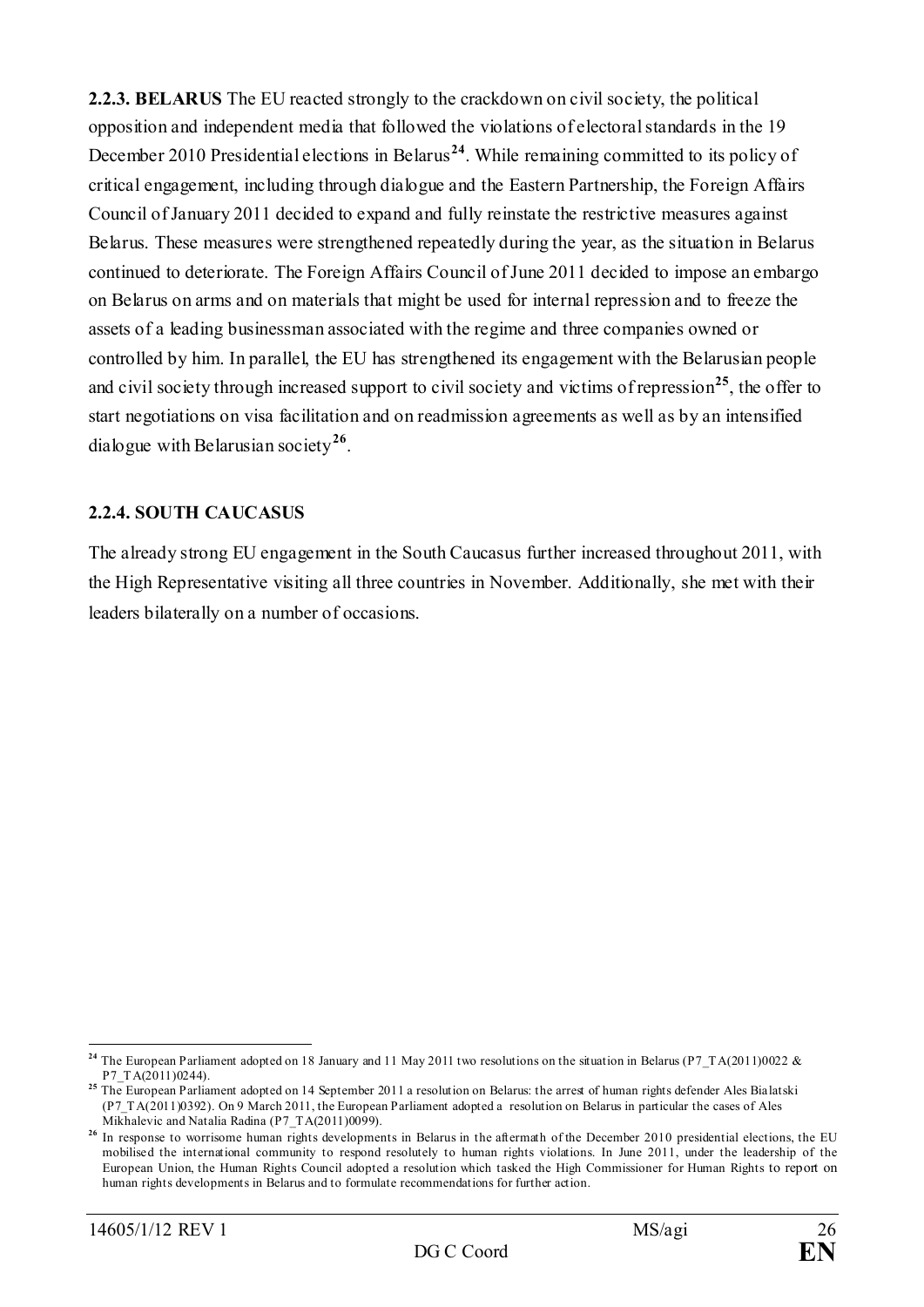The EU maintained a strong engagement with **Georgia,** in order to promote reforms and closer relations and as a result of its commitments related to the conflict in 2008. The High Representative was personally engaged in supporting the successful Swiss mediation between Georgia and Russia which opened the way for Russia's accession to the WTO. The Visa Facilitation and Readmission Agreements with Georgia entered into force on 1 March 2011. In December 2011, the EU announced that the country was sufficiently prepared to launch negotiations on a Deep and Comprehensive Free Trade Area, as an integral part of the Association Agreement.

In 2011, the EU Monitoring Mission (EUMM) Georgia continued to contribute successfully to stabilisation, normalisation and confidence-building efforts on the ground. EUMM Georgia was extended until 14 September 2012. The Mission is implementing its current mandate with at least 200 monitors, working on all four tasks with a focus on the stabilisation and confidence-building tasks **[27](#page-26-0)**.

The EU continued to play a leading role in the Geneva International Discussions, the only forum for dialogue between the parties after the conflict in August 2008. This was achieved i.a.through the Instrument for Stability; the EU financed confidence-building and early response activities, as well as people to people-contacts. In September a new EUSR for the South Caucasus and the crisis in Georgia, Mr. Philippe Lefort, was appointed with a mandate focussed on conflict resolution and regional aspects in the South Caucasus.

The EU maintained a strong engagement with **Armenia** in order to support the reform effort. Negotiations of the association agreement progressed well and Armenia made progress in meeting the conditions for opening negotiations for a Deep and Comprehensive Free Trade Agreement (negotiations started in June 2012). A mobility partnership was signed with Armenia in October. The mandate for the negotiation of a Visa facilitation and Readmission Agreement was adopted by the Council on 19 December (negotiations started in February 2012).

<span id="page-26-0"></span><sup>&</sup>lt;sup>27</sup> The European Parliament adopted on 17 November 2011 a resolution on the negotiations of the EU-Georgia Association Agreement (2011/2133(INI)) which called for the recognition of Georgia as a European State and to base negotiations on the European perspective including art.49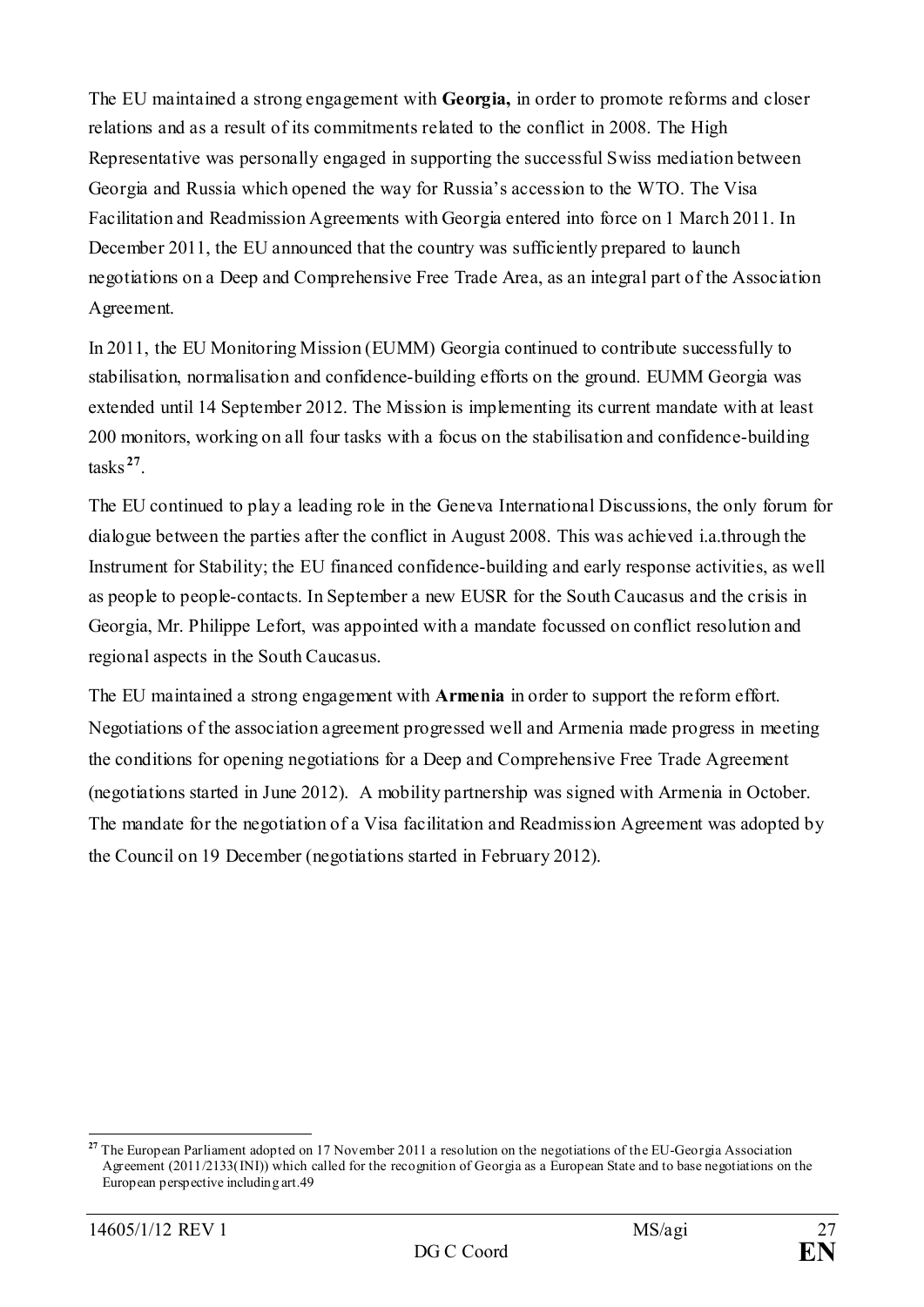Negotiations with **Azerbaijan** on energy issues, including on the Trans-Caspian Pipeline progressed well, as did those on visa facilitation and readmission agreements. However, the Association Agreement talks have had some delays because of differing expectations and concerns on the situation of human rights and fundamental freedoms.

In addition to the Geneva International Discussions, the EUSR was active in increasing the EU's support to the conflict settlement process regarding **Nagorno-Karabakh**. The EU continued to lend its full political support to the OSCE Minsk Group to help the parties finding a solution over Nagorno-Karabakh. The EU also financed a number of confidence-building measures to facilitate progress towards a solution.

# <span id="page-27-0"></span>**2.3. EASTERN PARTNERSHIP – MULTILATERAL**

The highlight was the **Eastern Partnership Summit in Warsaw** in September 2011. The Warsaw Summit consolidated the Eastern Partnership and gave guidance for its further development. The EU made clear its determination to accelerate political association and economic integration. At the same time, the Summit sent a clear message that **economic reforms** will not be sustainable without **political reforms** - hence the emphasis on shared values of democracy, human rights and the rule of law.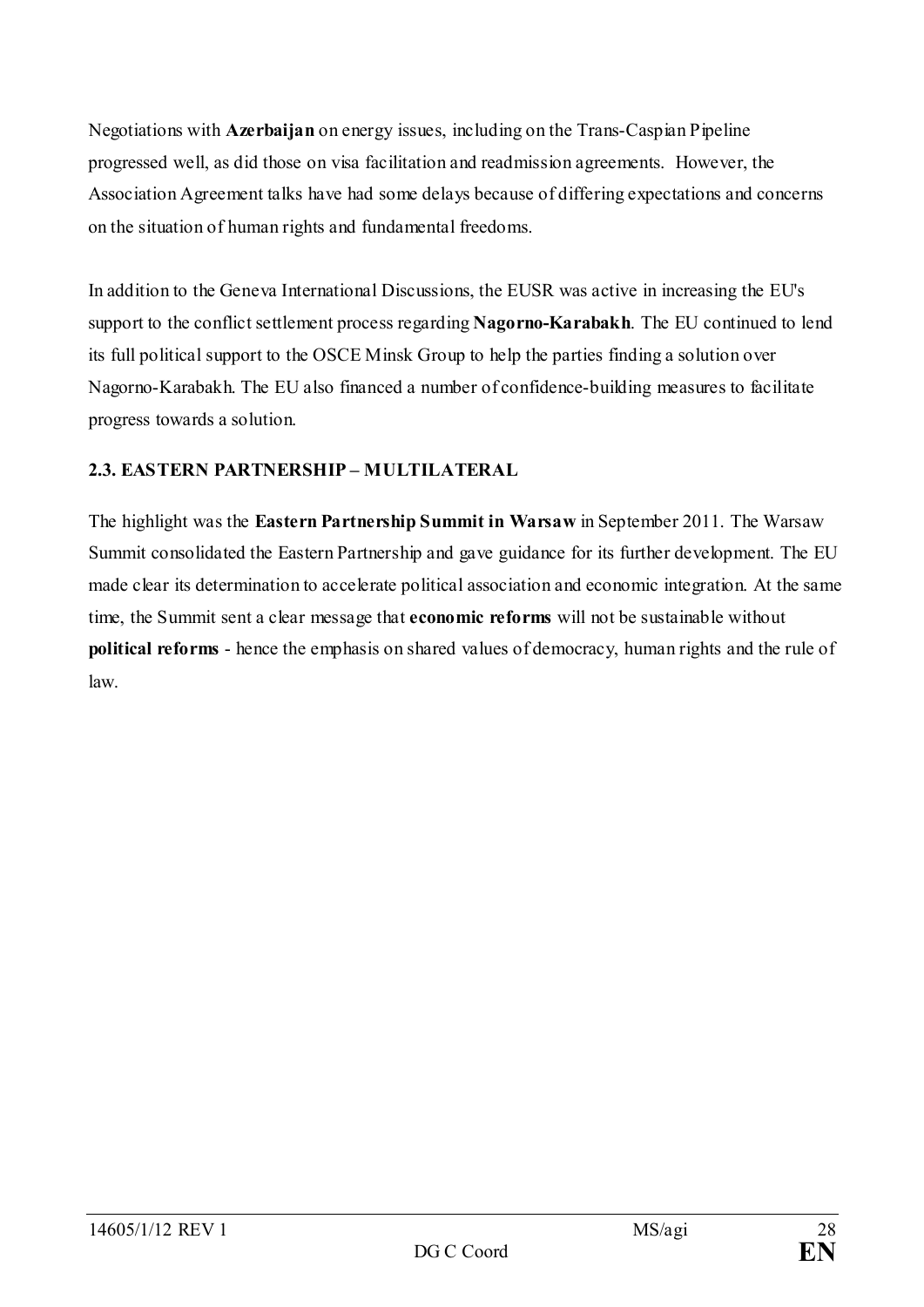In the area of **CFSP/CSDP** the Eastern Partnership Summit called for stronger dialogue and cooperation on international security issues, including with a view to partners' possible participation in civilian and military EU-led operations. At the same time the cooperation between the EU and partner countries, as well as regional cooperation projects and EU assistance programmes, will place greater emphasis on peaceful conflict resolution and confidence building measures.

The multilateral Eastern Partnership Platform on Democracy, Good Governance and Stability adopted its new Work Programme 2011-13 under which new expert Panels on **Public Administration Reform** as well as on **Migration and Asylum** were launched **[28](#page-28-1)**.

In the field of **integrated border management** (IBM) the implementation of projects related to the Flagship Initiative started in the area of green border surveillance on the border between Ukraine and Belarus and infrastructure reinforcement on the border between Georgia and Armenia. Expert training continued on the development of IBM strategies of the Eastern Partnership partner countries.

# <span id="page-28-0"></span>**2.4. CENTRAL ASIA**[29](#page-28-2)

During the course of 2011, implementation of the EU Strategy for Central Asia **[30](#page-28-3)** intensified further, including through political dialogue and technical cooperation.

<span id="page-28-1"></span><sup>&</sup>lt;sup>28</sup> The Platform started to develop ideas on how to improve common approaches among law enforcement agencies to curb crossborder crime as well as launch cooperation in the field of Common Security & Defence Policy (CSDP).

<span id="page-28-2"></span><sup>&</sup>lt;sup>29</sup> Ms Patricia Flor was appointed EU Special Representative for Central Asia on 2 July.

<span id="page-28-3"></span>**<sup>30</sup>** The European Parliament adopted a resolution on 15 December 2011 on the state of implementation of the EU Strategy for Central Asia (P7\_TA-PROV(2011)0588)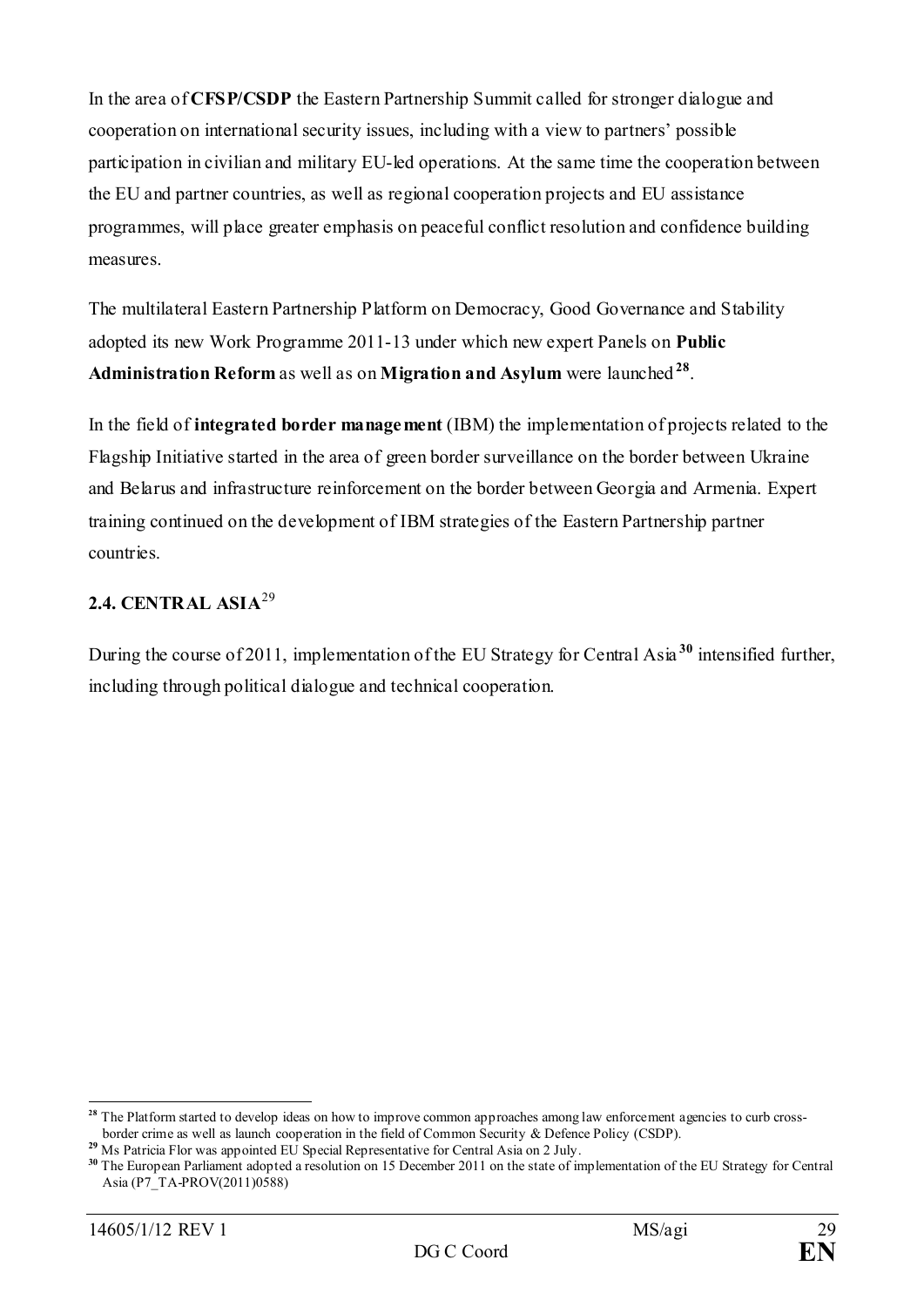An EU-Central Asia ministerial meeting took place in Tashkent, Uzbekistan, in April 2011 and focused on common threats and challenges, such as terrorism, human and drug trafficking, nonproliferation and energy security.

The EU also worked actively on a Joint Action Plan for the Implementation of the UN Global Counter-Terrorism Strategy in Central Asia. This document was adopted together with the Ashgabat Declaration in November 2011.

In the framework of the EU- Central Asia Action Plan on Drugs, the annual Dialogue on Drugs with Central Asian countries took place in April 2011. Central Asian countries informed about progress achieved in their efforts to deal with drug demand reduction and fighting drug trafficking.

Regional security issues and implementation of the principles of Integrated Border Management were discussed during the 9<sup>th</sup> meeting of Central Asia Border Security Initiative in March 2011 in Dushanbe, Tajikistan. Human rights remain an issue of concern in all five countries, and were addressed during annual human rights dialogues.

Regular political contacts also took place between the EUSR for Central Asia and the Central Asian states.

The EUSR for Central Asia devoted specific attention to reconciliation and finalising the legitimisation of state authorities in post-crisis Kyrgyzstan. He contributed to the political action of the EU in response to Zhanaozen events in December 2011. He facilitated the communication between the EU and the President of Turkmenistan in key energy talks (TCP). On regional security, he promoted at high level in the Central Asian countries a new EU-UN regional endeavour on counter terrorism and he represented the EU in political co-operation with international stakeholders on border management in Central Asia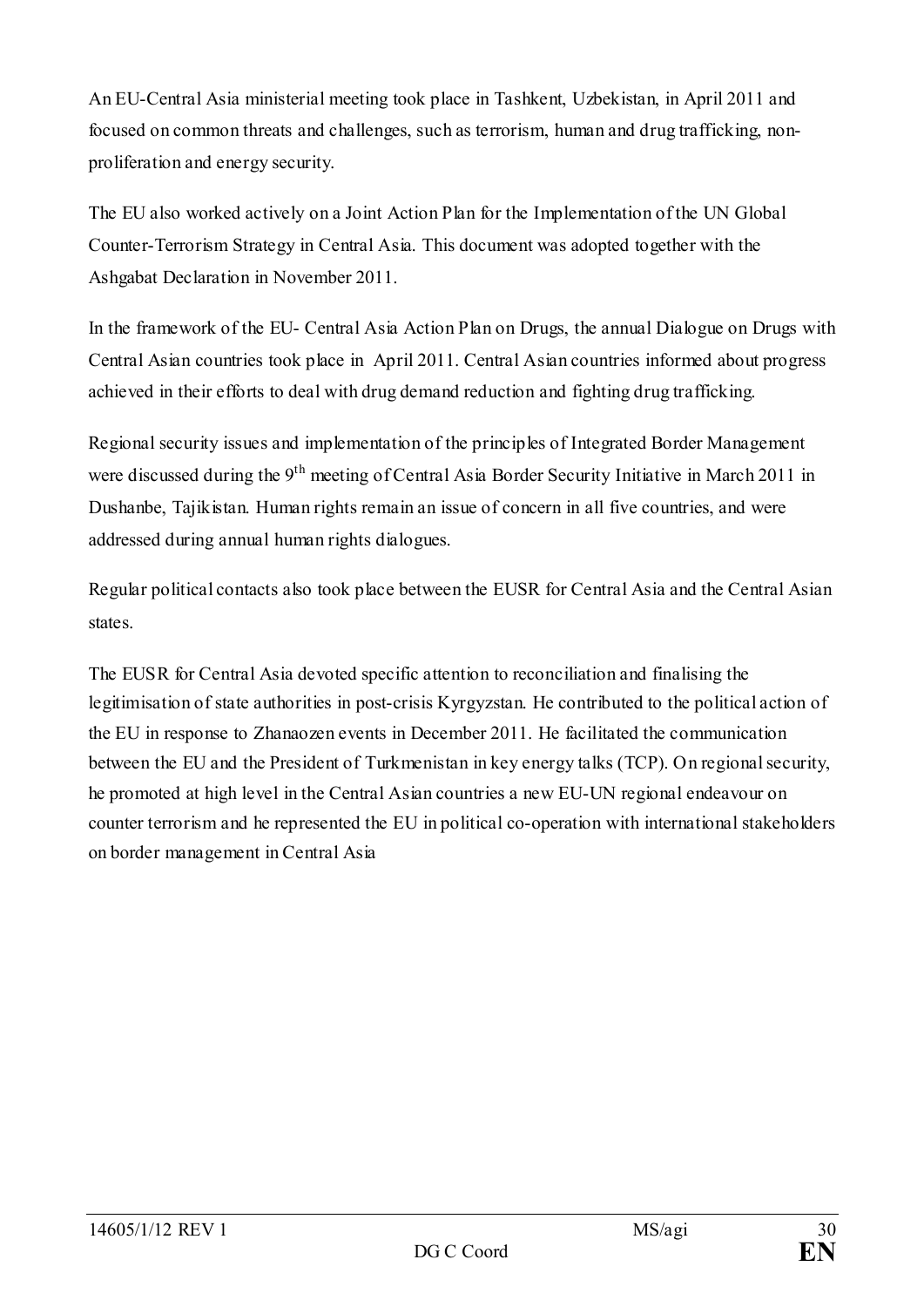#### <span id="page-30-0"></span>**3. WESTERN BALKANS**

The Western Balkans remained a top priority for the EU throughout 2011 and it maintained a decisive engagement in resolving the complex political tensions in the region, in particular by taking a strong lead in fostering dialogue between Belgrade and Pristina and avoiding a serious institutional crisis in Bosnia and Herzegovina. The EEAS is also working closely with the Commission in the pre-accession process for the countries with an EU membership perspective. The **Stabilisation and Association Process** (SAP) continued to provide the overarching policy framework for relations and negotiations with the countries of the Western Balkans. **[31](#page-30-1)** The EU reiterated the importance of **regional cooperation and good neighbourly relations** in the process of moving towards the EU as essential elements of this Process. While significant progress was achieved in 2011, important challenges remained. These included constructive political dialogue, consolidation of the rule of law including ensuring freedom of expression, the fight against corruption and organised crime, effectiveness and independence of the judiciary and improving administrative capacity, as well as addressing and solving open bilateral issues. **[32](#page-30-2)**

Croatia **[33](#page-30-3)** and the EU Member States finalised accession negotiations on 30 June 2011 and signed the Accession Treaty on 9 December 2011 in Brussels. Pending the successful conclusion of ratification procedures, Croatia will become an EU member on 1 July 2013. Since the signature of the Accession Treaty, Croatia has participated as an active observer in the Council and its preparatory bodies.

<span id="page-30-1"></span><sup>-</sup>**<sup>31</sup>** In 2011 the Council reaffirmed its unequivocal commitment to the European perspective of the Western Balkans which remains essential for the stability, reconciliation and future of the region, as was reconfirmed at the **Western Balkans Forum** in Luxembourg on 20 June 2011. The Council of December 2011 also reaffirmed the need for fair and rigorous conditionality, in the framework of the Stabilisation and Association Process and in accordance with the renewed consensus on enlargement approved by the European Council on 14 and 15 December 2006.

<span id="page-30-2"></span><sup>&</sup>lt;sup>32</sup> The South Eastern European Cooperation Process (SEECP) – under Montenegrin, and then Serbian chairmanship - played a positive role in this context, having, inter alia, adopted a regional strategy on Justice and Home affairs issues. The Regional Cooperation Council (RCC) continued to strengthen cooperation in the region on a number of key issues.

<span id="page-30-3"></span><sup>&</sup>lt;sup>33</sup> The European Parliament adopted on 1 December 2011 a resolution on the application of Croatia to become a member of the European Union (P7\_TA-PROV(2011)0539) and a legislative resolution on the accession to the European Union of the Republic of Croatia (P7\_TA-PROV(2011)0538)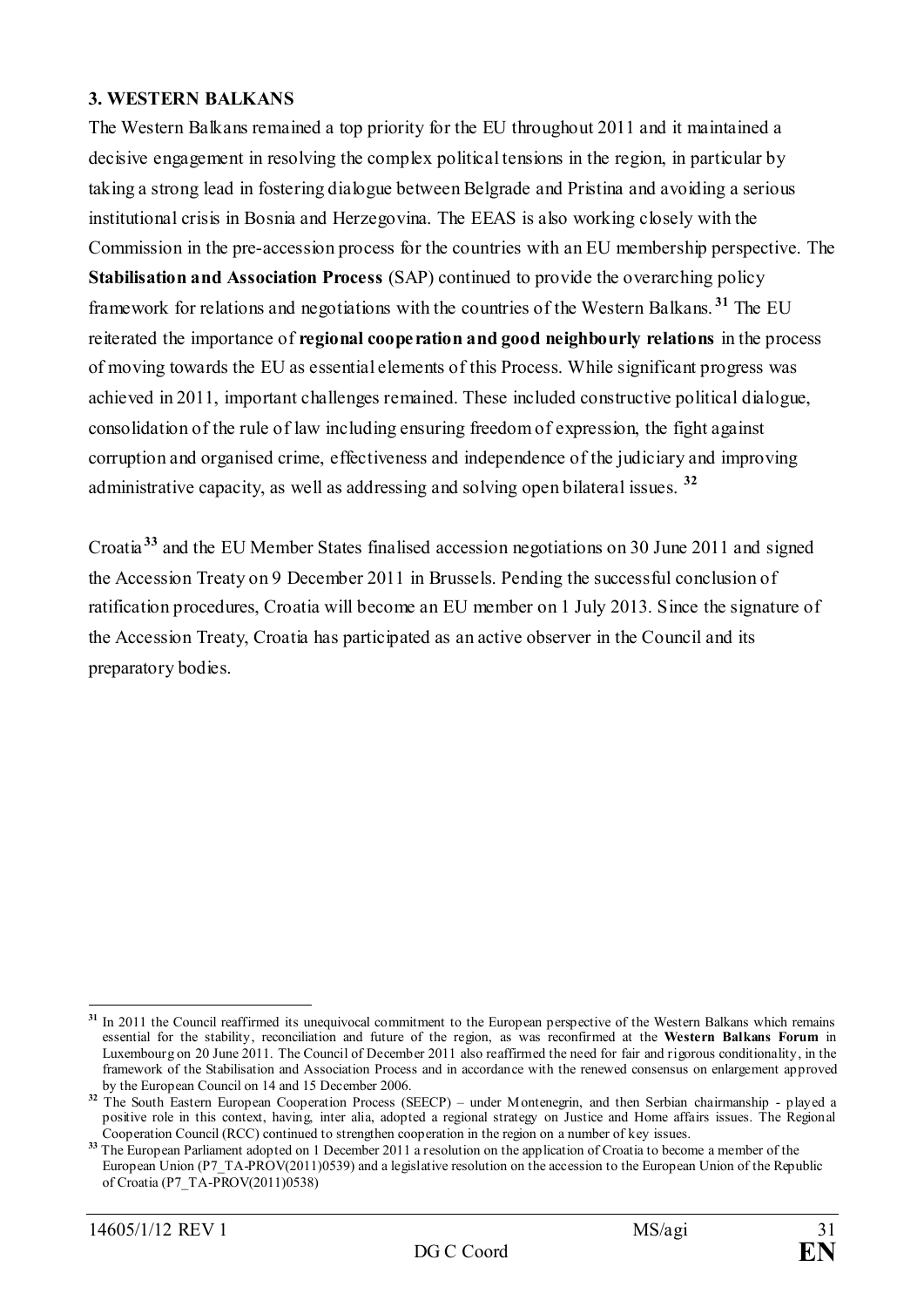Following the adoption of UNGA Resolution A/RES/64/298, the EU facilitated a **dialogue process between Belgrade and Pristina**. In 2011 there were eight meetings of the Dialogue; six agreements were reached: on civil registry, cadastre, customs stamps, freedom of movement, acceptance of university diplomas and IBM. The High Representative repeatedly called on the parties to engage constructively. Implementation of these agreements started, although with some difficulties.

In May 2011 the High Representative visited Belgrade to review EU-Serbia relations and the Stabilisation and Association Process**[34](#page-31-0)** with Serbian President Tadic. She welcomed the arrest of Ratko Mladic the same day. On 8 June, the Head of the EU Delegation in Belgrade and Foreign Minister Jeremic signed a Framework Agreement on participation in CSDP missions. The President of the European Council, Herman Van Rompuy visited Serbia in September. The Interim Agreement between the EU and Serbia continued to be implemented pending finalisation of all procedures for the entry into force of the Stabilisation and Association Agreement. Following **Serbia's** application for EU membership in 2009, the Commission presented an opinion on 12 October 2011. In December, the Council noted that the opening of accession negotiations will be considered by the European Council, in line with established practice, once the Commission has assessed that Serbia has achieved the necessary degree of compliance with the membership criteria, in particular the key priority of taking steps towards a visible and sustainable improvements of relations with Kosovo, in line with the conditions of the Stabilisation and association process, outlined in the Commission's Opinion.

<span id="page-31-0"></span>**<sup>34</sup>** The European Parliament adopted on 19 January 2011 a legislative resolution on the draft Council and Commission decision on the conclusion of the Stabilisation and Association Agreement between the European Communities and their Member States, of the one part, and the Republic of Serbia, of the other part (P7\_TA(2011)0015)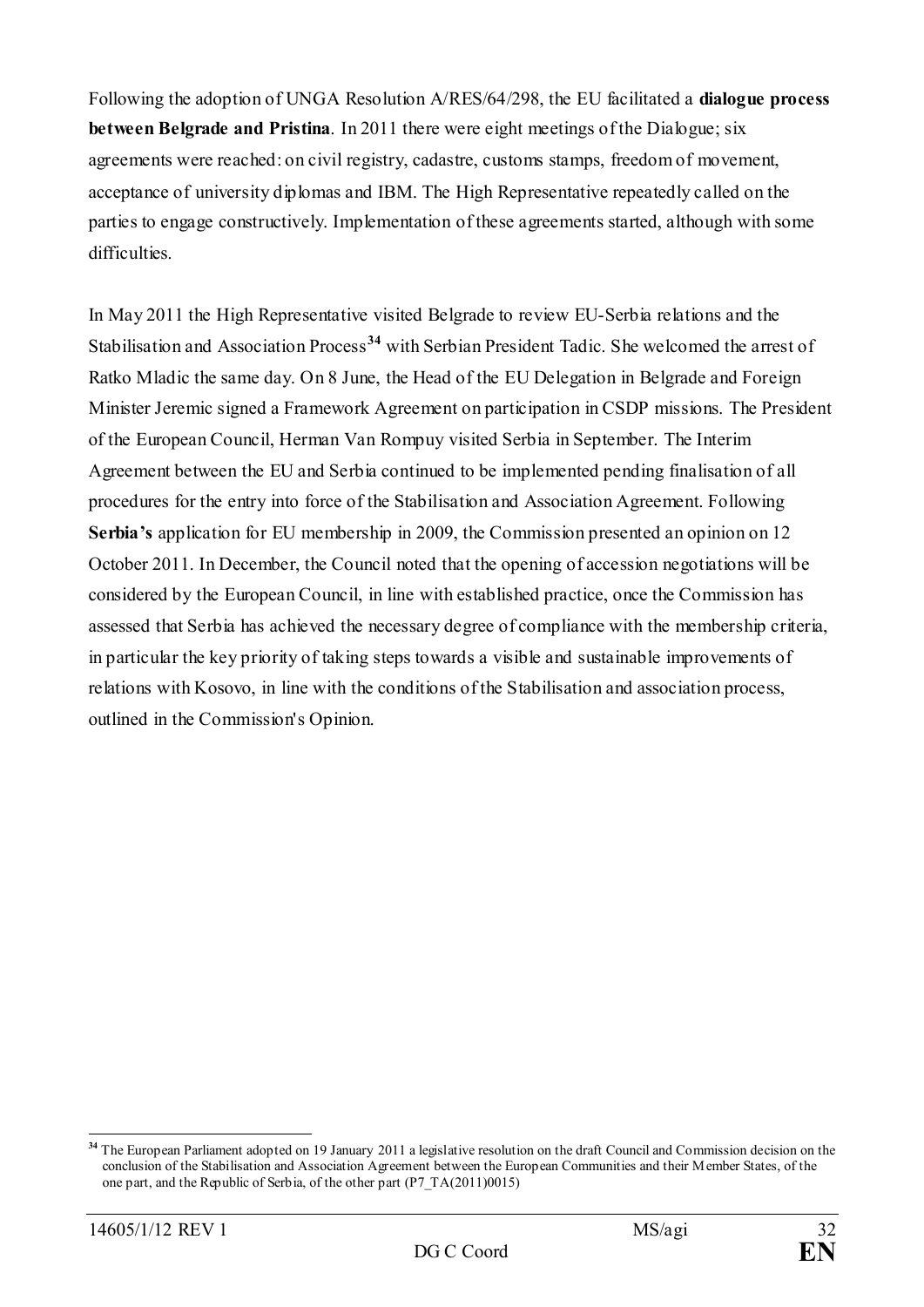On 9 December the European Council postponed the decision on granting candidate status to Serbia. **[35](#page-32-0)**

The EU-**Montenegro[36](#page-32-1)** Stabilisation and Association Council met on 21 June in Luxembourg. The December European Council recognised the good progress achieved on the reform agenda and, with a view to opening accession negotiations in June 2012, it tasked the General Affairs Council to examine the implementation of the reforms, notably as regards rule of law, on the basis of a Commission report.

The Foreign Affairs Council adopted Conclusions in March which set out a comprehensive EU approach: a reinforced strategy for **Bosnia and Herzegovina (BiH)** and a single EU presence on the ground (EUSR/EU Delegation), including a reinforced set of instruments ranging from regular enlargement instruments and projects to CFSP measures such as potential restrictive measures. **[37](#page-32-2)** In May 2011, the High Representative visited BiH. As a result, the decision of the Republika Srpska National Assembly to hold a referendum on independence of the judiciary was reversed. This visit led to the opening of a structured dialogue with the EU on the judiciary.**[38](#page-32-3)** Mr Peter Sorensen was appointed EU Special Representative for Bosnia and Herzegovina on 18 July.

<span id="page-32-0"></span>**<sup>35</sup>** Serbia was granted candidate status by the European Council on 1 March 2012

<span id="page-32-1"></span>**<sup>36</sup>** The European Parliament adopted on 9 March 2011 a resolution on the European integration process of Montenegro  $(P7 TA(2011)0091)$ .

<span id="page-32-2"></span><sup>&</sup>lt;sup>37</sup> Based on the March 2011 Council Conclusions the new double hatted EUSR/Head of Delegation helped overcome the local political stalemate after the 2010 parliamentary elections. The EUSR/HoD facilitated a more forward looking dynamic by bringing together the political leverage of the EUSR with the EU's technical and financial instruments to facilitate progress on the EU integration track. The EUSR position was decoupled from the High Representative of the International community in BiH as of 1 September 2011.

<span id="page-32-3"></span><sup>&</sup>lt;sup>38</sup> The dialogue within the framework of the Stabilisation and Association Process, aims to consolidate the rule of law and o establish an independent, effective, impartial and accountable judicial system across the whole BiH.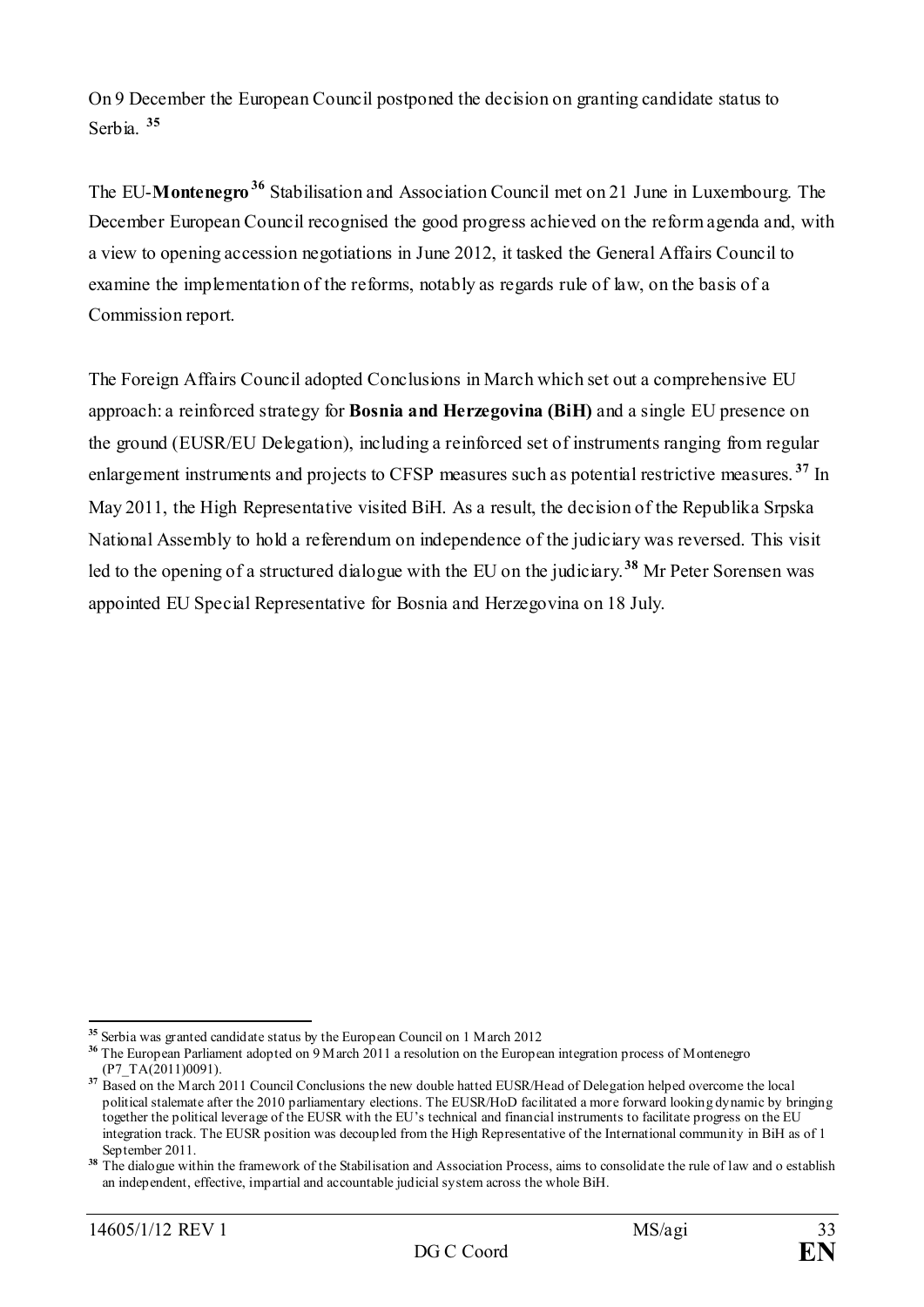During 2011, EU Member States decided to prolong the **EU Police Mission in Bosnia and Herzegovina (EUPM)** until 30 June 2012 and to close down the mission at this point. Follow on support to local authorities in BiH will be ensured by EUSR activities and Commission instruments.

On **Operation Althea**, the Council in October 2011 confirmed the EU's readiness to continue at this stage an executive military role to support Bosnia and Herzegovina's efforts to maintain the safe and secure environment under a renewed UN mandate. The main effort of Operation Althea will be on capacity building and training while maintaining situational awareness and a credible reserve.

As in the case of Serbia, an Interim Agreement continued to be implemented pending finalisation of all procedures for the entry into force of the Stabilisation and Association Agreement. On December 28, more than a year after the October 2010 elections, the BiH main political leaders agreed on the formation of the Council of Ministers, on adopting a state budget for 2011 and on moving ahead with the census and state aid laws as well as with an effort to implement the Sejdic/Finci ECHR (European Convention on Human Rights) ruling, all of which had been pointed out in the March Council Conclusions as being essential requirement for progress towards the EU.

The European Commission adopted the National Programme for Bosnia and Herzegovina under the IPA Transition Assistance and Institution Building Component for the year 2011. The programme has a total amount of EUR 91 280 000. The programme aims at providing assistance primarily in the following sectors: Public Administration Reform, Justice and Home Affairs, Private Sector Development, Transport, Environment and Climate Change, and Social Development. In addition, BiH receives funding from the IPA Multi-beneficiary programs.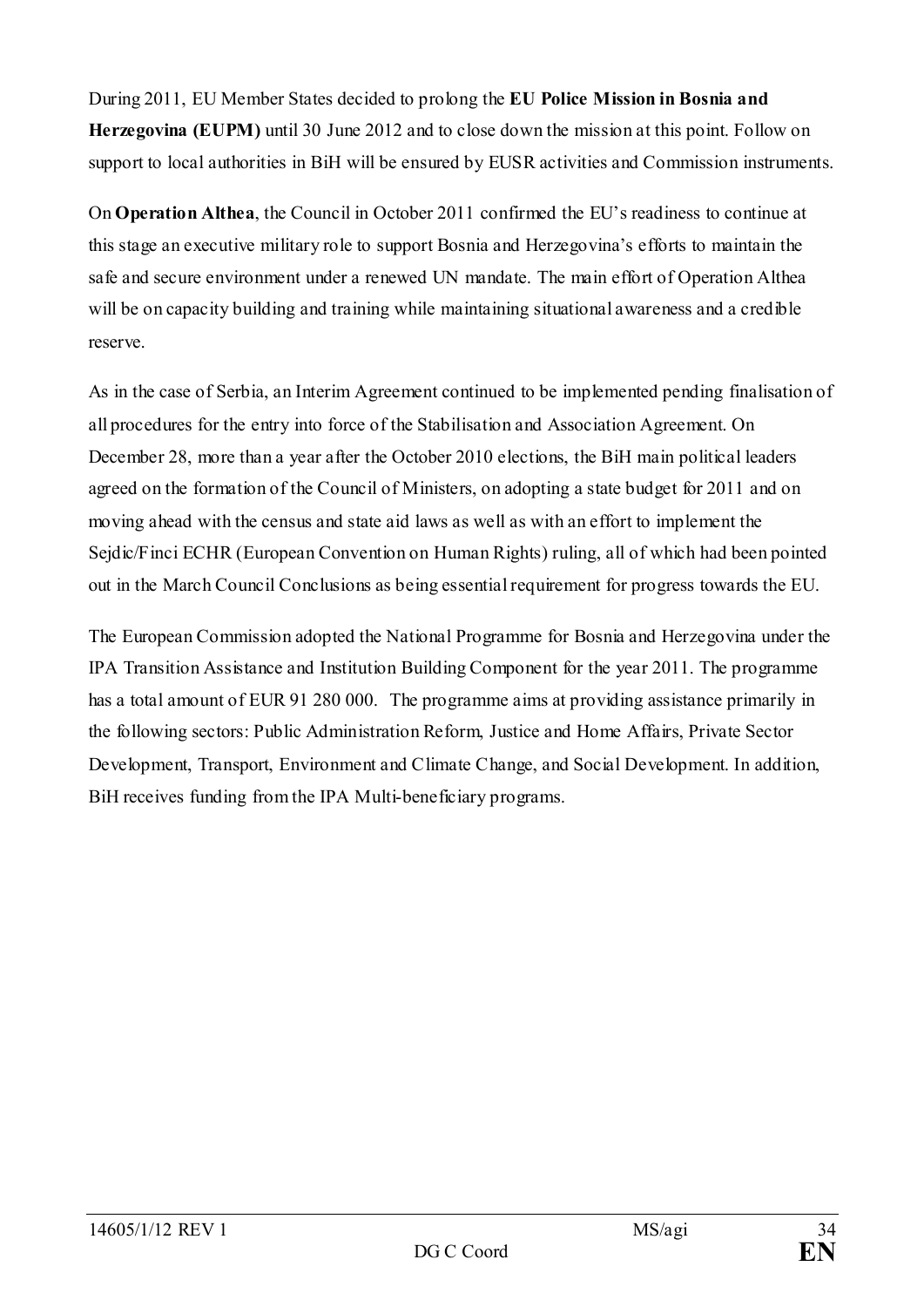In December 2011 the General Affairs Council reaffirmed that **Kosovo**[39](#page-34-0) would benefit from possible visa liberalisation once all conditions were met. Without prejudice to Member States positions on status, the Council also invited the Commission to assess Kosovo's progress with regard to trade related issues and to propose the way forward for an agreement as soon as sufficient progress has been made. The Council recognised that Kosovo's socio-economic development would also be enhanced through membership of the EBRD (European Bank for Reconstruction and Development) and expressed its commitment to find an agreement on Kosovo's participation in EU programs, without prejudice to Member State's positions on status. Finally the Council welcomed the intention of the Commission to launch a structured dialogue on the rule of law and the intention of the Commission to review its 2009 Communication.

The **EU Rule of Law Mission in Kosovo, EULEX**, maintains an important role to assist and support the Kosovo authorities in the rule of law area, specifically regarding police, judiciary and customs. Its activities in 2011 were marked by the continuation of sensitive investigations into highprofile cases. Efforts in the customs area have resulted in a decrease in smuggling. Several trials related to international drug trafficking took place. In the area of missing persons, experts have continued to conduct field operations.

EULEX Kosovo, though coping with force generation challenges (insufficient formed police units), also acted as security provider, assisting the Kosovo Police when necessary and in cooperation with KFOR. EULEX continued to strengthen the rule of law in northern Kosovo with an increased presence until the violent events of July 2011.

<span id="page-34-0"></span><sup>-</sup>**<sup>39</sup>** Mr. Samuel Zbogar was appointed EU Special Representative for Kosovo on 1 February 2012.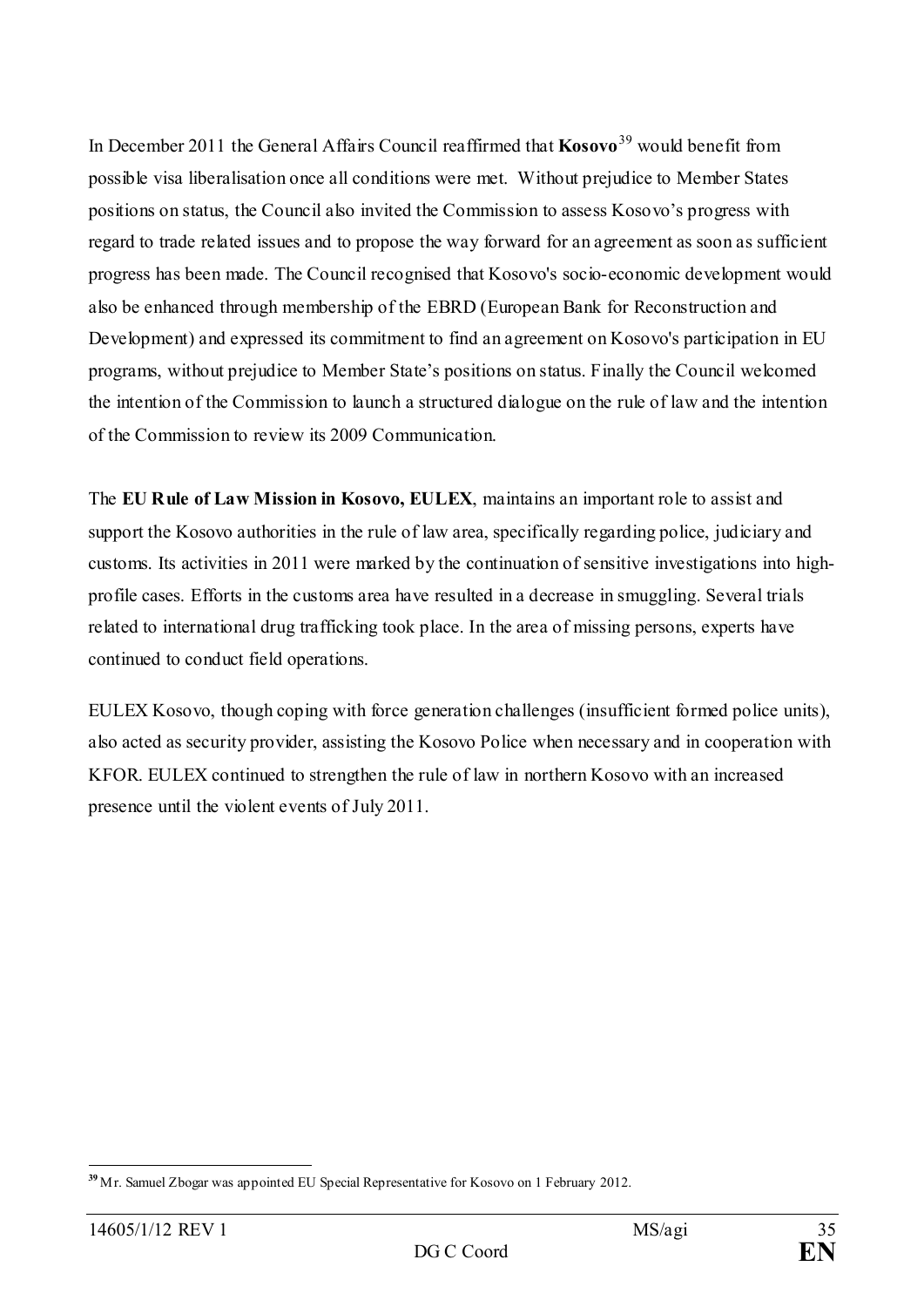The EU Special Investigative Task Force (SITF) started working in September 2011 to conduct a fair and independent criminal investigation into the war crime and organised crime allegations contained in the Council of Europe report of December 2010. The establishment of the SITF demonstrates the EU's commitment to pursue an impartial and professional investigation into these allegations and is a testimony to the importance the EU pays to the proper handling of this issue. It is a complex and multi-national investigation which will take time to complete.

In September 2011, the EEAS started a review at strategic level of the EULEX Kosovo Mission in the context of EU's overall engagement in Kosovo. The outcome of this strategic review will be implemented in 2012.

Against the background of the continued crisis between Government and opposition in **Albania**, the Foreign Affairs Council of June 2011 voiced its concerns, calling for the restoration of the political dialogue. By the end of the year, the Council welcomed some positive steps, including the establishment of a Parliamentary Committee on Electoral Reform and a working group on reform of the Parliament's rules of procedure, as well as a calendar for adoption of laws requiring 3/5 majority. The municipal elections on 8 May, which became deeply disputed, were assessed in general as competitive and transparent. Yet shortcomings remained. In December 2011 the Council stated that Albania had made limited progress in meeting the political criteria for membership and the twelve priorities for the opening of accession negotiations, thus following the recommendation of the European Commission not to grant candidate status to the country. The EU remained committed to the European perspective of Albania and will continue to support the country's efforts in this process. During 2011, the High Representative, jointly with Commissioner Füle, stressed the need for progress on political dialogue, electoral reform and other key issues on the EU agenda.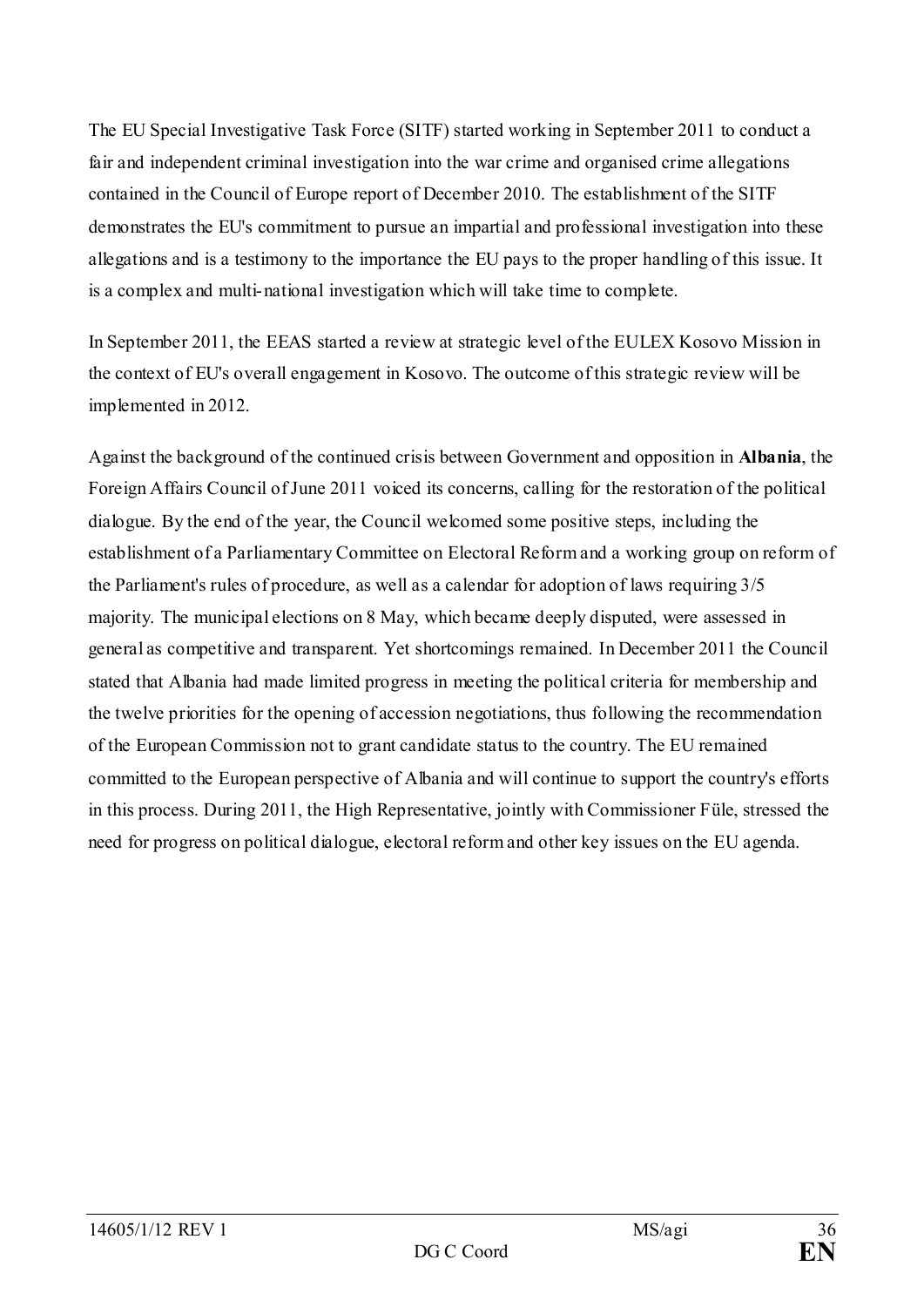In the **Former Yugoslav Republic of Macedonia** the beginning of 2011 was dominated by a boycott in Parliament by the largest opposition party**[40](#page-36-0)**. Yet the country conducted Parliamentary elections in June which were assessed by the Council in its December Conclusions as competitive, transparent and well-administered throughout the country. However, the Council also noted that further efforts were needed to promote and safeguard fundamental rights in the country. No progress was made in resolving the name issue.

The High Level Accession Dialogue, initiated by Commission President Barroso in 2011 and launched by Commissioner Füle and Prime Minister Gruevki in March 2012, has injected a new dynamism into the EU integration process.  $41$  In its Progress Report, the Commission reiterated the recommendation that accession negotiations should be opened with the country and the Council stated its readiness to return to the matter during the first semester of 2012,

Maintaining good neighbourly relations, including a negotiated and mutually accepted solution to the name issue, under the auspices of the UN, is essential. The Council indicated it looked forward to the on-going high-level dialogue on the name issue.

<span id="page-36-0"></span>**<sup>40</sup>** The European Parliament adopted on 7 April 2011 a resolution on the 2010 progress report on the former Yugoslav Republic of Macedonia (P7\_TA-PROV(2011)0151)

<span id="page-36-1"></span>**<sup>41</sup>** The inaugural session was held on 15 March 2012.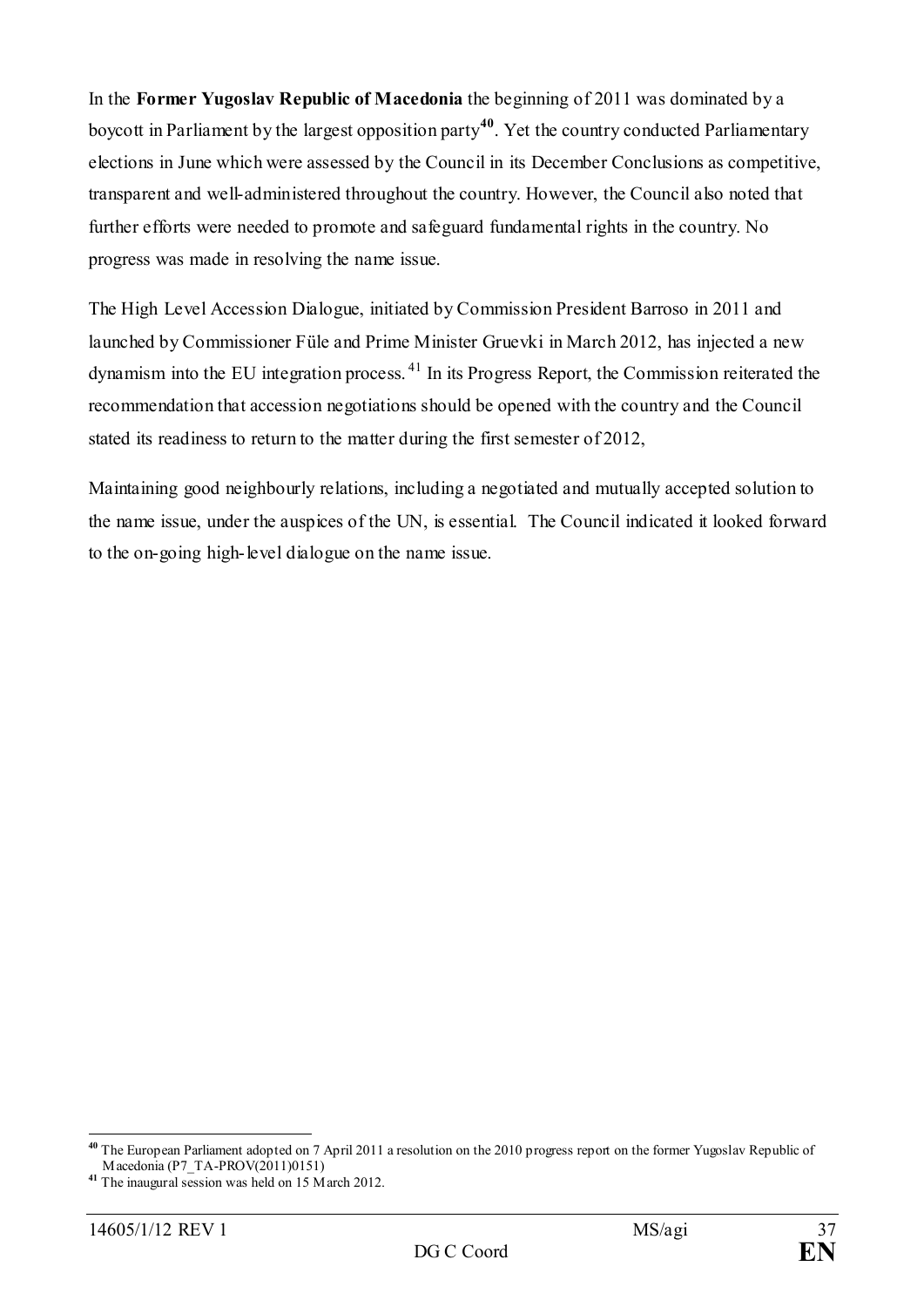#### **4. TURKEY AND WESTERN EUROPEAN NEIGHBOURS**

## **4.1. TURKEY**

Turkey, both as a candidate country**[42](#page-37-0)** and as a key regional partner, continued to be an important interlocutor for the EU, which commended Turkish burden-sharing in the Syria crisis. Turkey was active in its wider neighbourhood and played an influential role in supporting reforms, including in Northern Africa. Turkey also remained an important regional player in the Middle East, the Western Balkans, Afghanistan/Pakistan, the Southern Caucasus, and the Horn of Africa. In this context, the High Representative remained committed to reinforcing further the EU's political dialogue with Turkey on foreign policy issues of mutual interest and met several times with Turkish Foreign Minister Davutoglu. He was also invited and readily agreed to participate in an informal Council session. An informal strategic dialogue with Turkey was established at the level of political directors.

The EU also greatly appreciated the strong Turkish engagement in CSDP missions, particularly EUFOR Althea and EULEX Kosovo.

Turkey continued to be committed to the accession negotiation process and the political reform agenda, but further efforts towards fully meeting the Copenhagen criteria are required in a number of areas, in particular as regards fundamental freedoms. Efforts to intensify dialogue and cooperation with Turkey in its fight against terrorism as well as to launch a dialogue on visa, mobility and migration in line with the established practice have continued.

<span id="page-37-0"></span><sup>-</sup>**<sup>42</sup>** The European Parliament adopted a resolution on 9 March 2011 on Turkey's 2010 progress report (P7\_TA(2011)0090)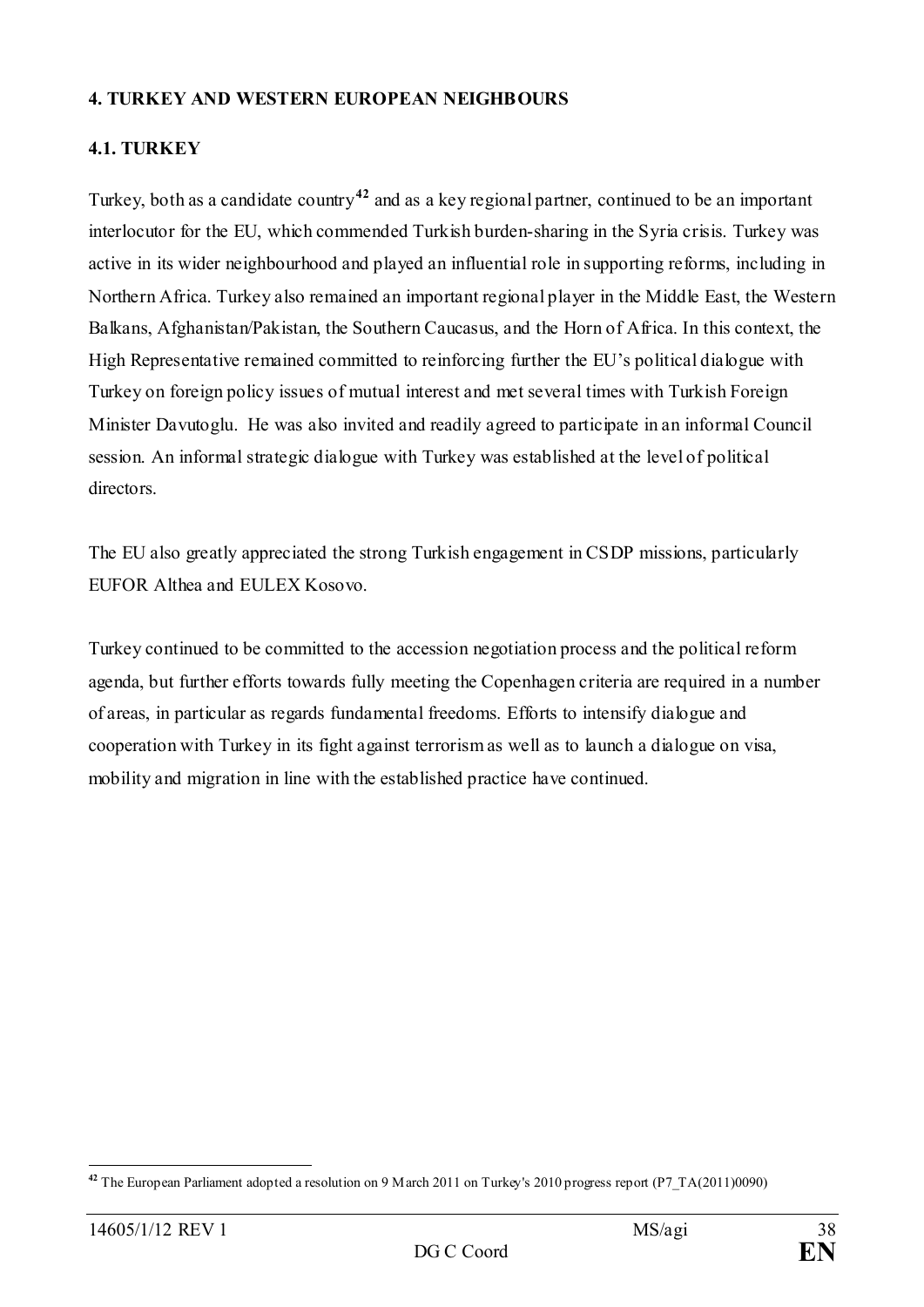In its conclusions of December 2011, the General Affairs Council underlined that Turkey needed to commit itself unequivocally to good neighbourly relations and to the peaceful settlement of disputes in accordance with the United Nations Charter, having recourse, if necessary, to the International Court of Justice. It expressed serious concern and urged the avoidance of any kind of threat or action directed against a Member State, or source of friction or actions, which could damage good neighbourly relations and the peaceful settlement of disputes. Furthermore, the EU stressed again all the sovereign rights of EU Member States which include, inter alia, entering into bilateral agreements, and to explore and exploit their natural resources in accordance with the EU acquis and international law, including the UN Convention on the Law of the Sea.

As recalled in the December 2011 European Council and General Affairs Council Conclusions, the Council regretted Turkey's statements to freeze its relations with the EU Presidency during the second half of 2012, and underlines that the role of the Presidency of the Council of the EU is provided for in the Treaty on European Union.

In its conclusions of December 2011 the Council also noted with deep regret that Turkey, despite repeated calls, continued refusing to fulfil its obligation of full, non-discriminatory implementation of the Additional Protocol to the Association Agreement towards all Member States. In the absence of progress on this issue, the Council will maintain its measures from 2006, which will have a continuous effect on the overall progress of the negotiations. Furthermore, Turkey has still not made progress towards the

necessary normalisation of its relations with the Republic of Cyprus.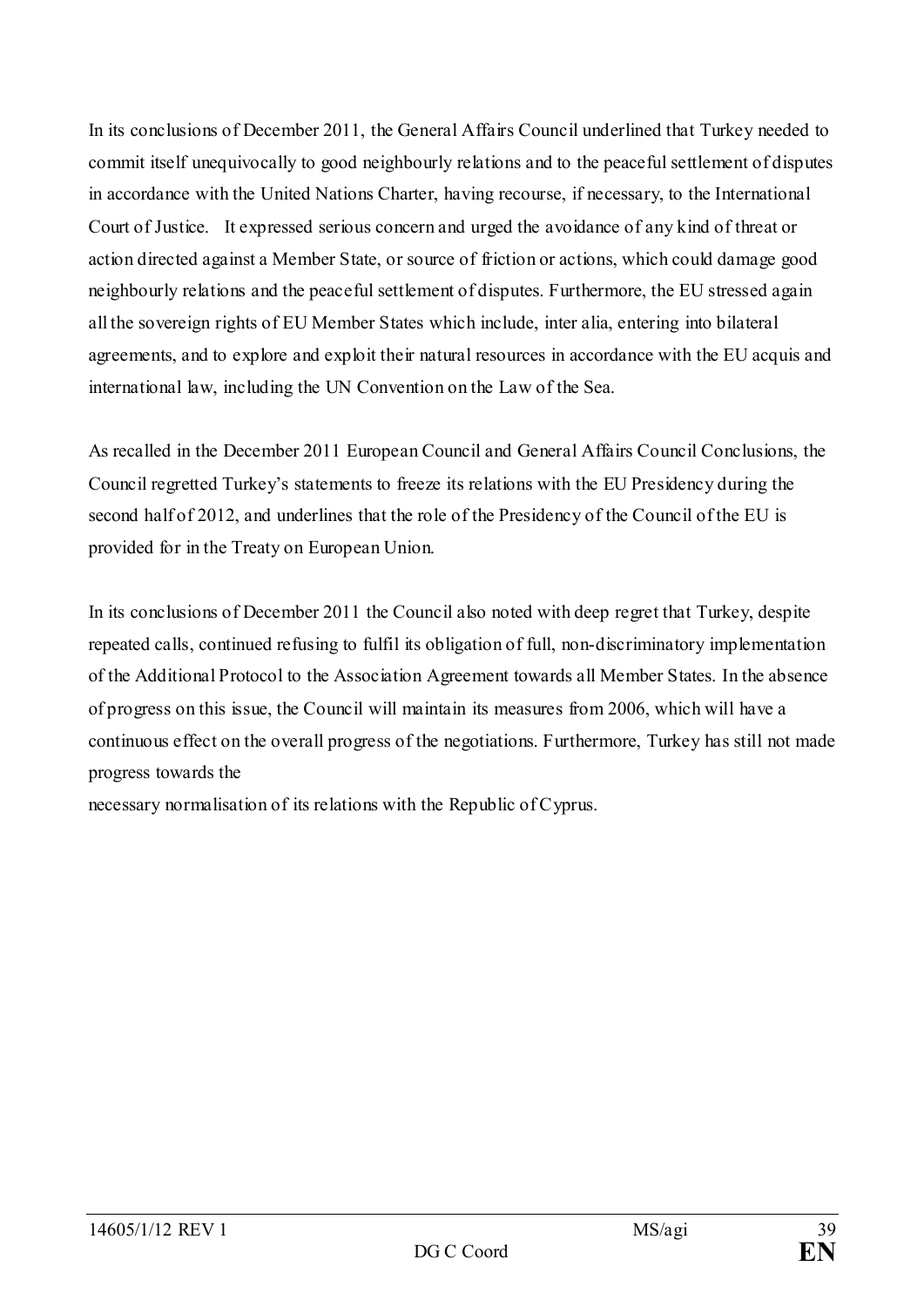The Council also said Turkey is expected to actively support the ongoing negotiations aimed at a fair, comprehensive and viable settlement of the Cyprus problem within the UN framework, in accordance with the relevant UN Security Council resolutions and in line with the principles on which the Union is founded. Turkey's commitment and contribution in concrete terms to such a comprehensive settlement is crucial.

## **4.2. WESTERN EUROPE**

As regards the Western European neighbours, the basis for the EU's relations with these countries is formed by comprehensive cooperation agreements such as the European Economic Area Agreement **(Norway**, **Iceland and Liechtenstein)** or Schengen (the same three plus **Switzerland)**.

In the CFSP area, EU cooperation with the EEA/EFTA States was further deepened in 2011 through their alignment with a large number of CFSP declarations as well as through cooperation in certain joint actions. Norway participated in EULEX Kosovo and EUPOL Afghanistan operations. As regards Switzerland, it has 14 staff in two missions (EULEX Kosovo 12 and EUPM BiH).

The EU also had regular political dialogues at different levels and in different contexts; with an increase of more informal ones in the margin of important international events.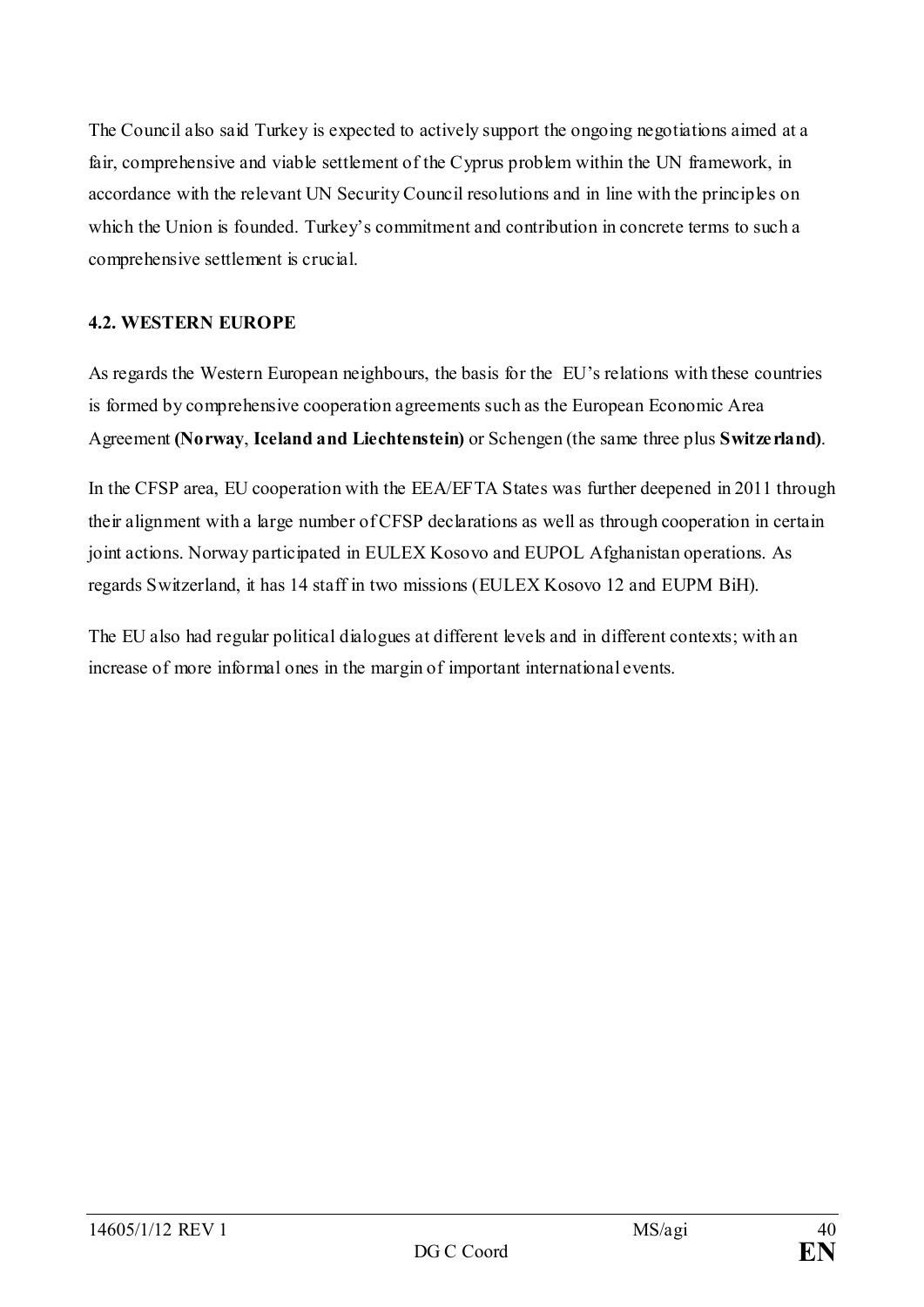**4.2.1. NORWAY** There is very good and close cooperation between the EU and Norway in the field of foreign policy, and notably on the Middle East, the Arab Spring and Arctic issues. As Norway is the Chair of the Ad-hoc Liaison Committee (AHLC) on Palestine (an international donor group in support of the Palestinians), the Norwegian Foreign Minister Støre took part in the discussions about the peace process in the Middle East at the Gymnich informal meeting of Ministers of Foreign Affairs in September 2011. Norway, as Iceland, is a strong supporter of the EU's application for permanent observer status in the Arctic Council. Norway remains a key partner in the area of energy security (see also page XX).

**4.2.2. SWITZERLAND** With Switzerland, cooperation continued in areas such as the South Caucasus, the democratic process in the North of Africa and the Middle East Peace Process.

**4.2.3. ICELAND** Accession negotiations continued with Iceland following the opening of negotiations in July 2010, including a specific chapter on *Foreign, Security and Defence Policy*. By December 2011, eleven chapters of Iceland's negotiations had been opened and six had been closed. Iceland continues to make good progress in its accession negotiations.

## **5. ASIA**

Asia is home to four of the EU's strategic partners and is the world's fastest-growing region. Europe is working to strengthen its ties with this dynamic region, not only in terms of trade and investment, but increasingly also in the political and security areas. To this end the EU has pursued a policy of regional engagement, in addition to advancing bilateral relations with its Asian partners.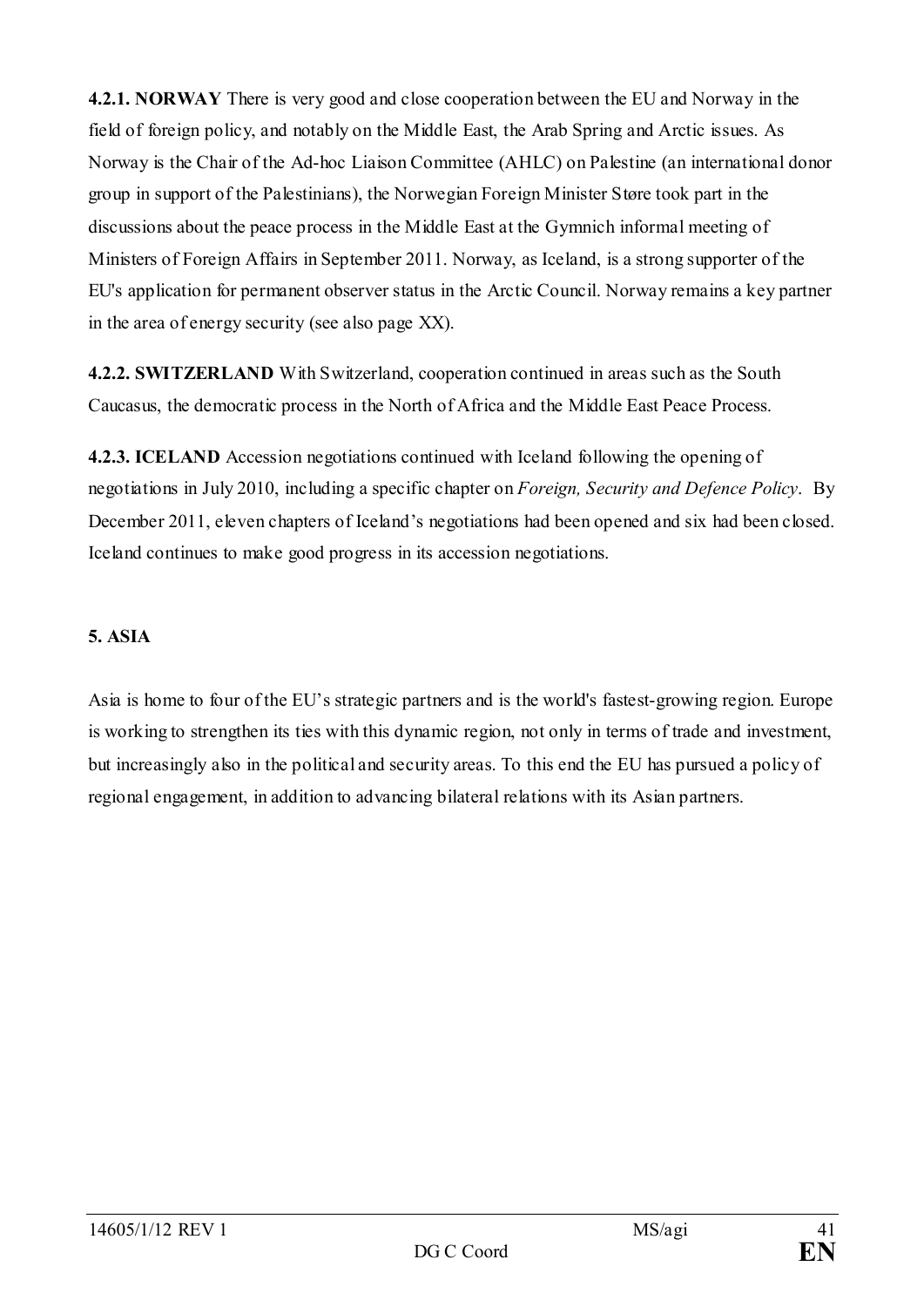At the regional level, the 10th **ASEM** (Asia-Europe Meeting) Foreign Ministers' Meeting was held in Budapest in June 2011 with 47 Foreign Ministers from Europe and Asia together with the High Representative addressing global economic governance, sustainable development, global issues, regional issues, people-to-people relations between Asia and Europe and the future of ASEM. In particular there was an in-depth exchange of views on issues relating to non-traditional security.

## **5.1. SOUTH ASIA**

**5.1.1. INDIA** 2011 saw the continuation of efforts to reinforce the political and strategic dimension of the EU-India strategic partnership**[43](#page-41-0)**. The Ministerial meeting as well as the Summit were held in the beginning of 2012, coinciding with a visit of the High Representative. In November 2011, the first Foreign Policy Consultations on senior officials' level took place in New Delhi. This is intended to become a yearly event in order to broaden and deepen exchanges and consultations on regional and global issues as well as on security cooperation and to prepare the Ministerial meeting. In the area of security cooperation, progress continued through the holding of a Security Dialogue in New Delhi in May 2011 as well as through subsequent working level meetings on antipiracy, counter-terrorism and the launching of consultations on cyber-security issues; all in line with agreements made at the 11th Summit held in December 2010. Finally, a further meeting of the India-EU human rights dialogue**[44](#page-41-1)** took place in 2011.

<span id="page-41-0"></span>**<sup>43</sup>** The European Parliament adopted on 11 May 2011 a resolution on the state of play in the EU-India Free Trade Agreement negotiations (P7\_TA-PROV(2011)0224)

<span id="page-41-1"></span>**<sup>44</sup>** The European Parliament adopted on 7 July 2011 a resolution on India, in particular the death sentence on Davinder Pal Singh (P7\_TA-PROV(2011)0342).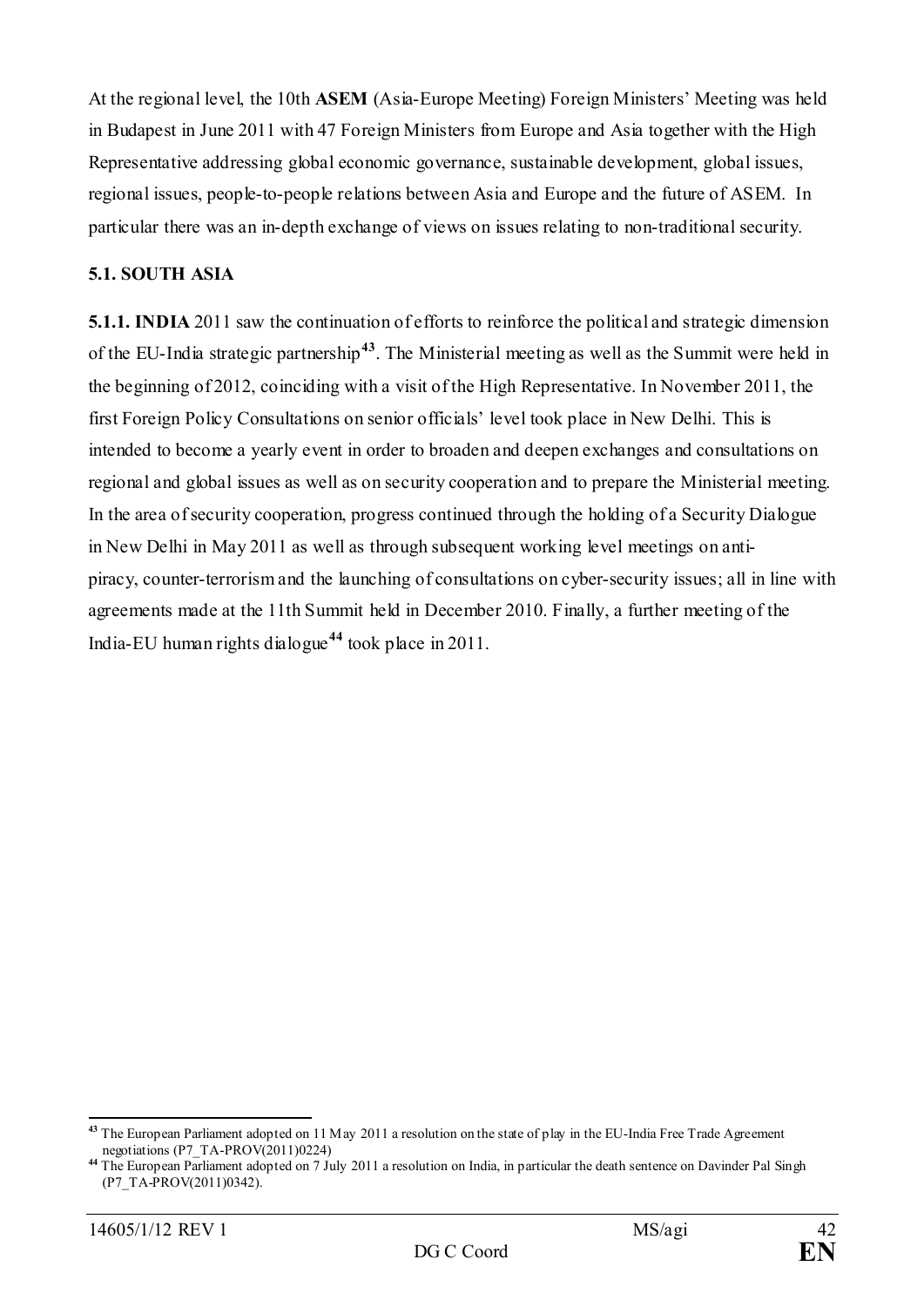**5.1.2. AFGHANISTAN** The Bonn Conference on Afghanistan<sup>[45](#page-42-0)</sup> in December 2011 confirmed the long-term international commitment to Afghanistan beyond the end of transition in 2014. In this context, the EU made commitments to continue acting as both security and development partner of post-transition Afghanistan and announced the launch of negotiations on a Co-operation Agreement on Partnership and Development with Afghanistan. The double-hatted Head of Delegation/EUSR Vygaudas Usackas continued to play an important role in strengthening EU presence on the ground, as foreseen in the EU Action Plan on Afghanistan and Pakistan.

In 2011, **EUPOL Afghanistan** consolidated its activities in the area of civilian policing around three programmatic pillars: institutional reform of the Ministry of Interior (MoI), professionalisation of the Afghan National Police (ANP), and linking police with the justice sector.

While significant challenges remain, the need to move gradually from counter-insurgency towards civilian, rule-of-law-based policing capability has been recognised. The increased emphasis placed on training Afghan Police leaders and on the establishment of Afghan-owned training capacity in the framework of the Kabul Police Staff College has been successful, with courses delivered to a total of 1,600 senior Afghan police officers to date.

At the 2011 Bonn Conference, the High Representative, on behalf of the EU, declared the EU's resolve to extend the mandate of the mission till 2014; the parameters of this extension are to be decided in 2012.

<span id="page-42-0"></span><sup>&</sup>lt;u>.</u> **<sup>45</sup>** The European Parliament adopted a resolution on a new strategy for Afghanistan on 16 December 2010 (P7\_TA-PROV(2010)0490).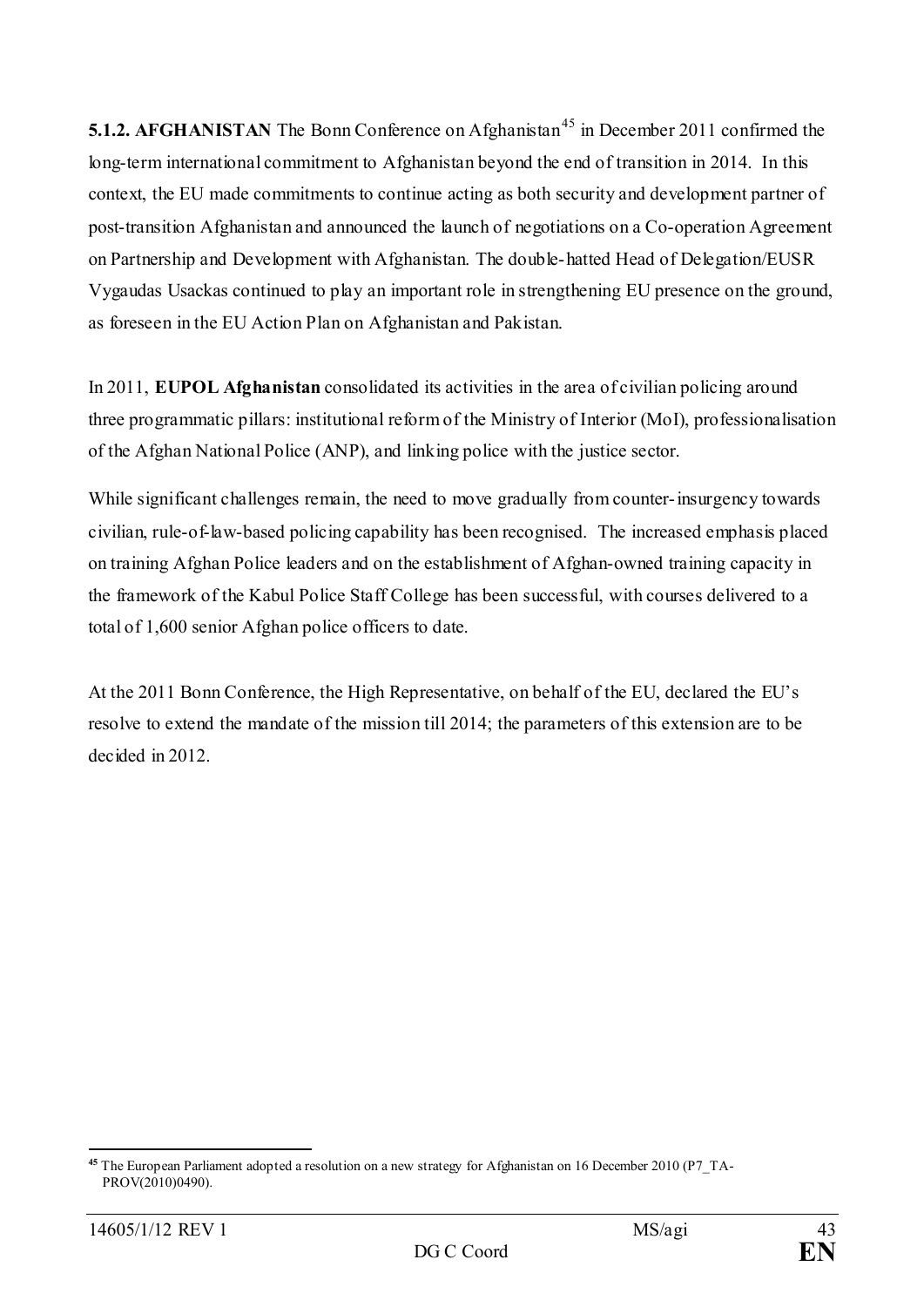**5.1.3 PAKISTAN** The EU and Pakistan<sup>[46](#page-43-0)</sup> negotiated and agreed a 5-year Engagement Plan based on the principles of mutual respect, trust and interest and with the aim of building a strategic relationship. The Engagement Plan, which was agreed upon at the occasion of the political dialogue at Political Directors' level in November 2011, is a broad political framework under which the scope of EU and Pakistan political and policy dialogue will expand **[47](#page-43-1)**. In response to the floods which devastated Pakistan in 2011 for a second year running and by which nearly 6 million people were affected, the EU again reacted swiftly by providing humanitarian assistance. EU's and Member States' combined support totalled nearly €146 million. Progress continued in pursuit of EU trade concessions at the WTO on behalf of Pakistan to assist economic recovery in the wake of the floods. Following the July 2011 FAC Pakistan conclusions which highlighted the importance of cooperation in the field of security and combating terrorism, preparations started for a regular EU-Pakistan counter-terrorism dialogue and future activities in the field.

**5.1.4. SRI LANKA** The EU aimed to develop a policy of progressive re-engagement with Sri Lanka in sectors of mutual interest, such as civil aviation, tourism and the environment, and to work towards the future resumption of regular dialogue in the framework of the Joint Commission. The EU continued to pay close attention to the human rights situation and to post-conflict reconstruction. Following the adoption of the report of the UN Panel of Experts on the alleged violations of international human rights and humanitarian law during the military conflict and of the report of the Sri Lankan Lessons Learnt and Reconciliation Commission**[48](#page-43-2)**, the EU encouraged the authorities to take the necessary steps to promote genuine reconciliation, to address the issue of accountability and to engage with the United Nations in this regard.

<span id="page-43-0"></span>**<sup>46</sup>** The European Parliament adopted a resolution on 15 December 2011 on the situation of women in Afghanistan and Pakistan (P7\_TA-PROV(2011)0591). The European Parliament adopted a resolution on 10 March 2011 on Pakistan, in particular the murder of Shahbaz Bhatti (P7\_TA(2011)0098) and a resolution on the murder of Governor Salmaan Taseer on 20 January 2011 (P7\_TA(2011)0026).

<span id="page-43-1"></span>**<sup>47</sup>** The dialogue will encompass the following areas security; democracy, governance, human rights and socio-economic development; trade and investment; energy; sector cooperation in a range of areas including migration, cultural cooperation, vocational education, agriculture, water management, health and research

<span id="page-43-2"></span>**<sup>48</sup>** The European Parliament adopted a resolution on 12 May 2011 on the situation in Sri Lanka (P7\_TA-PROV(2011)0242).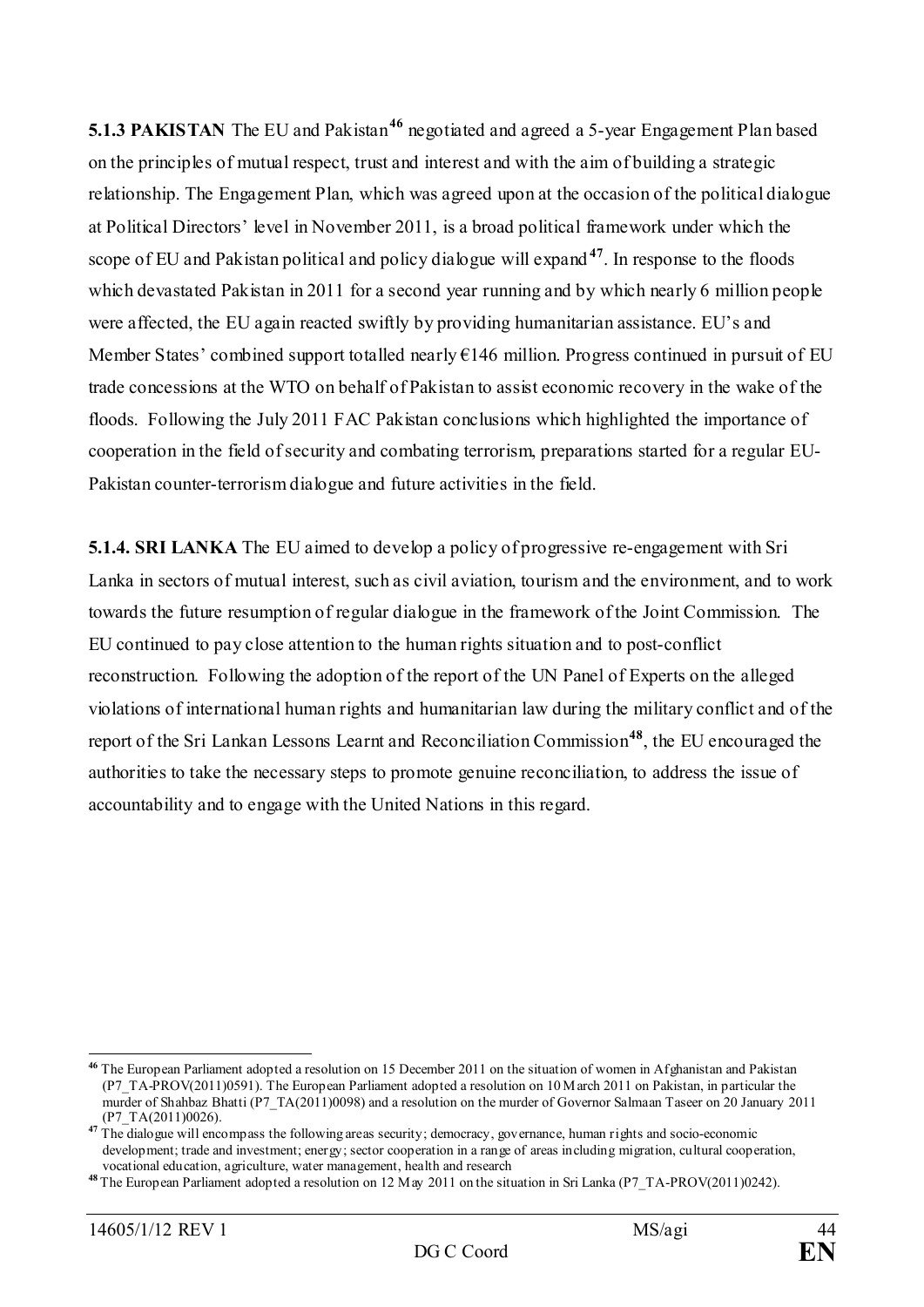**5.1.5. BANGLADESH** In Bangladesh, the EU key priorities remained support to democratic institutions, poverty alleviation and the fight against climate change, through its development cooperation programmes, political dialogue, including at the highest level, and the pursuit of ambitious outcomes in international climate change negotiations.

## **5.2. SOUTH EAST ASIA**

**5.2.1. ASEAN** The EU continued its political dialogue with ASEAN, in particular at the Senior Officials Meeting in Warsaw in October 2011, which focused on preparations for the forthcoming EU/ASEAN Ministerial meeting in Brunei (April 2012); at which ministers should reaffirm the strategic importance of EU-ASEAN relations and bring these forward through a new Joint Action Plan. Progress continued to be made in ratifying the Third Protocol to the ASEAN Treaty of Amity and Cooperation by the signatory parties; when completed (most likely by July 2012) this will allow the EU to accede to the Treaty.

The EU also made substantive progress in negotiations of Partnership and Cooperation Agreements (PCA) with a number of ASEAN countries, in particular **Malaysia** and **Singapore**. PCAs with **Vietnam** and the **Philippines** have already been initialled. While maintaining the strategic objective of a region-to-region Free Trade Agreement (FTA), the EU continued to pursue bilateral FTAs with ASEAN countries and made significant progress in negotiations with Malaysia and Singapore and was ready to open negotiations with Vietnam.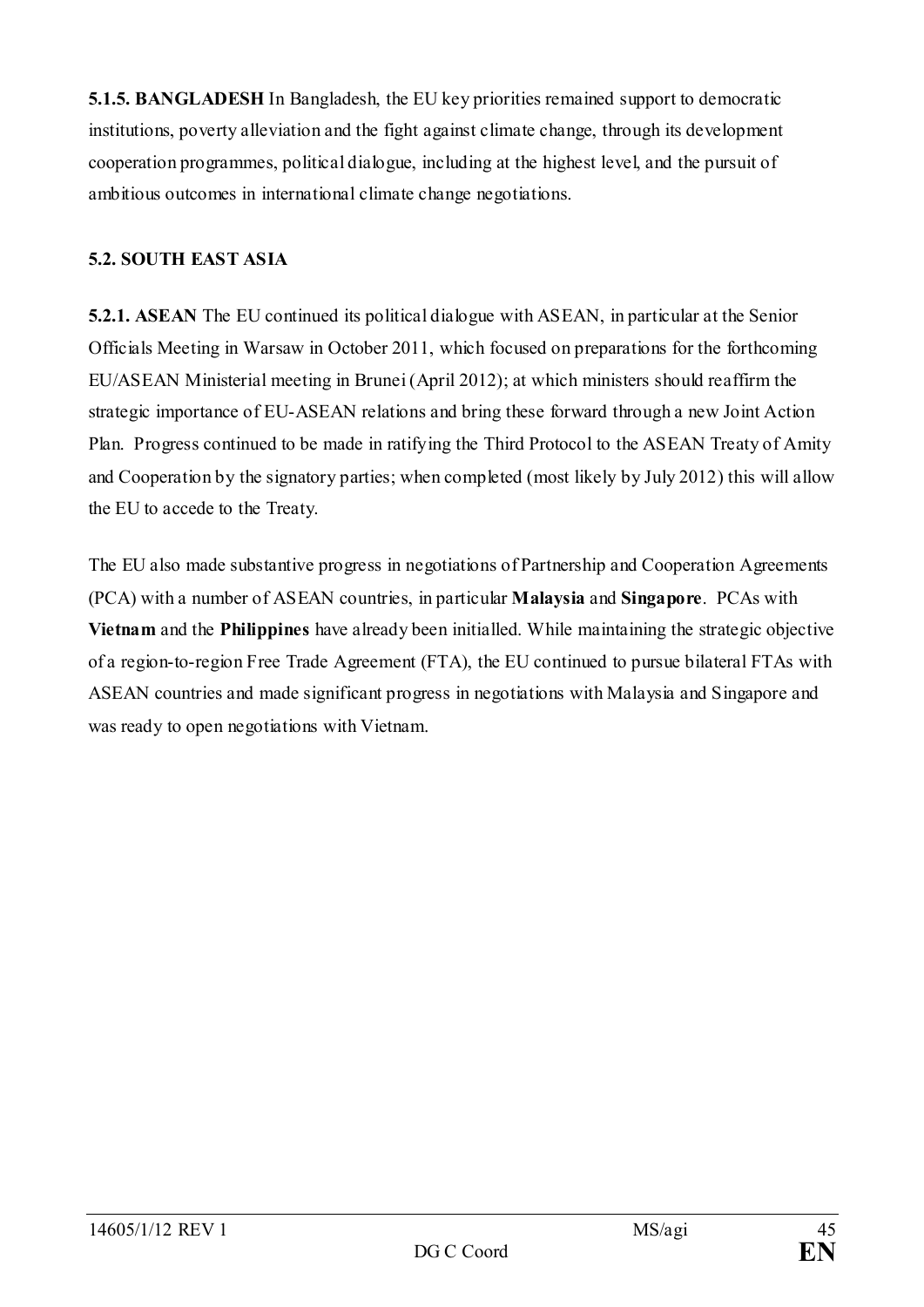**5.2.2. BURMA/MYANMAR** EU engagement with Burma/Myanmar picked up markedly during the year in response to the changes towards more democracy in the country which emerged after the new Government took office. The EU had given a signal in April 2011 when renewing the Council Decision imposing restrictive measures that it would respond to positive steps by the Government by suspending the travel ban and asset freeze measures for certain members of the government with no affiliation to the military, including the Minister of Foreign Affairs. The visits of Special Envoy Piero Fassino and Counsellor Robert Cooper during the year helped to improve communication about EU expectations and willingness to respond with the new Government as it embarked on reforms. However, a number of challenges remain, including a significant number of political prisoners that remain in jail, ongoing fighting in ethnic areas and reports of serious human rights abuses in Kachin State between government and ethnic armed forces.

#### **5.3. EAST ASIA**

**5.3.1. CHINA** The 2<sup>nd</sup> EU-China Strategic Dialogue between the High Representative and State Councillor Dai Bingguo took place in Budapest / Gödöllő in May 2011. The meeting confirmed the solid basis of the political pillar of the EU-China Strategic Partnership and allowed a comprehensive exchange between the two sides on major international issues, such as Iran, Egypt, Libya, Tunisia, on human rights **[49](#page-45-0)**, on the EUNAVFOR ATALANTA mission, as well as on concrete projects to be developed, such as green technology.

<span id="page-45-0"></span><sup>&</sup>lt;u>.</u> The European Parliament adopted a resolution on 7 April 2011 on the case of Ai Weiwei (P7\_TA-PROV(2011)0157) and a resolution on the situation and cultural heritage in Kashgar on 10 March 2011 (P7\_TA(2011)0100).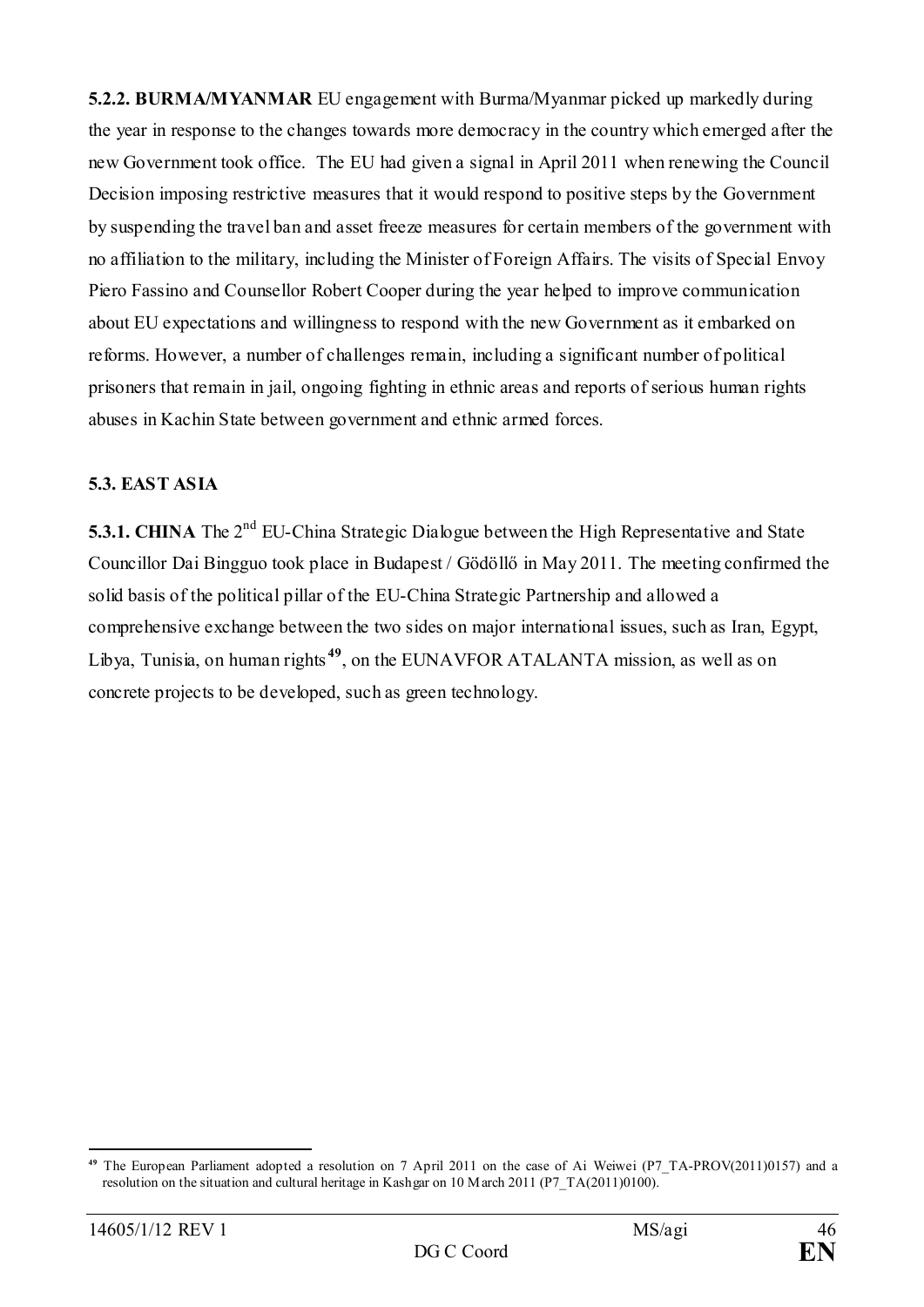President Van Rompuy visited China on 15-19 May, at the invitation of President Hu Jintao. The visit reflected the importance that the EU and China attribute to their strategic partnership since its creation in 2003. He met with Chinese President Hu Jintao on 16 May and they recognised the importance to cooperate strongly to address global challenges, such as on global governance and financial stability. In this regard, both sides stressed the great value of G20 and its role in ensuring economic and financial cooperation at global level. They also agreed that at the next summit a new third pillar aiming at enhancing people-to-people contacts should be added to the architecture of EU-China relation**[50](#page-46-0)**.

The High Representative visited China in October 2011. She met with Dai Bingguo, Foreign Minister Yang Jiechi and Minister of Defence Liang Guanglie and discussed among others international challenges (North Africa, Middle East, Asia Pacific), the economic crisis, bilateral relations and human rights.

2011 was designated as the EU-China Year of Youth. While this has been opening many opportunities to step up our relations by focusing on events and exchanges of young people, it has also stressed the importance of focussing on people-to-people contacts to better improve mutual understanding.

<span id="page-46-0"></span><sup>&</sup>lt;u>.</u> <sup>50</sup> The 14<sup>th</sup> EU-China Summit, initially foreseen for October  $25<sup>th</sup>$  in Tianjin, was postponed because of unexpected meetings of the European Council and the Heads of State and Government of the Eurozone countries. It finally took place in Beijing on February 14<sup>th</sup> 2012.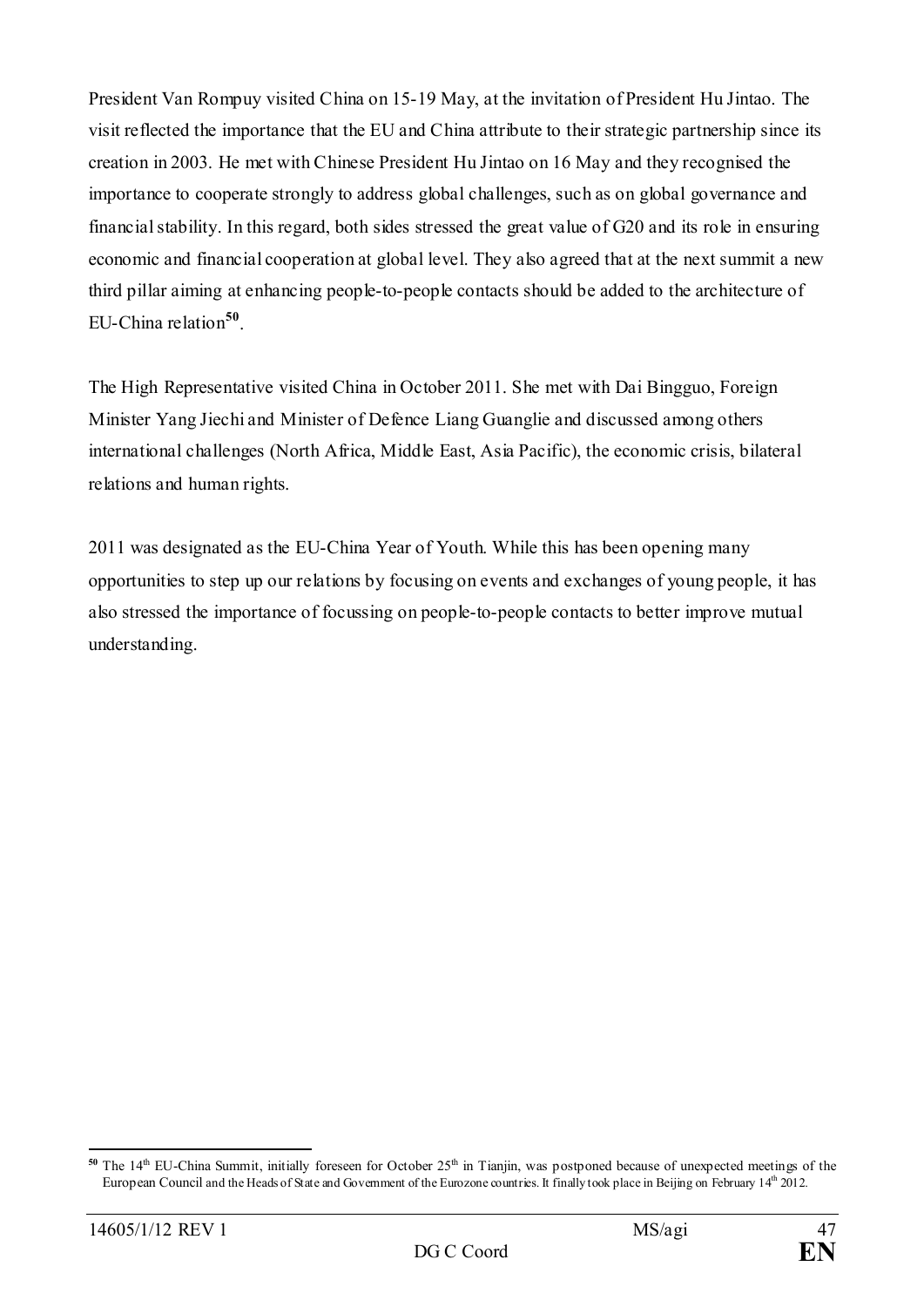**5.3.2. JAPAN** The 20<sup>th</sup> EU-Japan Summit in May 2011 took place against the backdrop of the triple disaster (earthquake, tsunami, nuclear accident) which hit Japan on 11 March<sup>[51](#page-47-0)</sup>. Also in March, the EU activated its crisis response system the help deal with the disaster's humanitarian consequences. The EU and Japan confirmed their willingness to strengthen all aspects of the bilateral relationship, and launched the process for two parallel and complementary agreements: a comprehensive agreement covering political, global and sectoral cooperation and an ambitious Free Trade Agreement **[52](#page-47-1)**. The summit set out principles for concrete cooperation in the field of nuclear safety, energy and disaster management. It allowed for in-depth interaction with Japan on the world economy, climate change and energy, as well as on regional issues such as the transition in the Middle East and North Africa. The EU called for closer partnership on crisis management, aviation and satellite navigation. In 2011, cooperation continued on maritime security and counter-piracy off the coast of Somalia and in the Gulf of Aden. Japan contributed to the EU's PEGASE mechanism in support of Palestinian state-building efforts.

The High Representative visited Japan in November 2011. She discussed bilateral relations and international challenges in the field of peace and security, and visited the Miyagi Prefecture to express the EU's solidarity for the people of one of the areas hit hardest by the earthquake and tsunami as well as her confidence in the recovery efforts.

<u>.</u>

<span id="page-47-0"></span>**<sup>51</sup>** The European Parliament adopted a resolution on 24 March 2011 on the situation in Japan, particularly the state of alert at the nuclear power stations (P7\_TA-PROV(2011)0118

<span id="page-47-1"></span><sup>&</sup>lt;sup>52</sup> The European Parliament adopted a resolution on 11 May 2011 on the EU-Japan Trade relations (P7\_TA-PROV(2011)0225).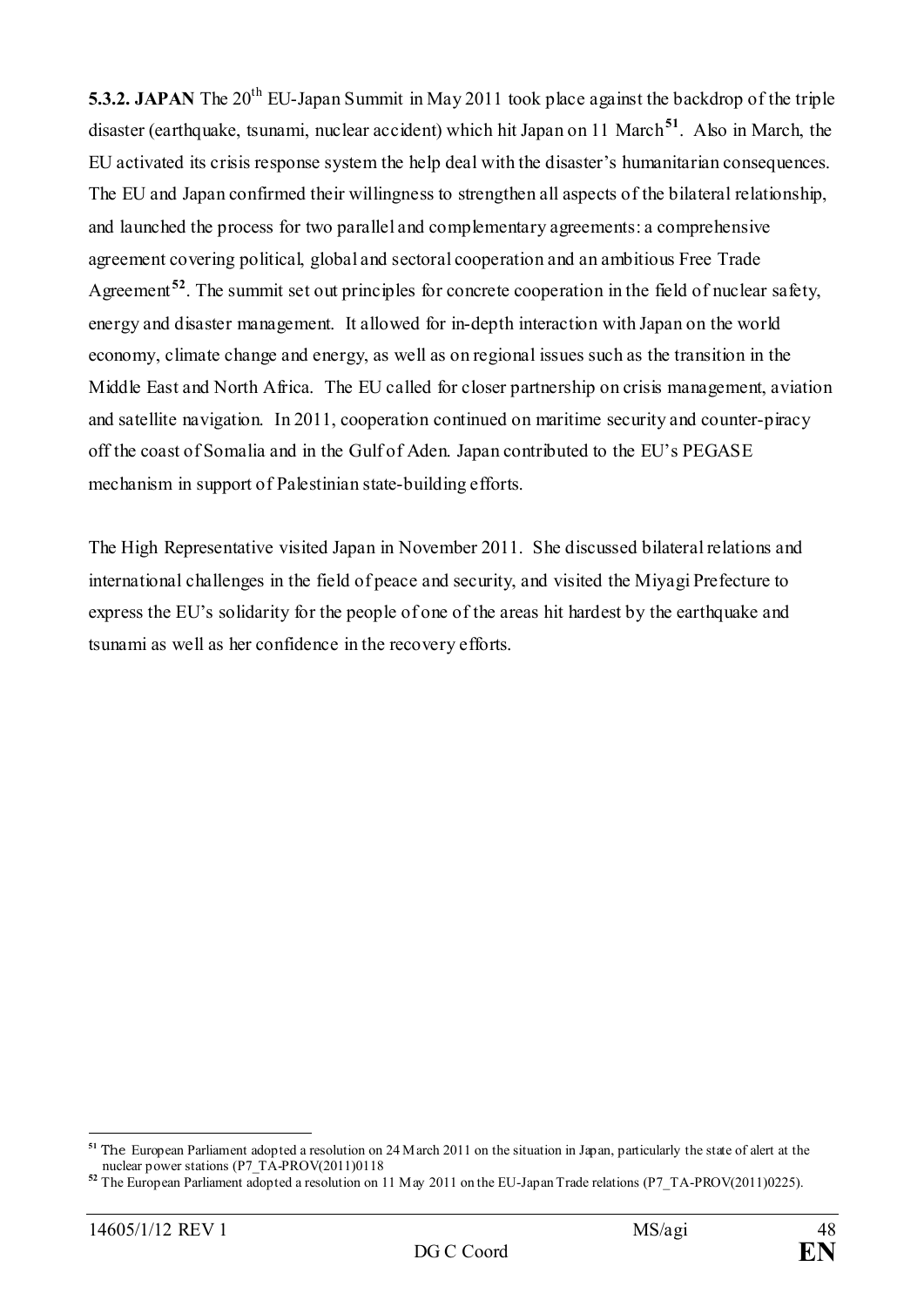**5.3.3. REPUBLIC OF KOREA** The EU and the Republic of Korea endeavoured to broaden and deepen their relations across the board, in line with the decision of the last Summit of October 2010 to build a Strategic Partnership. Both sides intensified their political dialogue and identified areas for closer cooperation on foreign policy and security issues at the first High-Level Political Dialogue (political directors) held in November 2011, including the fight against piracy, the transition process in Libya, the promotion of human rights, and development cooperation. Cooperation was also stepped up concerning climate change, green growth, education and innovation. The institutional basis for the new partnership was firmed up, with the provisional application of the Free Trade Agreement **[53](#page-48-0)** from 1 July, and the progress made with the ratification of the upgraded Framework Agreement which was signed in May 2010.

**5.3.4. DEMOCRATIC PEOPLE'S REPUBLIC OF KOREA** The EU continued its policy of critical engagement vis-à-vis the Democratic People's Republic of Korea (DPRK), and its support for international efforts for peace and stability on a nuclear-free Korean Peninsula. The EU maintained its serious concerns about the external proliferation activities of the DPRK. It therefore strengthened its Weapons of Mass Destruction (WMD) related sanctions against DPRK in December 2011 subjecting additional persons and entities to restrictive measures. The EU increased consultations with its international partners on the broader issue of stability of the Korean Peninsula. On the occasion of the death of Kim Jong-il in December 2011, the High Representative issued a statement encouraging the new leadership to work towards improving the situation of the country and expressing the EU's readiness to work with its international partners and the DPRK to this end.

<span id="page-48-0"></span><sup>&</sup>lt;u>.</u> **<sup>53</sup>** The European Parliament adopted a legislative resolution on 17 February 2011 on the draft Council decision on the conclusion of the Free Trade Agreement between the European Union and its Member States, of the one part, and the Republic of Korea, of the other part  $(P7 T A(2011)0063)$ .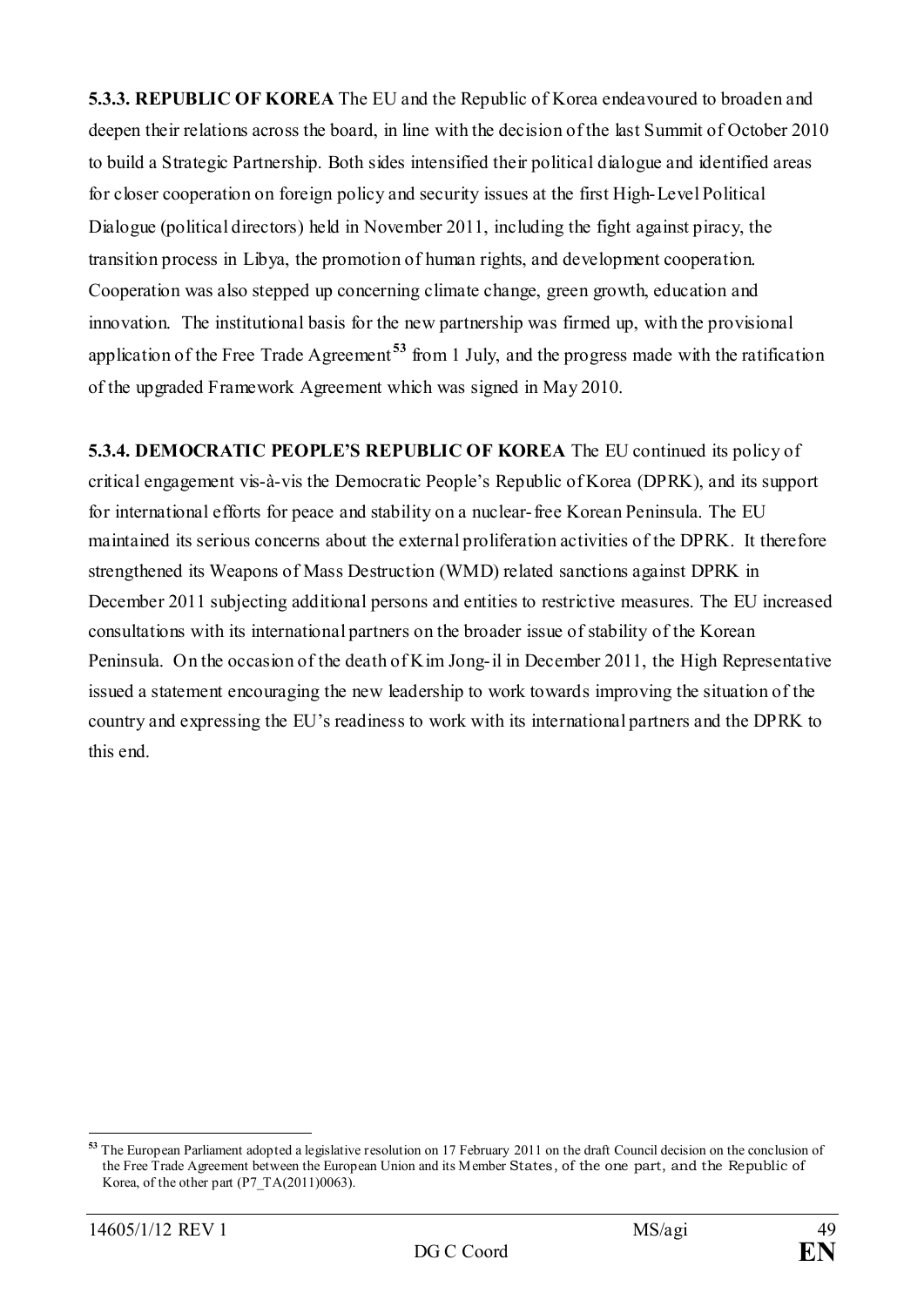**5.3.5. MONGOLIA** In 2011 the EU and Mongolia took advantage of the 20<sup>th</sup> anniversary of their diplomatic relations to further deepen their cooperation. Although the Partnership and Cooperation Agreement, initialled in December 2010, has not yet been signed, both sides continued to intensify cooperation in such areas as public sector capacity building, governance and rule of law, adoption of EU norms and standards, vocational education and training as well as SME (Small and Medium Enterprises) development. The EU has also expressed keen interest in assisting Mongolia with governance issues related to its rapidly expanding mining sector.

# **5.4. PACIFIC**

**5.4.1. AUSTRALIA and NEW ZEALAND** The year saw important steps to develop even stronger and forward-looking relations with Australia and New Zealand. President Barroso visited both countries in September 2011. While in New Zealand, he also participated in the Pacific Island Forum.

At the end of October 2011, the High Representative visited Australia. She notably participated as Special Guest in the Commonwealth Heads of Government Meeting in Perth in Australia, where she held numerous bilateral meetings, including Ministerial Consultations with New Zealand Foreign Minister. On that occasion an agreement was reached to seek a negotiating mandate for a Framework Agreement to upgrade the bilateral relationship. On 31 October negotiations were launched in Canberra on a Framework Agreement, which will be the basis for expanding practical cooperation and joint action in areas such as foreign affairs and security, development assistance, research and innovation, education and climate change. It was also agreed to open negotiations on a crisis management agreement.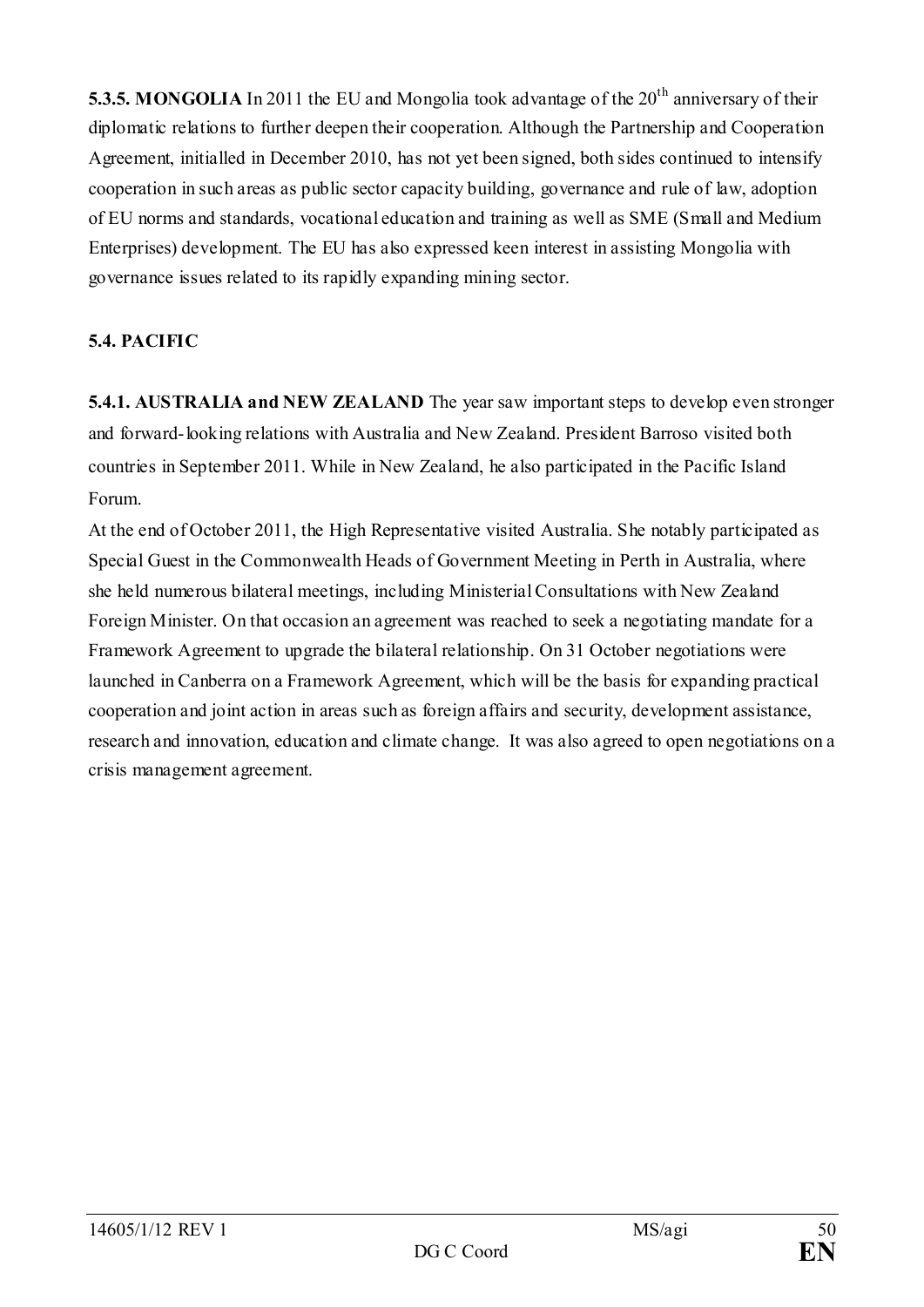**5.4.2. FIJI** The EU continued to monitor closely the political situation in Fiji and decided to amend and extend the so-called appropriate measures (under Article 96 of the Cotonou Agreement and Article 37 of the Development Cooperation Instrument) due to the absence of positive developments in the areas of respect of democratic principles, rule of law and human rights and fundamental freedoms (commitments agreed with Fiji in 2007). While development cooperation with Fiji hence remains suspended with few exceptions the Council Decision opened the door to the resumption of targeted assistance to vulnerable communities outside government channels.

## **6. AFRICA**

2011 saw the birth of a new state, **South Sudan**, the consolidation of democracy in a number of countries through credible elections and an effective African and international response to the postelectoral crisis in Côte d'Ivoire. However, progress was uneven and huge challenges remained. To this end, the EU launched several initiatives to enhance the coherence and effectiveness of the EU's multi-faceted engagement with the Sahel region, Sudan and South Sudan and especially the Horn of Africa.

In 2011, the EU remained committed to strengthening its partnership with Africa and the role of the **African Union** (AU) to promote peace and prosperity in the continent. Coordination during the Libyan crisis, working with the AU in the Cairo Group and in the Libya Contact Group demonstrated the added value of our political dialogue. The fourth Joint Consultative meeting between the EU and AU PSC in Addis Ababa in May 2011 was also a positive step to further our peace and security cooperation. The framework of the Joint Africa-EU Strategy continued to provide guidance to our cooperation, in particular to the implementation of the second Action Plan (2011-2013) adopted at the last Summit (November 2010).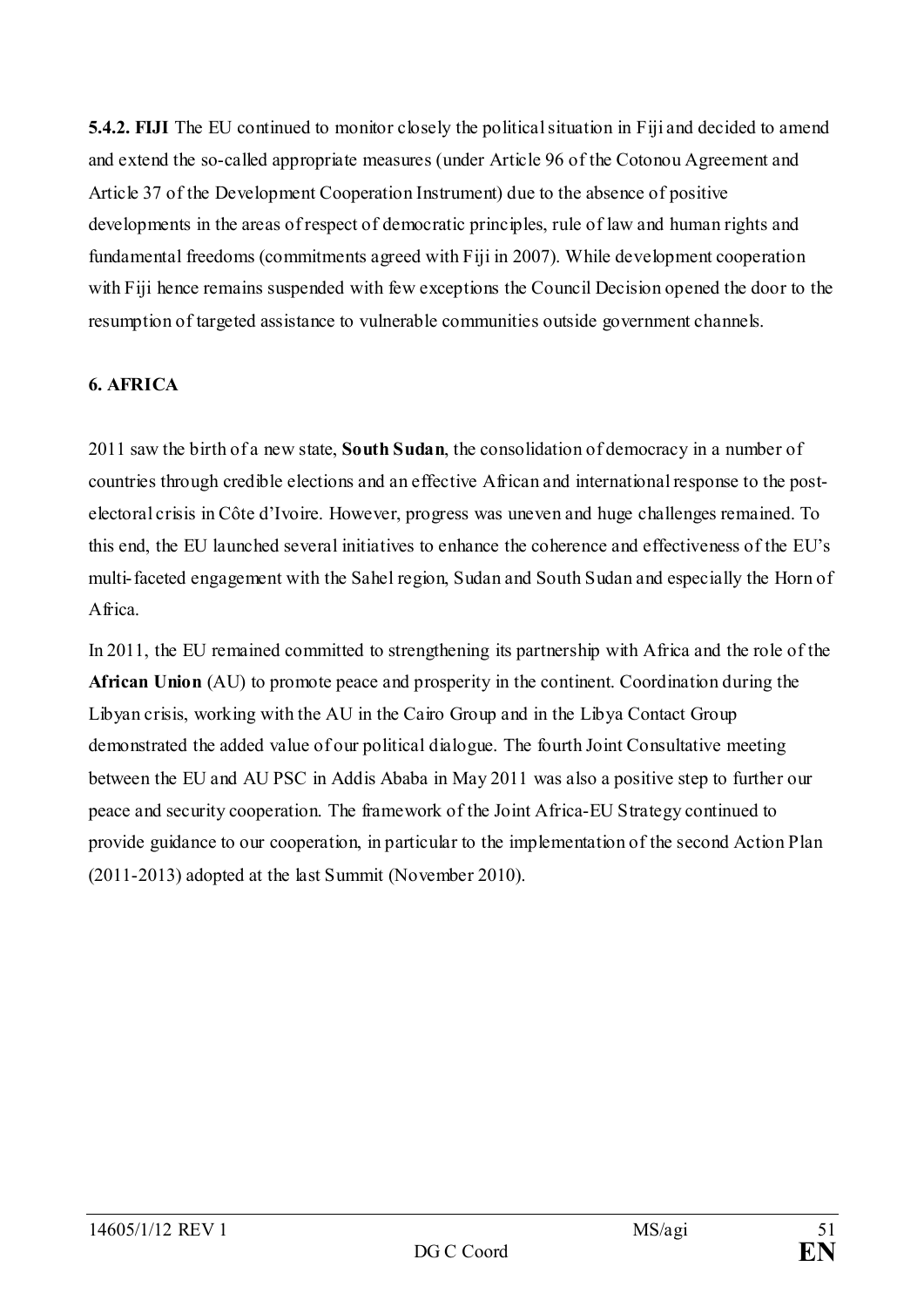On the Peace and Security front, the operationalisation of the African Peace and Security Architecture (APSA) progressed through the adoption of a road map for 2011-2014. A new cycle of exercises was initiated with the objective of evaluating the capacity of the AU and the Regional Economic Communities to conduct peace support operations. In the field of democratic governance and human rights, the EU and AU established two working groups to strengthen the dialogue on issues related to the governance of natural resources (including in conflict and post-conflict situations) and freedom of expression (including media as a vehicle for promoting democratic change). The EU's efforts to coordinate its position with the AU in international forums were marked by a Joint Statement on the International Day against the Use of Child Soldiers issued on 12 February. Mr Gary Quince was appointed EU Special Representative (EUSR) for the African Union (AU) on 1 November 2011.

Building on support to governance, the EU deployed **6 Electoral Observation Missions** (EOMs) to Sub-Saharan Africa (Niger, Uganda, Nigeria, Zambia, Chad and the Democratic Republic of Congo) and 4 Expert Missions (Benin, Liberia, Côte d'Ivoire and the Central African Republic). The EU will actively ensure follow-up to the recommendations of the EOMs in dialogue with the governments concerned.

# **6.1. WEST AFRICA**

**6.1.1. SAHEL** In March 2011, an EU Strategy for Security and Development in the Sahel, one of the poorest regions of the world, was presented to the Foreign Affairs Council. The Sahel region faces the multiple and intertwined challenges of extreme poverty, the effects of climate change, frequent food crises, rapid population growth, fragile governance, corruption, unresolved internal tensions, the risk of violent extremism and radicalisation, illicit trafficking and terrorist-linked security threats. In few areas is the inter-dependence of security and development more obvious.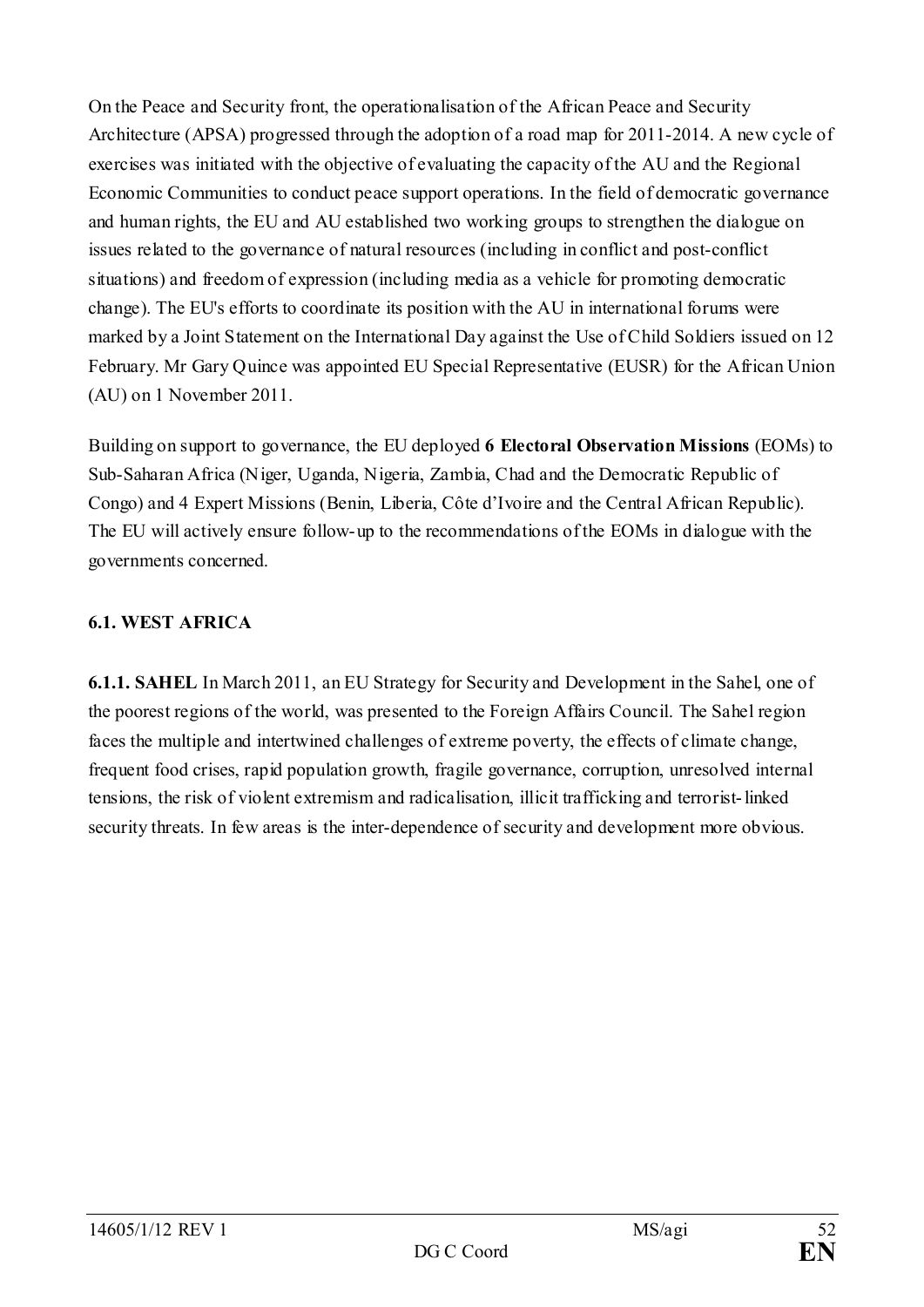The primary focus of the Strategy in its initial phase was on Mali, Mauritania and Niger, articulating around four strands: (i) development, good governance and internal conflict resolution; (ii) political and diplomatic; (iii) security and rule of law; (iv) countering violent extremism. Building on existing national, bilateral and multilateral engagement, the EU worked in close cooperation with the countries of the region, civil society and regional and international bodies to fight the root causes of poverty. The EU is offering support in the area of economic development, good governance and improved access to key infrastructure and basic services for the local populations. A Senior Coordinator for the Sahel region, Mr. Manuel Lopez Blanco, was appointed and the Council affirmed its commitment to addressing the security challenges in the Sahel, including through CSDP engagement with a view to reinforce regional security capability.

**6.1.2. CÔTE D'IVOIRE** In Côte d'Ivoire**[54](#page-52-0)**, the EU took a firm position in favour of the legally elected President Alassane Ouattara through diplomatic action and the adoption of EU autonomous restrictive measures, supplementing UN sanctions, against supporters of the illegitimate Gbagbo regime. After the fall of this regime in April 2011, the EU took immediate measures to support the post-crisis stabilisation. The restrictive measures were progressively lifted and development cooperation re-launched. On 23 November, President Ouattara made an official visit to Brussels where he met President Van Rompuy and President Barroso. This visit was the occasion to reiterate EU support for the return of democracy in Côte d'Ivoire and to encourage the Ivorian president to ensure impartial justice, reconciliation and reform of the security sector, as prerequisites for sustainable peace and stability.

<span id="page-52-0"></span><sup>-</sup>**<sup>54</sup>** The European Parliament adopted a resolution on 7 April 2011 on the situation in Côte d'Ivoire (P7\_TA-PROV(2011)0152)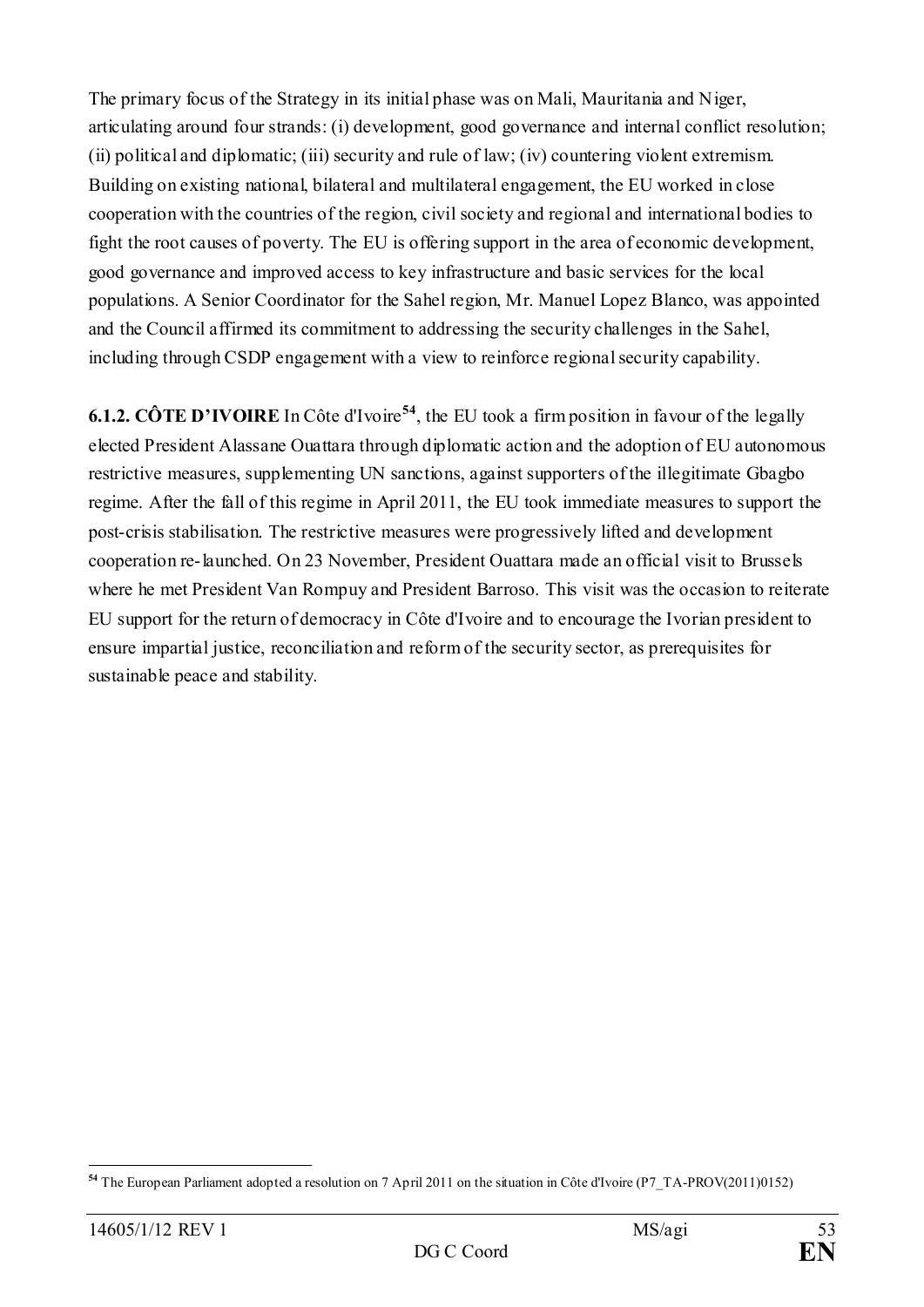**6.1.3. NIGERIA** Nigeria continued its democratic consolidation with presidential elections in April 2011, which were deemed the fairest since the country's return to democracy and were monitored by an EU Electoral Observation Mission. However, 2011 also became the year when the Boko Haram violent extremist movement re-emerged as a serious security problem with a range of terrorist attacks on state authorities, Christians and moderate Muslims, which were condemned by the High Representative.

**6.1.4. NIGER** In Niger, in June 2011, following an exemplary democratic transition, consultations under Article 96 of the Cotonou Agreement were concluded and EU development cooperation fully resumed.

**6.1.5. GUINEA-CONAKRY** In Guinea-Conakry, following progress in the transition to democracy, notably through the holding of democratic presidential elections in 2010, the EU eased the conditions for the resumption of cooperation and removed sanctions against all but 5 persons presumed responsible for the violent events in September 2009.

## **6.2. EAST AFRICA**

**6.2.1. HORN OF AFRICA** The EU adopted a Strategic Framework in November 2011, underlining the importance it attaches to its relations with the Horn of Africa and the breadth of political, security, development and humanitarian engagement**[55](#page-53-0)**, and building further on the work done by the High Representative notably on piracy in 2010.

<span id="page-53-0"></span><sup>-</sup>**<sup>55</sup>** The European Parliament adopted a resolution on 15 September 2011 on the famine in East Africa (P7\_TA-PROV(2011)0389)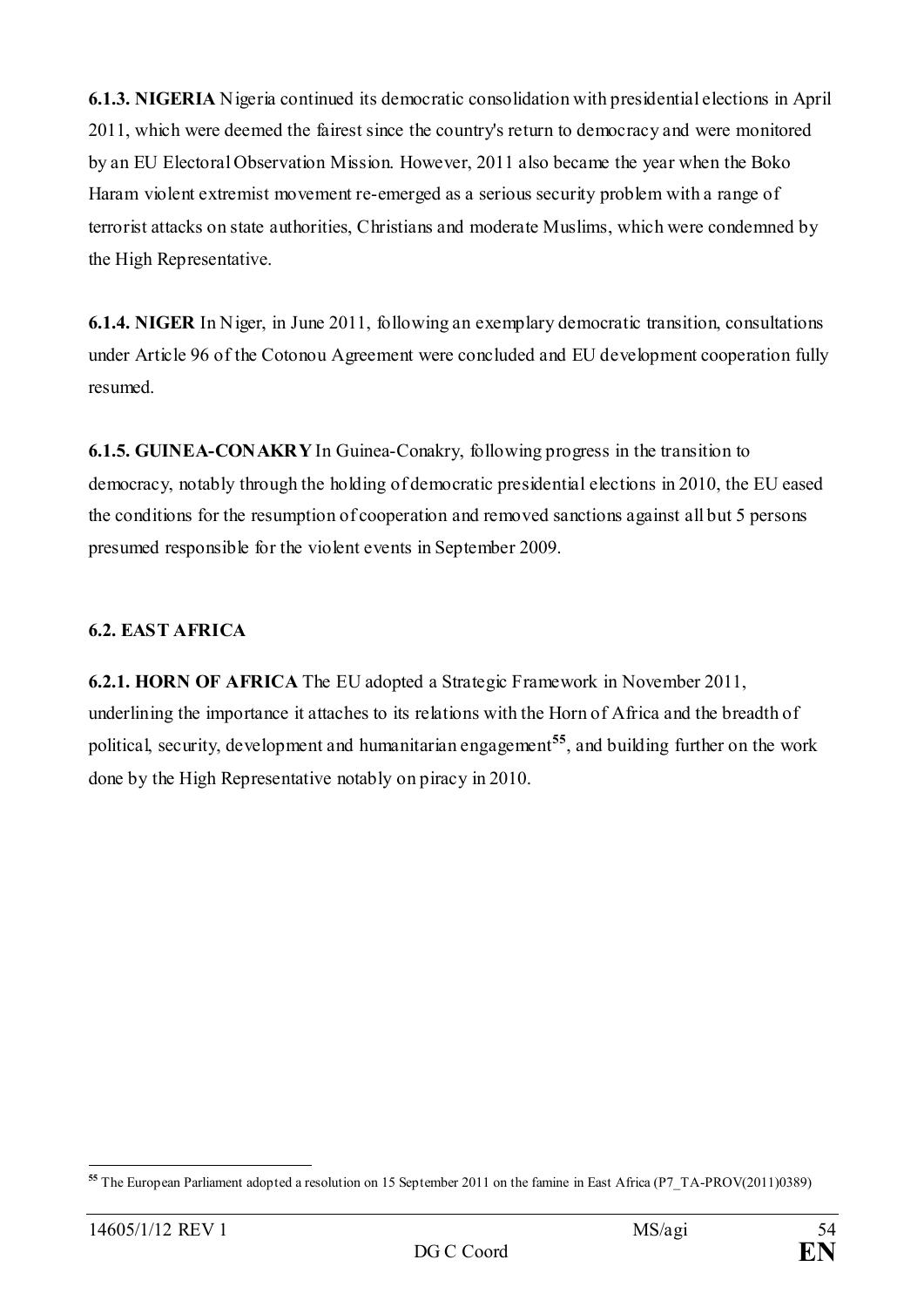Stability in the Horn of Africa is in the strategic interest of the EU. An uncontrolled, politically neglected and economically marginalised Horn of Africa not only impacts on the countries of the region but also on the EU's stability and security. The Strategic Framework therefore recognises the need to address the links between insecurity, poverty and governance and provides a holistic approach that brings together the EU's multi-faceted engagement in the region.

The five overarching objectives of this framework are: to contribute to peace and security –EU action in Somalia, Sudan and South Sudan are at the heart of these efforts –but also deter future conflict in the region; to mitigate the effects of insecurity in the region, such as piracy and terrorism; to help build democratic and accountable state structures; to support development and economic growth; and to foster regional cooperation, particularly through the Inter-Governmental Authority for Development to which the eight Horn countries (Djibouti, Eritrea, Ethiopia, Kenya, Somalia, South Sudan, Sudan and Uganda) belong. The EU will use all its instruments to implement this comprehensive approach, for maximum impact. To assist implementation, the EU appointed in December 2011 the first ever EUSR for the Horn, Mr. Alexander Rondos, with an initial focus on Somalia, the regional dimensions of its conflict, and piracy.

Discussions among Member States started in late 2011 to prolong the mandate of the **counterpiracy Operation EUNAVFOR Atalanta** until December 2014. The Operation has allowed the safe delivery of food aid by World Food Programme ships, escorting more than 120 commercial vessels to Mogadishu, Somalia. A similar number of vulnerable vessels have been protected delivering supplies to the AU Peace Support Operation AMISOM.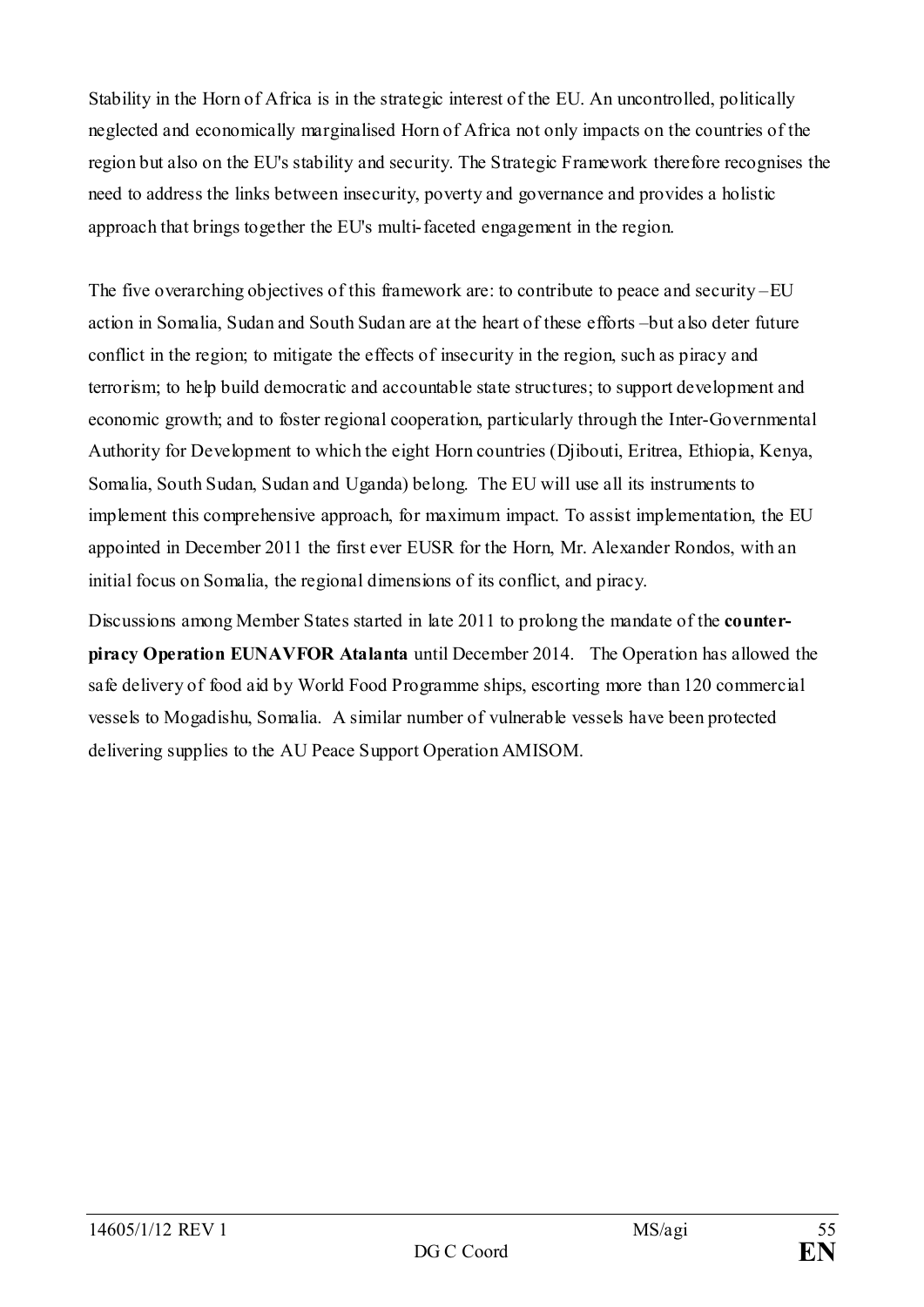While the overall level of piracy activity in the region remains high, with real impact on international trade, the EUNAVFOR counter-piracy operation has proven successful in reducing the number of acts of piracy off the Somali coast. In 2011, the number of hijacked ships and of successful attacks went down, which can in part be attributed to more effective EUNAVFOR tactics, including a total of 75 disruptions undertaken in 2011.

On the basis of the transfer agreements with the Seychelles and with Kenya, 22 suspected pirates have been transferred for prosecution in the Seychelles and 79 to Kenya since the beginning of the operation. In parallel the EU worked with the UNODC (United Nations Office on Drugs and Crime) to provide support, under the Instrument for Stability, to the Seychelles' judicial system. It also concluded a Transfer Agreement with Mauritius and started negotiations with Tanzania on a similar agreement.

As part of a comprehensive approach against piracy, the Council decided in December 2011 to launch a mission in the framework of CSDP to build a maritime capacity in the region (EUCAP Nestor). It will strengthen maritime capacities of five countries in the region and support a rule of law response to piracy in Somalia.

In July 2011, the Council agreed to extend and refocus the mandate of the EU Training Mission (EUTM Somalia) supporting the training of Somali security forces in Uganda. The EU military mission continued to be conducted in close coordination with partners, including the Transitional Federal Government/TFG(Somalia), Uganda, the AU, the UN and the US. The EUTM is a significant element of the EU's comprehensive engagement in support of Somalia.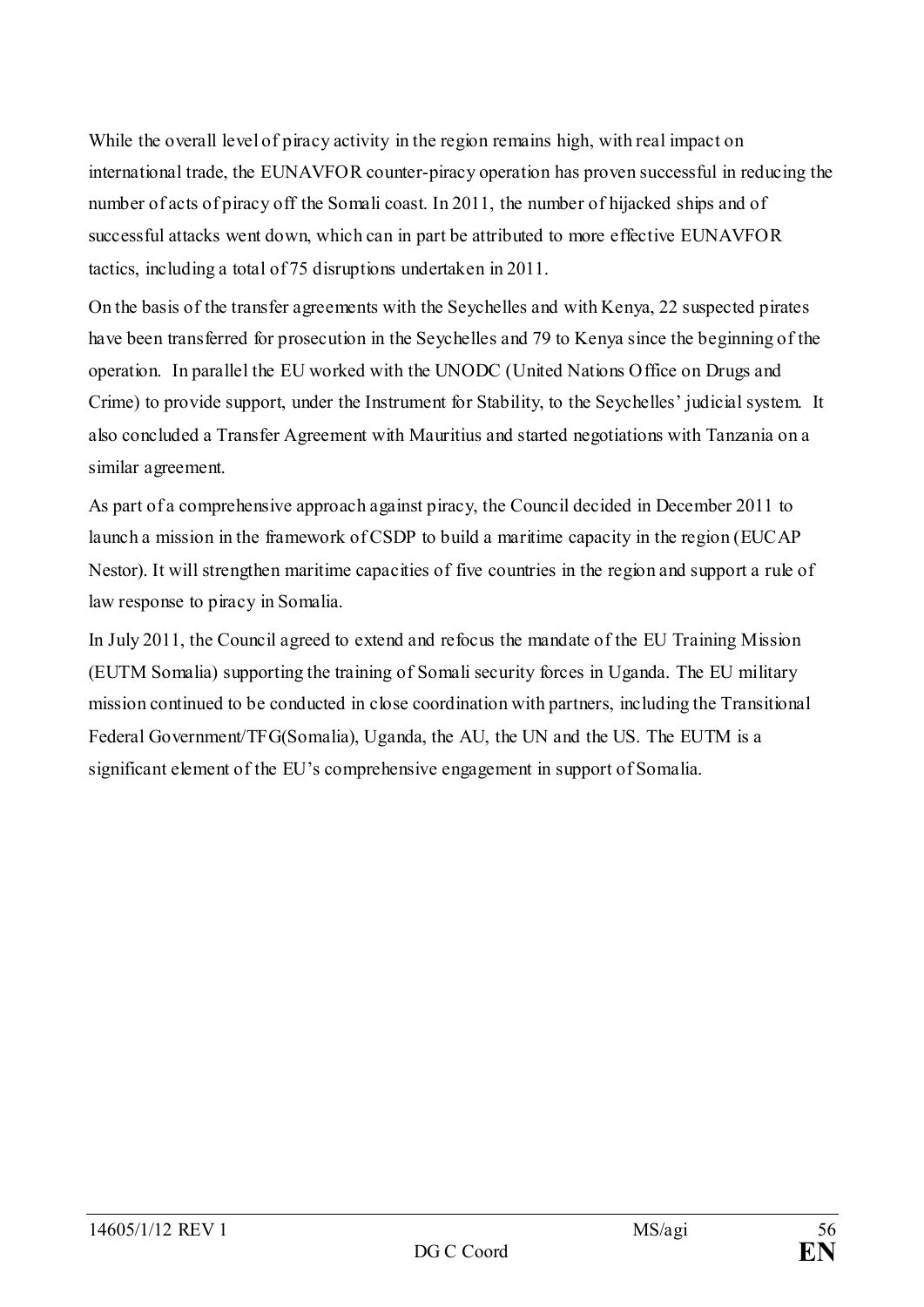During this second mandate, the EUTM will focus on the development of command and control and self-training capability by providing training to junior officers, non-commissioned officers, specialists and trainers. The new mandate will include two training periods of six months and is expected to be completed by the end of 2012. In parallel, the EEAS monitored the reintegration and employment of the soldiers trained during the first mandate and the results were fully satisfactory. These soldiers contributed to expanding the area under the control of the TFG and AMISOM in Mogadishu. The EU continued to offer financial support to AMISOM.

The Council in December 2011 agreed to accelerate planning for the activation of the Operations Centre for the Horn of Africa operations.

**6.2.2. SUDAN / SOUTH SUDAN** The independence of South Sudan**[56](#page-56-0)** in July 2011 marked a milestone in the implementation of the Sudanese Comprehensive Peace Agreement (CPA). In addition to opening a new EU Delegation in Juba, the EU started to follow a comprehensive approach to both Sudan and South Sudan. However, despite the optimism of the independence day ceremony attended by the High Representative, the second half of the year saw a worrying deterioration of relations between the two states. The EU remains concerned at the lack of progress in resolving outstanding CPA and post-secession issues between Sudan and South Sudan. The security situation and resulting humanitarian crises in Blue Nile, Southern Kordofan**[57](#page-56-1)** and Abyei remained a particular focus for the EU.

<span id="page-56-0"></span>**<sup>56</sup>** The European Parliament adopted a resolution on 9 June 2011 on Sudan and South Sudan: the situation after the 2011 referendum (P7\_TA-PROV(2011)0267).

<span id="page-56-1"></span>**<sup>57</sup>** The European Parliament adopted a resolution on 15 September 2011 on Sudan: the situation in Southern Kordofan and the eruption of fighting in Blue Nile State (P7\_TA-PROV(2011)0393).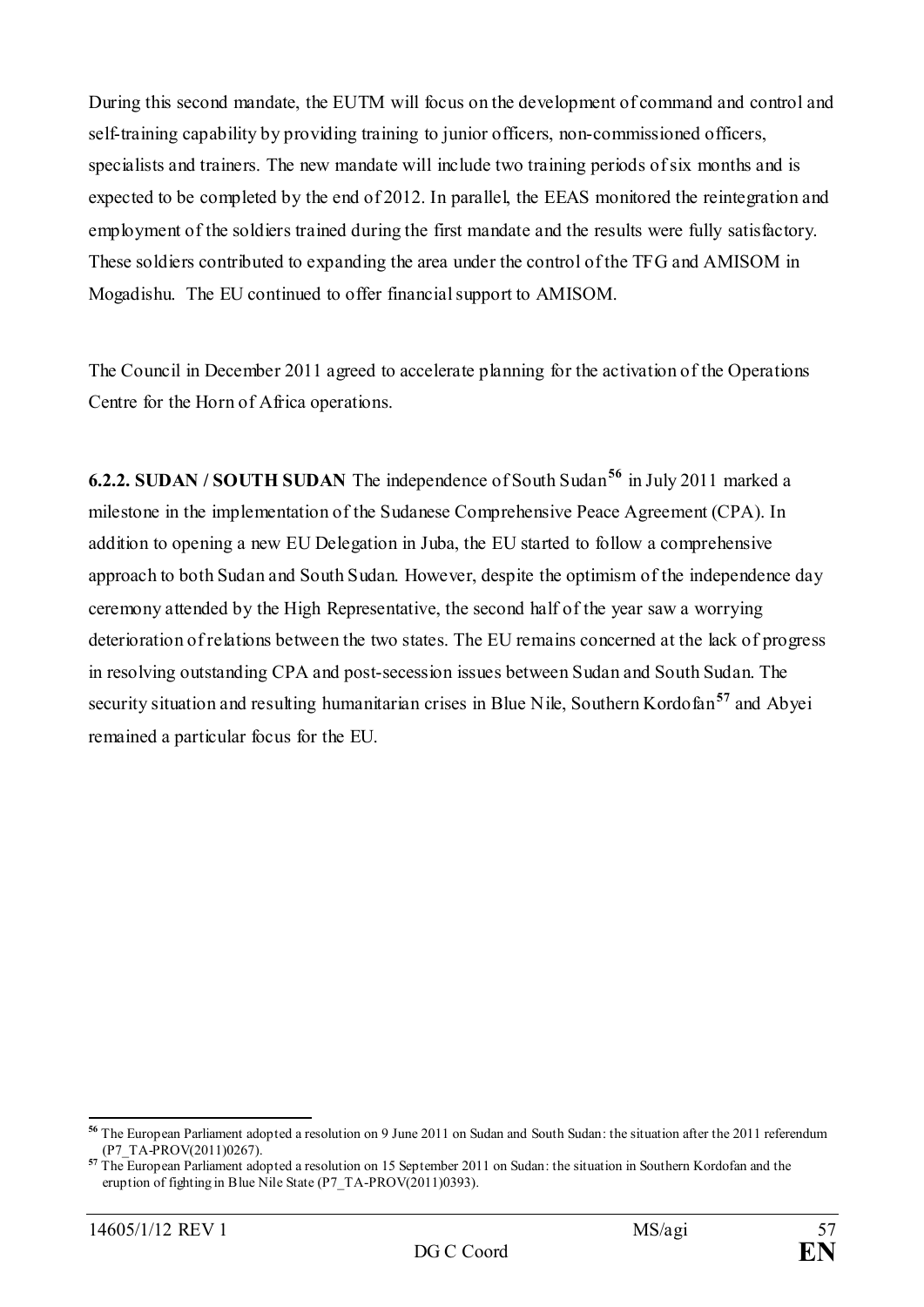The EUSR for Sudan, Rosalind Marsden, was actively engaged, together with other international partners, in supporting the process of CPA implementation, including the holding of a peaceful referendum on self-determination for the people of South Sudan. She has also worked to resolve the conflicts in Darfur, Southern Kordofan and Blue Nile.

To prevent a further deterioration of the Nile dispute the EU encouraged **Nile Basin** countries to continue cooperation in order to manage the Nile water in a sustainable and mutually beneficial way

**6.2.3. MADAGASCAR** Madagascar**[58](#page-57-0)** remained an "Article 96 of Cotonou" country. However, thanks to positive political developments (roadmap signed under South Africa Development Community (SADC) mediation), the appropriate measures in force were amended in December 2011 allowing the EU to give its conditional backing to the ongoing transition process.

#### **6.3. CENTRAL AFRICA**

**6.3.1. DEMOCRATIC REPUBLIC OF CONGO (DRC)** In the **Great Lakes** region, the organisation of the presidential and legislative elections in the Democratic Republic of Congo was an important milestone in 2011. The High Representative issued four statements in November and December 2011 expressing serious concerns about the process, denouncing irregularities, violence and human rights abuses<sup>[59](#page-57-1)</sup>. The EU clearly criticised the serious deficiencies, the absence of transparency in the vote count and publication of results which affected trust in the electoral process. In October 2011, the High Representative appointed a Senior Coordinator for the Great Lakes region, Koen Vervaeke.

<span id="page-57-1"></span><span id="page-57-0"></span>**<sup>58</sup>** The European Parliament adopted a resolution on 9 June 2011 on the situation in Madagascar (P7\_TA-PROV(2011)0270) <sup>59</sup> The European Parliament adopted a resolution on 7 July 2011 on the Democratic Republic of Congo and the mass rapes in the province of South Kivu (P7\_TA-PROV(2011)0340).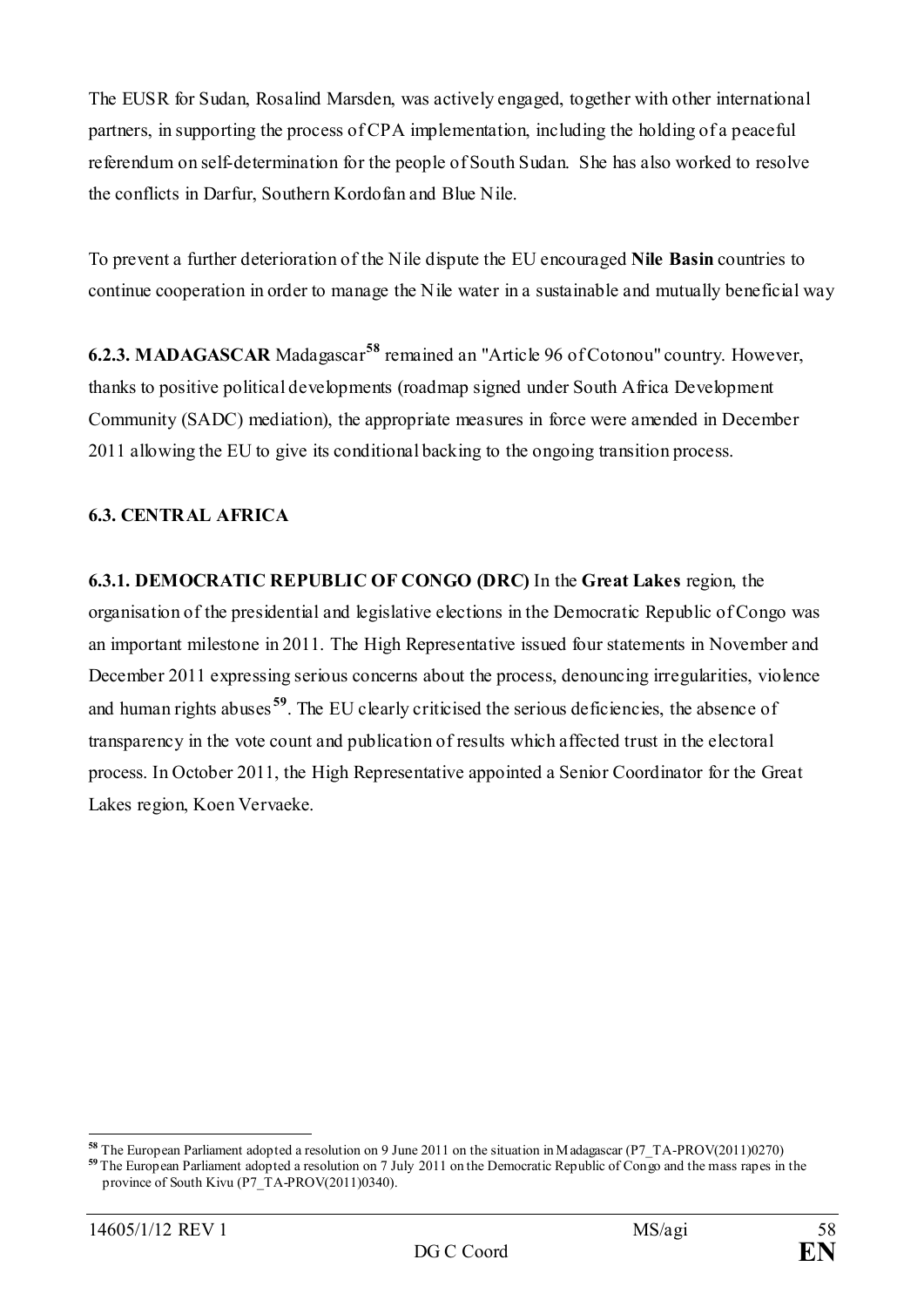In the Democratic Republic of the Congo two CSDP missions on Security Sector Reform (SSR) are ongoing: EUSEC RD Congo and EUPOL RD Congo.

In 2010 the mandate for EUSEC RD Congo was extended until September 2012. The mission assists the Congolese authorities on defence reform at strategic level, on administration and human resources management, military education, logistics, human rights and civil-military cooperation. EUSEC provides military advice directly to the Congolese authorities and contributes to these objectives through projects on the ground.

In 2011 EUSEC helped the Congolese authorities with the distribution of military identity cards throughout the country and it continues to assist human resources management and administrative and financial matters. One of the main tasks of the Congolese authorities for the upcoming period is the implementation of the law organising the Congolese army of August 2011. EUSEC assists this process directly.

In 2011, EUPOL RD Congo continued supporting SSR in the field of policing and its interface with the justice system, by means of monitoring, mentoring and advisory action, assisting the Congolese authorities in the implementation of the Police Action Plan and the related legislative framework. It contributed to local and international efforts for the reinforcement of the national police force (PNC) capabilities and on capacity building as well as the enhancement of the interaction between the PNC and the wider criminal justice system. In 2011 the mandate of EUPOL was extended to September 2012.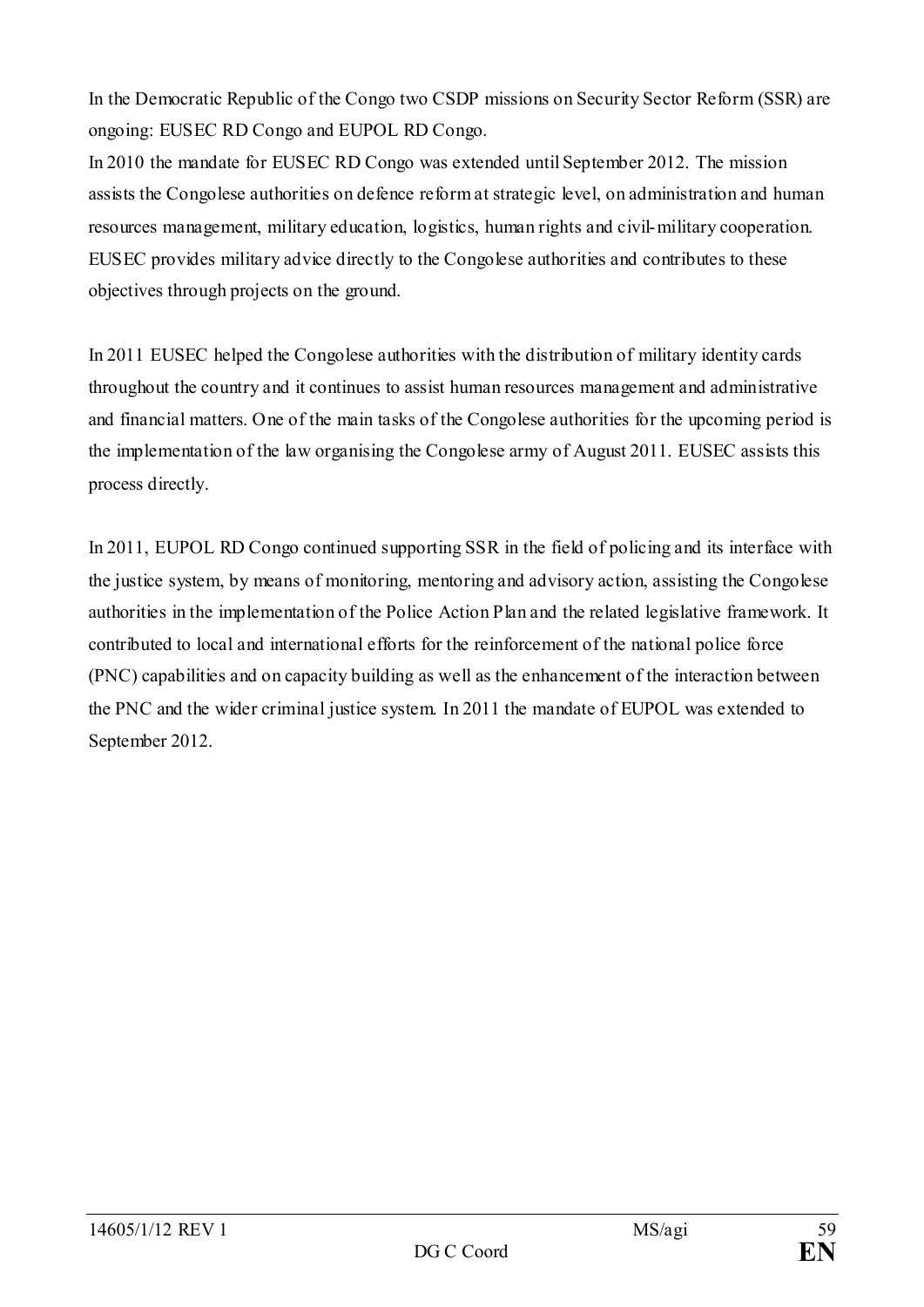**6.3.2. CENTRAL AFRICAN REPUBLIC (CAR)** The Central African Republic continued to be volatile after the 2011 general elections resulted in a narrowing of the political space. This led to an even stronger EU engagement in the form of a reinforced political dialogue with the CAR authorities. The EU kept its focus on the continuation of national reconciliation and consolidation of peace in the country, also by supporting the ECCAS (Economic Community of Central African States)-led African peace-building mission in the CAR (MICOPAX).

#### **6.4. SOUTHERN AFRICA**

**6.4.1. SOUTH AFRICA** The fourth annual South Africa-European Union Summit in September 2011 marked a deepening in the Strategic Partnership with useful steps forward on the SADC-EU EPA (Economic Partnership Agreement) trade negotiations, on Zimbabwe, and on achieving more mutual understanding on Libya. The Summit took stock and welcomed the progress achieved in the implementation of the Partnership through the Joint Action Plan, as well as the high-level political dialogues which took place during the year, including the third meeting with South Africa at PSC level in Pretoria in June.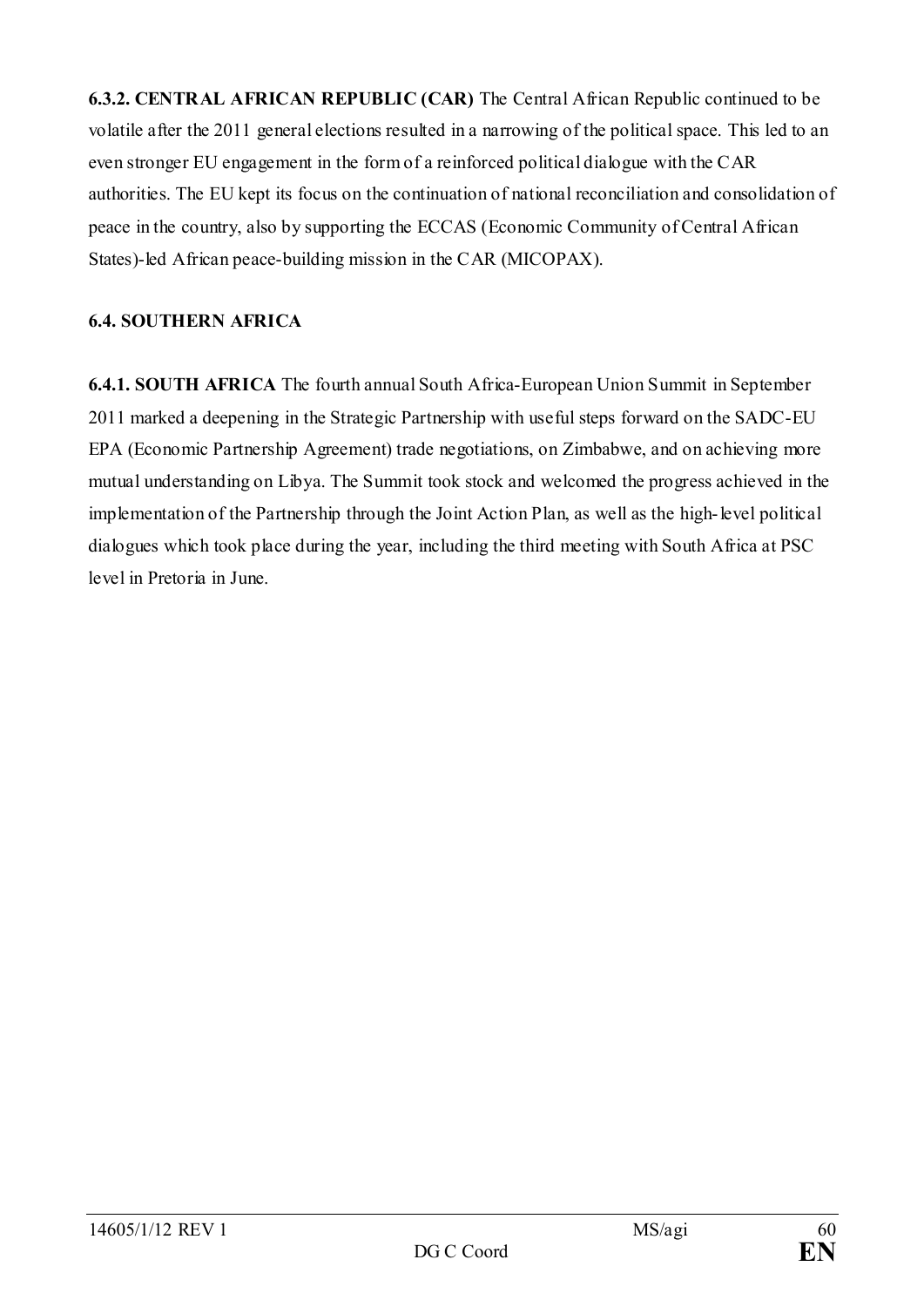**6.4.2. ZIMBABWE** Regarding Zimbabwe<sup>[60](#page-60-0)</sup>, the EU played a leading role in finding consensus among Kimberley Process (KP) members on the exploitation of Marange diamonds, and in November 2011 secured an agreement upholding its principles and objectives. The High Representative issued a statement welcoming this positive outcome not only for the KP but also for the people of Zimbabwe, enhancing transparency so that they could benefit from the revenues derived from the export of natural resources. In the context of its re-engagement process with Zimbabwe, the EU removed 35 people from the visa ban and asset freeze list, in response to the significant progress made in addressing the economic crisis and in improving the delivery of basic social services. The EU expressed its willingness to review remaining measures in light of concrete progress in the implementation of the Global Political Agreement and the preparation of credible elections.

**6.4.3. ZAMBIA** In Zambia the presidential and parliamentary elections were organised in a transparent and credible manner, resulting in a successful transition of power that set a positive example for the region. The EU monitored the electoral process through an Electoral Observation Mission.

# **7. AMERICAS**

#### **7.1. NORTH AMERICA**

**7.1.1. UNITED STATES (US)** The US remains a key partner for the EU. Throughout 2011 the Strategic Partnership between the EU and the United States was further reinforced. Contacts between the High Representative and Secretary of State Clinton were frequent and close. She also met regularly with US National Security Adviser Tom Donilon.

<span id="page-60-0"></span><sup>-</sup>**<sup>60</sup>** The European Parliament adopted a resolution on 7 April 2011 on Zimbabwe (P7\_TA-PROV(2011)0159).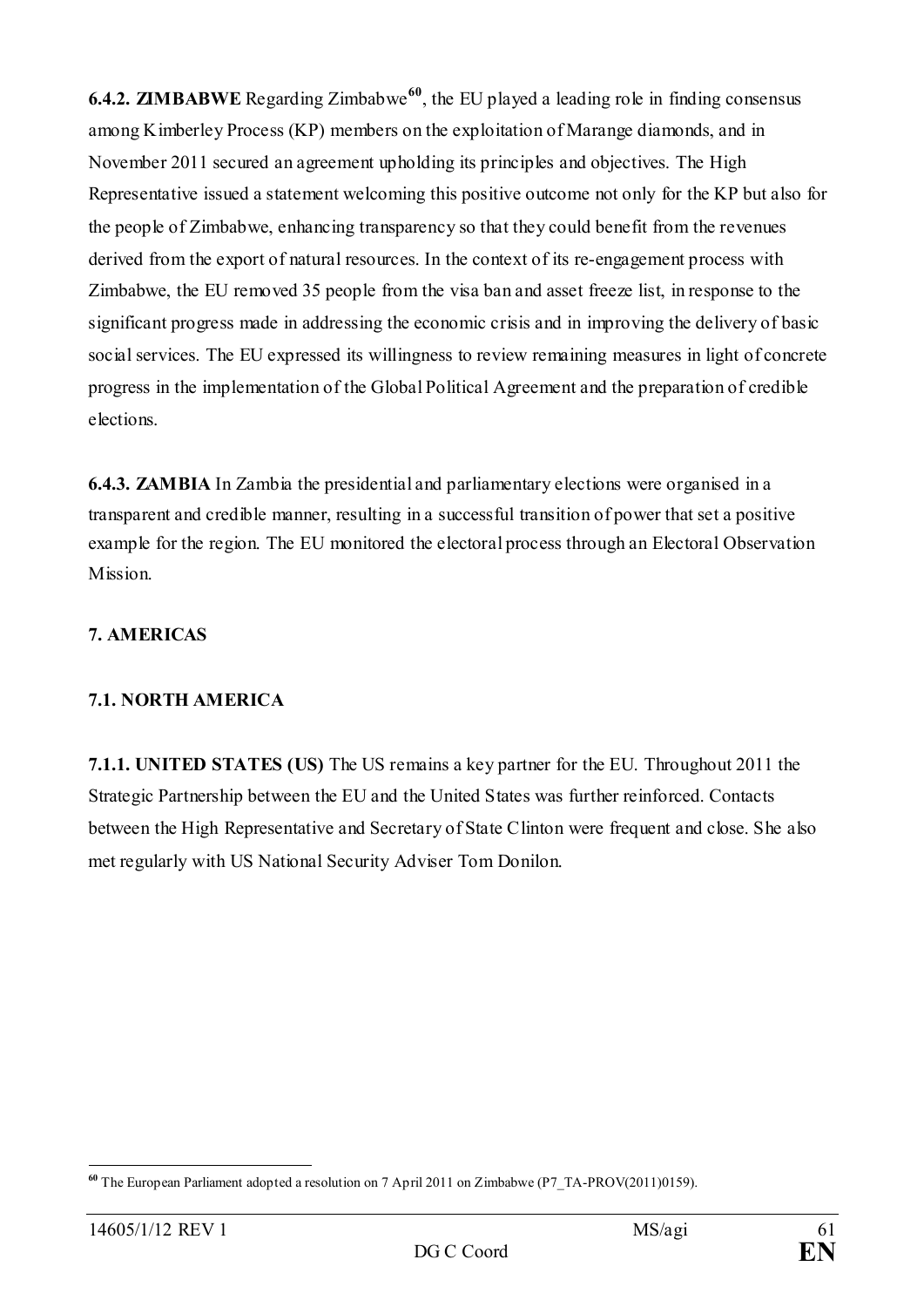The EU-US Summit **[61](#page-61-0)** in Washington on 28 November focused on jobs and growth, global challenges, the security of our citizens and on foreign policy. It highlighted growth and jobs as a major economic challenge and a key area for EU-US cooperation in the current economic climate, and established an EU-US High-Level Working Group on the issue. The progress by EU-US Working Group on Cyber Security and Cyber Crime was welcomed. The importance of the TEC (Transatlantic Economic Council), which met on 29 November, was also emphasized and its role in boosting trade and creating jobs was highlighted. The Summit was preceded by a ministerial meeting of the EU-US Energy Council co-chaired by the High Representative and Secretary of State Clinton, which further intensified EU-US cooperation on energy security.

The year was marked by strong and effective EU-US cooperation on foreign policy. This focused on the EU's immediate neighbourhood and the Middle East where the High Representative and the EEAS were very active. The EU and US closely co-ordinated their plans to assist the reform process in North Africa and the Middle East, on the political and humanitarian situation in Libya, as well as on restrictive measures vis-à-vis Libya, Syria and Iran. In addition, there was a substantive dialogue on the long-term outlook for the region. They cooperated closely in the MEPP Quartet. There was also joint engagement at high level in Ukraine, Belarus and the Balkans. There was a full programme of political dialogue meetings at all levels.

<span id="page-61-0"></span><sup>&</sup>lt;u>.</u> **<sup>61</sup>** The European Parliament adopted a resolution on the EU-US summit and Transatlantic Economic Council on 17 November 2011 (T7-0510/2011)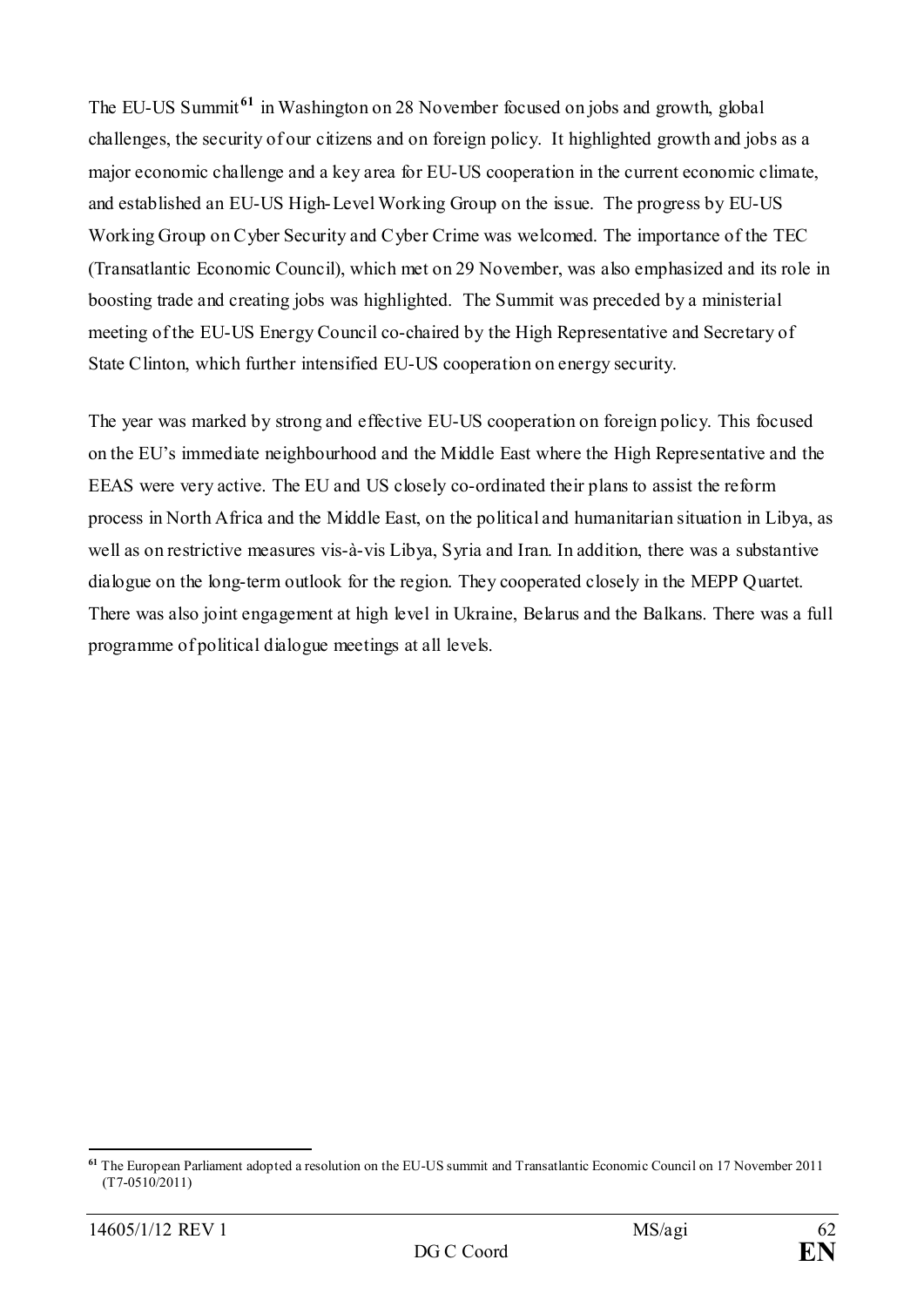The already fruitful cooperation in the field of crisis management was further extended in 2011 with the signature of a Framework Participation Agreement on 18 May 2011 to facilitate US engagement in CSDP missions and operations. The US was actively involved in CSDP crisis management operations, in particular in Kosovo (EULEX) and in DRC (EUSEC and EUPOL RD Congo). The excellent collaboration between naval forces in the Indian Ocean (CTF 151 and Atalanta) should also be noted.

**7.1.2. CANADA** EU-Canada relations were dominated in 2011 by a set of high-profile negotiations, in particular on upgrading the 1976 Framework Agreement, which both sides wish to see completed in 2012, as well on a Comprehensive Economic and Trade Agreement**[62](#page-62-0)**. The new Strategic Partnership Agreement will enshrine, in a legally-binding instrument, political dialogues, common commitments and shared values on human rights, democracy, rule of law, nonproliferation, promotion of the ICC and counter-terrorism. It will also frame already existing cooperation in international peace and security issues, besides other areas of cooperation.

In 2011, the EU maintained a full programme of political dialogue with Canada. The High Representative held several meetings with the Foreign Minister of Canada and they remained in regular contact. Canada continued to contribute to EU CSDP missions in Afghanistan and the Palestinian Territories, as well as participating in EU Electoral Observation Missions in Tunisia, DR Congo, Niger and Sudan<sup>[63](#page-62-1)</sup>. There was strong cooperation on issues such as sanctions against Iran and Syria as well as effective coordination following the "Arab Spring" in Tunisia, Egypt and Libya. A full programme of political dialogue meetings was completed.

<span id="page-62-0"></span>**<sup>62</sup>** The European Parliament adopted a resolution on 8 June 2011 on the EU-Canada trade relations (P7\_TA-PROV(2011)0257).

<span id="page-62-1"></span><sup>&</sup>lt;sup>63</sup> The EU, Canada and the Belgian Government co-hosted a conference in Brussels on "Haiti, one year after the earthquake" in February 2011, reflecting close coordination on the ground and reflecting on the way forward.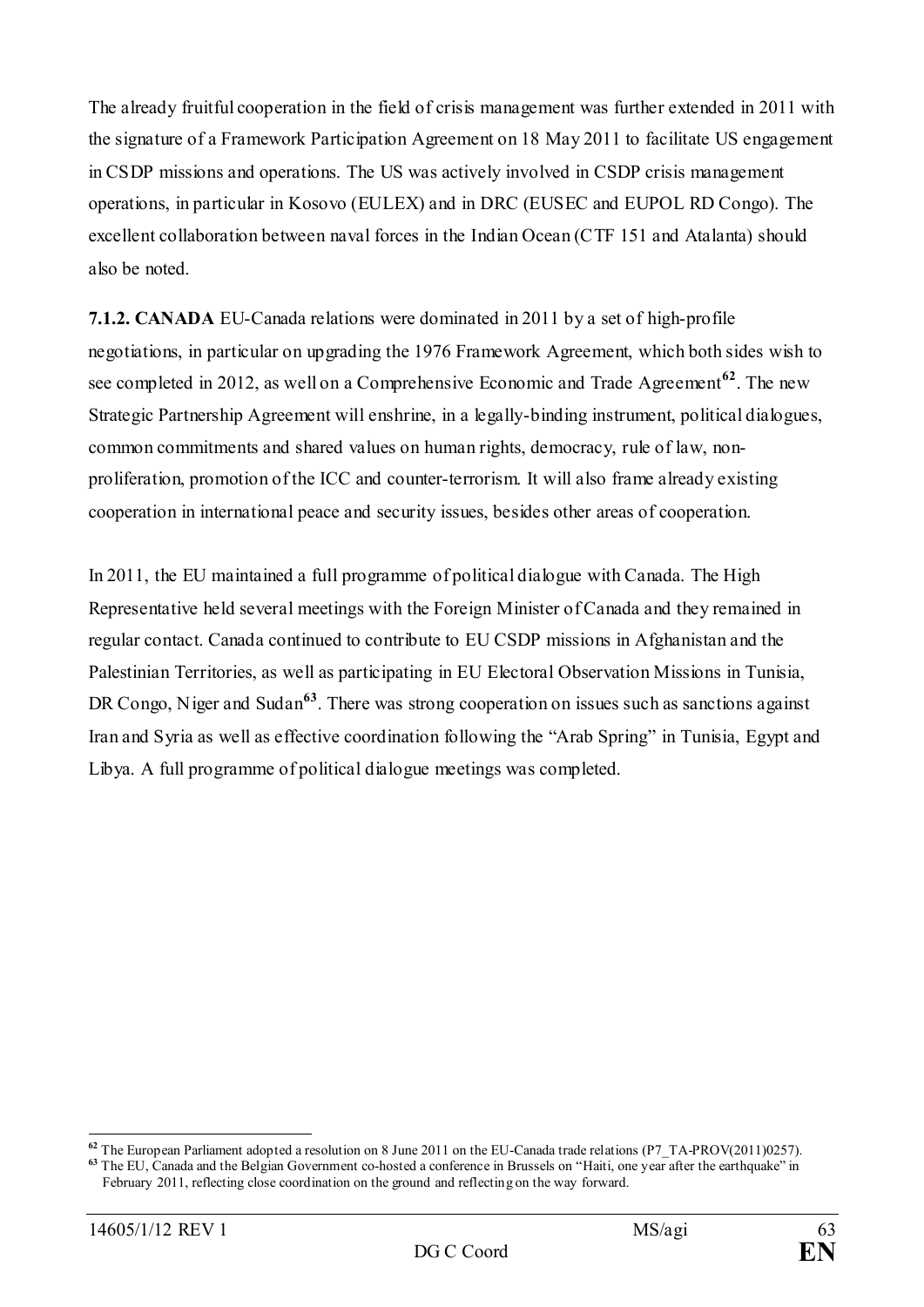#### **7.2. SOUTH AMERICA**

#### **MULTILATERAL**

**7.2.1. AMERICA and THE CARIBBEAN (LAC)** Political relations with Latin America and the Caribbean continued to strengthen in 2011. Progress was made in implementing the results of the 2010 Madrid Summit: the Association Agreement with Central America and the Trade Agreement with Colombia and Peru have been initialled. Four rounds of negotiations for the EU-Mercosur Association Agreement were held, leading to considerable progress. The EU-LAC Foundation Headquarters in Hamburg were inaugurated in November 2011 while the Latin America Investment Facility proved a particularly effective instrument to support investment in the region. The implementation of the Madrid Action Plan continued.

**Preparations for the forthcoming EU-LAC Summit** – due to take place in Santiago de Chile in January 2013 –started in 2011. The Summit theme: *"Alliance for Sustainable Development: Promoting Investments of Social and Environmental Quality"* is particularly pertinent. Three EU-LAC Senior Official Meetings for the preparation of this Summit took place in January, April and October 2011.

Security remained an important issue for the LAC region. "Ad hoc" Security Dialogues with Mexico and Central America were launched. The EU provided strong political support to the Central American Security Strategy presented at the June 2011 International Conference in Guatemala. The EU was actively involved in its follow-up through the mechanism of the so-called "Group of Friends". Several meetings of the EU/LAC Mechanism on Drugs took place. Securityrelated matters were also key topics in the political consultations held with Russia, Canada and the United States on LAC. The EU–LAC structured dialogue on migration continued through High Level and more technical meetings.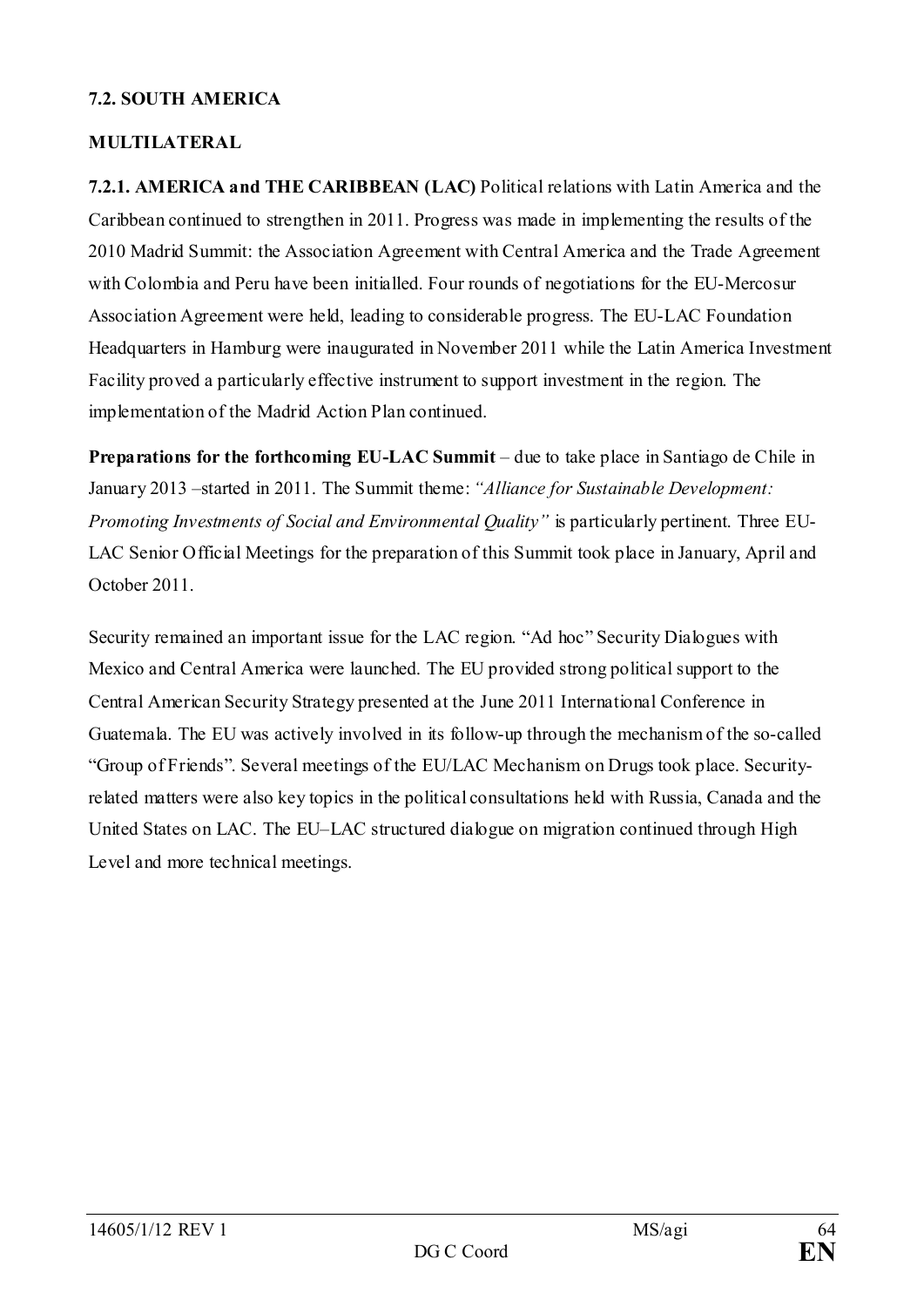## **7.2.2. EURO-LATIN AMERICAN PARLIAMENTARY ASSEMBLY (EUROLAT)**

EUROLAT contributed significantly to policy definition as regards the region and to the follow up of developments. In April 2011, the Assembly's Executive Bureau met in Cartagena de Indias (Colombia), mainly to prepare the V EUROLAT Plenary Assembly of May 2011 in Montevideo. Meetings of the Bureau and EUROLAT Committees were held in May (back to back with the Plenary) and November (Brussels). The High Representative intervened in this latter meeting, which was much welcomed by the Assembly.

**7.2.3. CARIFORUM** The relations with the **Caribbean Region** during the year 2011 were characterised by a follow-up to the significant number of initiatives launched in 2010. Pursuing and strengthening political dialogue with the region remained a priority (an EU-Cariforum political dialogue at senior officials' level is planned to take place in 2012). A final draft of the EU Caribbean Joint Strategy, launched at the EU-CARIFORUM Summit in 2010, was prepared for institutional processing and its launch is expected during 2012 **[64](#page-64-0)**.

#### **BILATERAL**

**7.2.4. BRAZIL** The 5<sup>th</sup> EU-Brazil Summit in October in Brussels confirmed the solidity of the EU – Brazil strategic relationship and focused on EU-Brazil**[65](#page-64-1)** relations, the international economic situation, climate change, energy, and the EU-Mercosur negotiations for an Association Agreement.

<span id="page-64-0"></span>**<sup>64</sup>** In the areas of trade and cooperation, the implementation of the Economic Partnership Agreement (EPA) gained pace with the organization of the Trade and Development Committee, the establishment of EPA implementations units, and a consultation with EU Member States concerning the optimization of the impact of the EPA. The regional MTR process launched confirmed the relevance of maintaining the focal sector of regional integration, and documented that the Caribbean Region is in the lead amongst ACP regions in terms of commitment rates under the 10th EDF regional envelope. Finally, the long awaited Caribbean Infrastructure Trust Fund was approved by the EDF Committee in the form of a Caribbean Investment Facility, which will be launched in 2012.

<span id="page-64-1"></span>**<sup>65</sup>** The European Parliament adopted a resolution on 20 January 2011 on Brazil: extradition of Cesare Battisti (P7\_TA(2011)0027).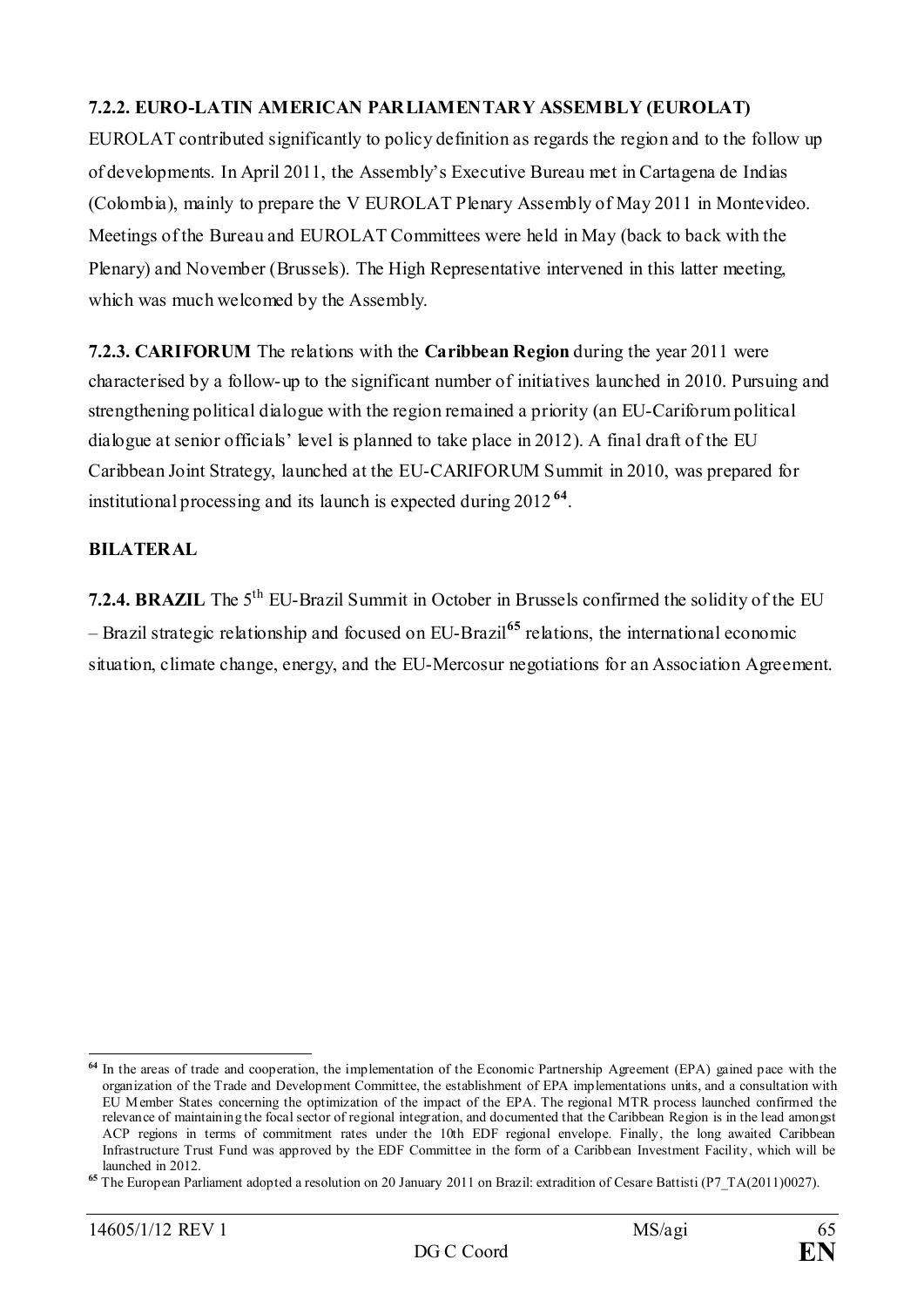Among the deliverables of particular importance were a  $\epsilon$ 500 million loan agreement between the European Investment Bank (EIB) and the *Banco Nacional de Desenvolvimento Economico e Social*  (BNDES) for projects on renewable energy and energy efficiency, the signature of the Joint Programme on Culture 2011-2014, and the signature of three Letters of Intent aiming to facilitate tourism flows between the EU and Brazil, the establishment of a structured space policy dialogue and strengthening the scientific cooperation between the Joint Research Centre of the European Commission and the Ministry of Science, Technology and Innovation of Brazil.

A political dialogue at the level of Political Directors was established to enhance cooperation on bilateral and international issues. A first meeting took place in Brussels in May 2011.

**7.2.5. MEXICO** Relations with Mexico, one of our strategic partners, deepened in 2011. The year witnessed increased coordination to promote shared positions on issues such as climate change and the spread of democracy. The second session of the high-level bilateral dialogue on human rights was held in March 2011, with particular focus on the internal situation in Mexico and the reforms undertaken by the federal government in compliance with its international obligations. A Joint Committee with Mexico took place in October 2011 to review the implementation of the Global Agreement and Strategic Partnership.

**7.2.6. CUBA** The sixth EU-Cuba political dialogue session took place in February in Brussels. Human rights issues were raised, as well as international agenda questions, notably climate change. The reflection launched by the Council of 25 October 2010 on the future of EU-Cuba relations continued.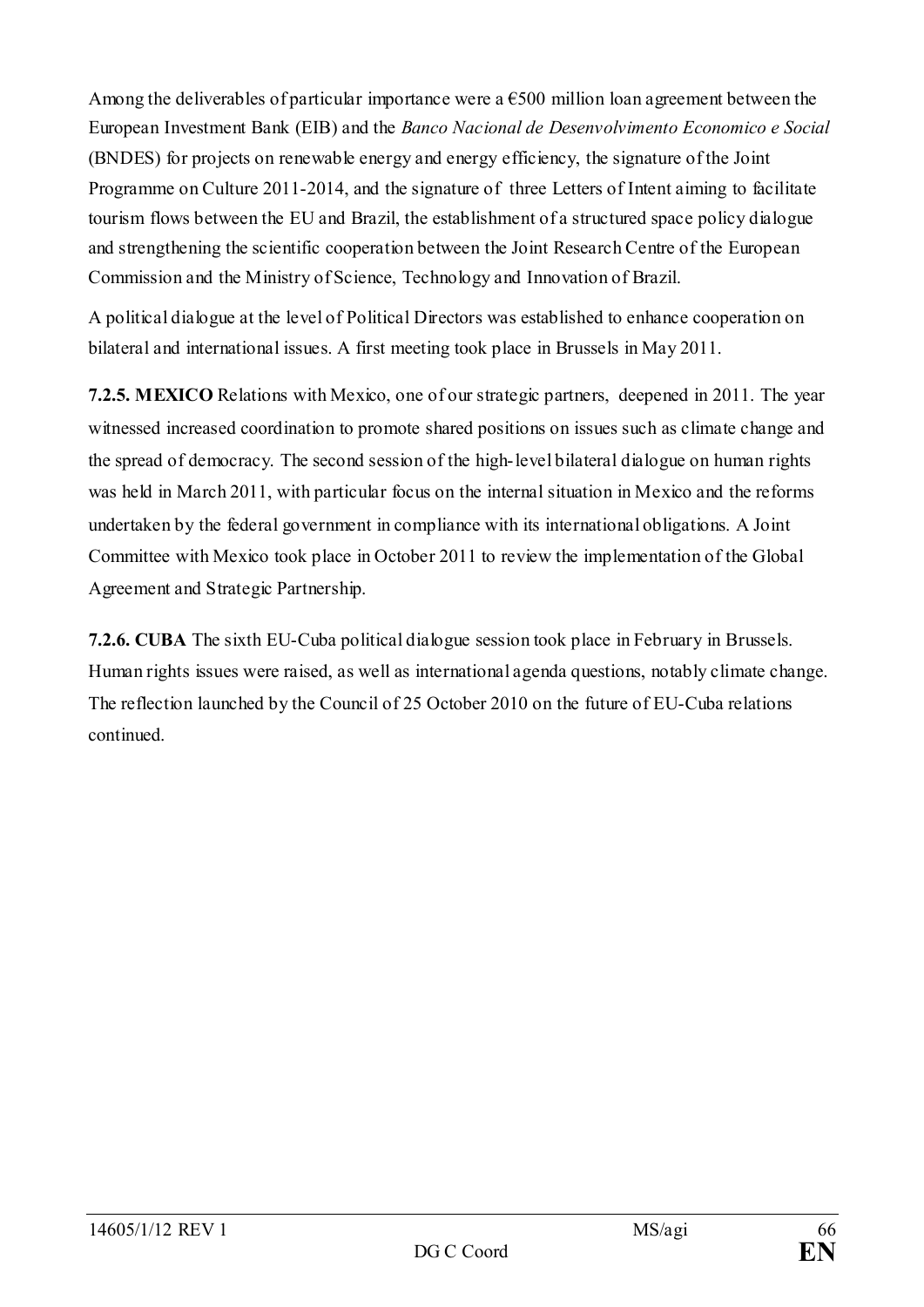**7.2.6. HAITI** In 2011, the EU continued to provide crucial humanitarian aid and cooperation assistance in support to Haiti's reconstruction**[66](#page-66-0)**. The appointment of Prime Minister Conille and the establishment of a new Cabinet in the third quarter 2011 ended a prolonged period of political crisis and allowed bilateral EU-Haiti political dialogue to gain new momentum. In the domain of human rights, the EU provided a significant contribution to the preparation of Haiti's first Universal Periodic Review under the UN Human Rights Council.

**7.2.7. ANDEAN COUNTRIES** As regards Andean countries, the 5th Association Council with **Chile** (7 October 2011) confirmed the continuing successful implementation of the Association Agreement. Negotiations were launched for an agreement to provide a framework for Chile to take part in EU crisis management operations. Following the initialling of the EU's Trade Agreement with **Peru** and **Colombia** in March, the process of adoption of the agreement has been launched. In Colombia, the economic opportunities which the agreement provides are expected to contribute to breaking the stranglehold of the illegal drugs economy and support President Santos' peace agenda; in Peru the Agreement by promoting sustainable economic development will help the fight against drugs and the strenghtening of conflict prevention and management mechanisms. The EU continued to combat drugs and narco-trafficking in the Andean region as a whole, tackling this essential issue in meetings not only with Colombia (December) and Peru (March and December), but also with **Bolivia** (September). Moreover, the EU is contributing to the stabilisation efforts on the border between Colombia and **Ecuador**.

<span id="page-66-0"></span><sup>&</sup>lt;u>.</u> **<sup>66</sup>** The European Parliament adopted a resolution on 19 January 2011 on the situation in Haiti one year after the earthquake: humanitarian aid and reconstruction (P7\_TA(2011)0018).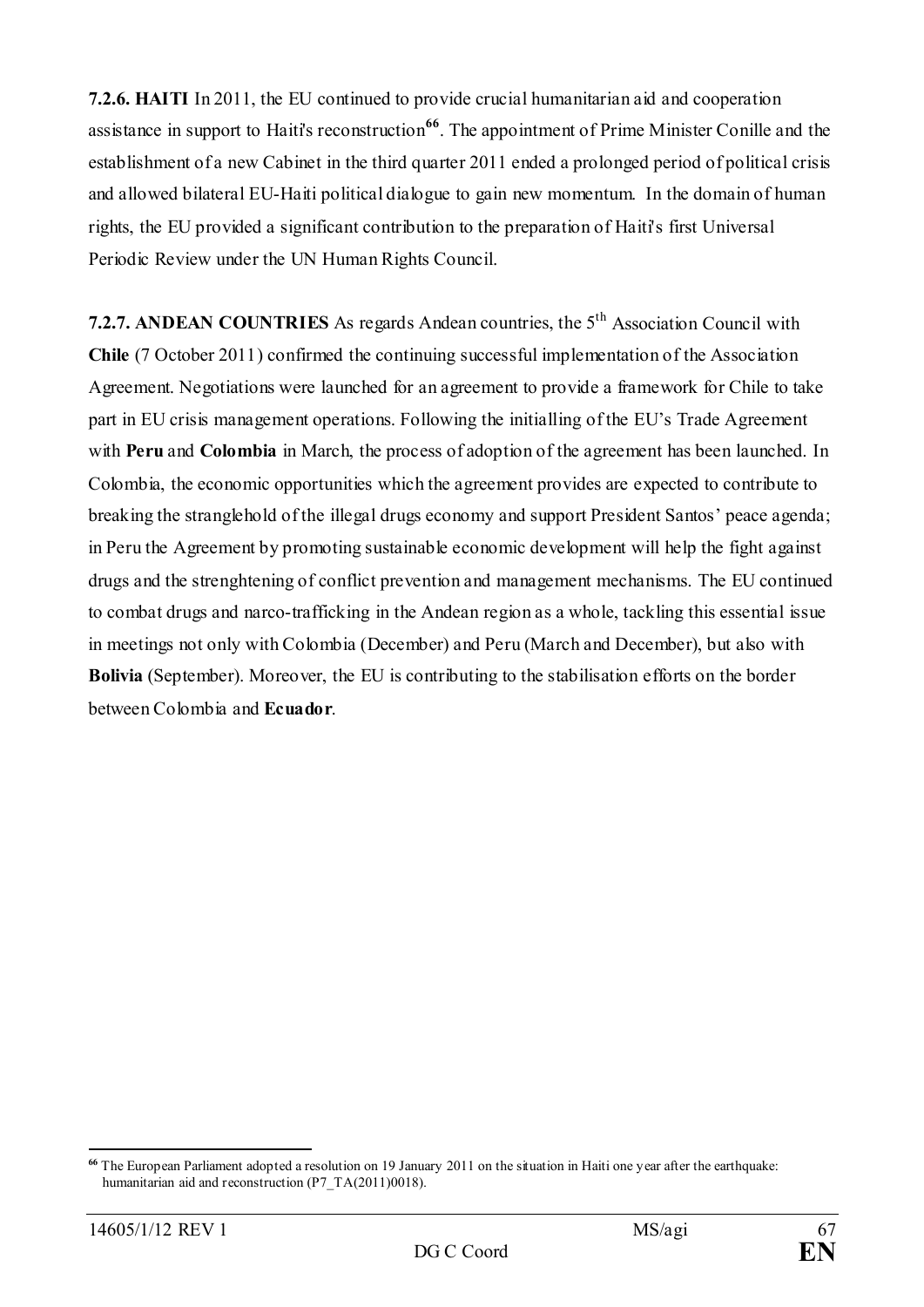## **B. ADDRESSING THREATS AND GLOBAL CHALLENGES**

# **1. PROLIFERATION OF WEAPONS OF MASS DESTRUCTION (WMD) AND THEIR MEANS OF DELIVERY / CONVENTIONAL WEAPONS**

## *1.1. NON-PROLIFERATION OF WMD*

Non-proliferation and disarmament continued to be an integral part of the EU's foreign policy in 2011**[67](#page-67-0)**.

Using the new opportunities provided by the Lisbon Treaty efforts have been undertaken to strengthen coordination between EU institutions and Member States. Priority was attached to bringing together all instruments and tools at the disposal of the EU to ensure effective and coherent implementation. Specifically, the EU continued to support universal accession to relevant international treaties and instruments as well as their full implementation. The EU also continued to promote the inclusion of non-proliferation clauses (covering WMD as well as small arms and light weapons (SALW)) into agreements with third states. In 2011, negotiations on WMD and SALW clauses were undertaken with Armenia, Australia, Azerbaijan, Canada, Georgia, Malaysia, and MERCOSUR.

**1.1.1. Non Proliferation Treaty (NPT)** The EU in 2011 focused its efforts on actively pursuing the implementation of the Action Plan adopted by the 2010 NPT Review Conference. It organised a successful EU Seminar in July 2011 on the WMD Free Zone in the Middle East, bringing together nearly 200 academics and government officials from the EU, all countries of the region, third countries as well as the relevant international organisations, to contribute to the process leading towards the 2012 Conference to be organised by the UN.

<u>.</u>

<span id="page-67-0"></span><sup>&</sup>lt;sup>67</sup> The EU's engagement across the spectrum of activities in this field was based on a set of strategic documents: The 2003 European Security Strategy; the 2003 EU Strategy against the proliferation of Weapons of Mass Destruction (WMD) and the 2008 New Lines for Action in combating the proliferation of WMD and their delivery systems; the 2005 EU Strategy to combat the illicit accumulation and trafficking of Small Arms and Light Weapons (SALW) and the 2008 Common Position on conventional arms exports.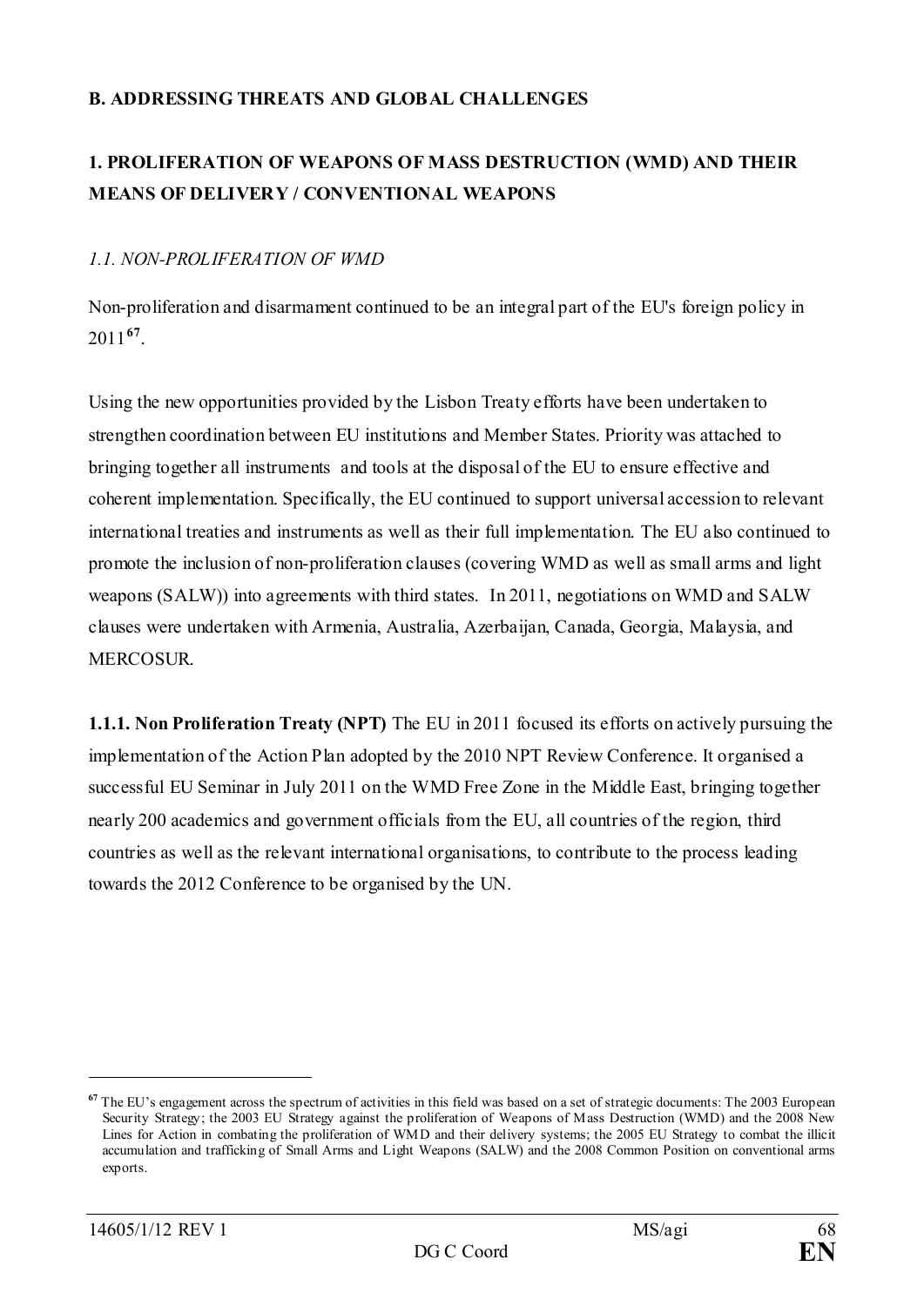The efforts undertaken by the EU regarding Iran and DPRK are outlined in the respective chapter of Section A of this report.

**1.1.2. Comprehensive-Nuclear-Test-Ban Treaty** (**CTBT)** The EU continued to promote the entry into force of the CTBT by implementing its Council Decision of July 2010, in order to further support the activities of the Preparatory Commission of the Comprehensive Nuclear-Test-Ban Treaty Organisation (CTBTO). This was complemented by diplomatic action**[68](#page-68-0)**. The ratification in December 2011 by Indonesia (as one of the then 9 remaining Annex 2 states to ratify CTBT) was warmly welcomed by the High Representative as an additional step towards the objective of eliminating all nuclear test explosions worldwide.

**1.1.3. International Atomic Energy Agency (IAEA)** The EU also continued to provide support to the IAEA in Vienna. **[69](#page-68-1)** In 2011, it contributed substantively to the IAEA project of a Low-Enriched Uranium Bank with  $\epsilon$ 10 million through the Instrument of Stability (IfS) and announced its readiness to further support this project with significant amounts from the IfS and the CFSP Budget. The EU also contributed  $\epsilon$ 5 million to the modernisation of the IAEA Safeguards Laboratory in Seibersdorf (Austria). The aim is to make sure that when nuclear activities are undertaken by third countries, the highest standards of nuclear safety, security and safeguards are met. The EU and its Member States therefore also contribute to "peaceful uses" activities in the energy and non-energy fields, partly through the IAEA, with approx.  $\epsilon$ 150 million every year.

<span id="page-68-0"></span>**<sup>68</sup>** Political dialogues, demarches, statements delivered at the informal meeting of the UNGA Plenary celebrating the International Day against Nuclear Tests and at the Art. XIV Conference in September 2011 in New York.

<span id="page-68-1"></span><sup>&</sup>lt;sup>69</sup> The EU remains a key donor to the IAEA Nuclear Security Fund for the benefit of more than 50 countries in Africa, Middle East, Latin America and Asia, with more than 30 mil  $\epsilon$  contributed since 2004.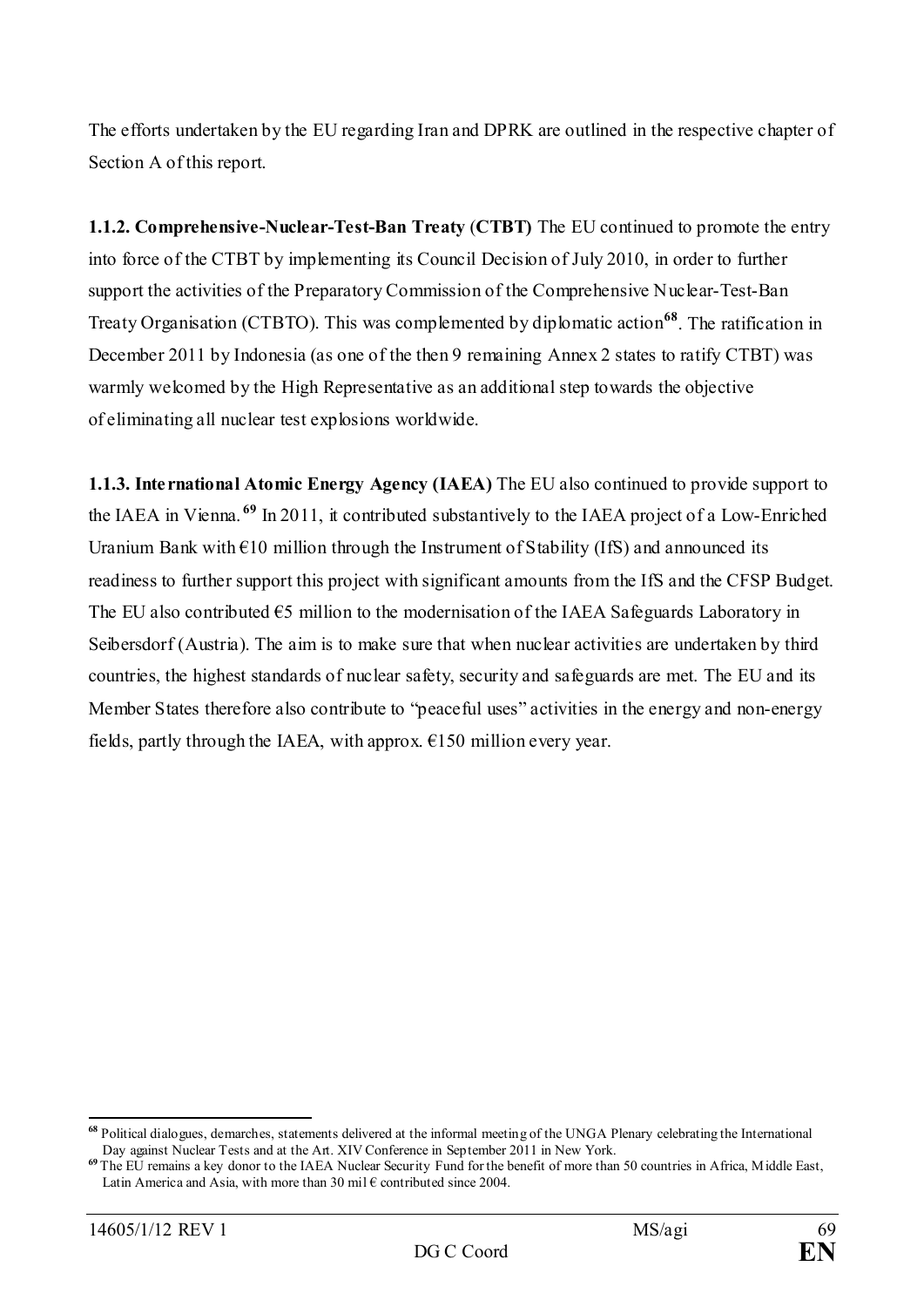**1.1.4. Chemical Weapons Convention (CWC)** The EU continued efforts to promote universal adhesion to and full implementation of the CWC. The Council began work on a draft Decision building on the successful experience of cooperation between the EU and the Organisation for the Prohibition of Chemical Weapons (OPCW). The EU also started work on its position regarding the future of the OPCW.

**1.1.5. Biological weapons** The EU continued its work to prevent the threat posed by biological weapons, which is a growing concern worldwide. **[70](#page-69-0)** The EU engaged actively in the process leading to the **7th BTWC Review Conference** (December 2011), by negotiating a common position adopted by the Council in July 2011. It set the EU priorities (confidence in compliance, national implementation and universalisation of the convention) for a successful outcome of the Conference. On that basis, the EU carried out bilateral consultations with key players and contributed to achieving an outcome that could be considered positive overall although limited.

**1.1.6. Export control** As regards export control processes, the EU in 2011 continued to support the implementation of UNSCR Resolutions 1540, 1673 and 1810 through a 2008 Council Joint Action which aims at strengthening the skills and capacities of third countries' state officials.

<u>.</u>

<span id="page-69-0"></span>**<sup>70</sup>** The basis of this work is provided by two Joint Actions: one in support of the Biological Weapons Convention (BTWC) and one supporting the World Health Organisation (WHO) in bio-safety and bio-security activities implementing the International Health Regulations, recognising the importance of preventive bio-safety and bio-security measures for international security. Four regional workshops and seven national assistance visits were carried out in 2011 by the UNODA. WHO organised three regional workshops and four assistance visits and completed a pilot project in Oman on bio-safety and bio-security. The two abovementioned Joint Actions expired on 31 December 2011, paving the way for the kick-off of internal negotiations on a new Council Decisions in support of the BTWC and, respectively, the WHO in the fields of bio-safety and bio-security.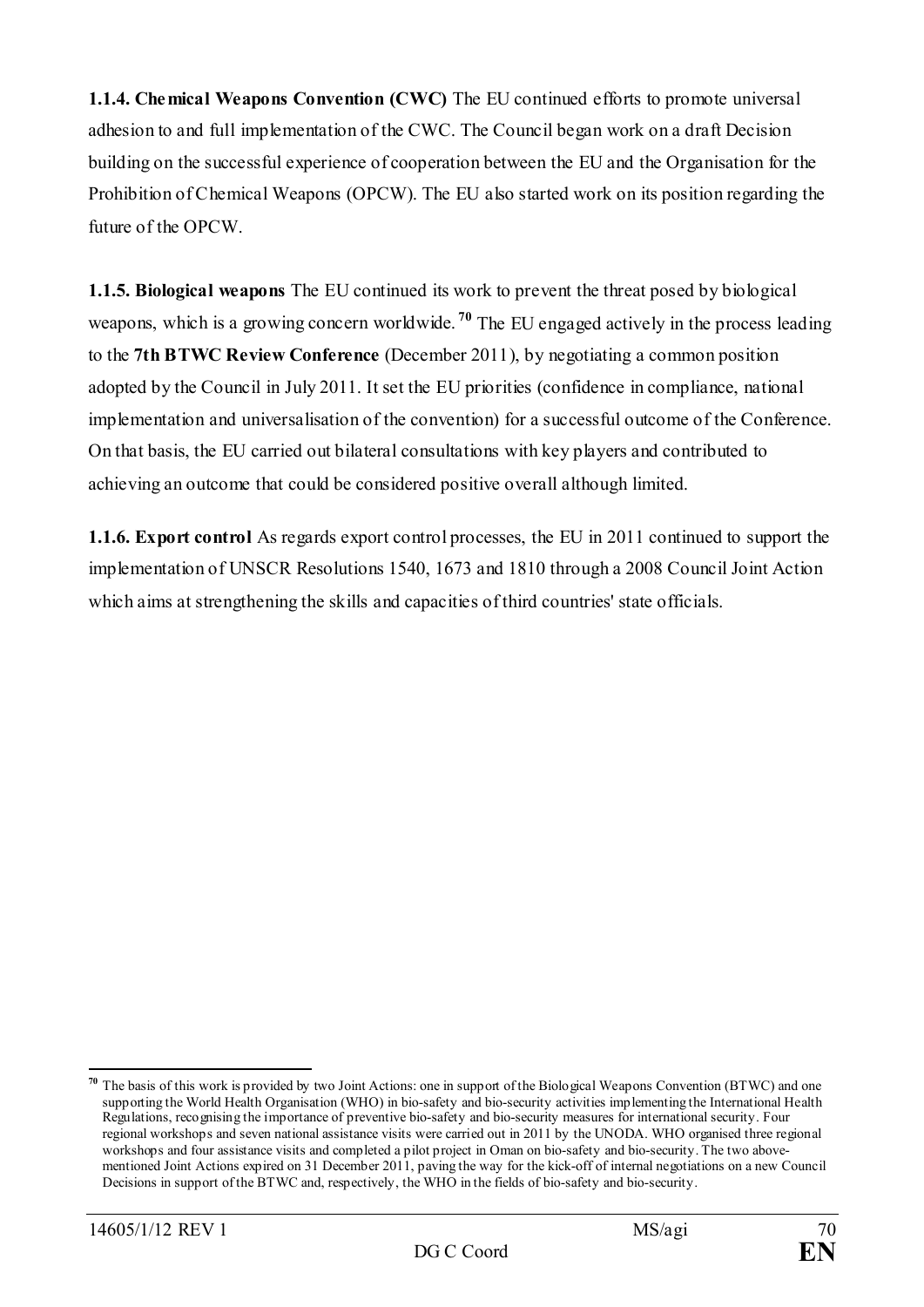**1.1.7** The EU continued the implementation of a 2008 Council Decision in support of the **Hague Code of Conduct** (HCoC), the international instrument dealing with missiles, the main means of delivery of WMD (outreach to non-subscribing states).

**1.1.8** Under the Instrument for Stability, in its CBRN (chemical, biological, radiological, and nuclear) risk mitigation component, the creation of **CBRN Centres of Excellence** in targeted regions has progressed well and the first Centres are opening now in Jordan, Philippines, Georgia, Morocco and Algeria. Their remit is to strengthen regional and international cooperation on all chemical, biological, radiological and nuclear risks independent of their origin **[71](#page-70-0)**.

**1.1.9** The EU also continued to follow in 2011 the international debate on **depleted uranium** and the possible regulation of its use and production**[72](#page-70-1)**.

**1.1.10** The EU continued its work on a draft International Code of Conduct enhancing confidencebuilding and transparency in **outer space activities**, consulting with third countries.

<span id="page-70-0"></span>**<sup>71</sup>** The UN Security Council has recently welcomed the establishment of these Centres (UNSC Presidential Statement 19 April 2012).

<span id="page-70-1"></span>**<sup>72</sup>** Following the adoption by the European Parliament of the 2008 resolution on the use of depleted uranium and of the 2010 recommendations to the Council on the 65th Session of the United Nations General Assembly, dialogue between the European Parliament, the Council, and the EEAS continued in 2011, including through a specific SEDE hearing on this issue on 6 October 2011, with the participation of the EEAS.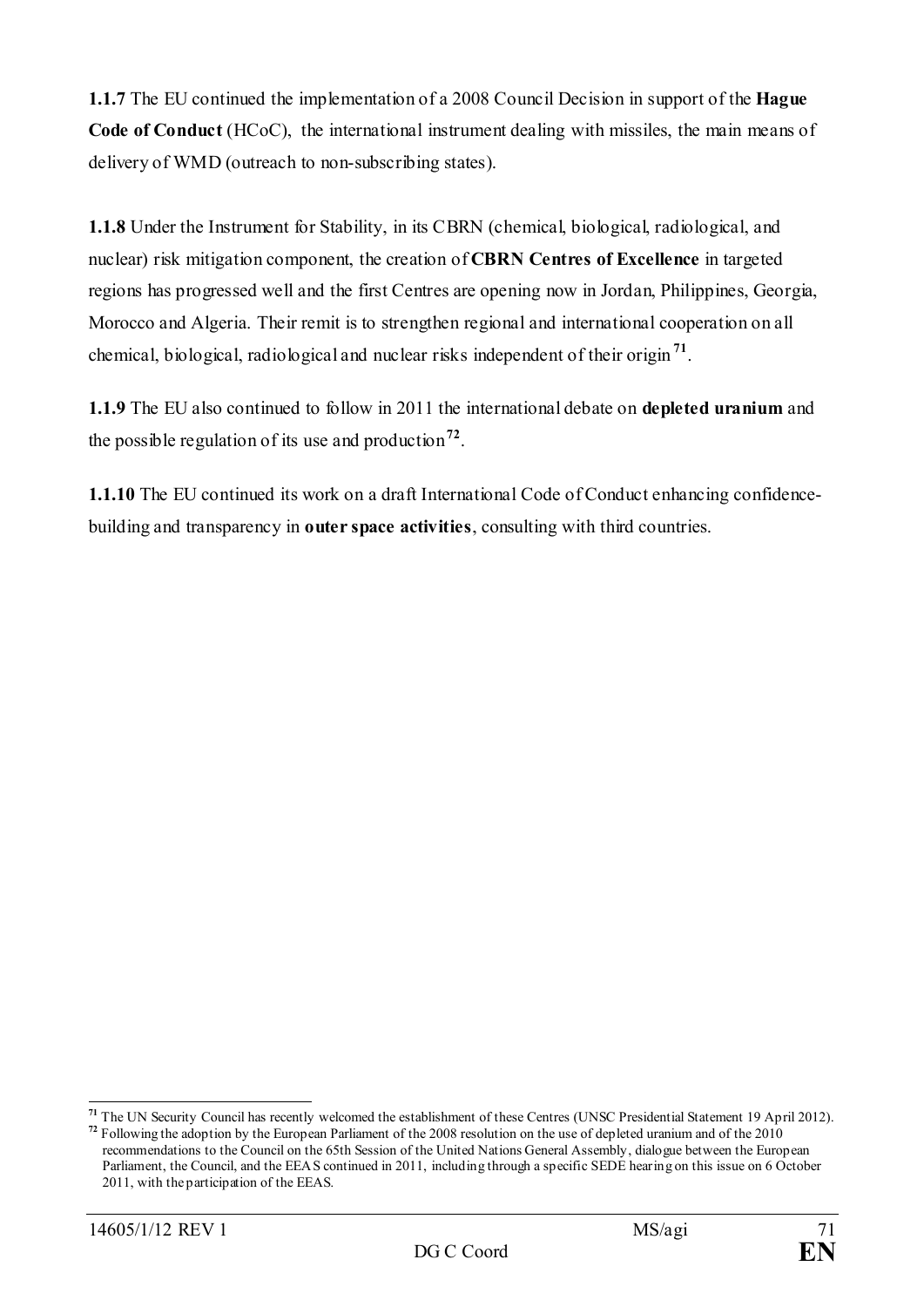#### **1.2. CONVENTIONAL WEAPONS**

**1.2.1. Export control** Member States' export control policies on conventional arms continued to be guided by the Council Common Position of December 2008, which defines common rules governing the control of exports of military technology and equipment. During the last months of 2011, the Council Working Party on conventional arms exports (COARM) started preparations for the review process, to be conducted in 2012. The Council and the EEAS continued in 2011 to develop an in-depth dialogue with the EP on export controls policies **[73](#page-71-0)**.

In 2011, the EU was particularly active in outreach, funding and supporting initiatives for strengthening the implementation by third countries of effective **arms export controls** through seminars and study visits in various Member States**[74](#page-71-1)**. The EU continued to be fully involved in the negotiation of an **Arms Trade Treaty (ATT),** participating in the March and July 2011 sessions of the ATT Preparatory Committee and the EU was also particularly active in carrying out intensive outreach efforts worldwide. **[75](#page-71-2)**

**1.2.2. Small Arms and Light Weapons (SALW)** In line with its 2005 Strategy on the issue, the EU continued to promote strong control over SALW in all multilateral fora and in its political dialogue with third countries. In 2011, the EU continued to fund the development of tools preventing illicit trade and also continued to provide assistance to management of stockpiles, collection, registration and reporting of weapons transfer and destruction of surplus in the Western Balkans.

<span id="page-71-0"></span><sup>&</sup>lt;u>.</u> **<sup>73</sup>** The European Parliament adopted a legislative resolution of 13 October 2011 on the proposal for a regulation of the European Parliament and of the Council implementing Article 10 of the United Nations' Firearms Protocol and establishing export authorisation, and import and transit measures for firearms, their parts and components and ammunition (P7\_TA-PROV(2011)0440).

<span id="page-71-1"></span><sup>&</sup>lt;sup>74</sup> As part of the implementation of the 2009 Council Decision on outreach in the field of conventional arms exports, two outreach seminars aiming at promoting the principles and criteria of the 2008 Common Position were organised. In addition, Hungary, Portugal, Poland, and the Czech Republic hosted four study visits for candidate countries officials responsible for conventional arms export controls in Croatia, the Former Yugoslav Republic of Macedonia, and Montenegro.

<span id="page-71-2"></span><sup>&</sup>lt;sup>75</sup>Following the adoption in 2010 of a new Council Decision to support the ATT negotiation process, four regional seminars were organized in cooperation with UNIDIR (UN Institute on Disarmament Research) for countries in Southern and Central Asia (in Nepal, November 2010), Western, Northern and Central Africa (in Morocco, in February 2011), in the Americas and Caribbean (in Uruguay, in April 2011), and Eastern Asia and Pacific (in Indonesia, in June 2011).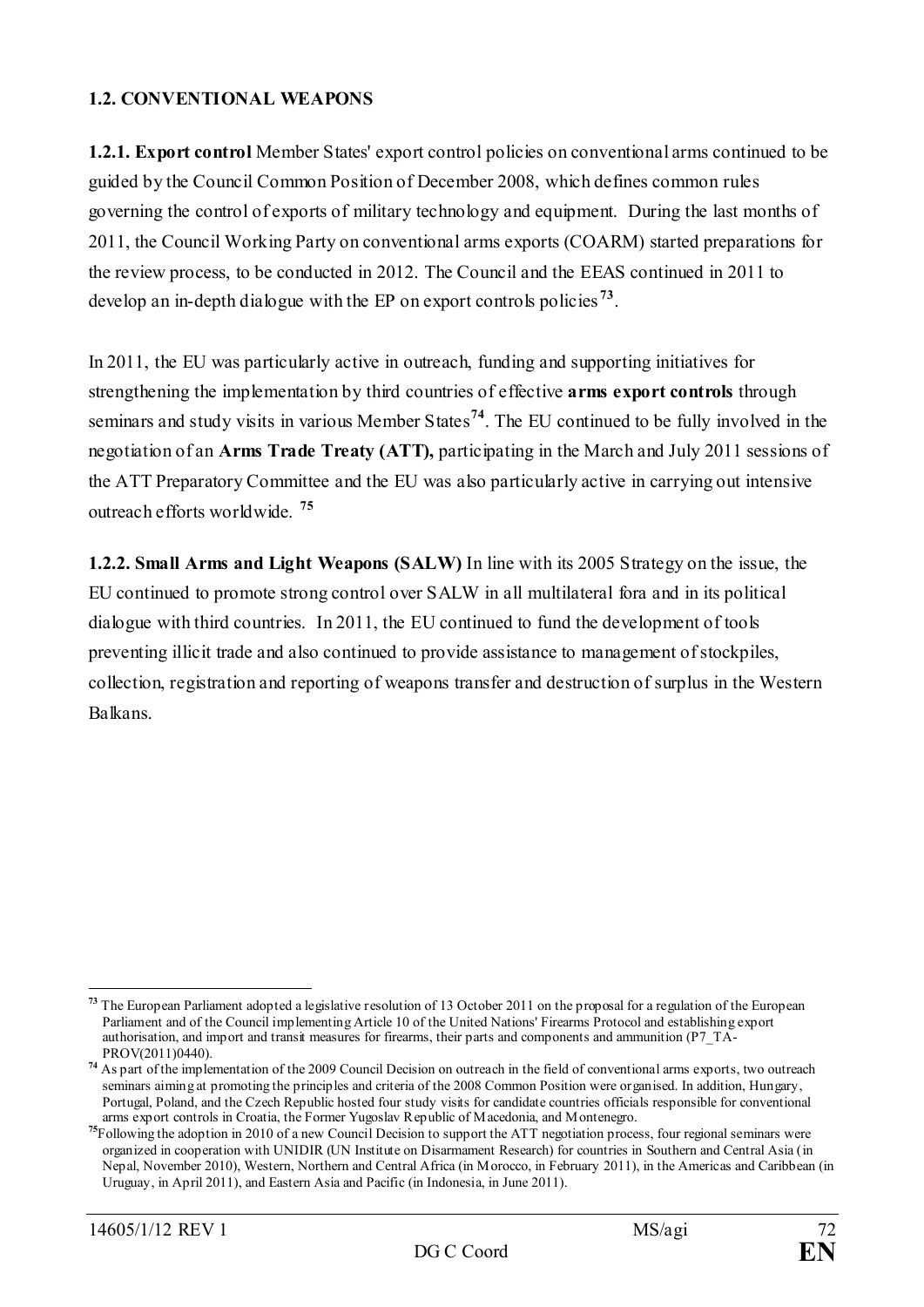The EU actively participated in the informal consultations in preparation of the 2012 Review Conference on the UN Programme of Action to Prevent, Combat and Eradicate the Illicit Trade in SALW (UN PoA) and also adopted a new Council Decision in support of activities of the UN Office for Disarmament Affairs to implement the UN PoA. The EU views the PoA as a key instrument for addressing the security-development nexus and generating solutions to prevent and reduce insecurity and promote human rights.

**1.2.3. Anti-personnel landmines and cluster munitions** The EU continued to promote the universalisation and full implementation of the **Ottawa Convention on anti-personnel landmines**  as well as **the Convention on Cluster Munitions (CCM)** at different conferences and meetings throughout 2011. **[76](#page-72-0)**

## **2. TERRORISM AND ORGANISED CRIME**

### **2.1. TERRORISM**

During 2011, the EU addressed the terrorist threat in the framework of the UN and in its relations with third countries and international organisations. In terms of thematic areas, priority was given to prevention, the fight against radicalisation and recruitment, as well as against financing of terrorism in the EU and beyond. Furthermore, the EU ensured that UN sanctions regimes against Al Qaida and the Taliban continued to be duly updated and implemented by the EU.

-

<span id="page-72-0"></span>**<sup>76</sup>**In 2011, the EU contributed as observer to the second Conference of States Parties to the Oslo Convention on Cluster Munitions (Beirut, 11-16 September). It took part in the Eleventh Meeting of States Parties to the Convention on Anti-Personnel Landmines (Phnom Penh, 28 November - 2 December) and closely followed the negotiations on a possible protocol on cluster munitions in the framework of the UN Convention on Certain Conventional Weapons (CCW) as well as the 4th CCW Review Conference. The European Parliament adopted a resolution banning cluster munitions on 17 November 2011 (P7\_TA-PROV(2011)0512 and a resolution on 7 July 2011 on Progress on Mine Action (P7\_TA-PROV(2011)0339).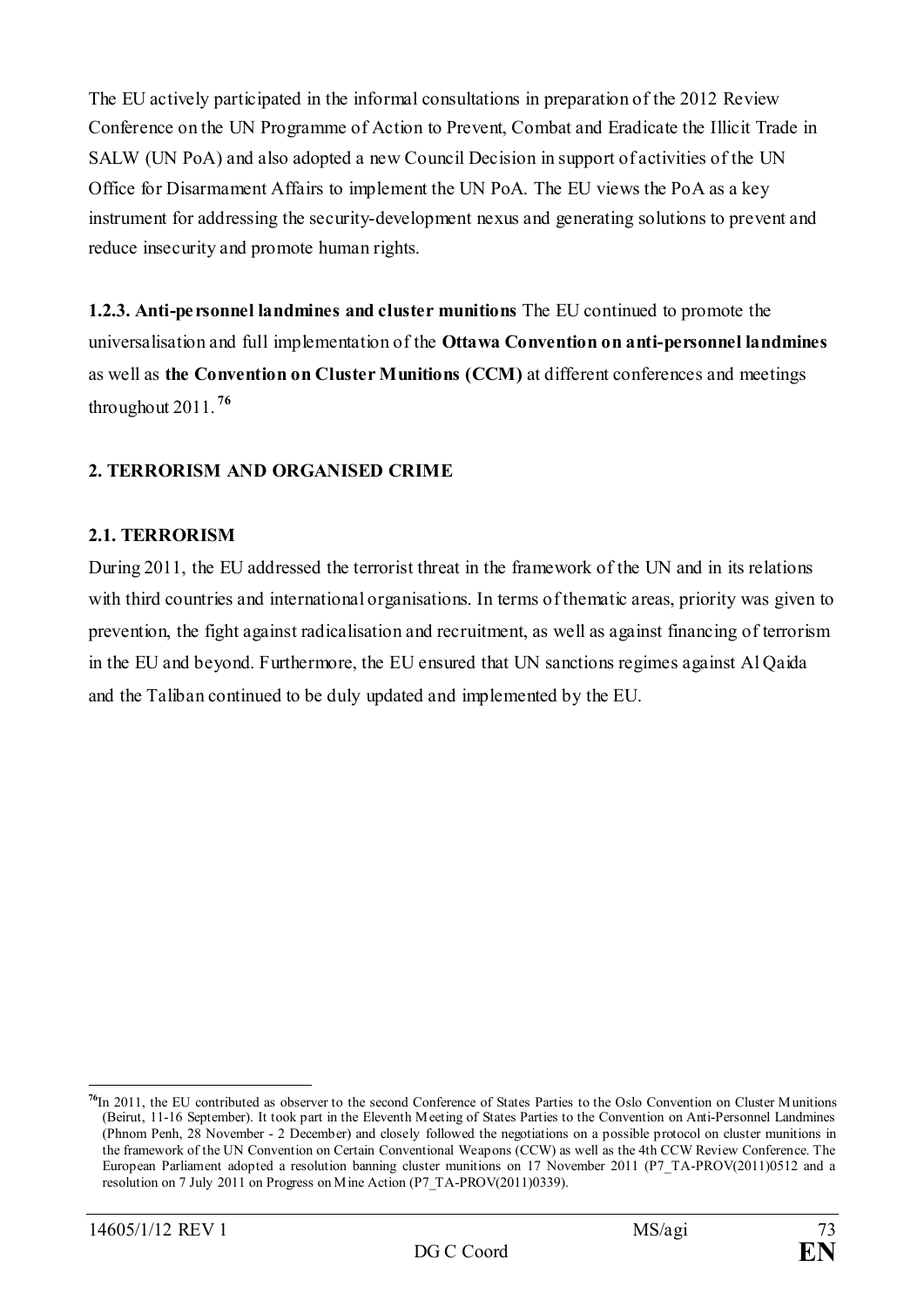The EU expressed solidarity with, and recognised the need to respect the rights of, victims of terrorism. The EU recognised the importance of providing assistance and support to all who suffer from terrorism.

In terms of geographical counter-terrorism priorities, the EU continued to prioritise Asia, Africa and the Middle East with a particular focus on the countries from which Europe faces the greatest threat, namely Pakistan, Afghanistan, the Horn of Africa, the Sahel and Yemen**[77](#page-73-0)**. The main financial instrument to support third countries in their efforts to prevent and counter terrorism remained the Stability Instrument (IfS).

The EU strongly supported the launch of the Global Counter-Terrorism Forum (GCTF) in September 2011 in New York. The GCTF offers a valuable opportunity to promote multilateral and civilian-led cooperation on counter-terrorism and capacity building in "terrorist vulnerable" states.**[78](#page-73-1)** The EU is actively involved in the GCTF activities and co-chairs the working group on the Horn of Africa region with Turkey. The active engagement of the EU in countering terrorism in the Horn of Africa region is guided by the EU Strategic Framework adopted in 2011.

<span id="page-73-0"></span><sup>&</sup>lt;sup>77</sup>The EU also reinforced its political dialogue and cooperation with third states on capacity-building in the field of counter-terrorism. Dialogues were held with the US, the UN, Turkey, and the Kingdom of Saudi Arabia.

<span id="page-73-1"></span>**<sup>78</sup>**GCTF promotes the full implementation of the UN Global CT Strategy. The overall objectives of the GCTF aim at coordination with international partners and promotion of effective multilateralism. The aims are to tackle terrorism as one of the root causes of instability and at the same time promotion of capacity building. The European Union has remained one of the strongest proponents of the UN Global Counter-Terrorism Strategy and its overall approach that it embodies. The EU and UN joint efforts in Central Asia led to effective enhancement of regional co-operation in the fight against terrorism. In this context a Plan of Action concerning the implementation of the UN Global Counter-Terrorism Strategy was adopted.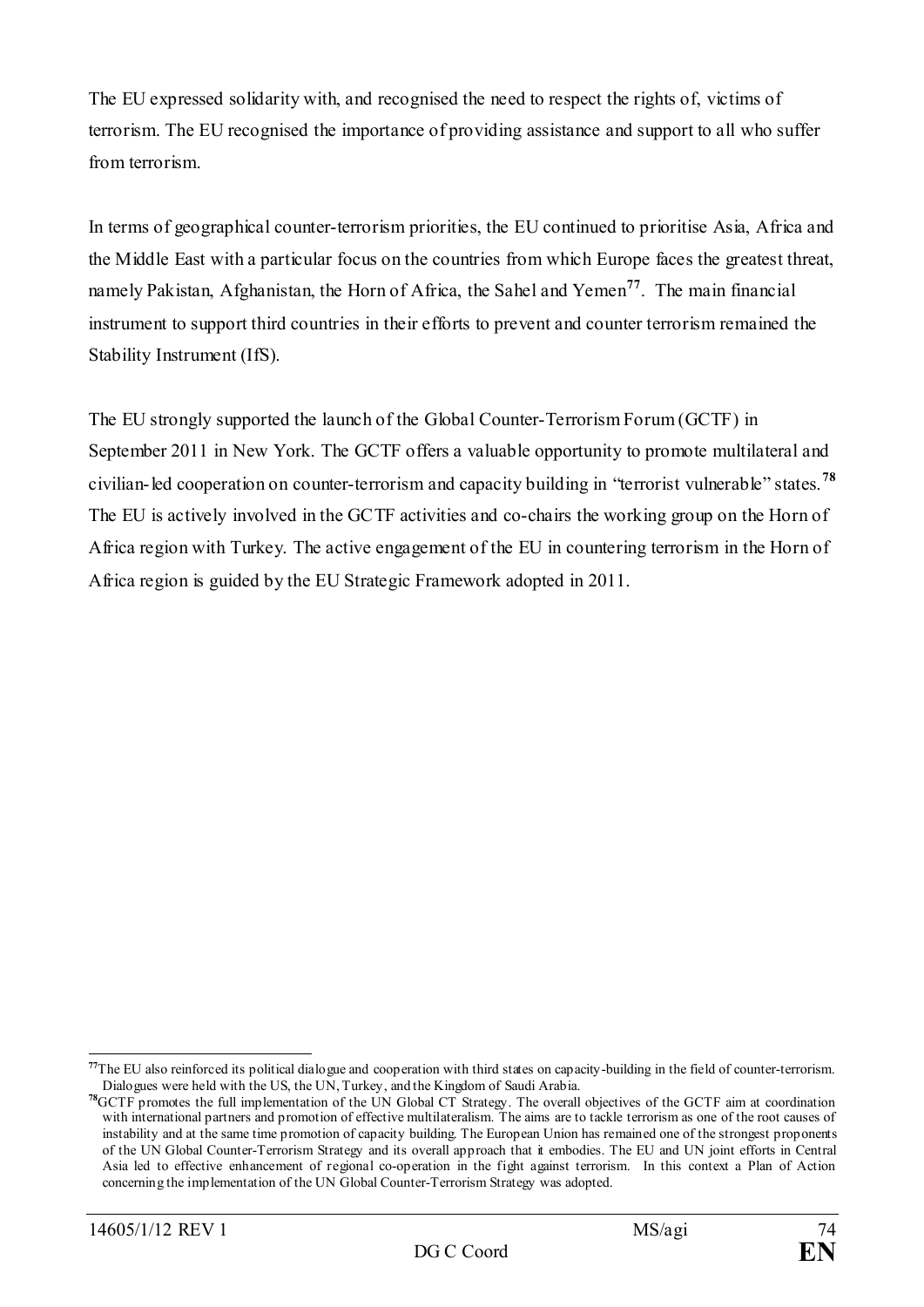The counter-terrorism efforts in the **Sahel region** are an integral part of the EU Strategy for Security and Development in the Sahel, which represents a significant step forward in bringing together development and security related aspects of the EU's work in the region. In this context, EU assistance to the counter-terrorism efforts of Mali and Mauritania was extended to Niger in 2011, focusing on law enforcement, criminal justice and rule of law while promoting the full respect of human rights. A special effort was made to ensure proper coordination with other EU development instruments, and with EU Member State efforts. The wide dissemination of weapons as a result of the Libya crisis has added new challenges to this already complex picture, further affecting the stability of this region.

### **2.2. ORGANISED CRIME**

In 2011, the EU continued to address trafficking of drugs and other contraband along the 'heroin route' as well as the 'cocaine route', inter alia through capacity building in targeted countries and facilitating (trans)regional information exchange. These actions also seek to complement the EU Policy Cycle for organised and serious international crime 2011-13, a new policy planning and implementation process within the EU.

# **3. CONFLICT PREVENTION AND MEDIATION**

Article 21 of the Treaty of Lisbon puts the preservation of peace, preventing conflicts and strengthening international security as a core aim of the external action of the EU.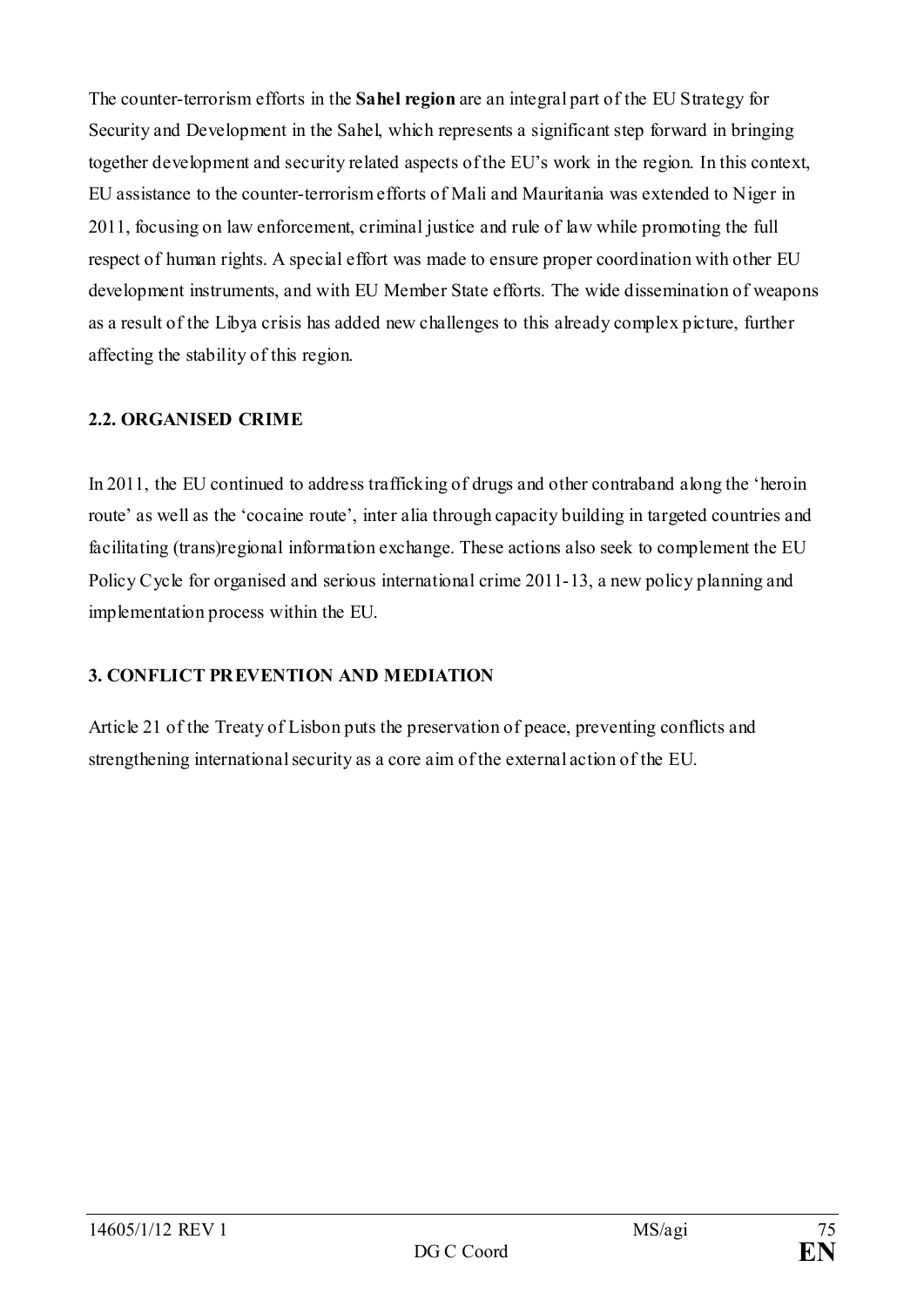The Foreign Affairs Council concluded in June 2011 that ten years after its adoption the Gothenburg Programme, remained a valid policy basis for further EU action in the field of conflict prevention. The Council registered substantial progress in the implementation of the Gothenburg Programme, and saw scope for reinvigoration of EU efforts and highlighted three areas: strengthening early warning capacity and bridging the gap with early action, strengthening EU's mediation capacity and conflict analysis tools, and building and intensifying partnerships with international organisations and non-governmental organisations and relevant institutions.

### *4. ENERGY SECURITY*

The Communication of the Commission in association with the High Representative on security of energy supply and international cooperation**[79](#page-75-0)** was published in September 2011. It sets out a comprehensive strategy for the EU's external relations in energy and for security of supply. Improved coordination among EU Member States in identifying and implementing clear priorities in external energy policy is the central approach. In November, the Council on Transport, Telecommunication and Energy tasked the Foreign Affairs Council to pursue the development of this policy.

The EU's **energy relationship with Russia** continued to be marked by strong interdependence, as Russia remained the EU's main external energy supplier and the EU the biggest external consumer of Russian hydrocarbon resources. The EU-Russia Energy Early Warning Mechanism, signed in November 2009, was adapted and enhanced in February 2011 **[80](#page-75-1)**.

<span id="page-75-0"></span><sup>&</sup>lt;u>.</u> **<sup>79</sup>** Communication from the Commission to the European Parliament, the Council, the European Economic and Social Committee and the Committee of the Regions On security of energy supply and international cooperation - "The EU Energy Policy: Engaging with Partners beyond Our Borders", COM(2011) 539 final, 07.09.2011.

<span id="page-75-1"></span>**<sup>80</sup>** The EU-Russia Summits on 9-10 June 2011 in Nizhniy Novgorod and on 14-15 December 2011 in Brussels , as well as the EU Russia Foreign Ministers' Permanent Partnership Council on 17 November 2011 in Moscow and the EU Russia Permanent Partnership Council on Energy on 1 December 2011 in Moscow, provided useful fora for addressing inter alia energy security issues.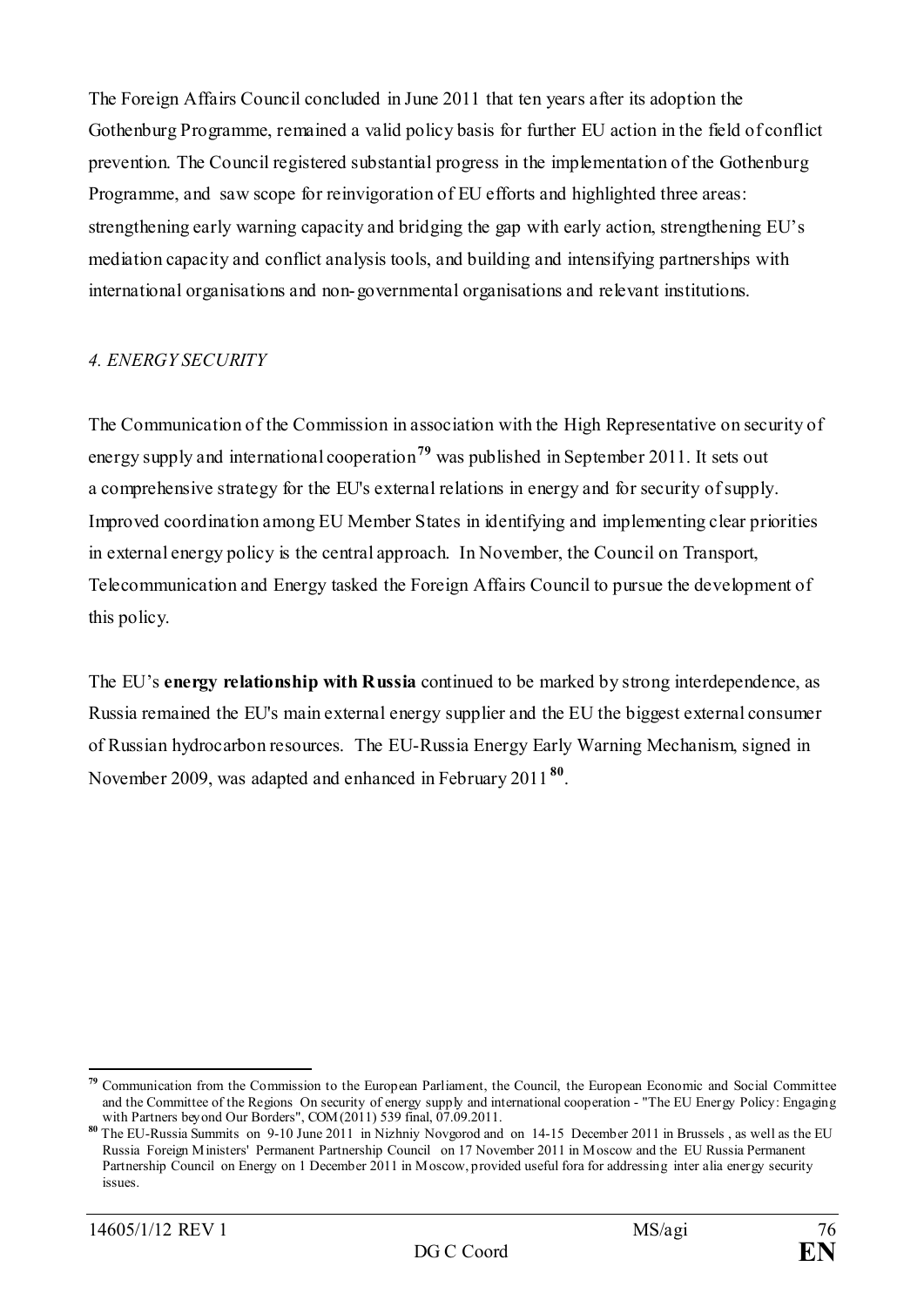**Ukraine** joined the Energy Community on 1 February 2011. This extended the rules-based EU internal energy market to an important energy transit country, thus contributing to strengthening the EU's energy security. Work on the integration of the Ukrainian energy market with the EU moved ahead in 2011.

Bilateral energy discussions continued with other third countries. Notably, a Memorandum of Understanding was signed in January 2011 with the **Republic of Uzbekistan** on cooperation in the field of energy.

The strengthening of energy transport links remained an important area in the EU strategy for Central Asia. In September 2011, the European Union adopted a mandate to negotiate a legally binding treaty between the EU, **Azerbaijan**[81](#page-76-0) and **Turkmenistan** to build a **Trans Caspian Pipeline System**. This is the first time that the EU has proposed a treaty in support of an infrastructure project contributing to its energy security.

**Norway** is the second largest exporter of oil and gas to the EU, in 2011 accounting for 13 % and 24 % of EU imports respectively. Norway is also part of the internal energy market and applies the relevant EU acquis. Norway remains a strong partner in terms of energy security and there is scope for further development of Norway's role in supplying energy to the EU. In addition, the EU-Norway energy dialogue continued, with strong interest from Norway in the EU's Energy Roadmap 2050, in particular concerning the EU's future energy mix.

<span id="page-76-0"></span>**<sup>81</sup>** The European Parliament adopted a resolution on 12 May 2011 on Azerbaijan (P7\_TA-PROV(2011)0243). The European Parliament adopted a resolution on 15 December 2011 on Azerbaijan, in particular the case of Rafig Tagi (P7\_TA-PROV(2011)0590).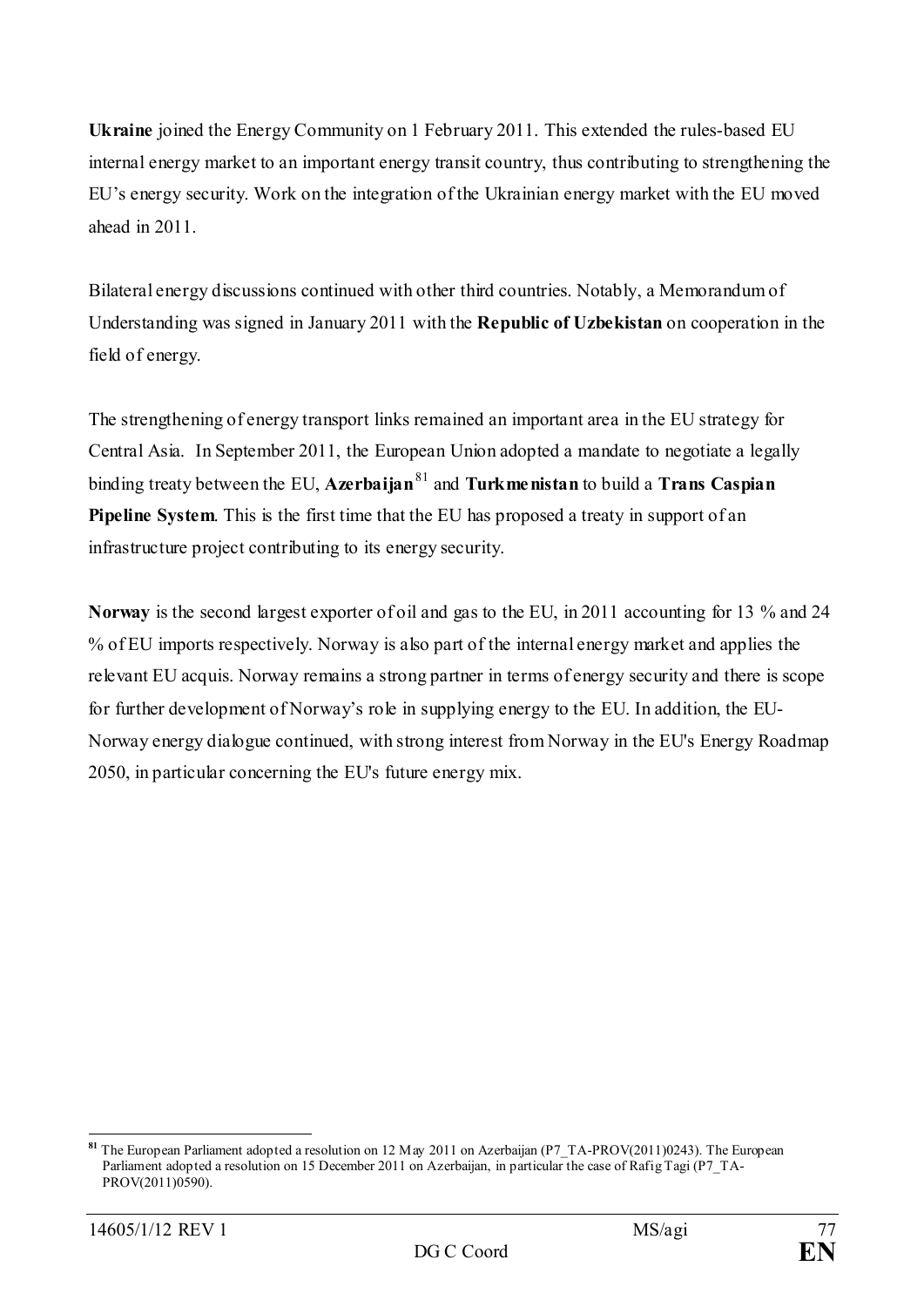### **5. CLIMATE CHANGE AND SECURITY**

In 2011, the EU's climate diplomacy focused on preparing the successful UNFCCC (United Nations Framework Convention on Climate Change) conference of parties in Durban, South Africa, in December 2011 **[82](#page-77-0)**. The EU reached out to its partners in order to prepare for these events. For example, it organised an EU-Africa roundtable of climate negotiators that helped align positions.

The Durban conference brought a breakthrough in international climate negotiations by agreeing on a roadmap towards a future global and comprehensive agreement. Under this roadmap all countries, and not only the industrialised country parties of the Kyoto Protocol, will take on legally binding emission reduction and limitation commitments. The new agreement will be negotiated by 2015 and enter into force in 2020 at the latest.

In July 2011, the Foreign Affairs Council mandated the Commission and the High Representative to advance along three lines of action: (i) promoting ambitious climate action in third countries, notably through continued political dialogues, (ii) facilitating the implementation of climate action, in particular by EU and Member State financial assistance and cooperation, and (iii) addressing the link between climate change and international security by further enhancing knowledge of climateinduced threats and enabling early warning and early preventive action.**[83](#page-77-1)**

<span id="page-77-0"></span>**<sup>82</sup>** The European Parliament adopted a resolution on 16 November 2011 on the climate change conference in Durban (COP 17) (P7\_TA-PROV(2011)0504).

<span id="page-77-1"></span><sup>83</sup> Particular emphasis is being placed on synergising the contributions from all EU actors, for instance by upgrading the Green Diplomacy Network bringing together the EEAS, the Commission services and Member States, both at headquarters and incountry.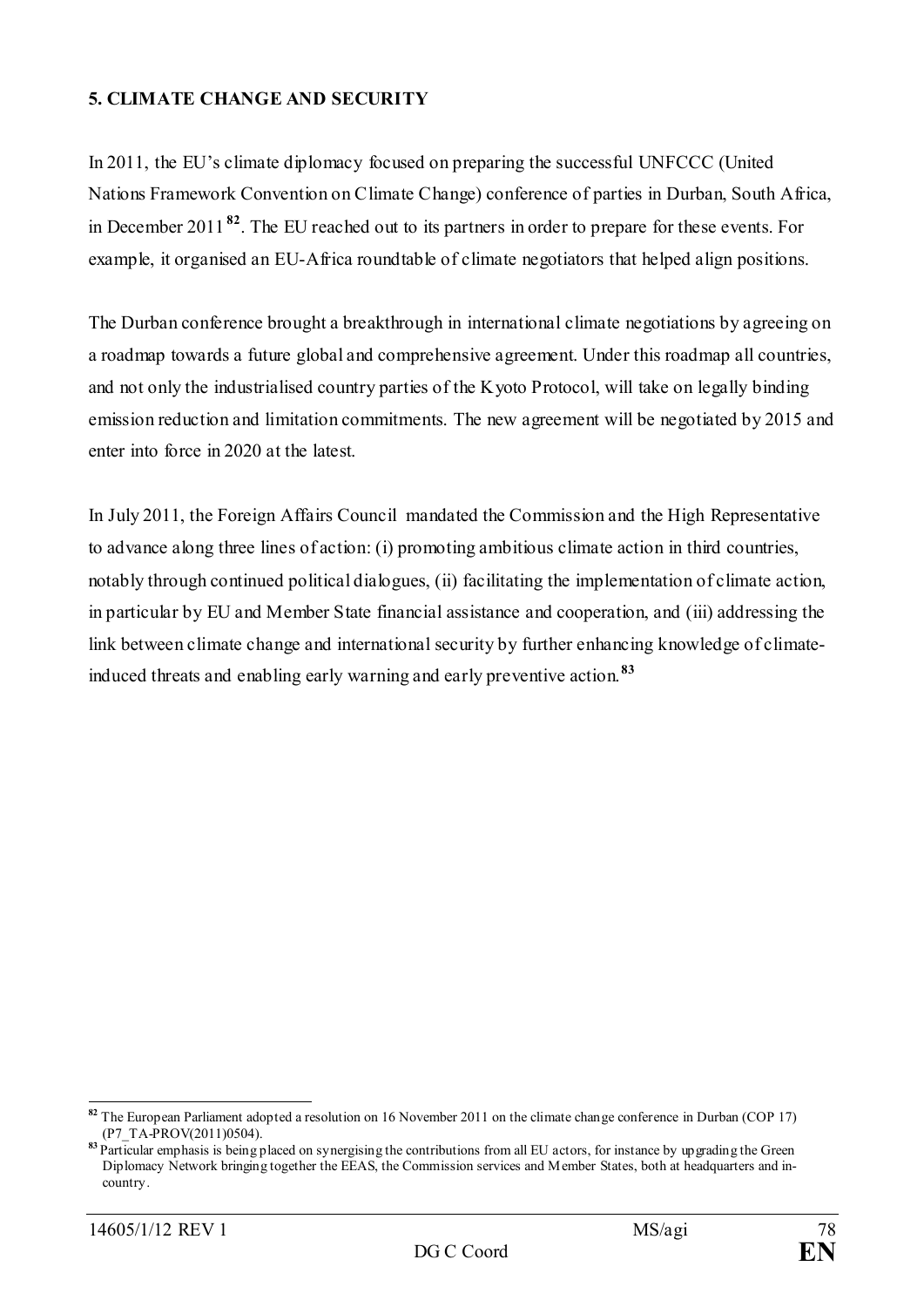### *C. CONTRIBUTION TO A MORE EFFECTIVE MULTILATERAL ORDER*

The EU maintained its unequivocal support to multilateralism, as reaffirmed in the Lisbon Treaty**[84](#page-78-0)**, recognising that global challenges require global solutions. On the delivery of EU declarations in International Organisations the Council endorsed the General Arrangements on 22 October 2011. A coherent EU appearance in multilateral fora remains a priority.

### **1. UNITED NATIONS**

Addressing the shortcomings imposed by the EU's observer status at the UN was a key priority in 2011. The adoption of a UN General Assembly resolution 65/276 on the participation of the EU in the work of the UN in May 2011 was a significant step forward and the result of an intensive and well coordinated campaign led by the High Representative and involving EU institutions as well as Member States.

Resolution 65/276 has paved the way for EU participation in the UN General Assembly and its committees and working groups, in international meetings and conferences convened under the auspices of the Assembly and in United Nations conferences. The implementation of this resolution gave rise to considerable debate within the UN and it remains to be fully implemented.

During 2011, the implementation of the Responsibility to Protect (R2P) principle continued to be a major priority for the EU at the UN**[85](#page-78-1)**. The EU continued to discuss and work on the implementation of the concept in EU instruments and policies.

<span id="page-78-0"></span>**<sup>84</sup>** The European Parliament adopted a resolution on 11 May 2011 on the EU as a global actor: its role in multilateral organisations (P7\_TA-PROV(2011)0229).

<span id="page-78-1"></span>**<sup>85</sup>** The EU reasserted its commitment to contribute to the objectives of the United Nations in crisis management and remained engaged in a discussion on how to enhance EU support to UN peacekeeping operations.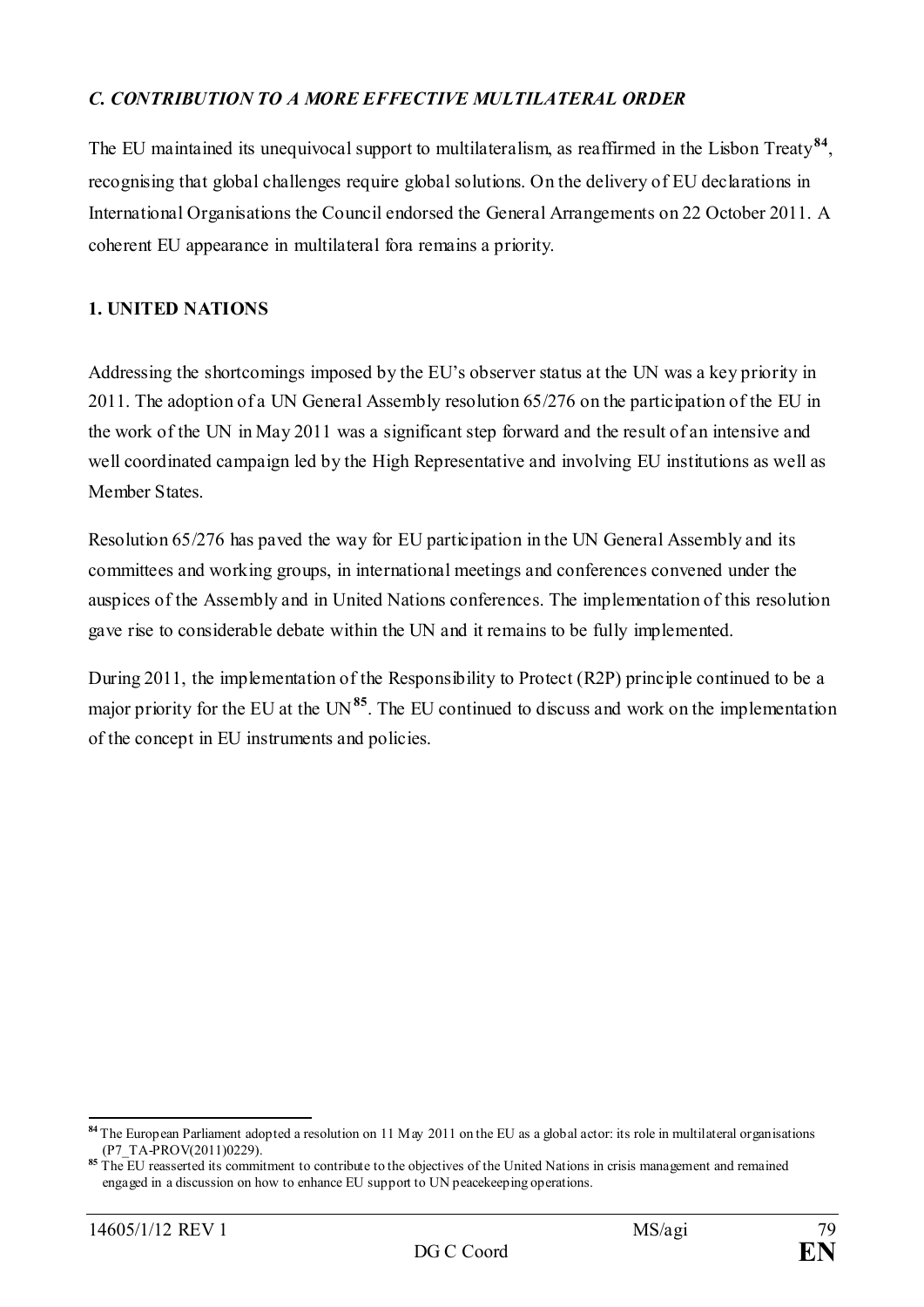The EU continued its support to the ongoing review of UN peacekeeping in line with the provisions of the New Horizon initiative, and supported the particular focus put on the protection of civilians.

The EU also promoted the reform of the UN System. It remained committed to ensuring that UN financial resources are managed efficiently and effectively, according to the principles of budgetary discipline and coherence and in conformity with the highest international standards.

Throughout 2011, as a key priority, the EU has worked towards the establishment of a new methodology for scale of assessments, reflecting a fairer and more balanced distribution of the financial responsibilities among Member States according to their capacity to pay.

## **2. OSCE[86](#page-79-0)**

Throughout 2011, the EU supported the efforts of the OSCE on various regional and thematic issues. The EU attached particular importance to strengthening the OSCE across the conflict cycle (from early warning to post-conflict rehabilitation), including through the work of the High Commissioner on National Minorities and OSCE field missions. The EU also attached great importance to progress in the OSCE's Human Dimension, including the OSCE Office for Democratic Institutions and Human Rights and the Representative on Freedom of the Media. Cooperation with the OSCE was developed further in the areas of media freedom, human rights, border management and security and drug control.

The EU continues to value highly the role of the autonomous OSCE institutions in monitoring the implementation of commitments by the participating OSCE states and assisting them in improving their record in this respect. This includes election observation throughout the OSCE area.

<span id="page-79-0"></span><sup>&</sup>lt;u>.</u> **<sup>86</sup>** The European Parliament adopted a resolution on strengthening the OSCE: a role for the EU on 11 November 2010 (P7\_TA-PROV(2010)0399).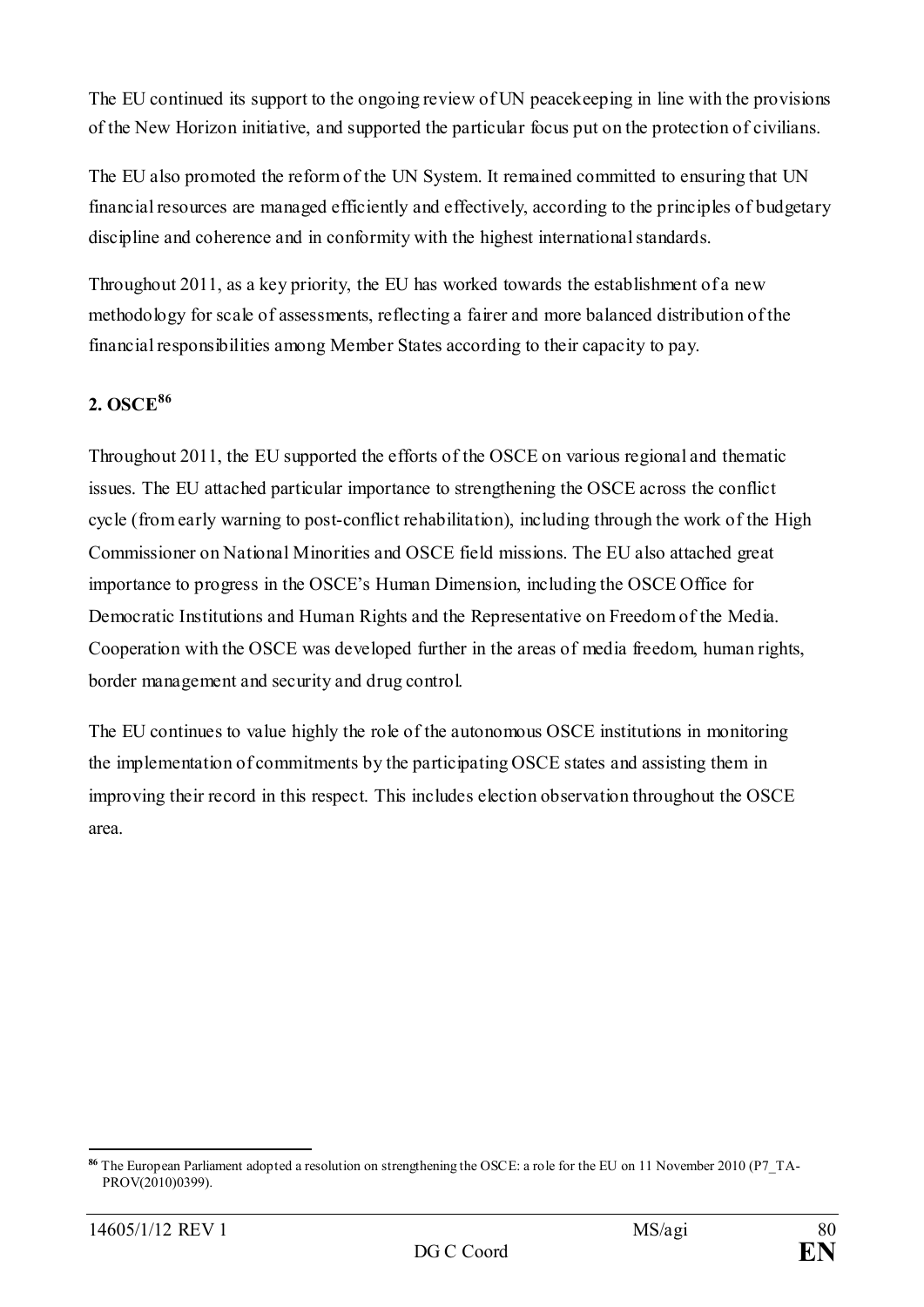The EU continued to contribute actively to the dialogue on the future of European security, and the OSCE's work on strengthening and modernising arms control and confidence and security building measures. An active approach by the EU in the OSCE Forum for Security Co-operation allowed the adoption of the Vienna Document 2011 on confidence and security building measures. The EU supported an increased focus of the OSCE on the issue of countering transnational threats such as the fight against international terrorism, cyber security, trafficking in arms and human beings and non-proliferation of WMDs. In this context the EU welcomed the creation of a new Department on Addressing Transnational Threats in the OSCE Secretariat.

However, despite serious EU efforts it did not prove possible to achieve progress in all three dimensions of the OSCE and the EU expressed deep concern at the lack of progress in the human dimension during the Vilnius Ministerial Council of December 2011.

## **3. COUNCIL OF EUROPE**

The EU pursued its cooperation with the Council of Europe (CoE) in line with the Memorandum of Understanding between the two organisations, notably in the ENP area and the Western Balkans, on democracy, rule of law and human rights. It enjoyed in particular good cooperation with the CoE on justice and home affairs issues. 2010 cooperation prospects were formalised in 2011 by signing with the Council of Europe a  $64.8$  million Joint Programme to strengthen democratic reform in the Southern Mediterranean countries. The two organisations also agreed to enhance their cooperation in Central Asia, with focus on the rule of law. The EU pursued negotiations for its accession to the European Convention of Human Rights, concluding work at informal 7+7 working group level in July 2011 with a draft Accession Agreement, which was later on transmitted for further discussion and negotiation to working parties of both organisations.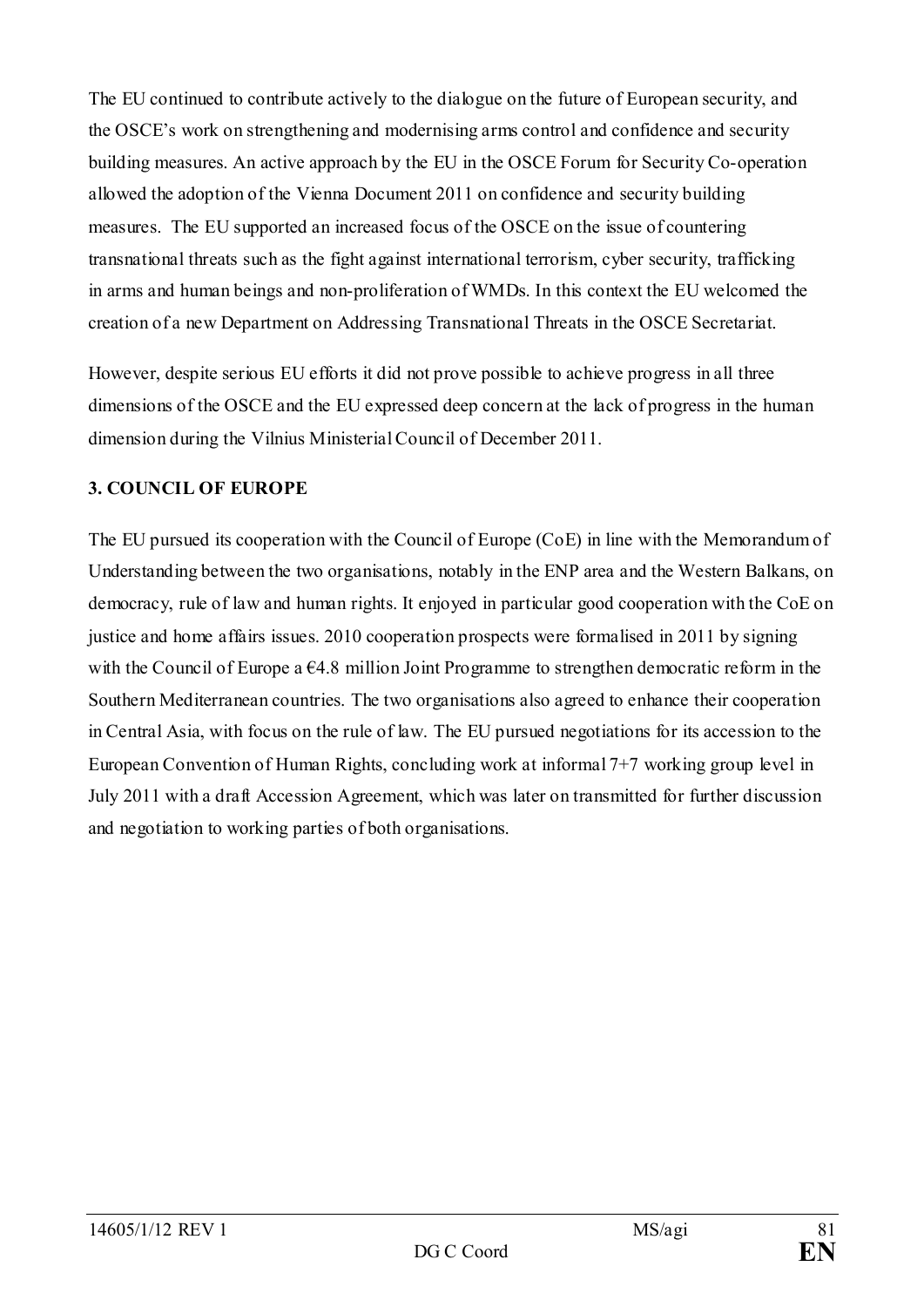### *D. PROMOTION OF HUMAN RIGHTS, DEMOCRACY AND THE RULE OF LAW*

The EU's work on human rights, democracy and the rule of law was reinforced by the fact that 2011 was the first full year of operation of the EEAS. The commitment of the High Representative to this set of issues was reflected in a Joint Communication from the High Representative and the European Commission, adopted on 12 December 2011, entitled 'Human rights and democracy at the heart of EU external action - towards a more effective approach'. This set out a number of ideas for carrying forward EU strategy in this field.

**The Arab Spring** represented a landmark in the first year of the EEAS, an event that offered new opportunities for cooperation at regional and sub-regional level. The EU understood the historic significance of the changes unfolding in the Southern Neighbourhood and expressed its determination to ensure timely and adequate EU support to those striving for democracy and free and open societies. In a spirit of mutual accountability, the EU encouraged its partners to continue their efforts to build deep democracy, in particular by strengthening the freedoms of expression, association and assembly, building strong democratic institutions and by promoting women's rights and gender equality. An efficient and independent judiciary, sustained efforts to tackle corruption and reform of the security sector are also essential to build a sustainable democracy.

The Arab Spring also showed the importance of social networks and the internet for **promoting reform and advocating of human rights**. The EU repeatedly condemned restrictions to **access to Internet**, as well as the arrest of bloggers. It did so in the framework of its bilateral relations with third countries as well as in multilateral forums. In December 2011 it launched the "No Disconnect Strategy" to develop tools which would allow the EU to assist civil society organisations or individual citizens to gain access to electronic communications technologies, including the internet.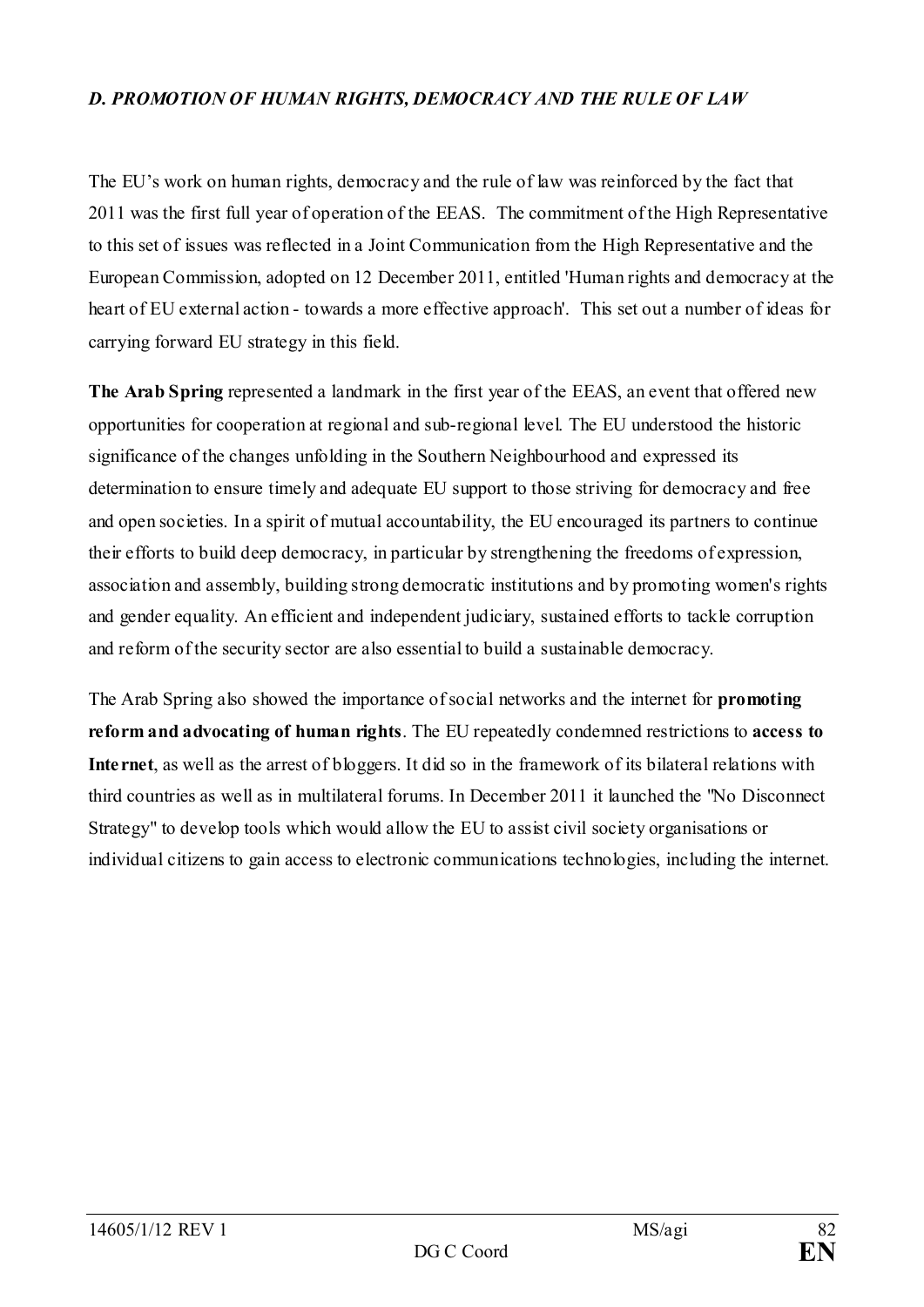The abolition of **death penalty** worldwide continued to be at the heart of EU's Human Rights policy. On the basis of the EU guidelines on the Death Penalty, the EU has used all tools available. The issue of death penalty was systematically raised in numerous EU dialogues and consultations that the EU holds with third countries. The EU, including the High Representative have welcomed all positive trends worldwide: They issued public statements and declarations welcoming the fact that in 2011 the US State of Illinois decided to abolish the death penalty, followed by the State of Connecticut in 2012, while other countries, such as Ethiopia in 2011, took steps towards upholding a moratorium. On the other hand, the EU carried out general demarches in countries where the situation was in a flux and individual demarches when there was clear and substantiated breach of international minimum standards, such as executions of minors, persons suffering from mental illness, stoning sentences and cases in violation of the most serious crimes principle. In this context, the EU, including the High Representative have issued statements/declarations or carried out demarches expressing concern about executions in Iran, Iraq, the US, China, Japan, Saudi Arabia and Belarus. Regarding Belarus, the High Representative strongly condemned in July 2011 the reported execution of Mr Hyrshkawtsow and Mr Burdyka, and in December 2011 she regretted the sentencing to death by the Supreme Court of Mr Kanavalaw and Mr Kavalyow. On both occasions she called on Belarus to join a global moratorium on the death penalty. In February 2011, China adopted amendments to the Criminal Code which reduced the number of crimes punishable by death. Nevertheless, fifty-five offences continue to carry the death penalty.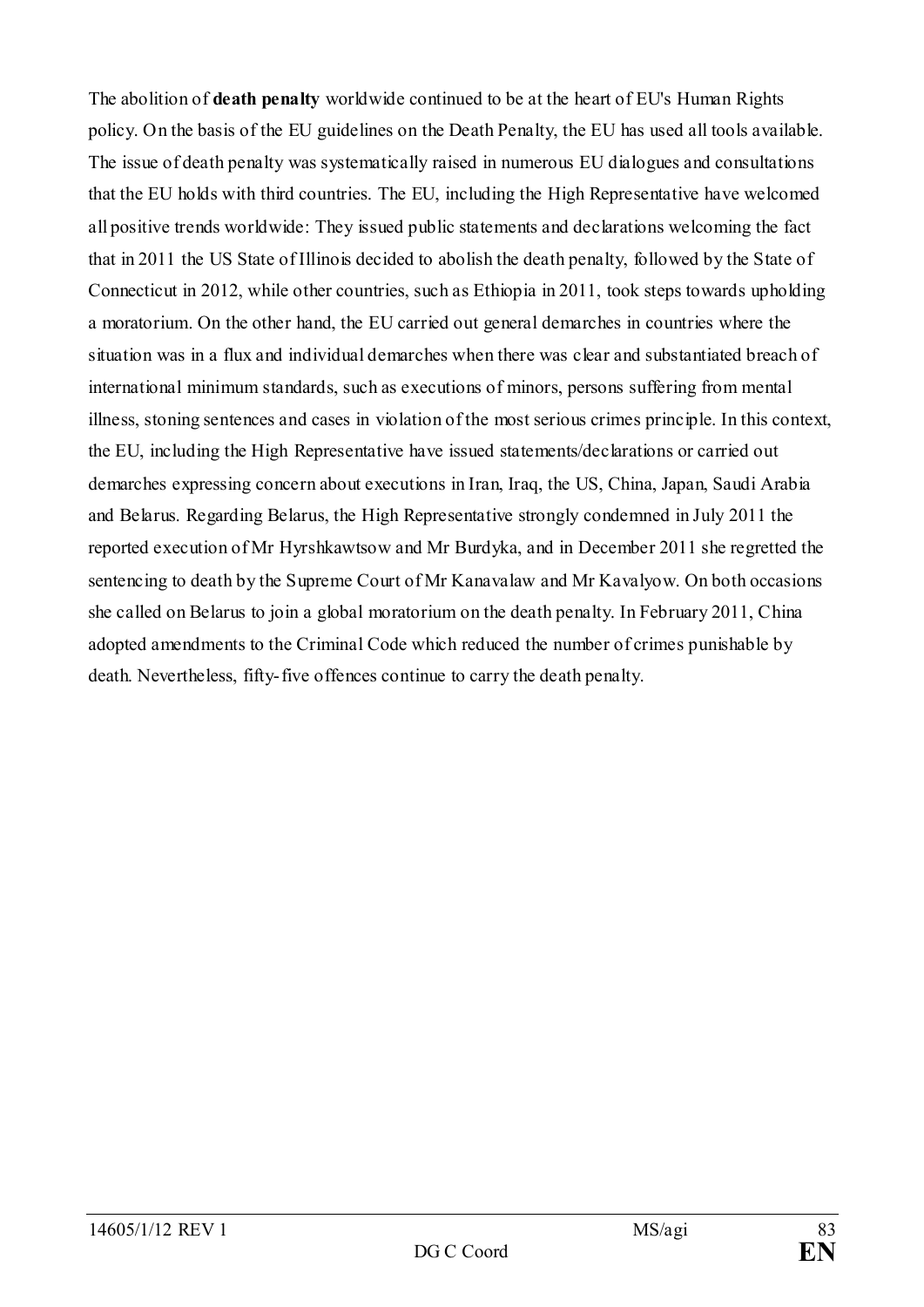In 2011, the EU firmly responded to the increasing number of acts of **religious intolerance and discrimination[87](#page-83-0)** across the world. The February Foreign Affairs Council adopted conclusions reiterating the EU's serious concern and condemnation of any intolerance, discrimination or violence **[88](#page-83-1)**. The EU Annual Human Rights Report released in September 2011 addressed Freedom of Religion or Belief (FORB) in depth. The EU worked hard at the UN to consolidate the consensus on the need to fight religious intolerance and protect freedom of religion or belief. 2011 saw good progress in this respect with consensus reached for the first time in Geneva and New York on resolutions on FORB and the fight against religious intolerance respectively, tabled by the EU and the Organisation of Islamic Coordination (OIC).

The EU continued to play a prominent role in the **UN Human Rights system** in 2011 **[89](#page-83-2)**. In February 2011, the EU was instrumental in convening a UN Human Rights Council (HRC) Special Session on **Libya**, where the historic recommendation of Libya's suspension from the HRC was made. The EU raised the human rights situation in **Syria** in the UN Human Rights Council and in the Third Committee of the UN General Assembly several times during 2011, building an alliance of countries from all regions, including the Arab world. The EU was instrumental in establishing the Independent Commission of Inquiry on the human rights situation in Syria. In June 2011, the EU secured the adoption of a HRC resolution on the human rights situation in **Belarus**. The EU also continued to promote resolutions on **Burma/Myanmar** and the **DPRK,** both in the Human Rights Council and in the General Assembly.

<span id="page-83-0"></span><sup>-</sup>**<sup>87</sup>** The European Parliament adopted a resolution on 20 January 2011 on the situation of Christians in the context of freedom of religion ( $\vec{P}$ 7 TA(2011)0021).

<span id="page-83-1"></span>**<sup>88</sup>** Key messages on Freedom of Religion or Belief (FORB) were sent to EU Delegations in February 2011 with the mandate to follow closely the situation in their host countries, in coordination with EU MS Embassies.

<span id="page-83-2"></span>**<sup>89</sup>** The European Parliament adopted a resolution on 10 March 2011 on the priorities of the 16th Session of the UN Human Rights Council and the 2011 review (P7\_TA(2011)0097).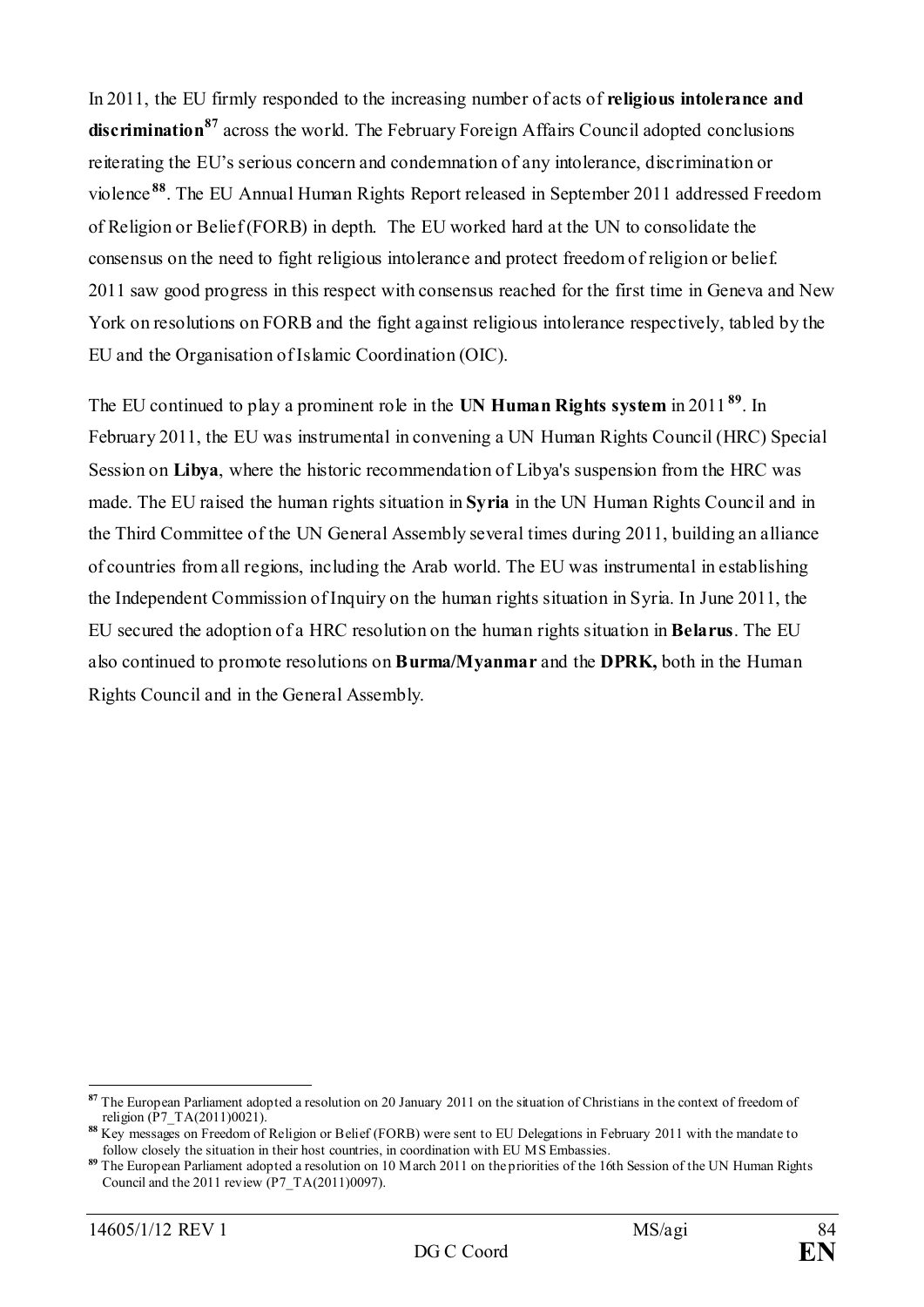In March 2011, fifteen EU Member States were part of the group which prepared the statement on 'ending acts of violence and other human rights violations based on sexual orientation and gender identity', agreed by 85 countries at the UN Human Rights Council. The EU also welcomed the landmark resolution on **human rights, sexual orientation and gender identity** [90,](#page-84-0) supported by states from all regions and authored by South Africa, which was adopted by the Human Rights Council in June 2011.

The EU participated actively in the first session in May 2011 of the Working Group of the UN Human Rights Council on a possible international regulatory framework for private **military and security companies** (PMSCs). The EU strongly maintained that PMSCs should be held accountable for possible human rights violations wherever they may conduct their operations. In cooperation with the group of Latin American countries, the EU succeeded in prolonging the mandate of the UN Secretary General's Special Representative on **children and armed conflict** at the UN General Assembly**[91](#page-84-1)**.

<span id="page-84-0"></span>**<sup>90</sup>** The European Parliament adopted a resolution on 28 September 2011 on human rights, sexual orientation and gender identity at the United Nations (P7\_TA-PROV(2011)0427)

<span id="page-84-1"></span>**<sup>91</sup>** The EU also updated the list of priority countries for the implementation of the EU Guidelines on children and armed conflict in accordance with the UN list.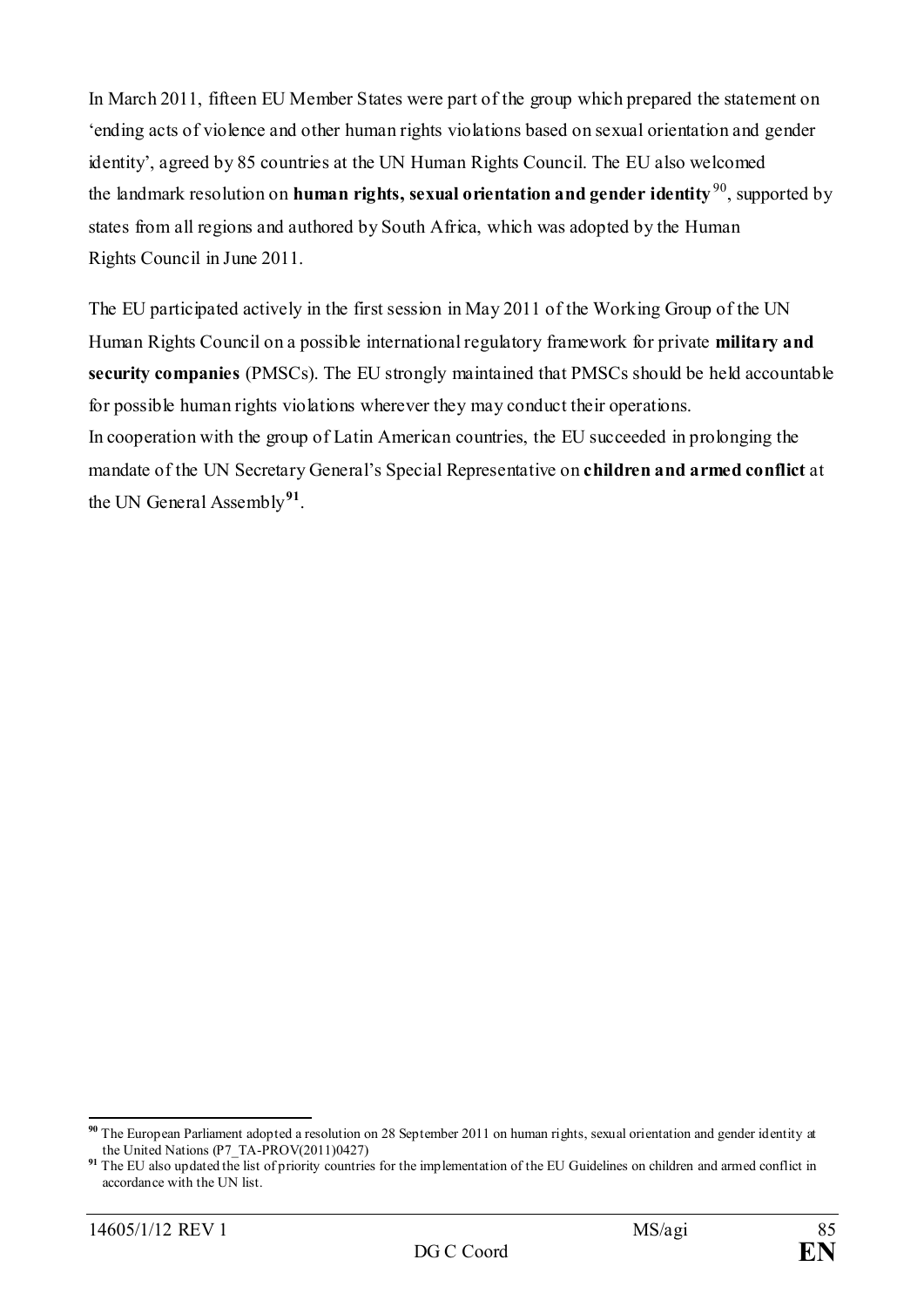The EU strongly supported the endorsement of the UN Guiding Principles on **Business and Human Rights** by the Human Rights Council in June 2011. The UN Guiding Principles were also incorporated into the EU's own policy framework on Corporate Social Responsibility (CSR) **[92](#page-85-0)**. The EU maintained its strong support for the **fight against impunity** for the most serious crimes **[93](#page-85-1)**. As pledged at the 2010 Kampala Review Conference, the EU updated its Common Position 2003/444/CFSP by Council Decision 2011/168/CFSP, adopted in March 2011 **[94](#page-85-2)**. In 2011 the EU worked continuously for the widest possible ratification, acceptance, approval or accession to the Rome Statute of the **International Criminal Court**. This work progressed in 2012. In 2012 the EU signed three bilateral agreements which included ICC clauses; it initialed another three; and began negotiations on a further fifteen. The EU also included ICC clauses in many of its ENP Action Plans

In autumn 2011, the EU launched a review of its **Guidelines on Promotion and Protection of the Rights of the Child** to adapt them to new international developments as well as to a locally driven definition of human rights priorities. In winter 2011, the EU launched a thematic lobbying campaign (*demarches*) in support of the UN global campaign on the ratification of the two Optional Protocols to the Convention on the Rights of the Child. The EU will continue to promote the ratification of these instruments, as well as the ILO Convention 182 on the worst forms of child labour, at local level, through political dialogue and other awareness raising activities.

<span id="page-85-0"></span><sup>&</sup>lt;sup>92</sup> The Communication "A renewed EU strategy for CSR" and the Communication "Human Rights and Democracy at the Hear of EU External Action" of 2011 recognises the UN Guiding Principles as a set of international standards on business and human rights that all European companies should respect. Both documents also propose concrete actions for implementing the UN Guiding Principles. The European Parliament adopted a resolution on 8 June 2011 on the external dimension of social policy, promoting

<span id="page-85-1"></span>labour and social standards and European corporate social responsibility (P7\_TA-PROV(2011)0260). **<sup>93</sup>** The European Parliament adopted a resolution on 17 November 2011 on the EU support for the ICC: facing challenges and overcoming difficulties (P7\_TA-PROV(2011)0507)

<span id="page-85-2"></span><sup>&</sup>lt;sup>94</sup> The objective of the new Council Decision is to advance universal support for the Rome Statute by promoting the widest possible participation in it, to preserve the integrity of the Statute, to support the independence of the Court and its effective and efficient functioning, to support cooperation with the Court and to support the implementation of the principle of complementarity.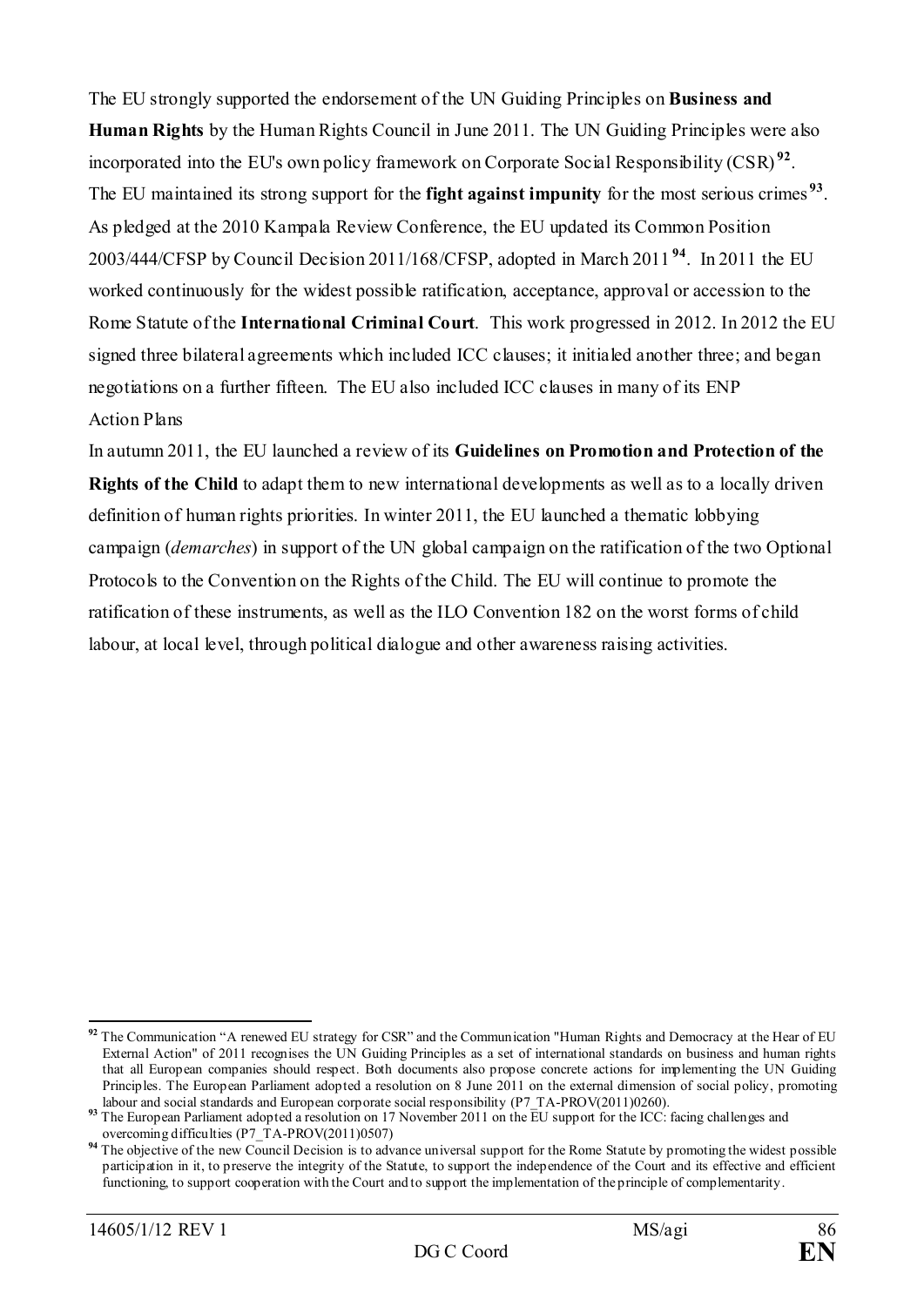In 2011, internal progress was made in light of the EU's commitment towards the situation of **women in relation to peace and security**. The 'Report on the EU indicators for the Comprehensive Approach to the EU implementation of UNSCRs 1325 & 1820 on Women, Peace and Security' was adopted by the Council in May 2011. The next report is due in 2013.

The European Union continued its policy to insert a **human rights clause** in all political framework agreements, such as Association Agreements and Partnership and Cooperation Agreements, concluded with third countries **[95](#page-86-0)**. No new agreements containing a human rights clause were signed or came into force in 2011, however. The EU held over 40 bilateral **human rights dialogues** with third countries providing many opportunities to address effectively the EU's human rights concerns.

The EU launched the development of EU **Human Rights country strategies** for almost 160 countries worldwide, 130 being developed in 2011 **[96](#page-86-1)**. On 8-9 December 2011, the EEAS, in close cooperation with NGO partners, held the 13th Annual **EU NGO Human Rights Forum** with two themes: "Boosting the implementation of the EU Guidelines on International Humanitarian Law" and the "EU Human Rights Review and new Multi-Annual Financial Framework - from recommendations to action". The results of the Forum will be carefully considered by the EEAS and the Council working groups.

<span id="page-86-0"></span><sup>&</sup>lt;u>.</u> **<sup>95</sup>** The human rights clause provides that human rights as, i.a. set out in the Universal Declaration of Human Rights inspire the

<span id="page-86-1"></span>internal and external policies of the parties and constitute an essential element of the agreement.<br><sup>96</sup> The key objectives pursued through this approach are: (i) to obtain a better and more comprehensive understanding of human rights challenges in partner countries; (ii) to focus EU action on key priorities in partner countries, both in policy terms and financial assistance terms, so that we can better tailor our approach to country situations and therefore be more effective, as requested by the HR; (iii) to facilitate and streamline relevant activities of Member States and EU diplomatic missions in the field; and to (iv) contribute in a more comprehensive, pertinent manner to the various country and regional strategies.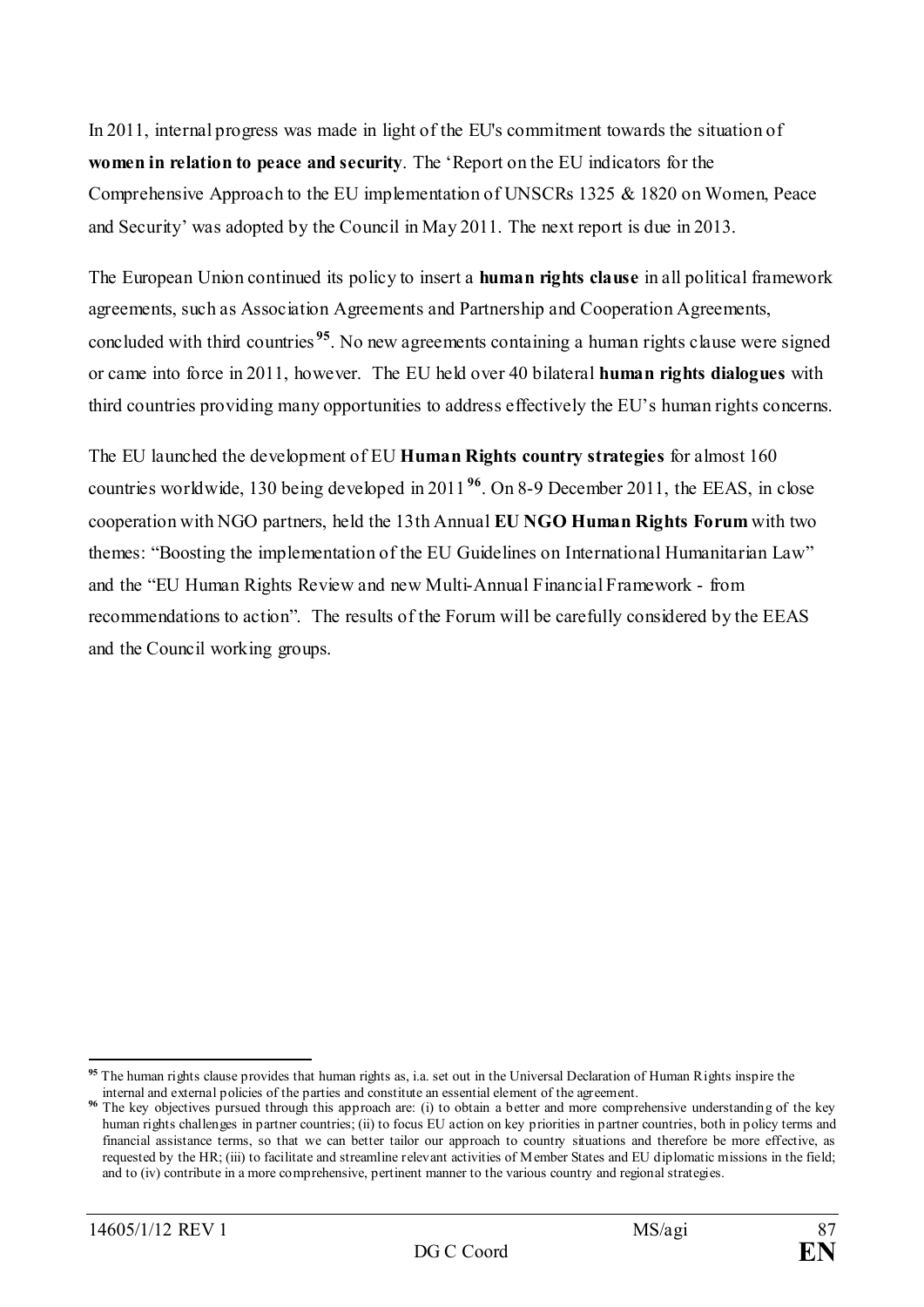The Joint ENP Communication "A New Response to a Changing Neighbourhood" included a proposal to create a **European Endowment for Democracy (EED)**. The objective was to set up EED as an autonomous body with legal personality under the law of one Member State, with the mission of complementing the existing EU instruments, notably the European Instrument for Human Rights and Democracy. The EED would have an initial, although not exclusive, focus on the European Neighbourhood and it would be a new means to facilitate European support to political actors in democratic transitions or in peaceful struggles for democracy.

The EU continued to play a key role in supporting countries in transition to democracy towards the world. In 2011, the EU deployed 10 **Electoral Observation Missions** (EOMs). Five EOMs accompanied and gave additional credibility to major changes (regime change in Tunisia, creation of a new country in South Sudan, transition from a military regime to a civilian regime in Niger, long-awaited shift to the political opposition in Peru and Zambia), three EOMs accompanied a relatively smooth re-election of incumbent authorities (Nigeria, Chad and Uganda), while two EOMs were held in very challenging electoral contexts (Nicaragua and the DRC). The EU also deployed Election Expert Missions (EEM) to Benin, Liberia, Ivory Coast, Morocco, Guatemala, Thailand, the Central African Republic and Gambia.

In 2011, the EU continued to raise issues related to the **rule of law** in particular in its human rights dialogues with European Neighbourhood Policy countries, focusing on the reform of the judicial system: the need to strengthen judicial independence (notably through the establishment of National Councils of the Judiciary), to improve the impartiality and efficiency of the judicial system and to ensure accountability of law-enforcement officials. In this context, the EU paid particular attention to the role and functioning of the defence counsel, and has urged countries to respect the independence of the Bar and expressed concerns over reports of harassment of lawyers.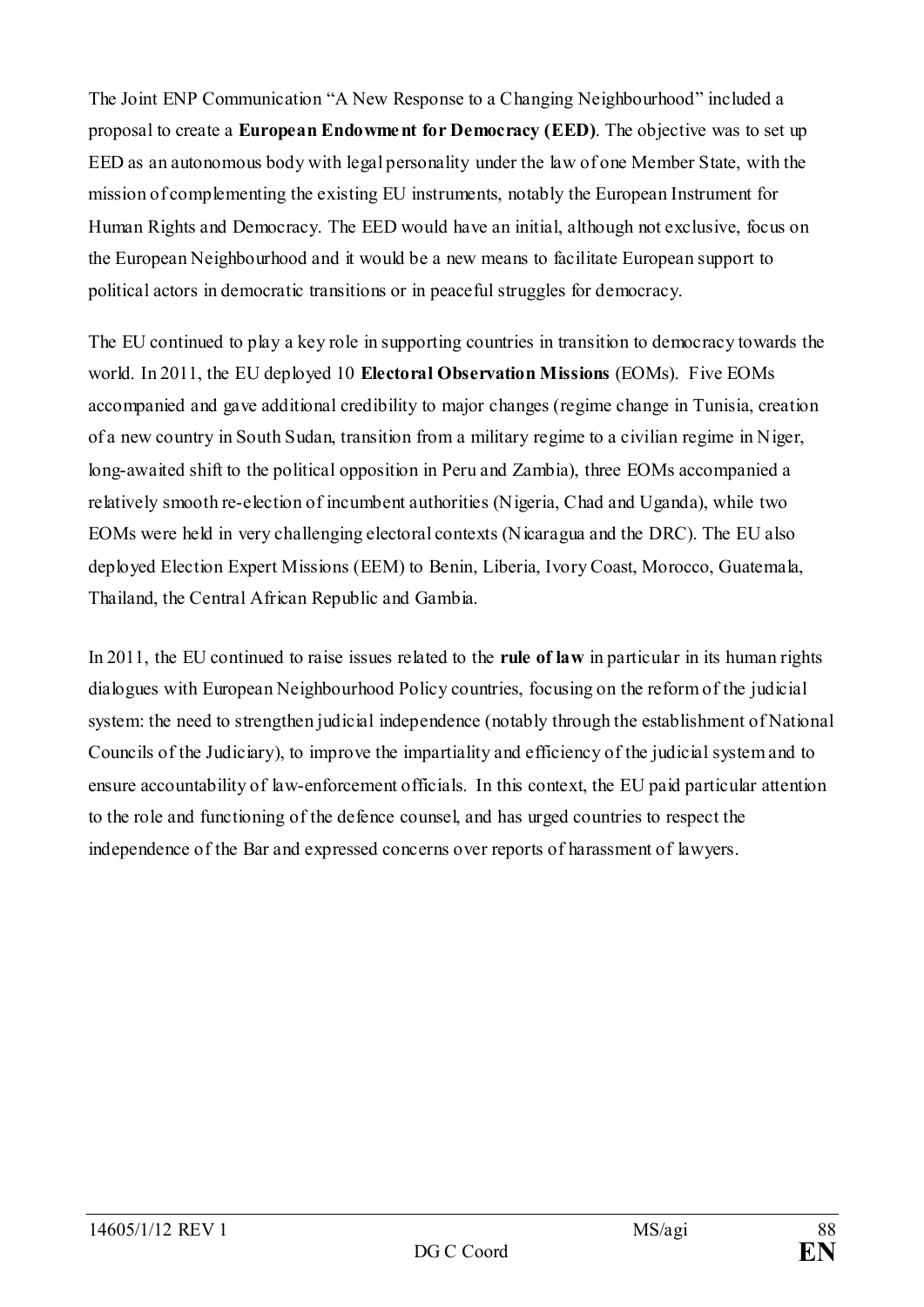The EU has discussed the issue of the functioning of the Supreme Judicial Council with Morocco and the establishment of a Commission to review the functioning of the judicial system with Algeria. The EU is implementing a project to the value of  $\epsilon$  20 million concerning the functioning of the judicial system in Tunisia.

The EU has also raised issues relating to the fair administration of criminal justice, such as abnormally low acquittal rates and excessive use of plea bargaining. The EU put in place substantial technical assistance projects to support judicial reform in a number of ENP countries. The EU also undertook trial monitoring in several countries. The EU has also addressed issues concerning the functioning of the prison system, including the use of measures of administrative detention.

In 2011, the EU continued to confirm and enhance its engagement to reinforce the rule of law through its CSDP missions, including in particular EULEX Kosovo, EUPOL Afghanistan, EUJUST Lex Iraq and EUPOL COPPS ( oPT ). In Kosovo, the mission aims to assist and support the Kosovo authorities in the rule of law area, with a specific focus on the judiciary. It also exercises executive authority in areas such as war crimes, organised crime and corruption.

In 2011, EUPOL Afghanistan has made substantive progress in the implementation of its three Rule of Law strategic objectives - combating corruption in the Afghan Police, enhancing police-justice cooperation, strengthening human rights structures related to the Ministry of Interior. The Mission mentors and trains Afghan officials as well as supports the establishment of structures to make the work sustainable. In 2011, the Mission supported the Afghan Independent Human Rights Commission in the establishment of a Police Ombudsman and hosted a Women's Day Conference with the participation of six Afghan Ministries, numerous government institutions as well as local and international organisations. The Mission also continued its progressive work in supporting the Attorney General's Office and the Ministry of Interior in improving their cooperation and in fighting corruption.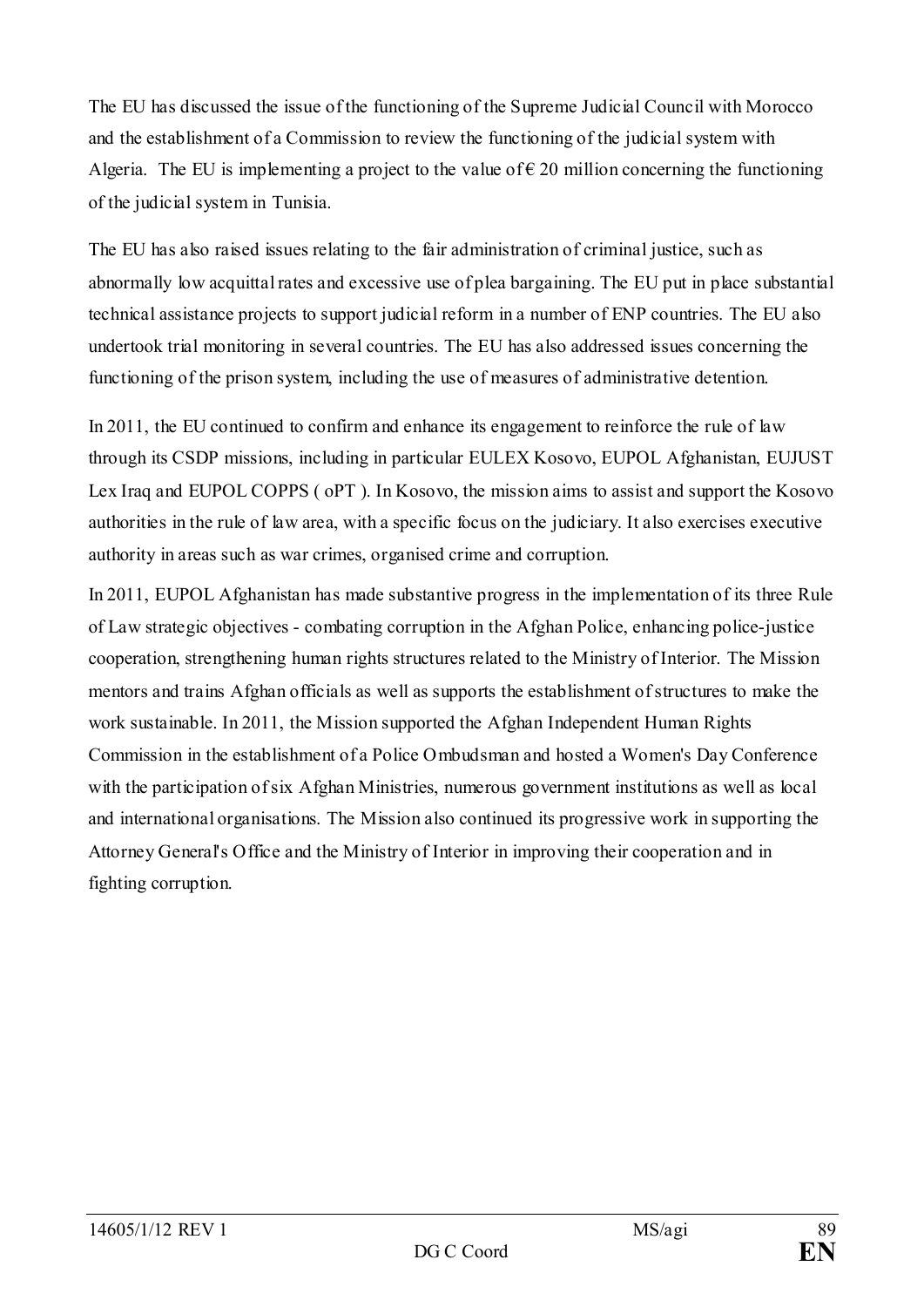In the occupied Palestinian Territory, EUPOL COPPS was supporting the development of a comprehensive strategy for the Palestinian Criminal Justice Sector in close coordination with Palestinian partners and existing coordination mechanisms. EUPOL COPPS advises on and supports the functioning of the Palestinian Criminal Justice Sector through its work with the Palestinian Civilian Police (PCP), the Ministry of Justice, the Attorney General's Offices, the Courts, the High Judicial Council, the Bar Association, the Penitentiary System and Civil Society.

EUJUST LEX Iraq is the EU's first integrated Rule of Law mission. After the shift to Iraq in 2011 and despite a challenging security environment, delivery can be considered satisfactory with projects involving all branches of the Iraqi criminal justice system ongoing in all three locations (Baghdad, Basra and Erbil). By providing specialised courses to high and mid-level Iraqi officials from the criminal justice system, EUJUST LEX Iraq continues to strengthen the rule of law and to promote a culture of respect for human rights in Iraq.

In total, the CSDP missions have 450 people working in the Rule of Law sector (justice, border, penitentiary, human rights).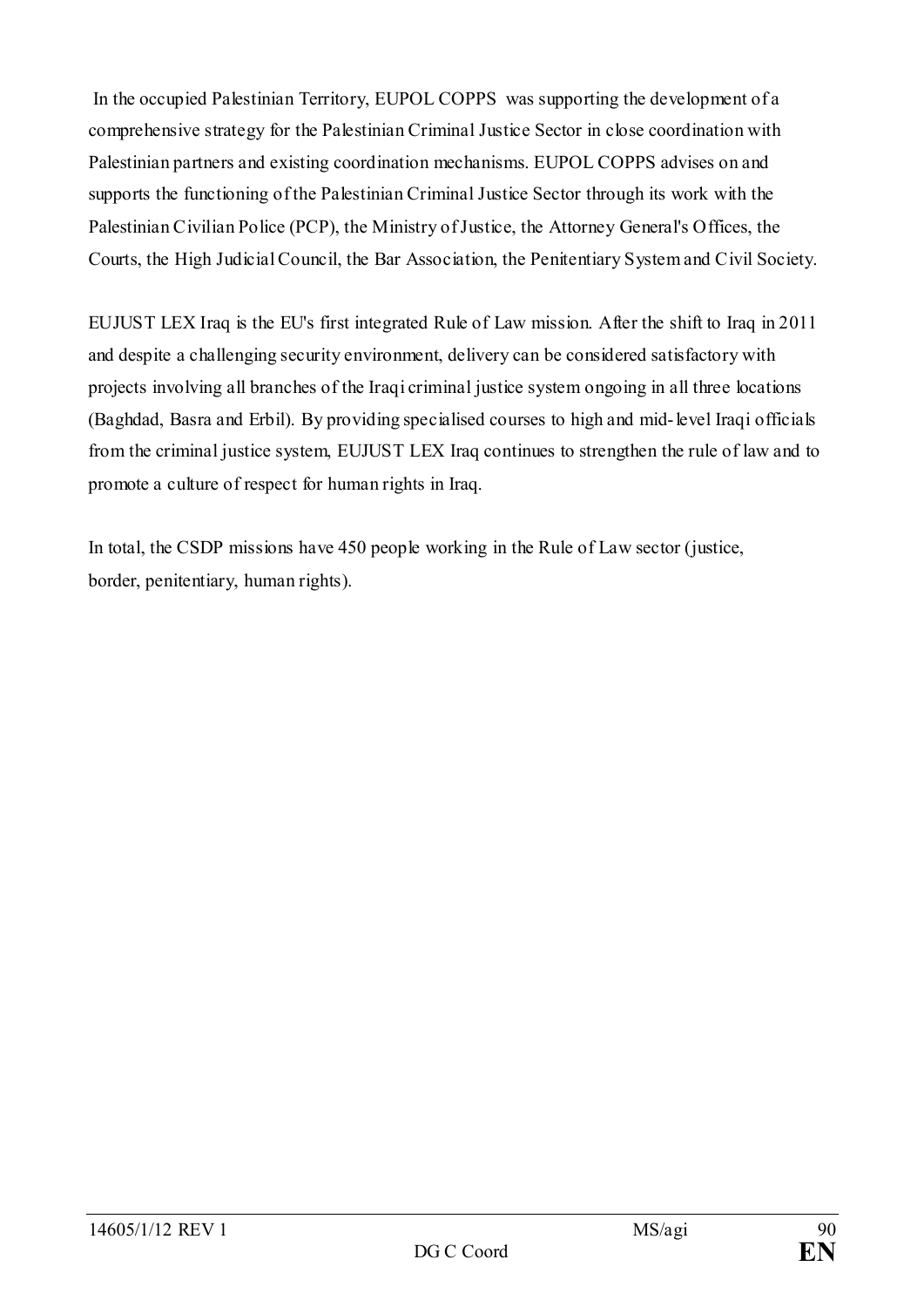### **E. CRISIS RESPONSE**

In the light of the experience in Haiti in 2010 and as the Arab spring evolved, the EEAS has set up a Crisis Response System (CRS), aiming at the immediate mobilisation of EU resources to deal with the consequences of crises caused by political or armed conflict, technological incidents or manmade and natural disasters and at facilitating the political decision making vis-à-vis a given crisis situation and ensuring the coordination of the implementation of EEAS activities, internally and with other actors. The EEAS CRS consists of organisational and standard procedures for effective action in the context of the Union's response to crises.

The main crisis response tools are:

### **The Crisis Management Board**

Chaired by the HR or by the Executive Secretary General (ESG), the Crisis Management Board was established as the permanent entity addressing horizontal aspect of EEAS crisis response. It meets on a regular basis to ensure coordination of EU measures related to crisis prevention, preparedness and response capabilities in crises.

### **The Crisis Platform**

This facilitates information-sharing amongst participants - the relevant EEAS services as well as relevant Commission services and General Secretariat of the Council services - and provides the EEAS services with a clear political or strategic objective for the management of a given crisis.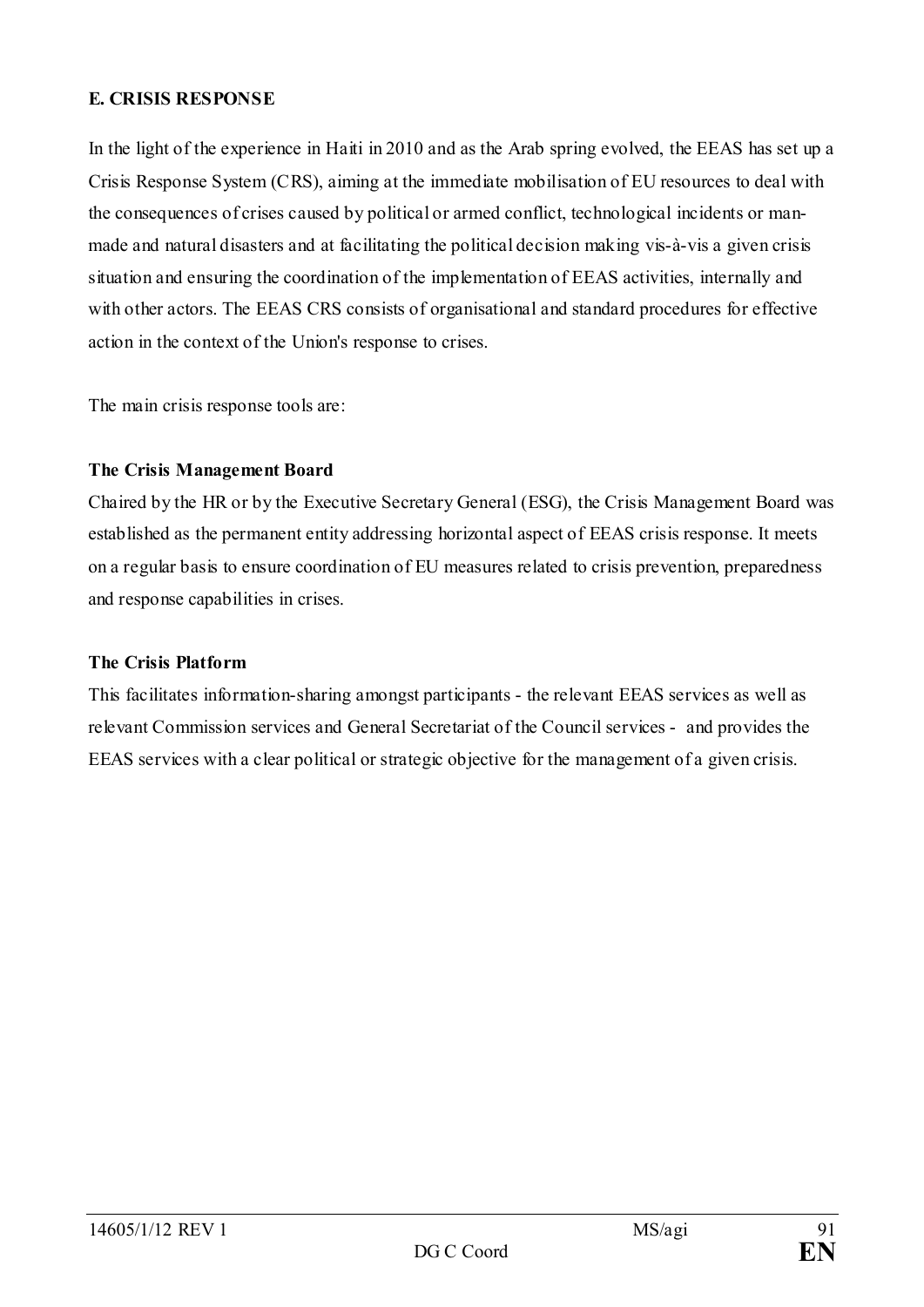During the peak of the Crisis in Libya, for example, the Libya Crisis Platform was convened 14 times. These meetings, and the reports that followed them, helped to keep information and management decisions flowing among the different departments dealing with the crisis. The platform dealt with political issues, the military situation, humanitarian concerns and security.

### **The EU Situation Room**

Inaugurated in July 2011, the EU Situation Room is the renewed and sole 24/7 capability within the EU system and acts as an information hub for EEAS and Commission, channelling crisis related information from all sources (open sources, EU delegations, Member States, EU CSDP Operations and Missions, EUSR teams, and International Organisations) to the decision makers. It ensures accurate and up-to-date information as regards the political and security situation across the world.

It provides situation awareness and early warning to the Crisis Platform, and complements the analytical work of the INTCEN. The main task of the "EU Situation Room" is to streamline the flow of real time information relating to the crises. It combines military and civilian structures in single entity, thus providing enhanced support and faster information flow than the previous separated structures (this is especially important for CSDP missions and EU Delegations in third countries during crises).

The EU Situation Room delivers worldwide political monitoring reports and press reviews two times a day (so more than 700 have been produced from each category in 2011). On top of the regular tasks, ad-hoc reports are produced on certain topics of political interest relating to summits and visits of the HR in third countries.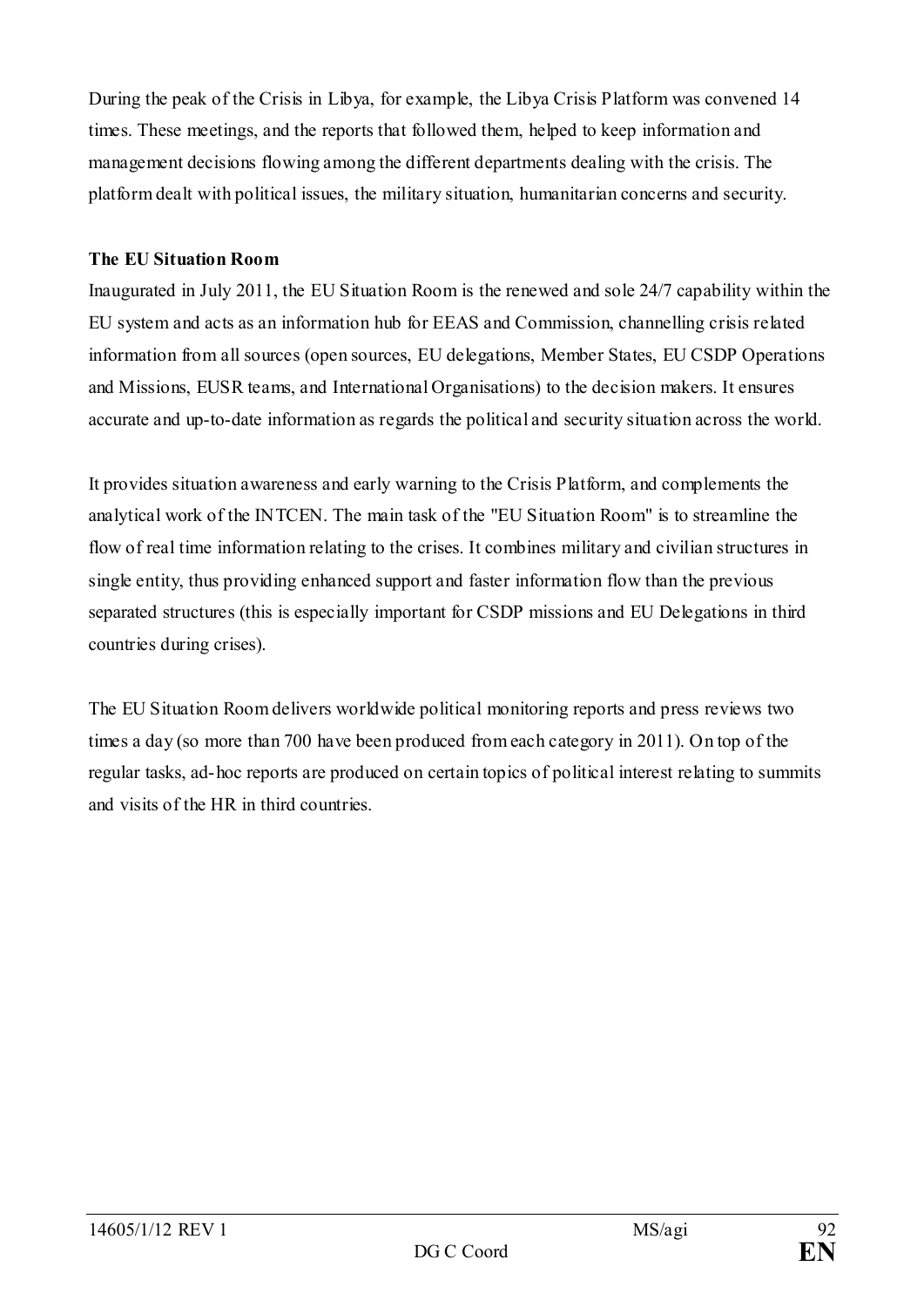### **Crisis Response exploratory and inter-service missions**

Exploratory missions are launched by the EEAS at short notice at the request of the High Representative or the ESG. The purpose of these missions is to quickly assess the situation on the ground, establish contacts with local interlocutors and help plan further EU action. These missions provide the EEAS with a rapid reaction capability for external crises. The Crisis Response Department is responsible for launching exploratory missions, and is able to launch a mission within 24 hours. During 2011 the EEAS sent 5 exploratory missions to Libya, starting in March, immediately after the revolution. These missions provided valuable information that helped identified priorities for EU support.

Inter-service missions bring together expertise from different services. They can be deployed in 3-4 days. The purpose of inter-service missions is to provide detailed analysis and support planning for further EU action. Teams are composed of EEAS and Commission staff that can set up quickimpact projects and support rapid (re)programming for the crisis area. In 2011 the EEAS sent two inter-service missions to Libya and one to Ivory Coast.

### **Roster of Crisis Response Experts**

The EEAS has established a roster of internal Crisis Response experts that are being trained on Crisis Response procedures and are deployable to any crisis around the world.

### **The Conflict Prevention Group**

In close cooperation with the INTCEN, the Conflict Prevention Group aims at gathering and reviewing on continuous basis early warning information on countries and regions at potential risk of conflicts and crisis. It identifies early response/early action options for the CMB or, as appropriate, the CP. The CPG ensures the necessary linkages and synergies with non-crisis related EU short, medium and long-term instruments and actions that relate to conflict prevention and peace building.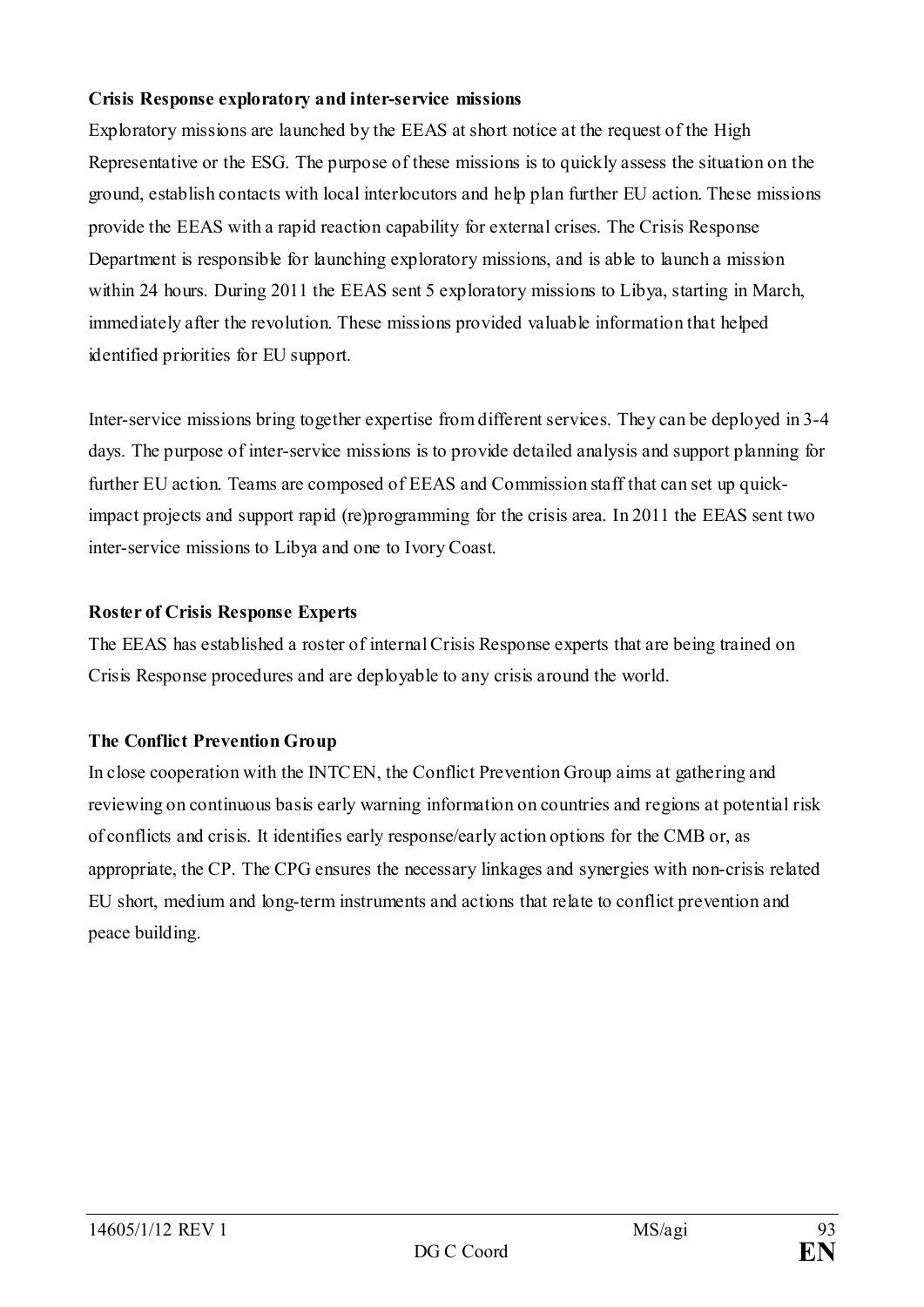Since its launch in October 2011 it has met four times. So far the CPG has contributed to the development of systems and tools that can help to bridge the gap between early warning and early action. It has furthermore discussed ways of mainstreaming conflict prevention into EU external action, and it has agreed draft guidelines for conflict sensitive approaches, which shall also be applicable to the new programming cycle for external aid.

### **EEAS Crisis response to Libya**

The crisis in Libya erupted in February 2011, barely a few weeks into the existence of the EEAS. The crisis in Libya tested EEAS crisis response mechanisms as they were being put into place. Guided by the Crisis Platform and the first-hand information obtained by quick exploratory missions, the EEAS was able to react to the crisis in a coherent and effective way, i.a. by the quick opening of an EU office in Benghazi and consequently of an EU Delegation in Tripoli and the initiation of a series programmes to support the democratic transition.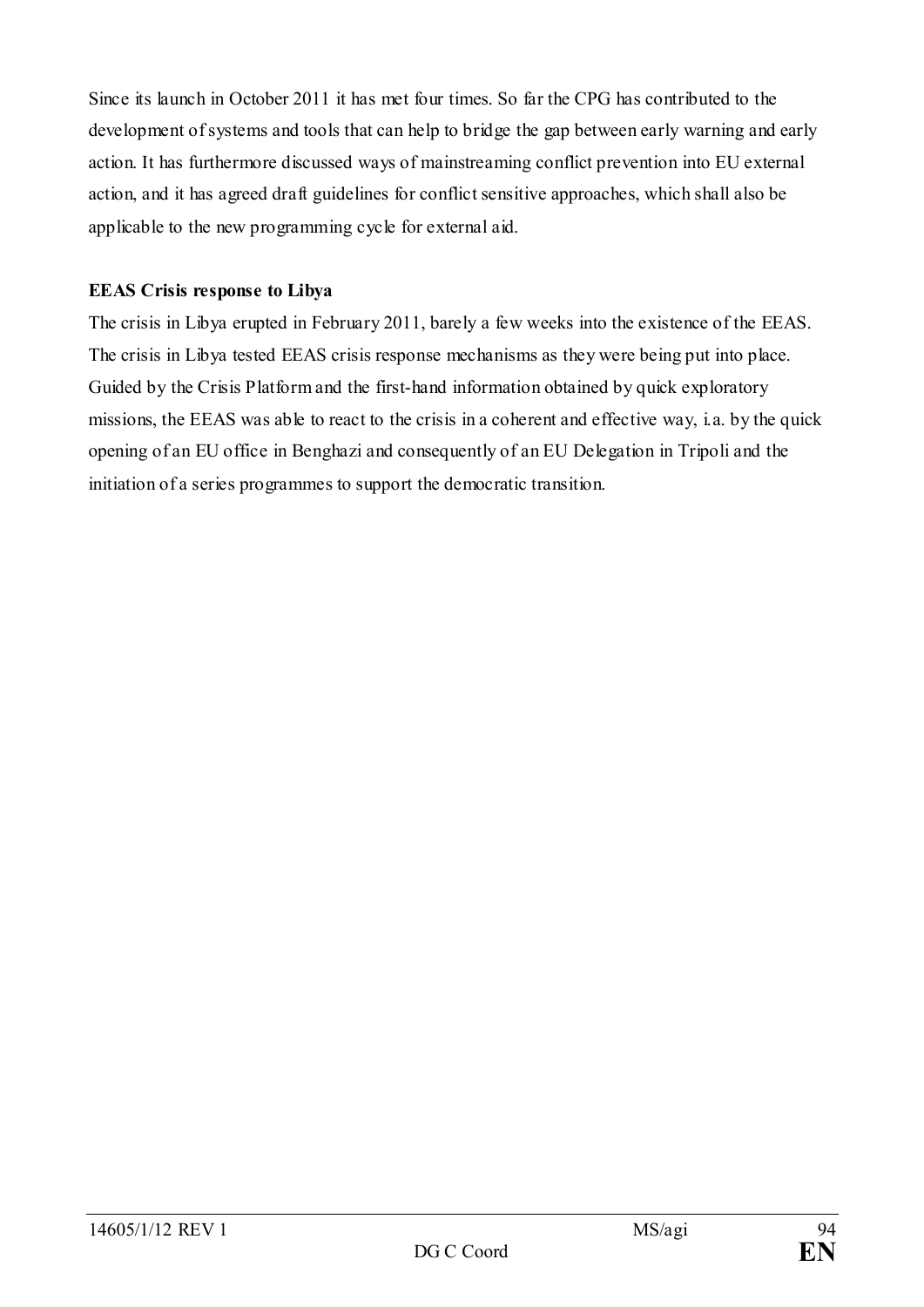# **F. MORE EFFECTIVE, CAPABLE AND COHERENT CRISIS MANAGEMENT THROUGH CSDP**

In 2011, the High Representative chaired two sessions of the Foreign Affairs Council in Defence Ministers' formation. At the session on 23 May 2011, Defence Ministers reviewed developments in the Common Security and Defence Policy (CSDP) and took stock of progress on following up the December 2010 and January 2011 Council Conclusions on CSDP. They also discussed the state of play concerning the EU's military CSDP operations and considered the way forward. These operations include Althea in Bosnia and Herzegovina, the EUNAVFOR Atalanta counter-piracy operation off the coast of Somalia, and the EU Training Mission for Somali forces. The Council adopted Conclusions on pooling and sharing of military capabilities, calling for a structured and long-term approach based on a high level of ambition, in a wide array of capability areas, and leading to concrete results.

At July Foreign Affairs Council, the High Representative presented her comprehensive civilianmilitary report on CSDP and led a discussion on initiatives in the area of CSDP. The report addressed military capabilities (pooling  $\&$  sharing); permanent structured cooperation; civilian capabilities; civil-military synergies in capability development; improving EU crisis management performance (civil and military planning and conduct capability, EU Battlegroups); and cooperation with partners (NATO, UN, third countries).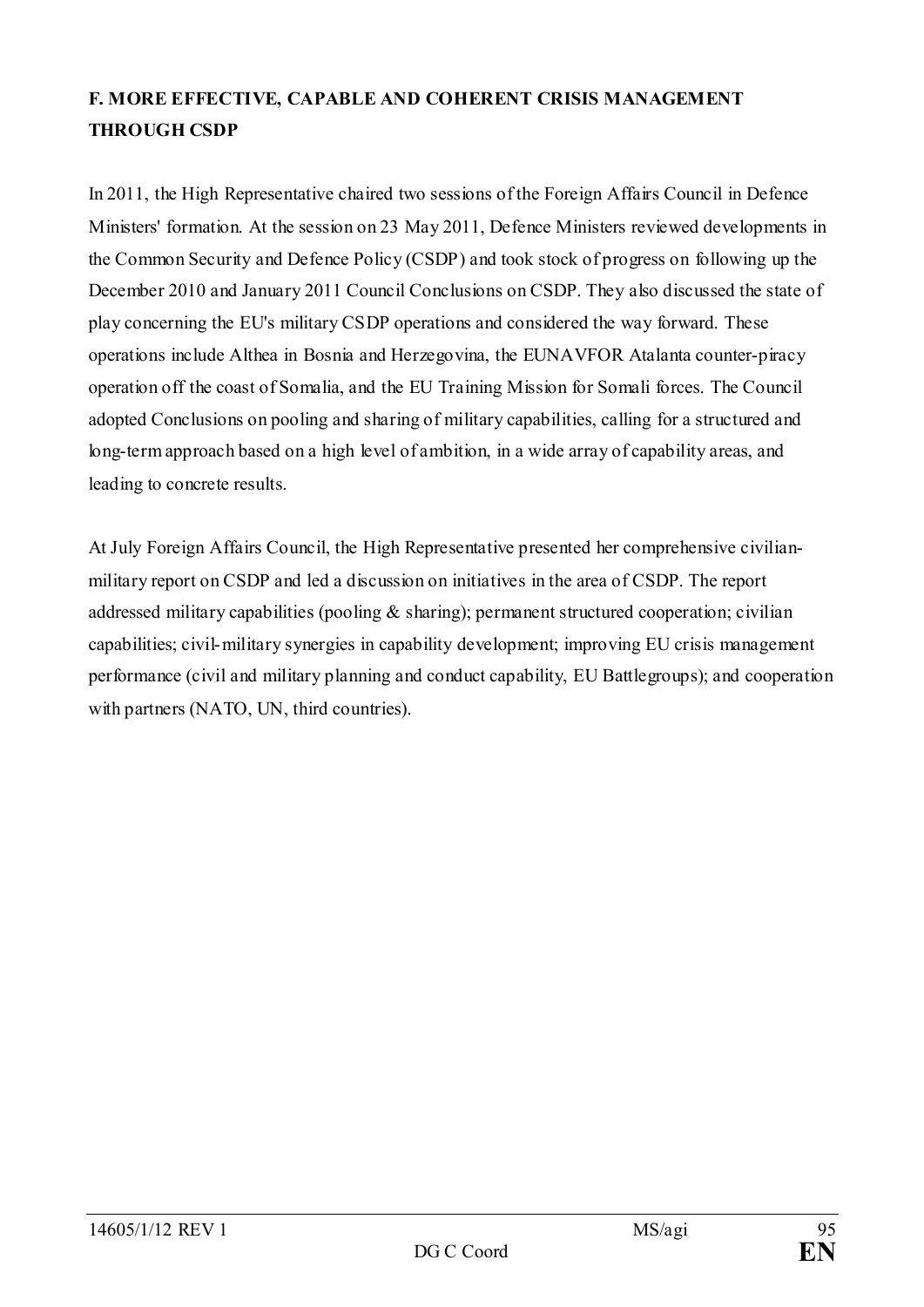The High Representative also chaired the 30 November session of Defence Ministers, which reviewed developments and adopted conclusions on CSDP. Ministers also discussed the state of play concerning the EU's military CSDP operations and considered the way forward. The HR updated ministers on her efforts to strengthen EU-NATO cooperation in crisis management in line with the mandate of the European Council of September 2010, on EU-UN cooperation, and on her contacts with strategic partners with regard to CSDP. The Council also established the 2012 budget for the European Defence Agency.

In December the Council adopted a set of ambitious and forward looking conclusions on CSDP. The Council reiterated the continuing need for a comprehensive approach that increasingly mobilises the different tools at the EU's disposal as part of a coherent and effective strategy to achieve the EU's objectives and underlined the importance of CSDP as an essential element for such a comprehensive approach.

The Council welcomed the work carried out by the High Representative and the EEAS in line with the Council Conclusions on CSDP of January 2011 and March 2011, and following the Weimar initiative joined by Italy and Spain, the High Representative's report on CSDP of 11 July 2011 and subsequent contributions by Member States. The Council also welcomed the existing bilateral and multilateral initiatives among Member States, such as the ongoing cooperation between France and the UK as well as numerous other ongoing and emerging regional initiatives, which through innovative methods of pooling and sharing contribute to improving overall military capabilities.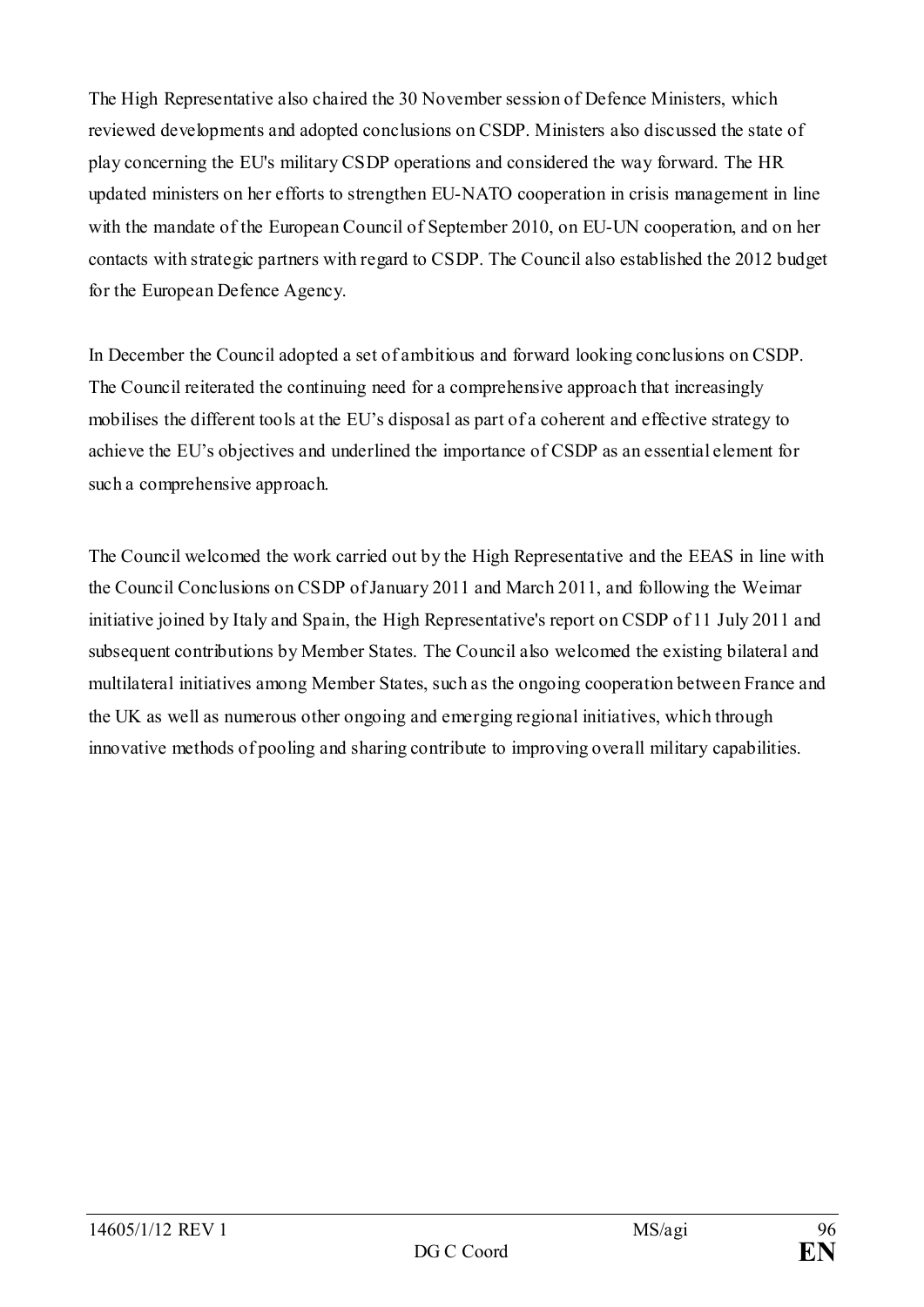The Conclusions cover the various dimensions of CSDP. The Council inter alia:

- underlined its full commitment to maintain the current engagement to the ongoing CSDP missions and operations, while also taking forward work on potential new missions in the Horn of Africa, the Sahel, Sudan and Libya Council;
- emphasized the importance of further civilian and military capability development for CSDP as a key objective to respond both to existing gaps and growing needs in the field;
- called for improving the EU's performance in planning and conducting missions and operations, including through enabling earlier and more effective advanced planning and a review of the procedures for EU crisis management. The Council agreed to accelerate planning for the activation of the Operations Centre for the Horn of Africa operations;
- Underlined the importance of partnerships with NATO and the UN and the valuable practical contributions and political support to CSDP missions and operations offered by partner countries. The Council called for further development in CSDP cooperation with Eastern and Mediterranean partners on a case-by-case basis.

The High Representative outlined the progress on CSDP in a speech to Parliament on 13 December.

## *1. MORE CAPABLE*

# 1.1. CIVILIAN AND MILITARY CAPABILITIES**[97](#page-96-0)**

Efforts continued to address shortfalls in civilian CSDP capabilities and to improve performance through training, lessons learnt and better equipment supply.

<span id="page-96-0"></span><sup>&</sup>lt;u>.</u> The European Parliament adopted a resolution on 11 May 2011 on the development of the common security and defence policy following the entry into force of the Lisbon Treaty (P7\_TA-PROV(2011)0228)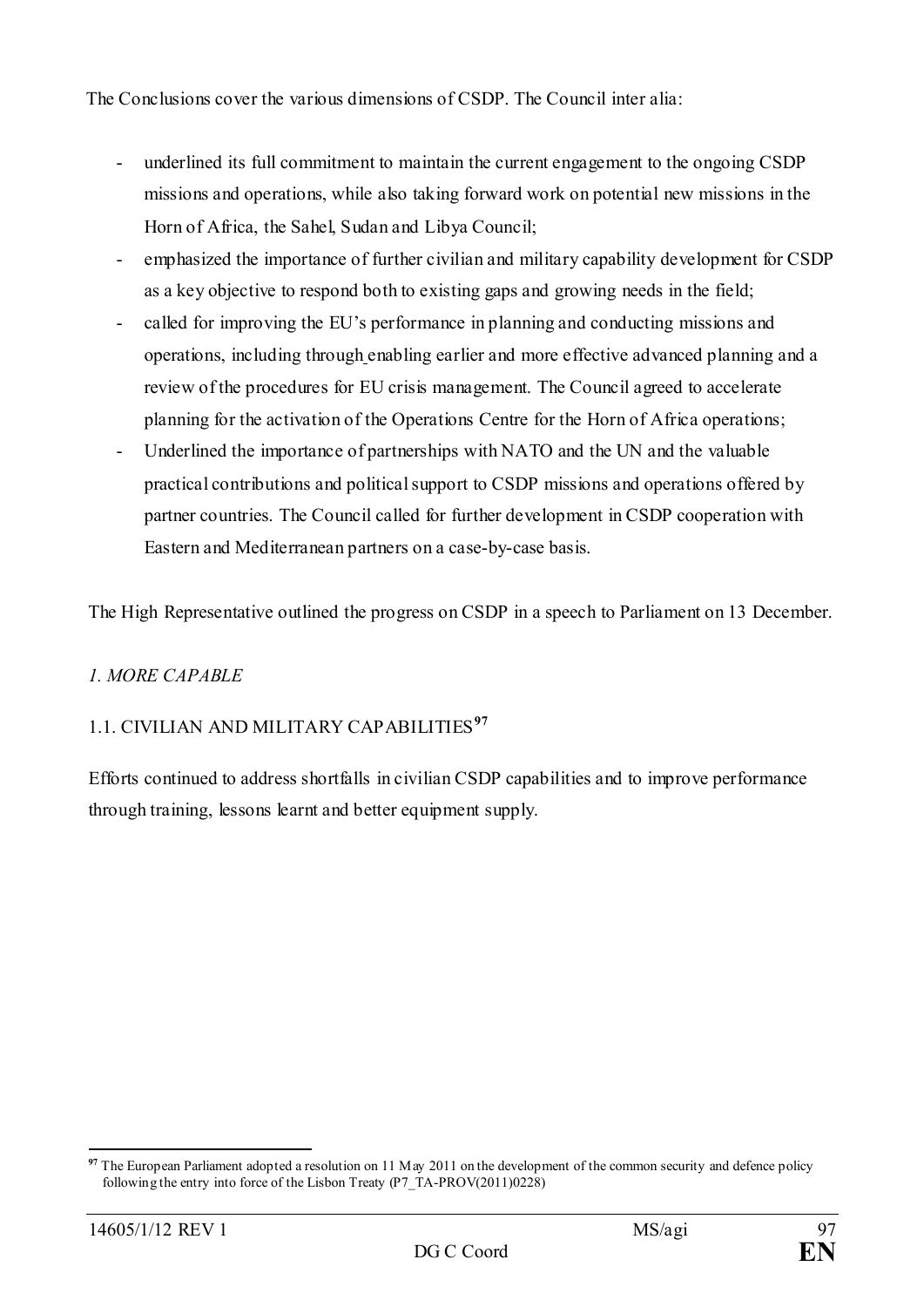In July 2011, a high-level seminar on facilitating the deployment of civilian personnel to CSDP missions was held, bringing together national stakeholders.

Following the December 2011 Council Conclusions, the PSC endorsed a multi-annual work programme for civilian capability development presented by the EEAS **[98](#page-97-0)**.

Based on the Council Decision of December 2010, the work on military capabilities continued throughout 2011, focusing on responding both to existing gaps in Member States' capabilities and the growing needs in the field of CSDP operations (see also pooling and sharing).

Progress was made in general EU military planning ("concepts"), i.a. on air operations in support of CSDP (Deployable Air Power), EU military lessons learnt, Logistics support and Personnel recovery.

## 1.2. POOLING AND SHARING OF MILITARY CAPABILITIES

Throughout the year the Council stressed the necessity to strengthen European cooperation in the area of military capability development for sustaining and enhancing CSDP to improve operational effectiveness in the context of constrained defence budgets **[99](#page-97-1)**.

<span id="page-97-0"></span>**<sup>98</sup>** EEAS is currently elaborating this work programme and will present it in 2012.

<span id="page-97-1"></span><sup>&</sup>lt;sup>99</sup> The European Parliament adopted a resolution on 14 December 2011 on the impact of the financial crisis on the defence sector in the EU Member States (P7\_TA-PROV(2011)0574).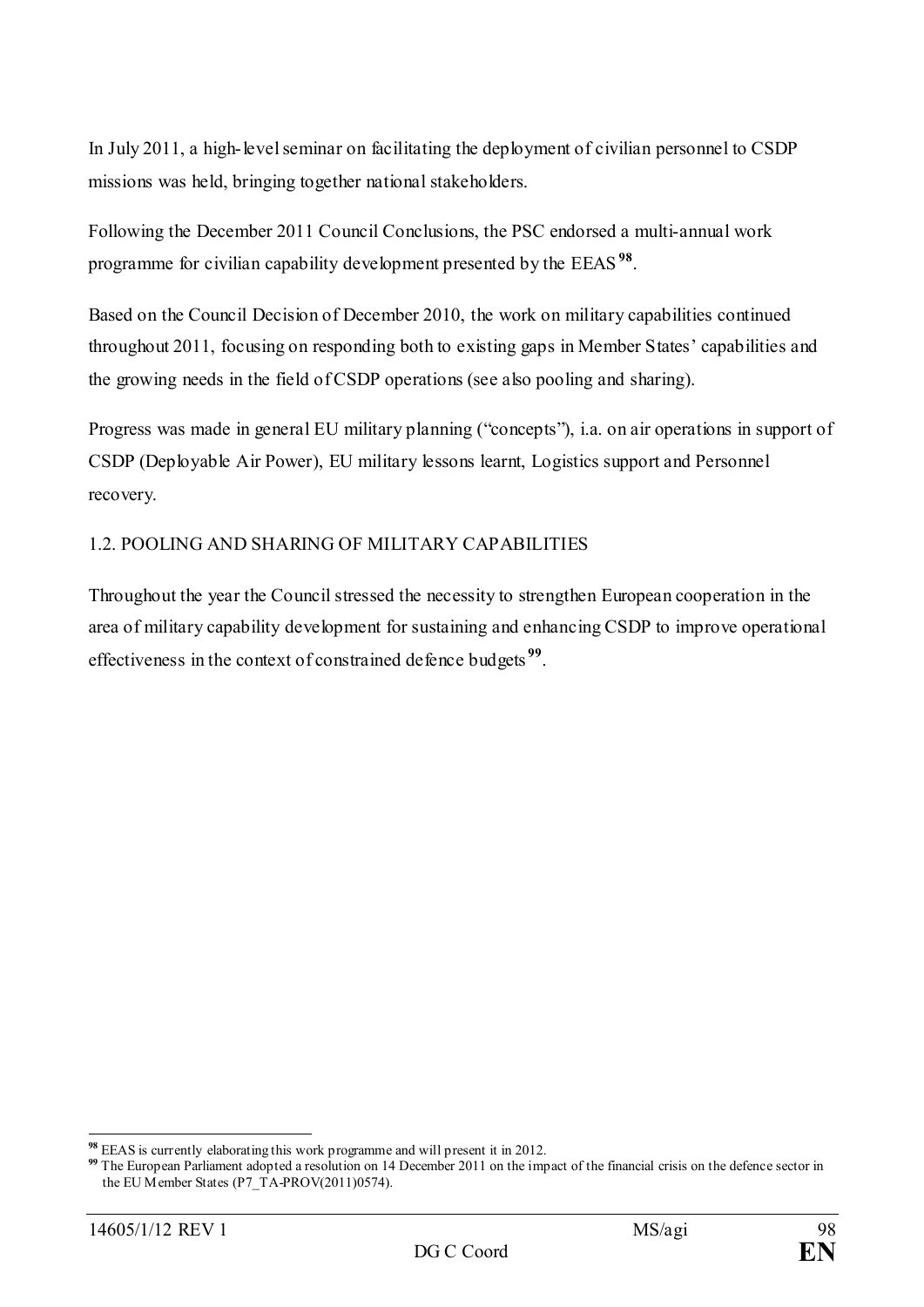On 30 November at the Steering Board of the European Defence Agency (EDA) Member States endorsed pooling and sharing opportunities and announced a number of commitments in specific concrete projects facilitated by the Agency. The commitments are in the fields of: Air to Air Refuelling; Smart Munitions; Aircrew Training; Naval Training and Logistics; European Transport Hubs; Intelligence, Surveillance and Reconnaissance including Space Situational Awareness; Medical Support; Military Satellite Communications as well as the development of other pooling projects on the basis of existing initiatives, such as: maritime surveillance, Helicopter Training and Satellite Communication.

### 1.3. LESSONS LEARNED AND BEST PRACTICES IN CIVILIAN CSDP

The December 2011 Council Conclusions on CSDP called for a continuous improvement of missions through evaluation, benchmarking, impact assessment, lessons and best practices.

In 2011, progress was made in bringing together civilian and military lessons learned and best practices from CSDP operations. A shared civilian and military lessons and best practices database in CSDP is being set up and is expected to become operational April 2012 **[100](#page-98-0)**.

<span id="page-98-0"></span><sup>&</sup>lt;sup>100</sup> In the context of developing a new EU concept for rapid deployment in CSDP, a thematic lessons report on substitution/executivetype police missions was completed, drawing on the experience of the Commission-funded project EU Police Force Training (EUPFT) 2008-2010.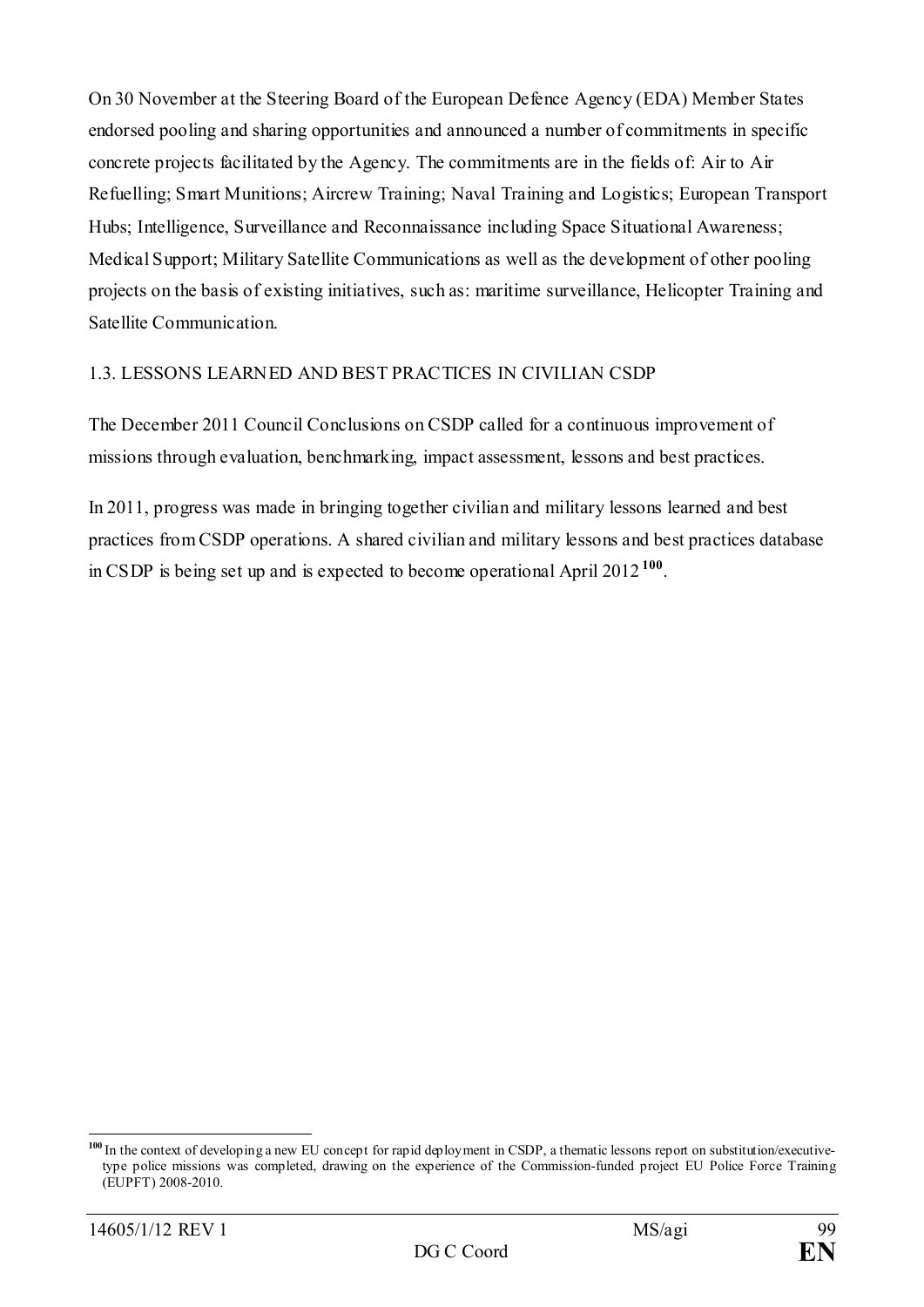### 1.4. TRAINING AND EXERCISES

Significant efforts continued in 2011 to meet the overall objectives with regard to CSDP training, in order to provide Member States and the EU institutions with knowledgeable personnel (diplomatic, military and civilian - including police and other rule of law sectors) able to work on all CSDP matters and to deploy to CSDP missions and operations**[101](#page-99-0)**.

### *2. MORE EFFECTIVE*

### **2.1. COOPERATION WITH PARTNERS IN CRISIS MANAGEMENT**

### **INTERNATIONAL ORGANISATIONS**

In line with the December 2010 Council Conclusions, work was pursued with third countries and with other international organisations, to reinforce capabilities and to facilitate engagement with the EU crisis management missions and operations.

<span id="page-99-0"></span>**<sup>101</sup>** MILEX 11 took place from 16 to 27 May 2011, with DG EUMS as the Official Conducting the Exercise (OCE). The aim of MILEX 11 was to exercise and evaluate military aspects of EU crisis management at the military strategic and especially at the operational level, based on a scenario for an envisaged EU-led military operation without recourse to NATO common assets and capabilities. All exercise objectives were fully achieved. The EU Crisis Management Exercise (CME 11) took place from 18 November 2011 to 6 December 2011. Based on the new "comprehensive approach" to crisis response, the aim of the exercise was to evaluate and improve the EU's capacity to manage crises, including EU and EEAS decision making and planning processes, in a rapidly changing environment. It employed both civilian and military instruments, and their coordination within the EU at different levels. The involvement in the exercise of 5 EU delegations as well as the implementation of the new EEAS internal crisis response procedures are among the most important novelties introduced in this crisis management exercise as a result of the Treaty of Lisbon.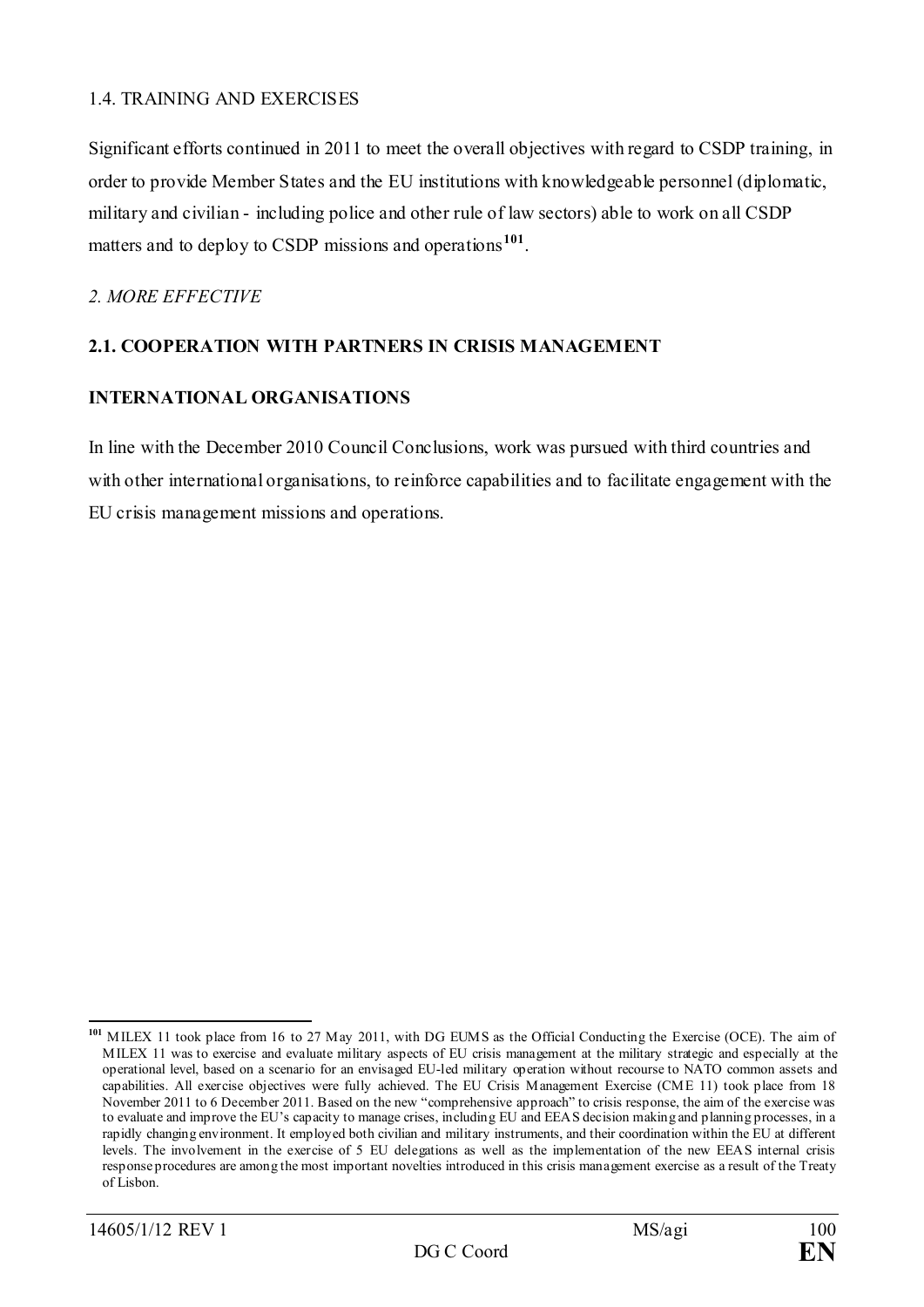### **2.1.1. EU-UN COOPERATION**

A particular effort was started in 2011 to enhance EU's ability to support UN peacekeeping, in response to many UN appeals at political level. The EEAS, with the active involvement of the UN Department of Peacekeeping Operations (DPKO), the Department of Field Support (DFS) and the Department of Political Affairs (DPA), defined a number of practical actions to that purpose. The implementation of those actions will start in 2012, as soon as technical modalities are agreed. Once the actions are implemented, cooperation with the UN in crisis management/ peacekeeping operations and activities will be significantly facilitated both with regard to military operations and civilian missions.

At the end of 2011, the EU and UN jointly agreed to revitalise the UN-EU Steering Committee on Crisis Management, which had been suspended in 2010 pending the EU post-Lisbon restructuring and to lay the foundations for an increased EU-UN cooperation in the area of civilian capabilities development.

### **2.1.2. EU-NATO**

In 2011, the solid EU-NATO cooperation in the context of the "Berlin Plus" arrangements for the CSDP operation EUFOR Althea in Bosnia and Herzegovina was continued.

The concrete proposals made by the High Representative in February for a pragmatic step-by-step approach and implementing the mandate of the European Council of September 2010 were welcomed by the Council.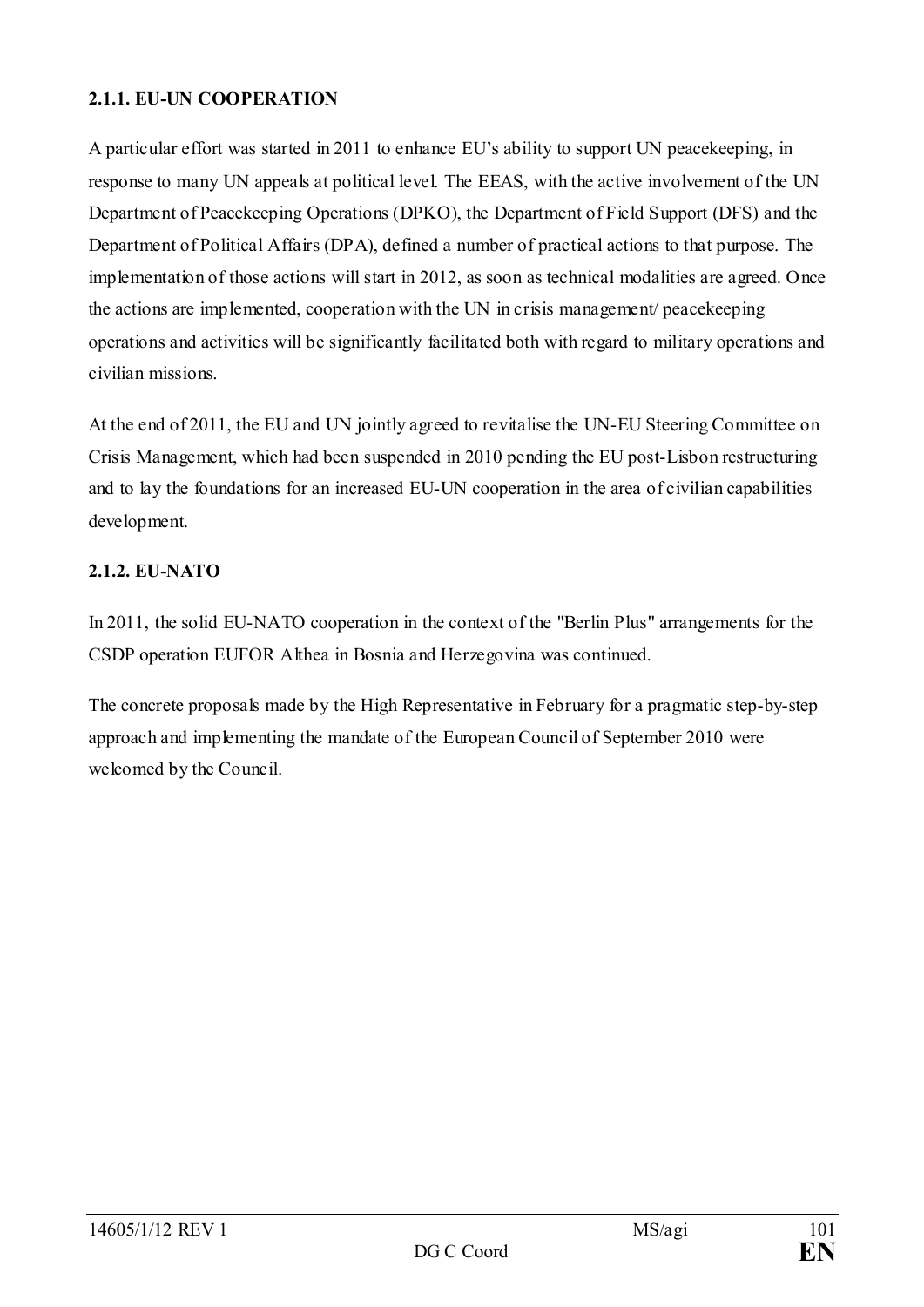Several of these proposals were successfully implemented in 2011:

- Staff-to-staff contacts were actively pursued, with a view to enhancing mutual awareness of each others' activities and to achieve progress in further strengthening cooperation in theatres where both organisations are deployed. The Council was kept regularly informed of the main developments (notably in the area of cyber security).
- The first reciprocal briefings to the Defence Policy and Planning Committee and the Politico-Military Group were initiated in December 2011.

The Council also called on the High Representative to pursue efforts to further develop efficient and effective cooperation with NATO, in particular in the areas where both operate side by side.

Close cooperation was developed between the EU and NATO staffs on Pooling and Sharing and Smart Defence/Multinational Approaches initiatives in order to ensure coherence, mutual reinforcement and non-duplication. In this context, the Council encouraged the continuation of close staff-to-staff contacts.

EU and NATO staffs jointly proposed ways ahead for enhancing practical cooperation in the area of CBRN (Chemical, Biological, Radiological Nuclear) defence, the outcome of which will be available to all Member States. The proposals were supported by the Member States.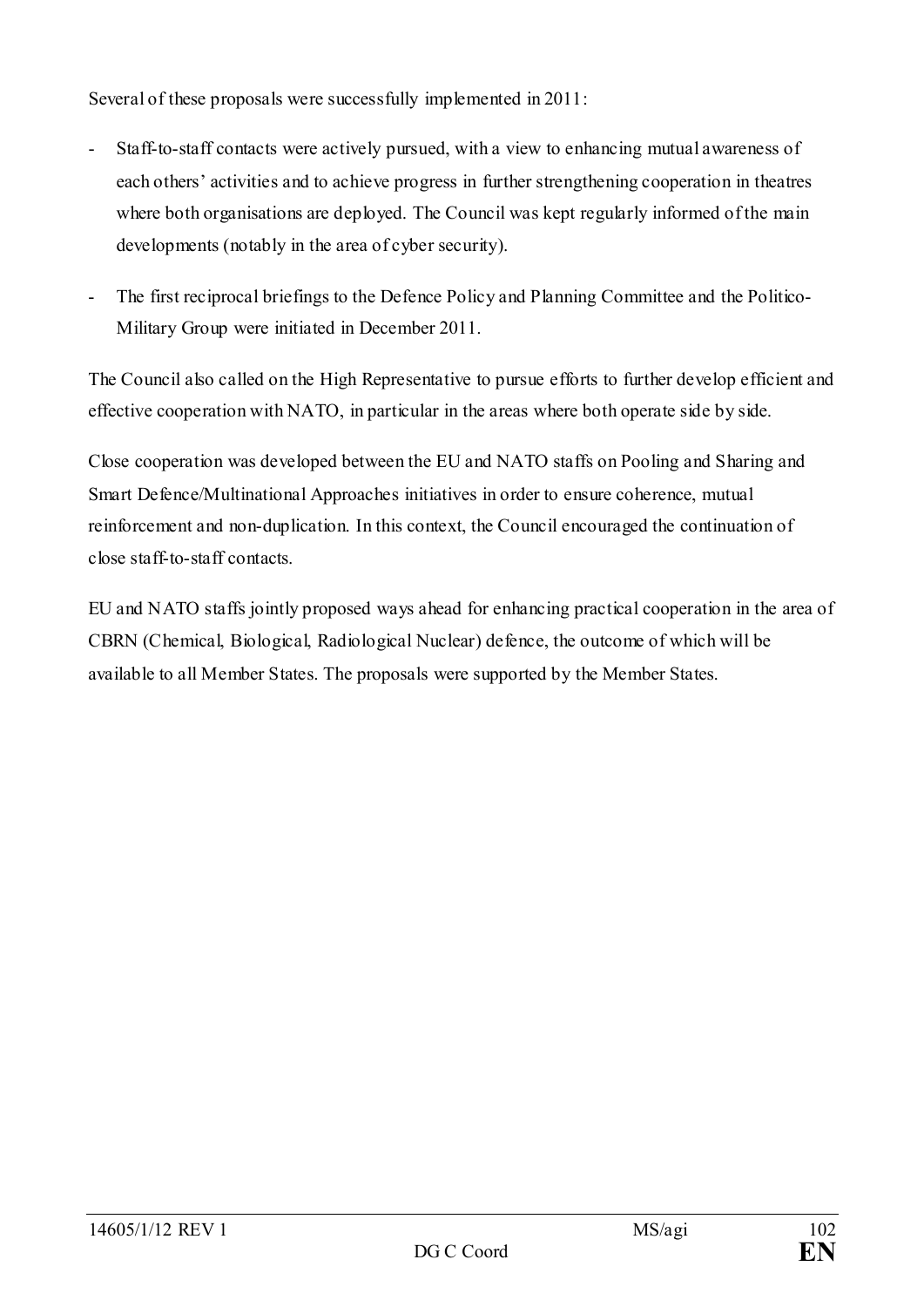In the framework of the EU-NATO Capability Group, exchanges of information also took place in a number of areas of common interest where requirements overlap - including medical support, Counter-IED (Improvised Explosive Devices) and CBRN.

As stated in previous reports, the participation of all 27 EU Member States would further facilitate the exchange of information in the field of military capabilities.

## **2.1.3. EU-AU**

The EU and the African Union (AU) continued their political dialogue and dialogue on security matters including through the regular meetings between the EU and the AU Peace and Security Committees. Financial support  $(640 \text{ million})$  was again made available to support the African efforts to build the African Peace and Security Architecture (APSA). The EU responded favourably to demands by the AU to provide support in the area of training through African Training Centres, as an essential element of the APSA. The African Peace Facility continued to finance two African Peace support Operations: AMISOM in Somalia and MICOPAX in the Central African Republic. The EU welcomed the successful conclusion of the first strategic training cycle for the African Stand By Forces (Amani).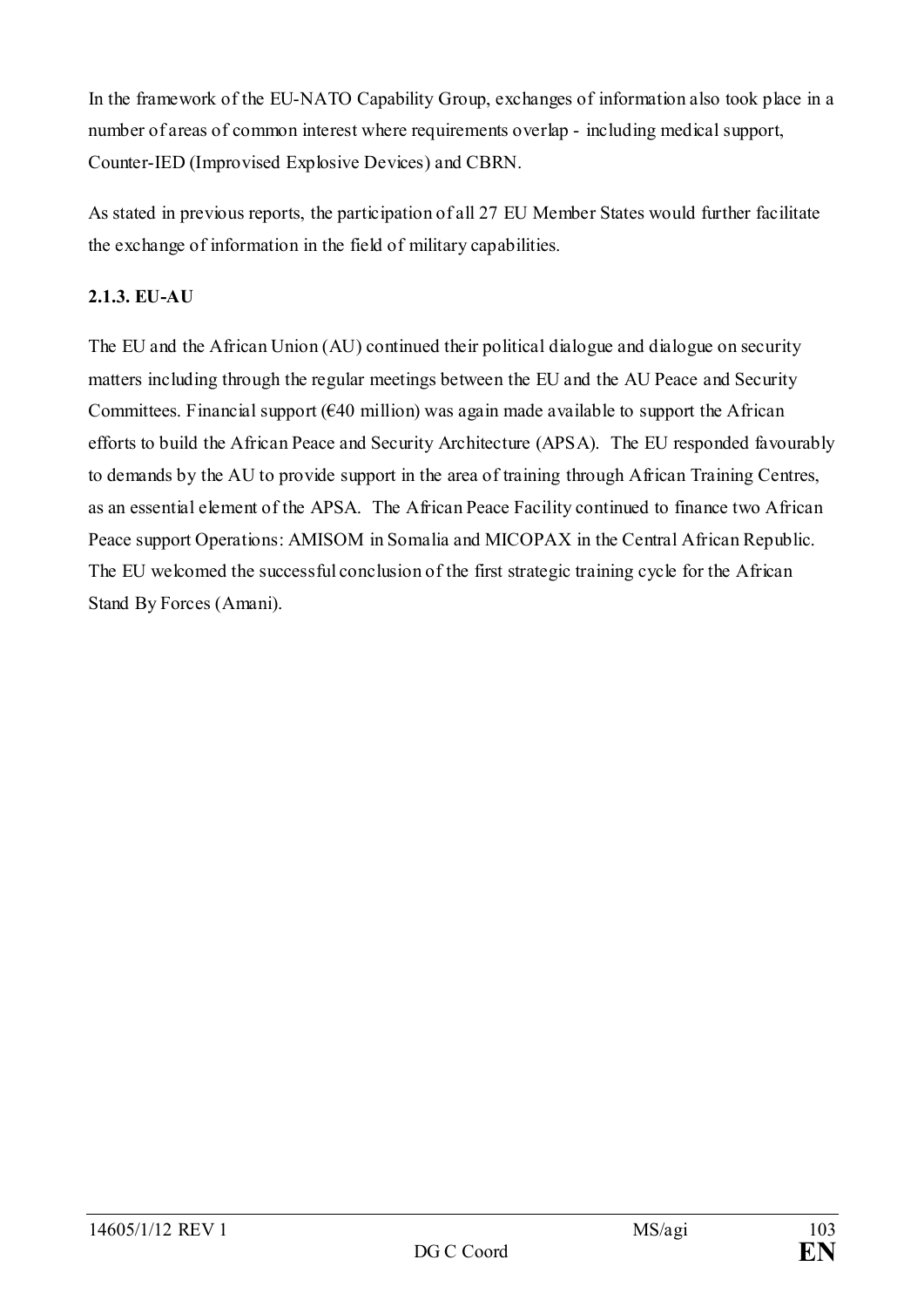### **COOPERATION WITH PARTNER COUNTRIES**

Efforts were intensified to further pursue substantial dialogue and cooperation with third countries, including strategic partners, and to develop relations with new partners. The EU pursued its dialogue with the non-EU European NATO members, other countries which are candidates for accession to the EU, as well as with several other important partners, including the US, Canada, China, Japan, Russia and Ukraine. The possibility to engage further with the neighbours to the East and the South were addressed by the Council; this work will be taken forward on a case-by-case basis, in view of contributing to enhancing regional security and stability.

Twelve countries (Albania, Canada, Chile, Croatia, Former Yugoslav Republic of Macedonia, Montenegro, Norway, New Zealand, Switzerland, Turkey, Ukraine, the US) participate in seven of the ongoing CSDP missions and operations (EUFOR ALTHEA, EULEX Kosovo, EUPM BiH, EUPOL COPPS, EUPOL Afghanistan, EUNAVFOR ATALANTA, EUSEC RD Congo). At the end of 2011, the offer from Serbia to contribute to EUTM Somalia and to EUTM ATALANTA was accepted by the EU. Fruitful interaction with several other partners continued in the context of antipiracy activities.

Further to the Council decision of 26 April 2010, authorising the High Representative to open negotiations with twenty additional countries, agreements in order to establish a framework for their participation in EU crisis management operations ("Framework Participation Agreements") have been negotiated and concluded with Montenegro, Serbia and the US. Negotiations were ongoing with a wide range of partners in view of reaching similar agreements (Albania, New Zealand, BiH, former Yugoslav Republic of Macedonia, Australia, Brazil, Chile, Russia)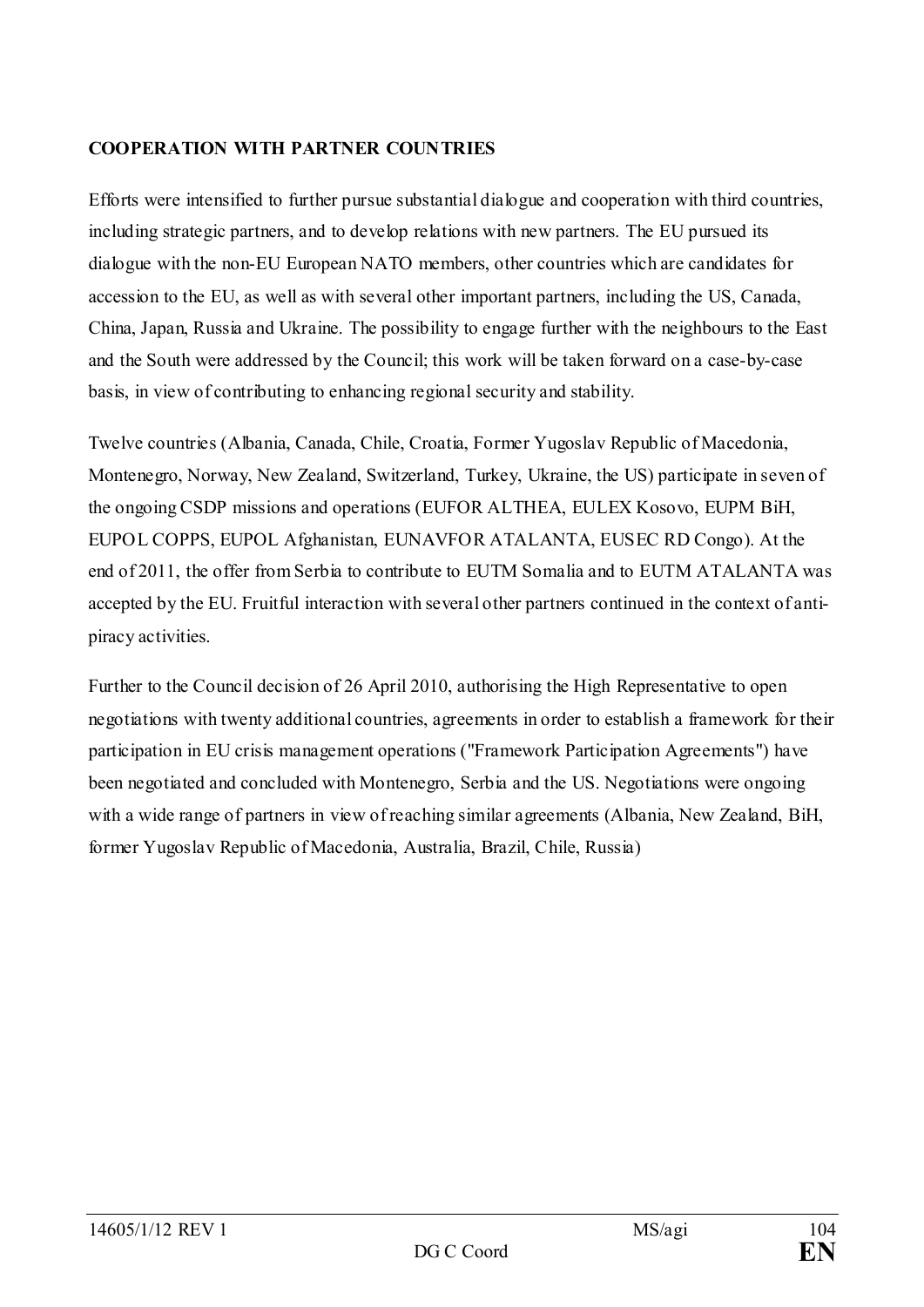### *2.2. EU Satellite Centre (EUSC)*

The year 2011 confirmed the trend of an increasing involvement of the EUSC in support of EU operations and missions and for the EEAS decision making process, hence the corresponding increase in tasks to the centre. A peak of activity occurred with the emergence of new crisis areas in North Africa and the Middle East. In total the EUSC worked on 119 new tasks and 464 locations of interest were analysed. The EUSC, in providing analysis of satellite imagery, is playing an increasingly strong role in supporting the decision-making process in CSDP.

### More specifically:

- The monitoring of the crisis in Libya (as well as Tunisia and Egypt) constituted the greatest single workload for the Centre. Following the operational direction of the HR and the PSC approval, all EUSC products were also released to NATO/SHAPE within the framework of the operation Unified Protector in Libya.

- Support was continued to the Operational Headquarters in Northwood (UK), in the framework of EUNAVFOR Atlanta. It included the delivery of GEOINT (GEOspatial INTelligence) products on pirate activity responding to operational needs of the naval vessels deployed offshore the Somali coasts. The EUSC also provided an in-situ support through a seconded imagery analyst.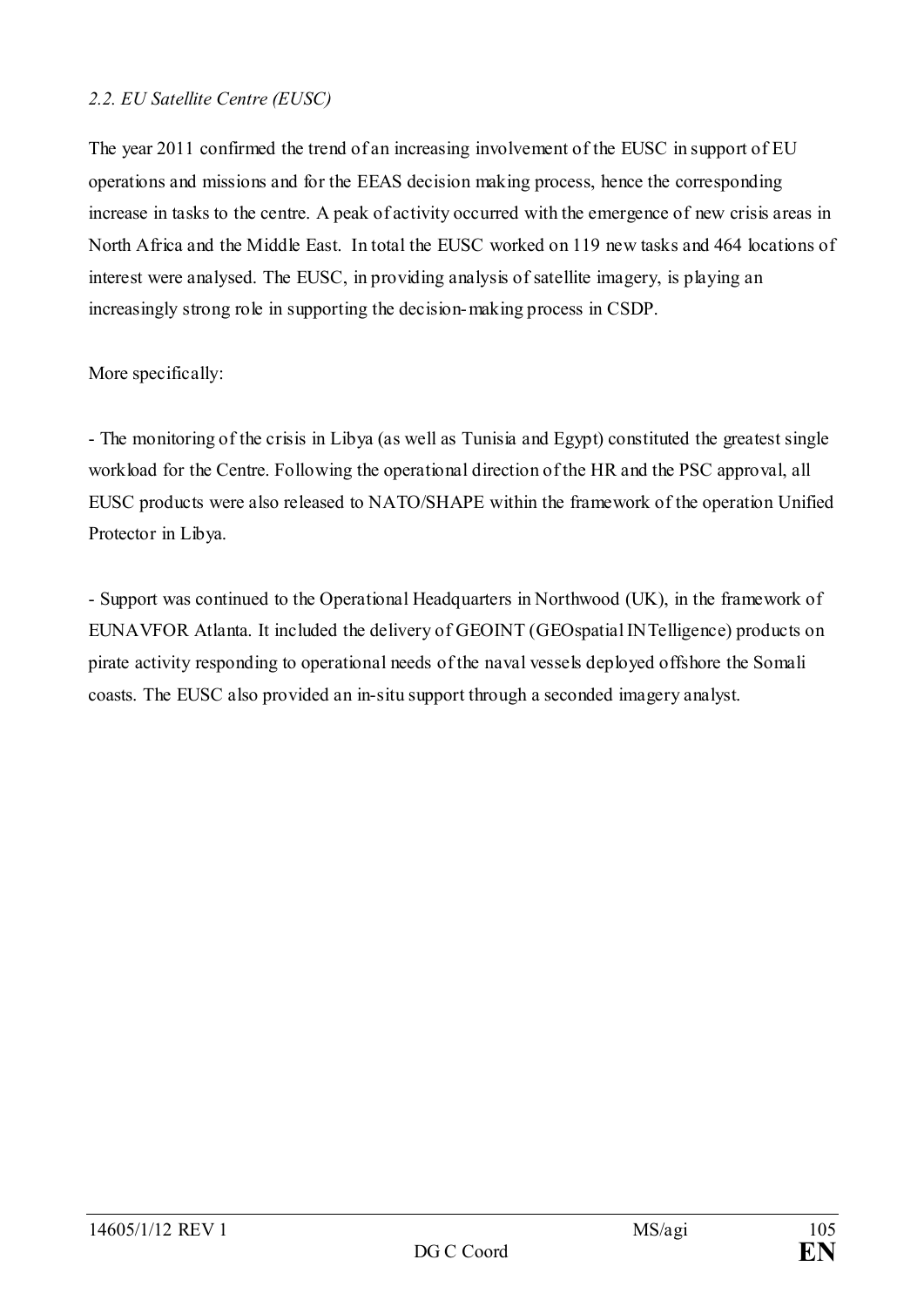- EUMM Georgia has been a major user of EUSC products. Tasks carried out by the EUSC included analysis of imagery to report on important infrastructures and activities in the region.

- Significant results in the production of GEOINT support were achieved with the continuing monitoring of the possible proliferation of weapons of mass destruction and development nuclear technology in several countries. In this context, the centre analysed suspected facilities in countries where ballistics missiles and test and launch facilities are possibly being developed. However, this work was impacted, with unknown consequences, by the demands associated with crisis monitoring.

## *3. MORE COHERENT*

Turning the comprehensive approach into comprehensive action remains a key priority for the EU, with CSDP instruments part of the EU's toolbox, in support of wider EU political objectives, including the need to address the root causes of a conflict. The High Representative has a special role as the chair of the different formats of the Foreign Affairs Council to enhance coherence of the EU's foreign policy.

Working towards more coherence and synergies between conflict prevention, crisis response and management, development and conflict resolution remains crucial key to that effect.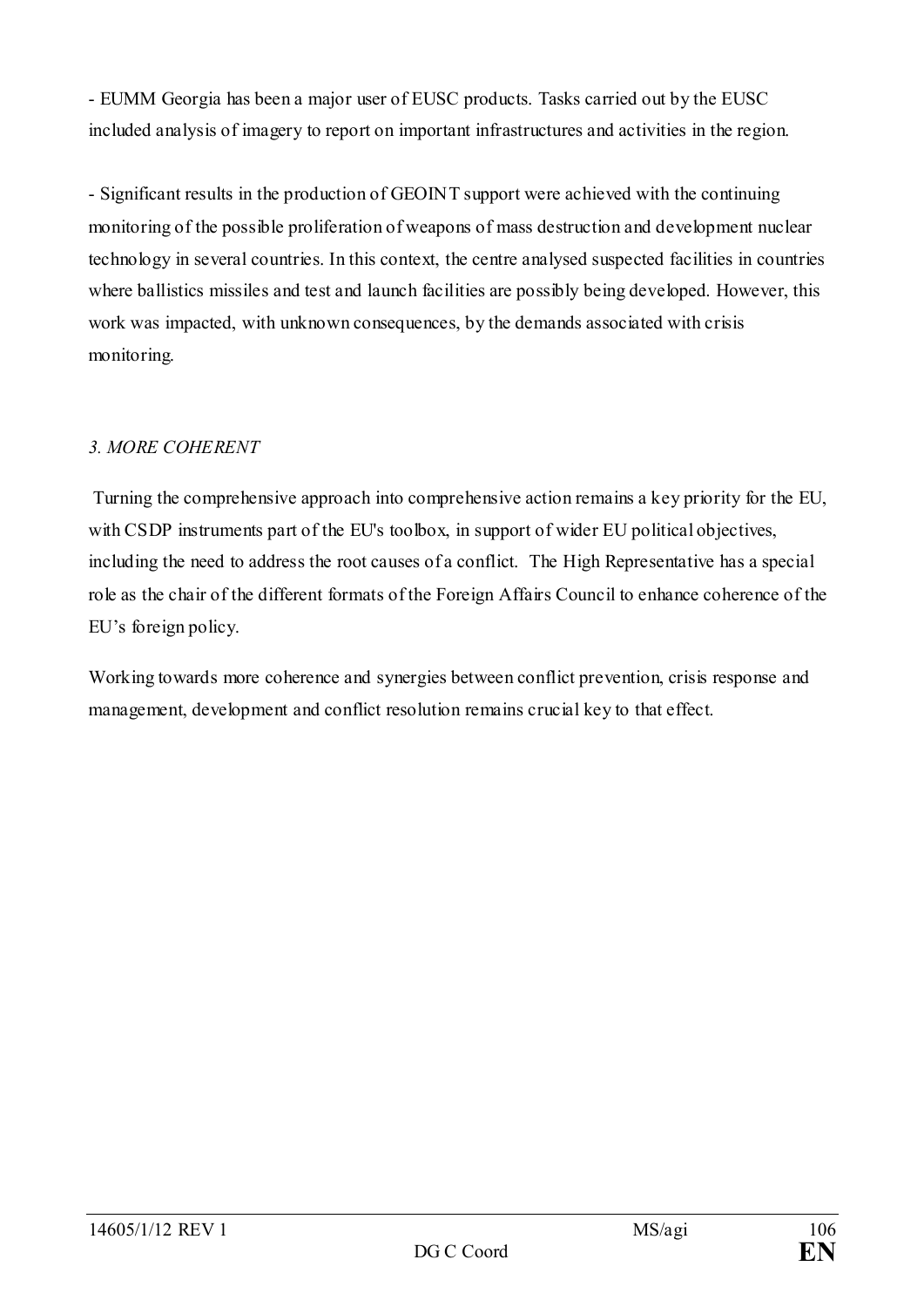As part of a broader effort in developing synergies between the internal and external dimensions of security, work was taken forward on strengthening ties between CSDP and the area of Freedom, Security and Justice **[102](#page-106-0)**.

In addition, work was initiated on the implementation of the Solidarity Clause.

Work on promoting **civil-military synergies** in EU capability development was also taken forward.

## **PART II: LOOKING AHEAD AT 2012**

At the outset of her mandate the High Representative set three priorities for the EU's common foreign policy: first, establishing the European External Action Service; second, promoting democracy, stability and prosperity with Europe's neighbours; and third, building strong strategic partnerships with existing and emerging global players. These three priorities will continue to guide EU action in 2012-13, with the aim of ensuring the consistency and coherence of EU foreign policy, as set out in the Lisbon Treaty.

This work will build on the achievements of EU foreign policy in the first year of the EEAS. The EU will continue to work with its partners to address regional and global challenges, promoting EU interests and values to help to deliver a more secure and prosperous world for its citizens.

<span id="page-106-0"></span><sup>-</sup>**<sup>102</sup>** In this connection, on 13 May 2011, the Political and Security Committee (PSC) noted the Joint Staff Working Paper on "Strengthening Ties between CSDP and FSJ Actors - Proposals for a Way ahead", exploring the linkages between CSDP and Freedom, Security and Justice actors. Subsequently, a draft Road Map has been established to take work forward. The document identified 27 lines of action with a view to yield concrete outcomes to enhance cooperation between these areas. Member States were invited to actively participate in the process of developing the lines of action. A report on progress achieved will be presented to the relevant decision-making bodies mid-July 2012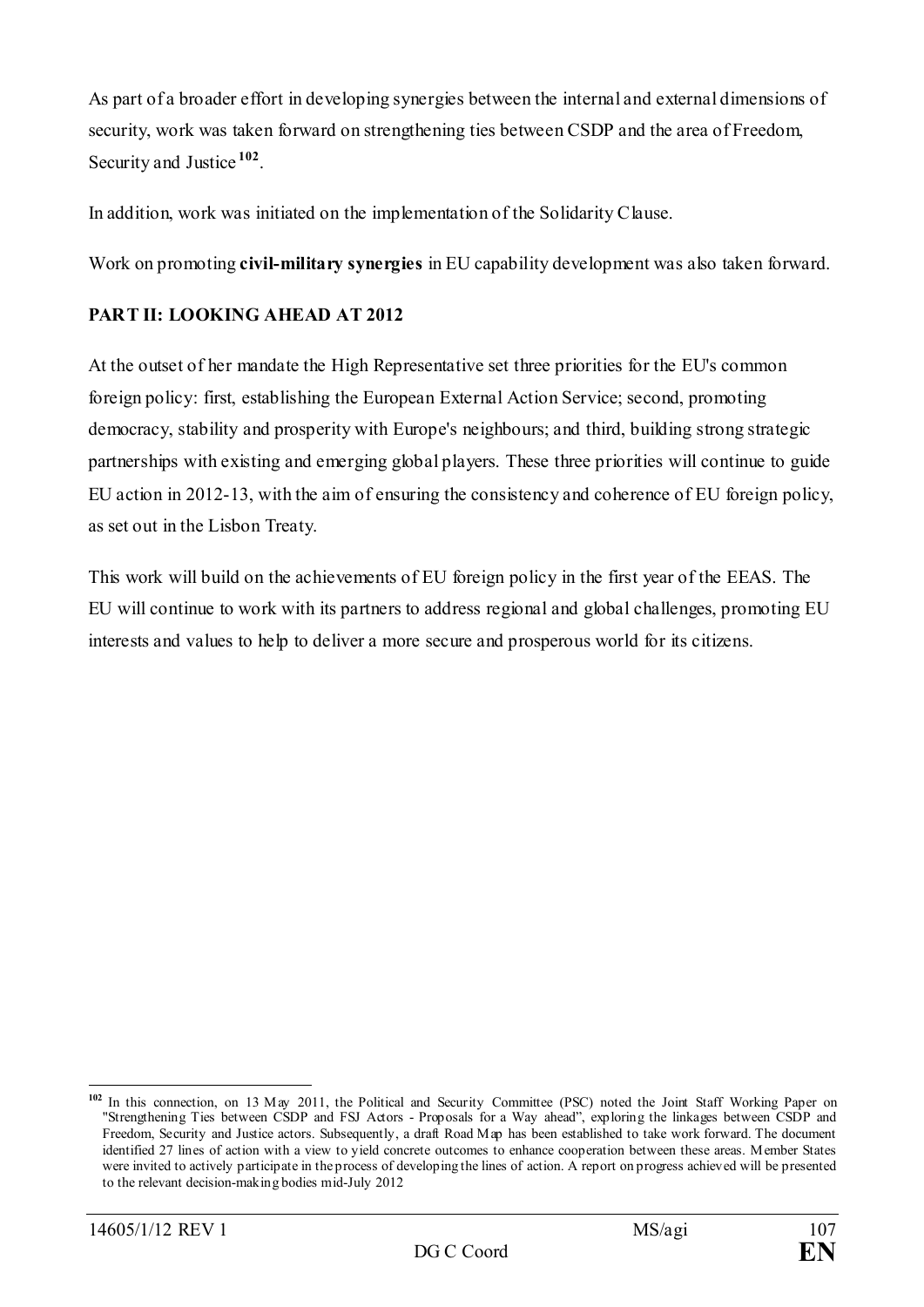Supporting democratic change in the neighbourhood, especially in the **Middle East and North Africa**, remains a top priority for the European Union. The process of transition in Tunisia, Egypt, Libya, Yemen and other countries in the Middle East and North Africa requires our continued support and focus. The EU will continue and step up its efforts in **Syria** to bring an end to the violent repression and promote a genuine democratic transition. We will continue to work closely with our international partners, in particular the League of Arab States and the United Nations to deliver this.

The changes across the Arab world have highlighted the urgent need for progress on the **Middle East Peace Process**. The goal remains a just and lasting negotiated resolution to the Israeli-Palestinian conflict, based on a two-state solution. The EU will continue to work actively with the parties and within the Quartet for the resumption of substantive negotiations.

In the **Eastern neighbourhood**, continued EU engagement is also critical, including through the Eastern Partnership. The HR and the EEAS will continue to monitor closely the situation in Ukraine and Belarus, not least the parliamentary elections to be conducted in 2012 in those countries, as well as those in Armenia and Georgia, all of which will be essential for the further development of relations. The conflicts in Transnistria, Georgia and Nagorno-Karabakh will remain high on the EU's agenda.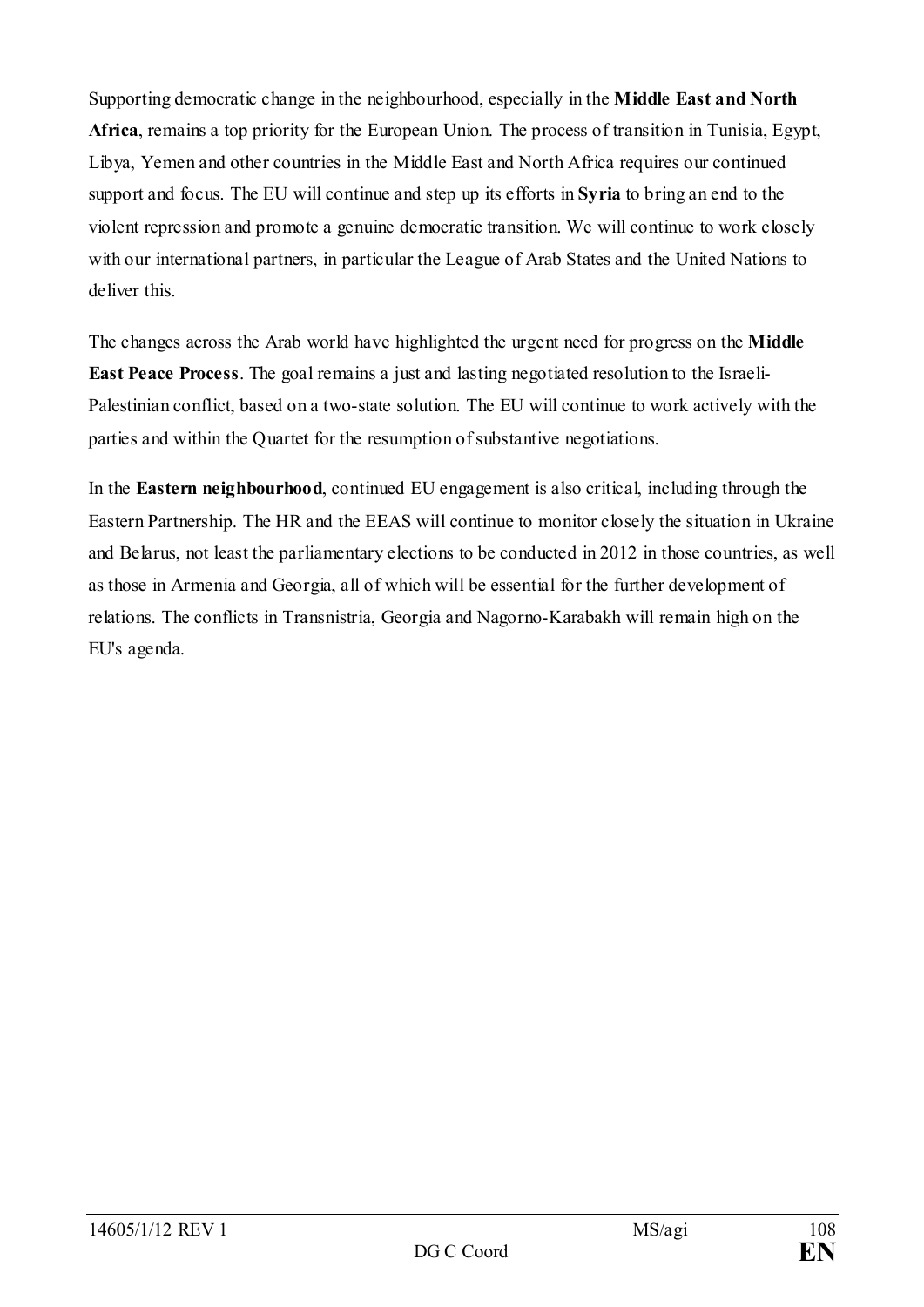The EU will continue to play a central role in the **Western Balkans** where the European perspective of the countries in the region continues to act as a catalyst for both domestic reform and regional cooperation. We will continue to work to facilitate dialogue between Belgrade and Pristina and to support the reform process in Bosnia and Herzegovina. The EU closely monitored the outcome of the parliamentary elections in Serbia in May 2012. June 2012 saw the end of the current mandate of EUPM mission in BiH which should transfer its remaining tasks to the EUSR. Operation EUFOR Althea will be reconfigured in the course of 2012. EULEX Kosovo will continue to assist and support the Kosovo authorities in the rule of law area.

In line with the principles set out in the Negotiating Framework, the EU encourages **Turkey** to develop its foreign policy as a complement to and in coordination with the EU, and to progressively align with EU policies and position and looks forward to further strengthening its existing political dialogue with Turkey, in pursuit of common goals, including in the neighbourhood where Turkey plays an important role.

Deepening engagement with the **EU's strategic partners** <sup>[103](#page-108-0)</sup> also remains a key priority. The overall aim is to make these partnerships more operational, focusing on specific and current issues, based on shared interests and values.

Close consultation and cooperation with the **US** remains a cornerstone of our approach on areas of common interest such as the Western Balkans, the Southern Neighbourhood and the Asia-Pacific; and on global issues such as counter-terrorism, climate change, international development and nonproliferation

<span id="page-108-0"></span><sup>-</sup>**<sup>103</sup>** The Strategic Partners are Brazil, Canada, China, India, Japan, Republic of Korea, Mexico, Russia, South Africa, USA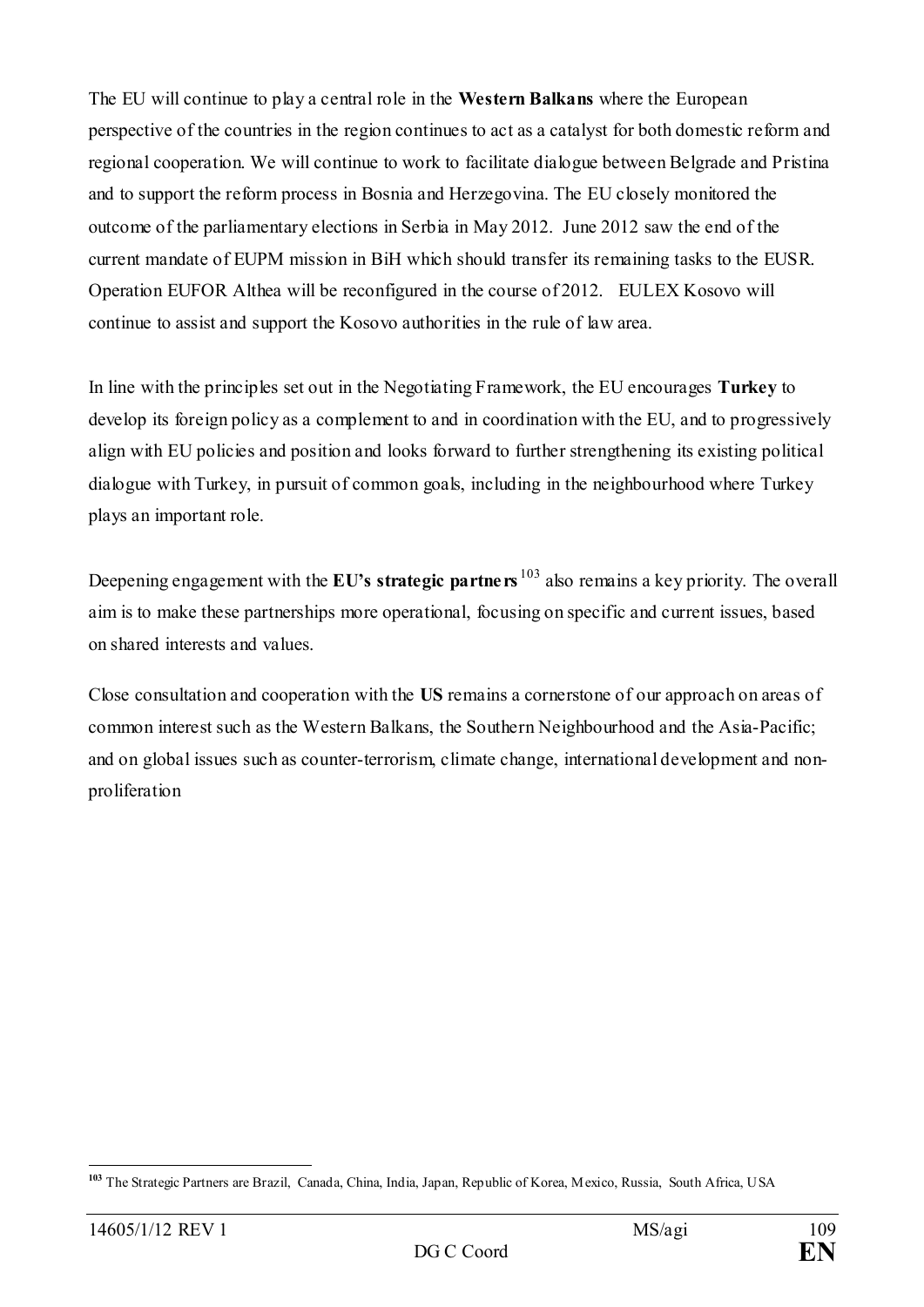As both a strategic partner and a neighbour, **Russia's cooperation with Europe on regional as well as global foreign policy issues continues to be important.** Working with Russia is central to solving the protracted conflicts in our common Neighbourhood, as well as in framing an international response on other issues such as Iran, Syria or the Middle East Peace Process. The EU will also continue to engage Russia through the Partnership for Modernisation and the Northern Dimension.

Strengthening and expanding cooperation with **China** and **India**, especially on global and regional challenges including security issues such as anti-piracy, counter-terrorism and cyber security, will continue to be a focus.

Similarly, the EU will continue to strengthen its cooperation with our partners in Brazil, South Africa, Japan and South Korea.

The E3+3 negotiations on **Iran's nuclear programme** aimed at answering the international communities concerns about the exclusively peaceful nature of the programme will remain a key priority for EU efforts and attention. Building on the meetings in Istanbul, Baghdad and Moscow, the HR, acting on behalf of the  $E3 + 3$  group, will remain fully engaged.

**Global challenges** such as climate change, energy, terrorism and international crime, piracy, proliferation of WMD, disarmament and threats to cyber-security will also be critical to the EU's external affairs agenda.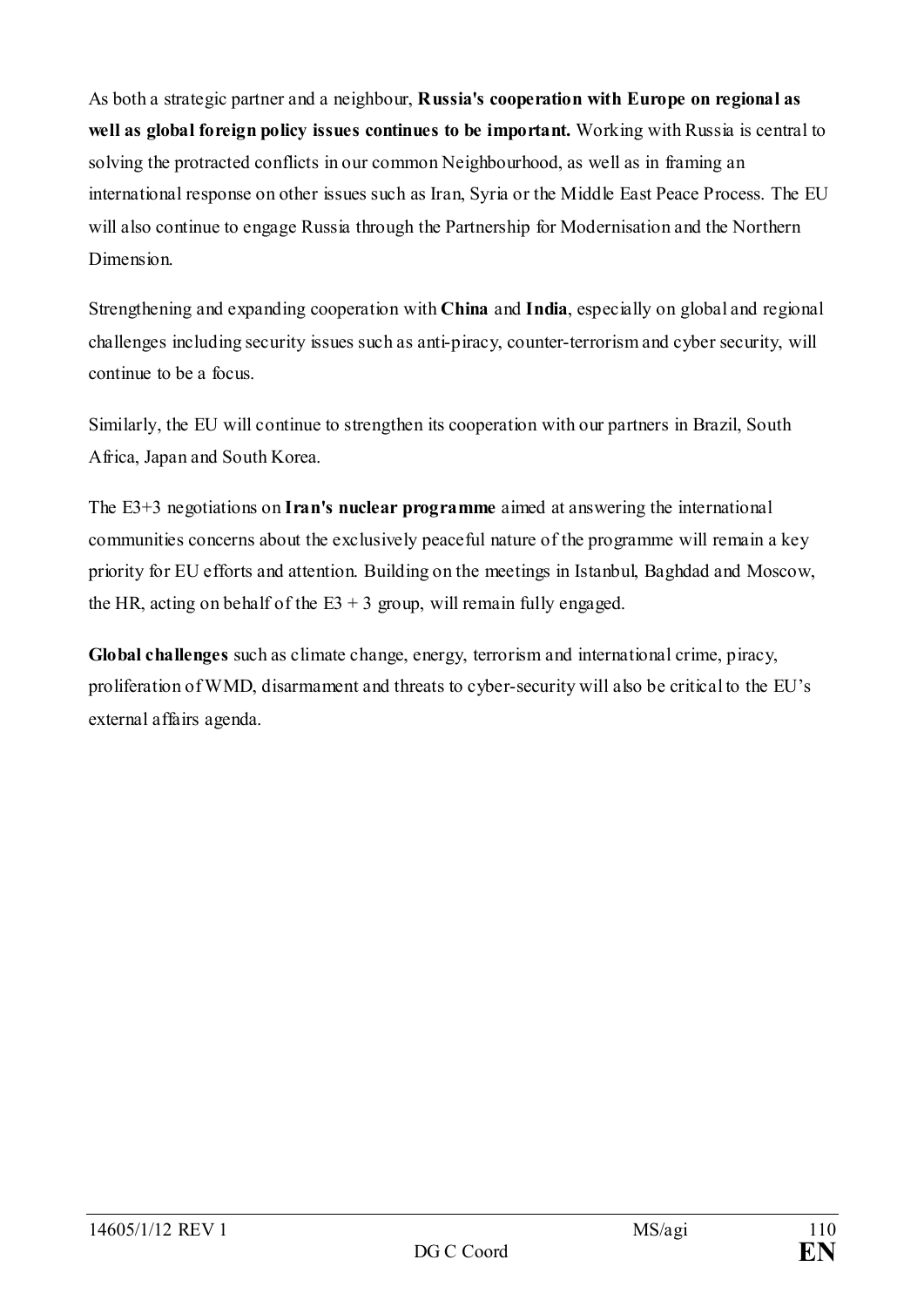The EU will work towards implementing the Communication "*A New Direction for the EU on Human Rights and Democracy*", setting out a vision of how the EU and its Member States will broaden, deepen and streamline their **promotion and protection of human rights and democracy** over the coming years. The EU will also continue to pay close attention to the human rights situation in partner countries as well as to provide support through EU instruments and policies, including through the "more for more" concept in those countries covered by the European Neighbourhood Policy.

The EU Strategic Framework on **Human Rights and Democracy** will guide the EU's engagement in this area in years to come. The appointment of a EUSR on Human Rights, the first thematic EUSR, will enhance the effectiveness and visibility of the EU's Human Rights policy. In this work, the EU will work closely with partners, multilateral forums and international organisations in the field of human rights and democracy.

The EU will continue to focus on developments in **Afghanistan and Pakistan**. The expected changes in the international military presence will have implications for EUPOL Afghanistan as well as for our broader cooperation. For Afghanistan, the focus will be on governance, policing and the rule of law - including through mentoring and training by EUPOL Afghanistan, in the run-up to 2014. As regards Pakistan, the EU will seek to develop a broader relationship with the country's civilian government and democratic institutions, through the implementation of the 5-year Engagement Plan.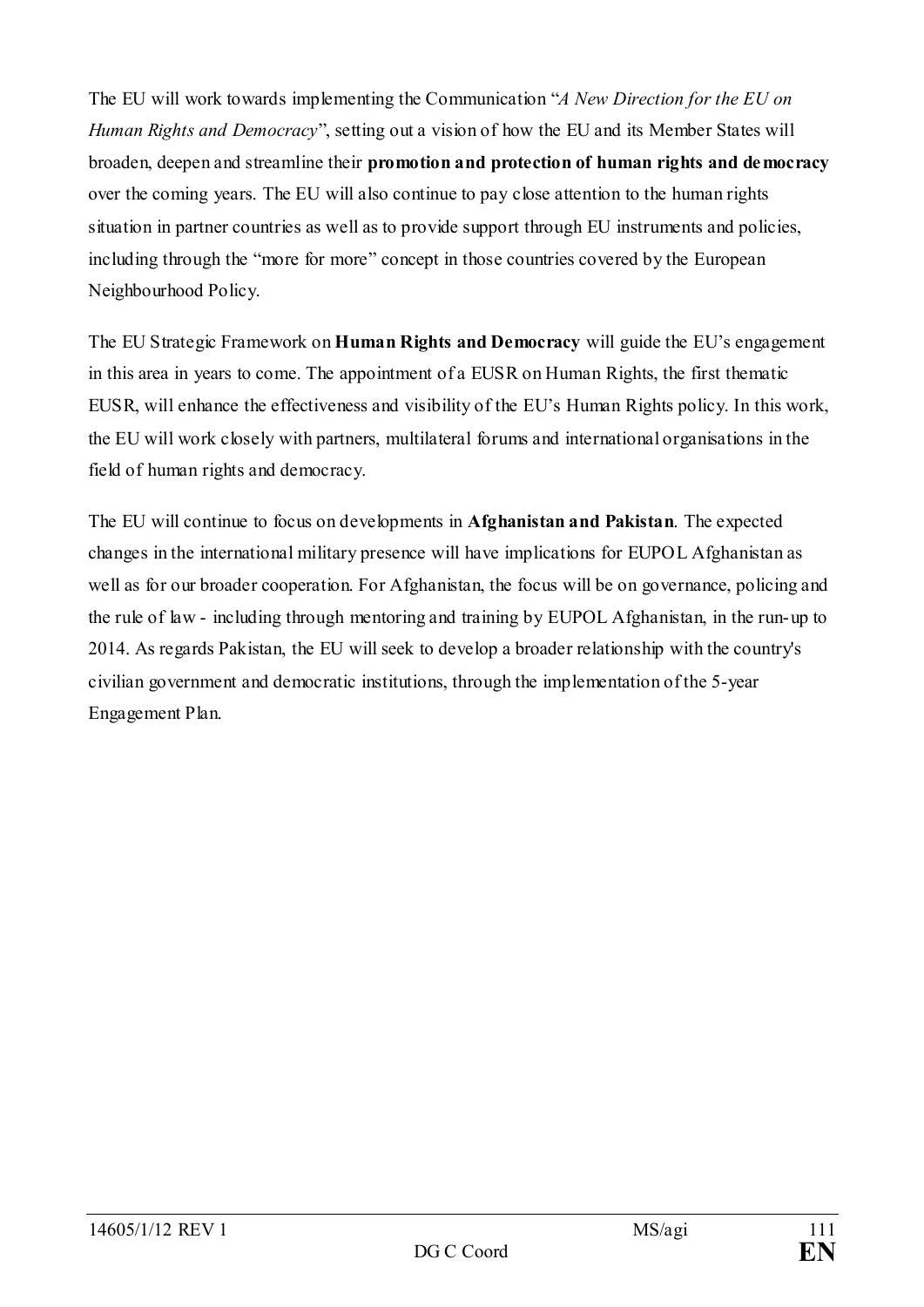Supporting the recent positive developments in **Burma/Myanmar** will be a priority. The EU together with international partners will give its full support to the on-going transition to democracy.

As part of its enhanced engagement in Asia, the EU will strengthen its cooperation with ASEAN in line with the Plan of Action adopted at the EU-ASEAN Ministerial in Brunei.

The consolidation of strategic relations with **Africa**, building on the Joint Africa-EU Strategy will continue to be a focus. The development of the EU's relationship with the African Union will be central, including to the continued engagement on sub-Saharan African peace and security issues including non-proliferation and disarmament.

Building relations and supporting positive dynamics with the **Horn of Africa** (Djibouti, Eritrea, Ethiopia, Kenya, Somalia, Sudan and Uganda) in line with the November 2011 strategy will continue to be high on the agenda of the HR and the EEAS. The reinforcement of the judiciary and maritime sectors in Somalia and the Horn of Africa, through a civilian CSDP mission with military expertise, are an important component of this. The EU's attention will also remain on **Somalia** and the fight against piracy (EUNAVFOR Atalanta) and reinforcing support to the security sector in Somalia (EUTM Somalia).

The EU is committed to supporting the new independent state of **South Sudan** in facing its serious challenges and in consolidating its statehood. In parallel, the EU will enhance its engagement with the Government of Sudan (Khartoum). The aim is to support the co-existence and economic development of two peaceful states. Efforts to secure an inclusive, comprehensive political solution to Darfur will be sustained.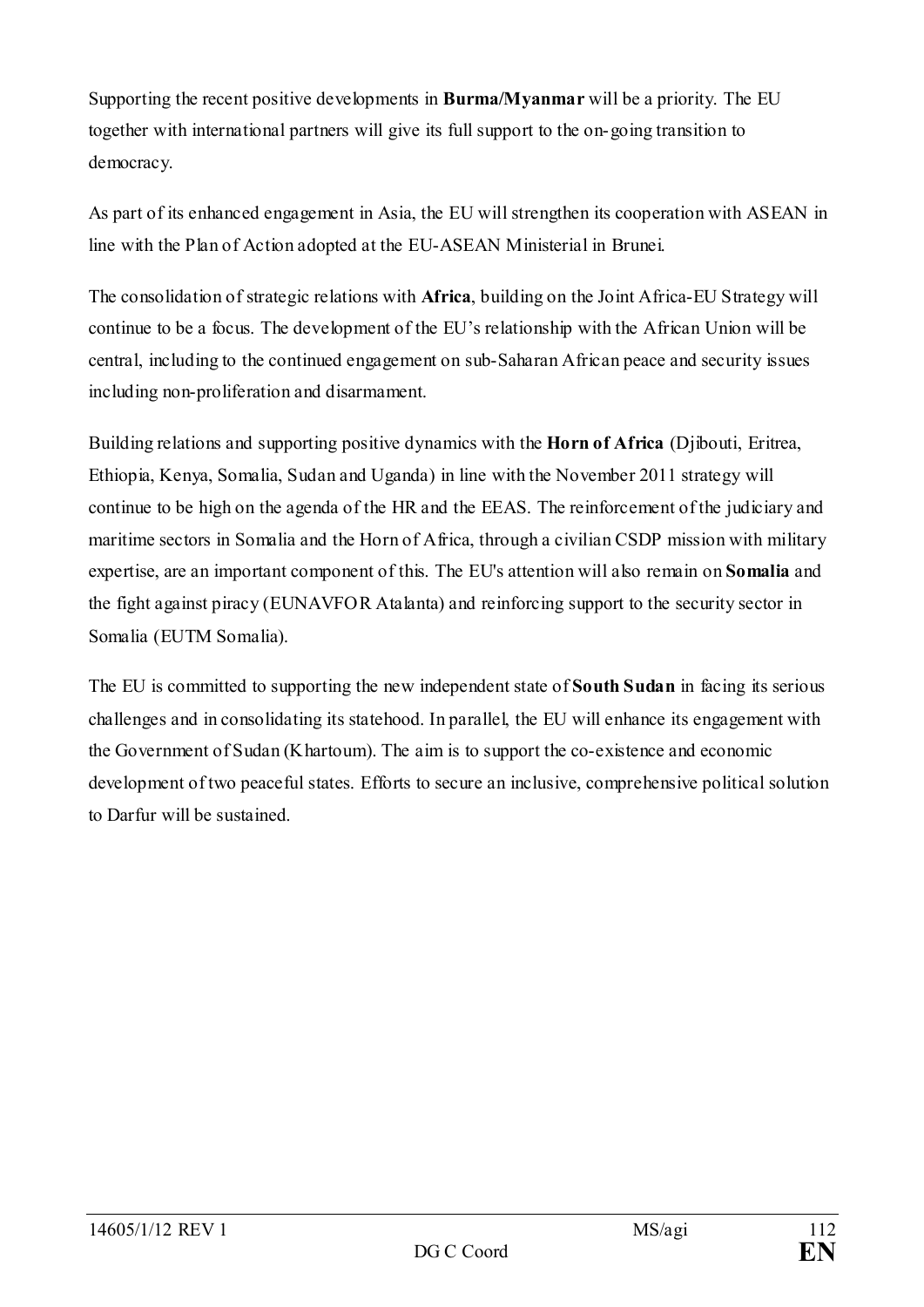The implementation of the EU Strategy on Security and Development in **the Sahel** will also be a priority. The rising instability in Mali and the wider region, including Nigeria, is a cause for concern. An EU civilian CSDP Action to provide support for improved security coordination, training and capacity-building will be deployed, initially in Niger. The EU will remain engaged in finding a lasting solution to the problems of Guinea-Bissau (recent coup d'état). , as well as in Zimbabwe and other countries where there are threats to stability. Electoral processes and respect for human rights and the strengthening of human rights institutions will remain priorities. The EU will continue its efforts to promote peace and democracy in the **Great Lakes Region**. The EU will work together with African and international partners, in the region in order to work towards a comprehensive response to the interlinked problems of the region. Developments in the region will be kept under close scrutiny.

Relations with **Latin America** in the context of the upcoming EU-LAC Summit, scheduled to take place in early 2013 in Chile, are of significant importance. The 2013 Summit, will aim at a continued strengthening of EU-LAC relationship.

Further action will be taken to combat **global and trans-regional threats** such as piracy (and other threats to maritime security), terrorism, threats to cyber-security and other emerging global threats. The EU is strengthening the fight against organised crime through its Policy Cycle for organised and serious international crime 2011-13 and corresponding external action, thus reinforcing the link between internal and external security.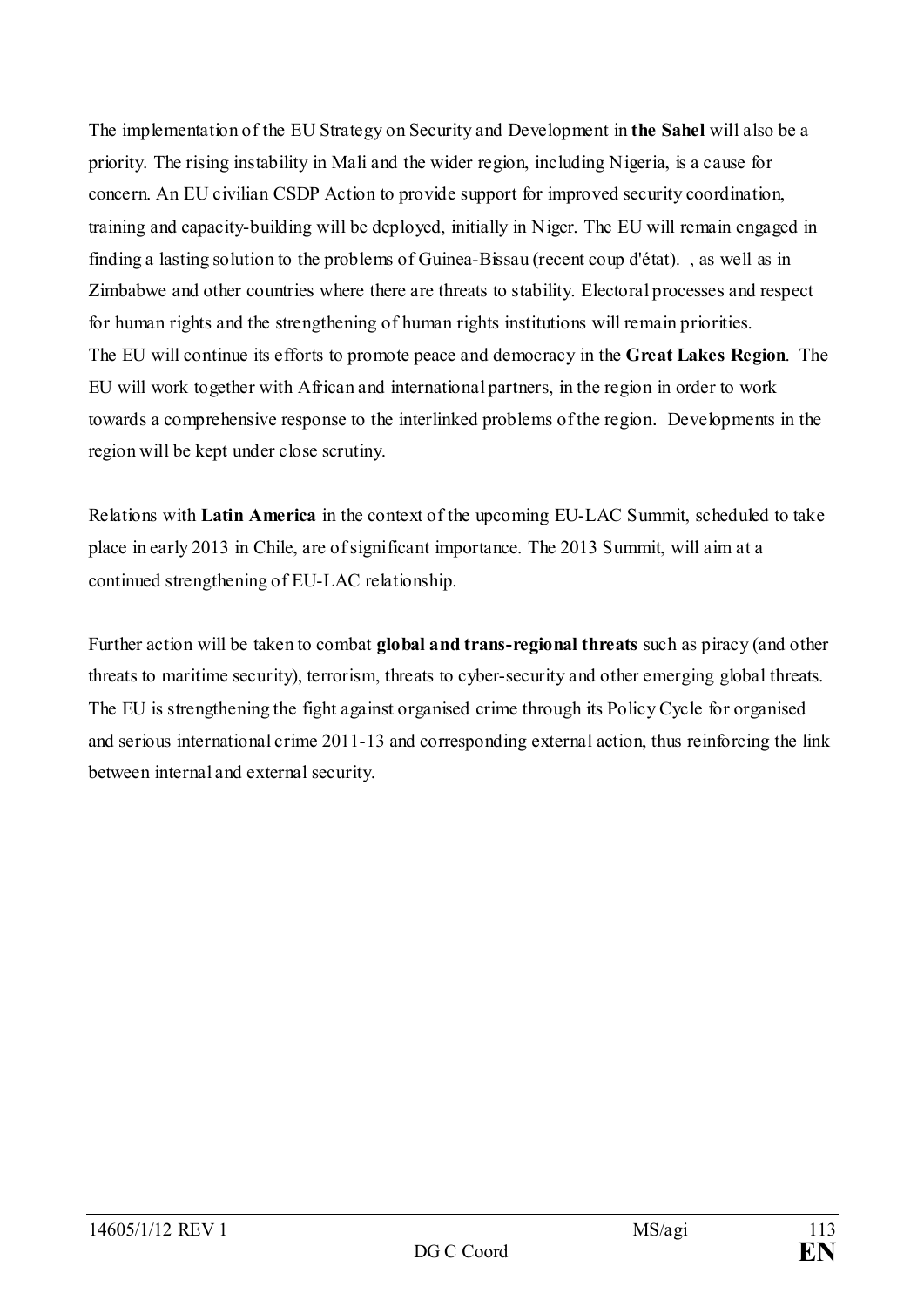**Conflict prevention and peace-building** will be mainstreamed throughout the EU's external action, further strengthening and integrating the Union's crisis prevention capabilities, notably in the fields of early warning and early action. Following the June 2011 Council Conclusions on conflict prevention, work will be undertaken to strengthen the EU's mediation capacity, as an efficient and cost-effective instrument to be used in all phases of the conflict cycle.

Building on the CSDP conclusions of December 2011, the EU intends to renew its focus on the potential of **CSDP missions and operations**. Attention will be maintained on the strengthening of capabilities, both military and civilian. In this context, enhancing the EU's rapid response capabilities remains a priority. Cost-effective and efficient ways of cooperation will be further pursued, such as pooling and sharing of capabilities. Work is under way to significantly improve the EU's performance in planning and conducting CSDP civilian missions and military operations, inter alia, by better integrating the civilian and military dimensions and to enable earlier and more effective advanced planning. The High Representative initiated a review of the procedures for EU crisis management, which date from 2003.

\_\_\_\_\_\_\_\_\_\_\_\_\_\_\_\_\_\_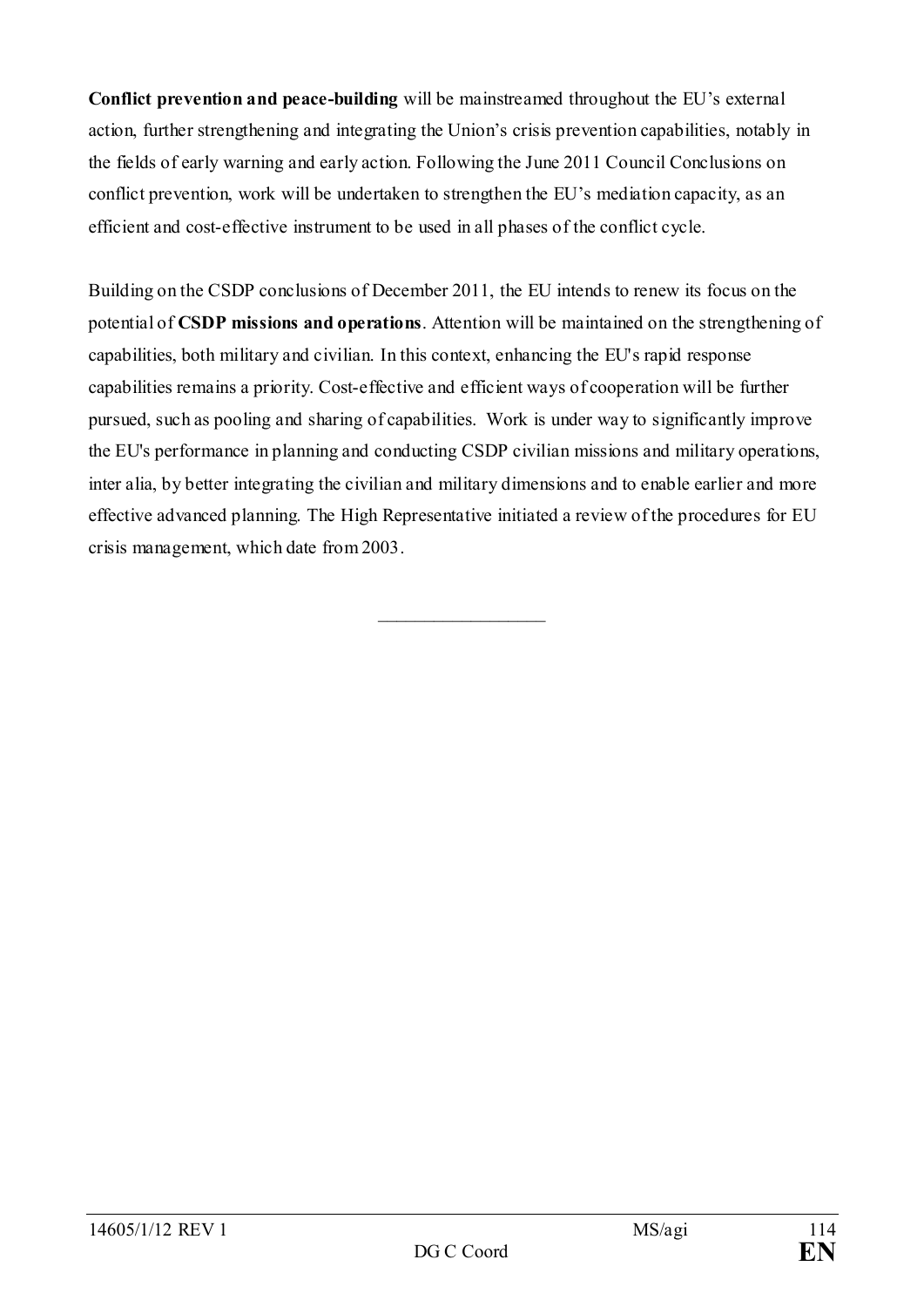# **ANNEX I: CFSP Budget - Commitments in 2011**

| 19.030101 Monitoring mission in Georgia                   |          | €              |
|-----------------------------------------------------------|----------|----------------|
| 2011/452/CFSP EUMM Georgia                                |          | 23,900,000.00  |
|                                                           |          |                |
|                                                           | subtotal | 23,900,000.00  |
| <b>19.030102 EULEX Kosovo</b>                             |          |                |
| 2010/619/CFSP EULEX Kosovo                                |          | 87,323,600.00  |
| 2011/687/CFSP EULEX Kosovo                                |          | 0.00           |
| 2011/752/CFSP EULEX Kosovo                                |          | 72,800,000.00  |
|                                                           | subtotal | 160,123,600.00 |
| 19.030103 EUPOL Afghanistan                               |          |                |
| 2011/298/CFSP EUPOL Afghanistan                           |          | 0.00           |
| 2011/473/CFSP EUPOL Afghanistan                           |          | 60,500,000.00  |
|                                                           | subtotal | 60,500,000.00  |
| 19.030104 Other crisis management measures and operations |          |                |
| 2010/755/CFSP EUPM Bosnia and Herzegovina                 |          | 1,300,000.00   |
| 2010/755/CFSP EUPM Bosnia and Herzegovina                 |          | 7,629,324.00   |
| 2010/312/CFSP EUBAM Rafah                                 |          | 1,400,000.00   |
| 2011/170/CFSP EUJUST LEX IRAQ                             |          | 250,000.00     |
| 2011/380CFSP EUJUST LEX IRAQ                              |          | 27,250,000.00  |
| 2011/537/CFSP EUPOL DR Congo                              |          | 7,150,000.00   |
| 2011/538/CFSP EUSEC DR Congo                              |          | 13,600,000.00  |
| 2011/781/CFSP EUPM Bosnia and Herzegovina                 |          | 5,250,000.00   |
| 2011/858/CFSP EUPOL COPPS                                 |          | 4,750,000.00   |
| 2011/857/EUBAM RAFAH                                      |          | 970,000.00     |

**subtotal 69,549,324.00**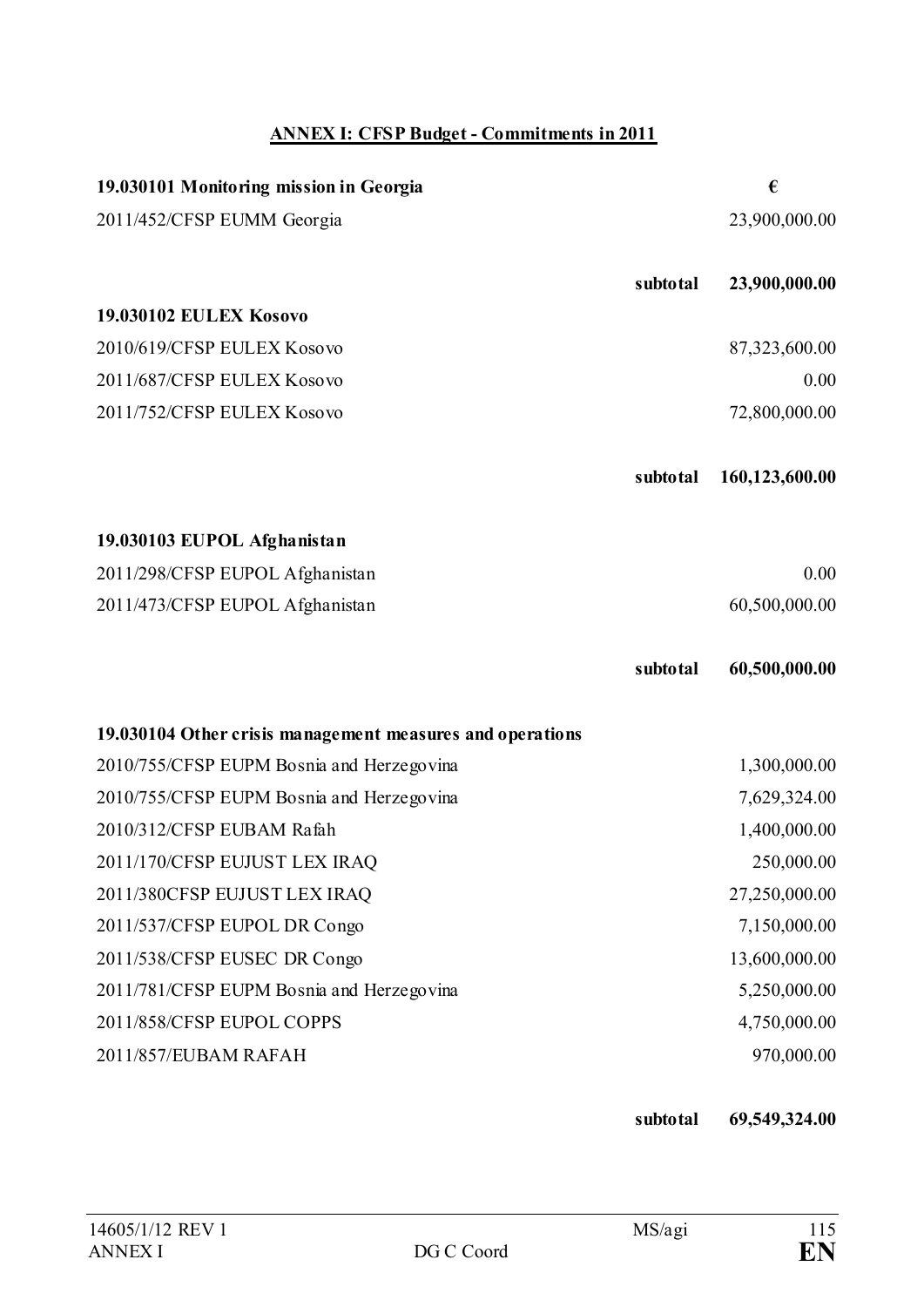| 19.0302 Non-proliferation and disarmament                                                 |          |              |
|-------------------------------------------------------------------------------------------|----------|--------------|
| 2010/799/CFSP Confidence-building process – WMD free zone<br>Non-proliferation consortium |          | 347,700.00   |
| 2011/428/CFSP UNODA activities in support of UN programme<br>of Action on SALW            |          | 2,150,000.00 |
|                                                                                           | subtotal | 2,497,700.00 |
| 19.0304 Emergency measures                                                                |          | 0.00         |
| 19.0305 Preparatory and follow-up measures                                                |          |              |
| Legal services                                                                            |          | 12,800.00    |
| External audits (5 audit assignments)                                                     |          | 119,316.00   |
| Equipment for preparatory measures                                                        |          | 74.00        |
|                                                                                           | subtotal | 132,190.00   |
| 19.0306 European Union Special Representatives                                            |          |              |
| 2011/119/CFSP EUSR in Kosovo                                                              |          | 0.00         |
| 2011/203/CFSP EUSR for the Crisis in Georgia                                              |          | 304,000.00   |
| 2011/270/CFSP EUSR in Kosovo                                                              |          | 690,000.00   |
| 2011/424/CFSP EUSR for the Southern Mediterranean                                         |          | 855,000.00   |
| 2011/425/CFSP EUSR for Central Asia                                                       |          | 924,850.00   |
| 2011/426/CFSP EUSR in Bosnia and Herzegovina                                              |          | 3,740,000.00 |
| 2011/427/CFSP EUSR in Afghanistan                                                         |          | 3,560,000.00 |
| 2011/478/CFSP EUSR in Kosovo                                                              |          | 0.00         |
| 2011/499/CFSP EUSR for the Rep. of Sudan and the Rep. of<br>South Sudan                   |          | 955,000.00   |
| 2011/518/CFSP EUSR for the South Caucasus and the crisis in<br>Georgia                    |          | 1,758,000.00 |
| 2011/621/CFSP EUSR for the African Union                                                  |          | 715,000.00   |
| 2011/691/CFSP EUSR in Kosovo                                                              |          | 770,000.00   |
| 2011/819/CFSP EUSR for the Horn of Africa                                                 |          | 670,000.00   |

#### **subtotal 14,941,850.00**

**Total €331,644,664.00**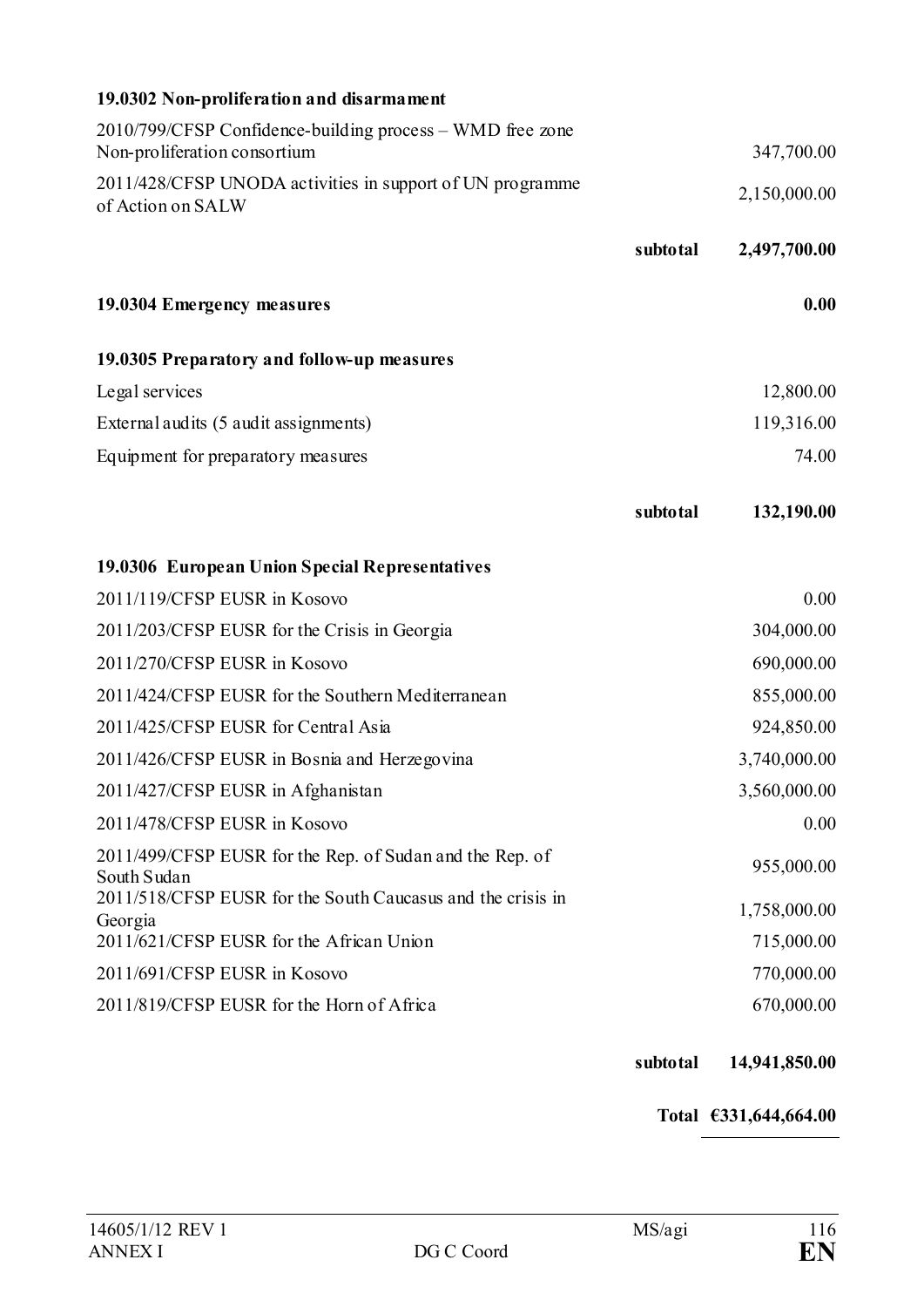### **ANNEX II**

### **Overview of sanctions decisions 20[1](#page-116-0)1**

#### **Afghanistan / Taliban**

Council Decision 2011/486/CFSP (OJ L 199, 2.8.2011, p. 57) **[2](#page-116-1)** Council Implementing Decision 2011/639/CFSP (OJ L 257, 1.10.2011, p. 24) Council Implementing Decision 2011/698/CFSP (OJ L 276, 21.10.2011, p. 47)

#### **Belarus**

Council Decision 2011/69/CFSP (OJ L 28, 2.2.2011, p. 40) Council Implementing Decision 2011/174/CFSP (OJ L 76, 22.3.2011, p. 72) Council Implementing Decision 2011/301/CFSP (OJ L 136, 24.5.2011, p. 87) Council Decision 2011/357/CFSP (OJ L 161, 21.6.2011, p. 25) Council Decision 2011/666/CFSP (OJ L 265, 11.10.2011, p. 17) Council Implementing Decision 2011/847/CFSP (OJ L 335, 17.12.2011, p. 81)

#### **Bosnia and Herzegovina**

Council Decision 2011/173/CFSP (OJ L 76, 22.3.2011, p. 68)

<span id="page-116-0"></span>**<sup>1</sup>** This list concerns CFSP Decisions imposing restrictive measures only. The implementation of the measures falling within the scope of the Treaty on the Functioning of the European Union also requires the preparation of a Council Regulation or Council Implementing Regulation as appropriate.

<span id="page-116-1"></span>**<sup>2</sup>** This decision also concerns Terrorist Groups / Al Qaida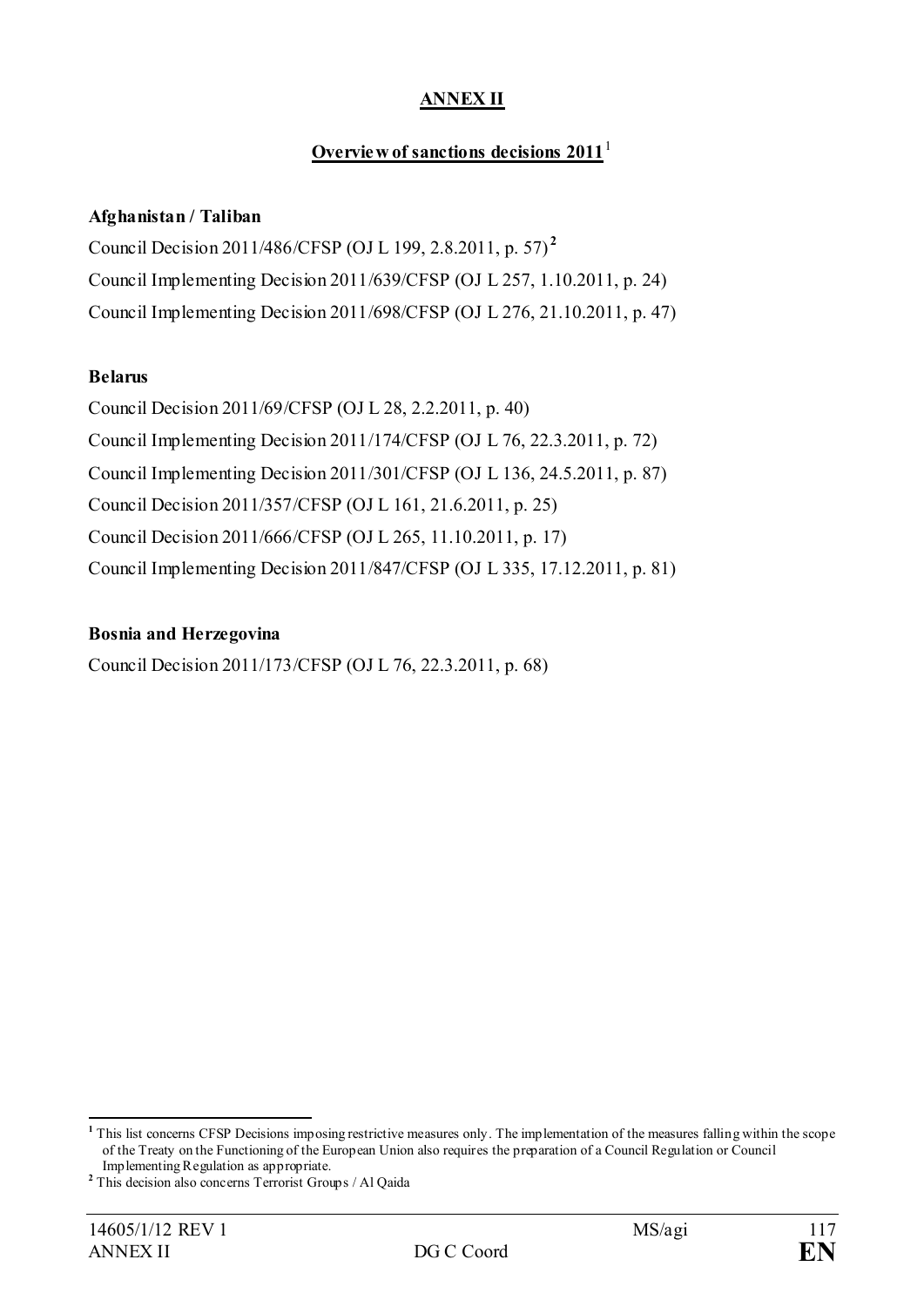### **Democratic Republic Congo**

Council Implementing Decision 2011/699/CFSP (OJ L 276, 21.10.2011, p. 50) Council Implementing Decision 2011/848/CFSP (OJ L 335, 17.12.2011, p. 83)

### **Cote d'Ivoire**

Council Decision 2011/17/CFSP (L 11 p.31 15.1.2011) Council Decision 2011/18/CFSP (L 11 p.36 15.1.2011) Council Decision 2011/71/CFSP (L 28 p.60 2.2.2011) Council Decision 2011/221/CFSP (L 93 p.20 7.4.2011) Council Implementing Decision 2011/230/CFSP (L 97 p.46 12.4.2011) Council Implementing Decision 2011/261/CFSP (L 111 p.17 30.4.2011) Council Implementing Decision 2011/376/CFSP (L 168 p.11 28.6.2011) Council Decision 2011/412/CFSP (L 183 p.27 13.7.2011) Council Implementing Decision 2011/627/CFSP (L 247 p.15 24.9.2011)

### **Egypt**

Council Decision 2011/172/CFSP (OJ L 76, 22.3.2011, p. 63)

### **Republic of Guinea (Conakry)**

Council Decision 2011/169/CFSP (OJ L 76, 22.3.2011, p. 59) Council Decision 2011/706/CFSP (OJ L 281, 28.10.2011, p. 28)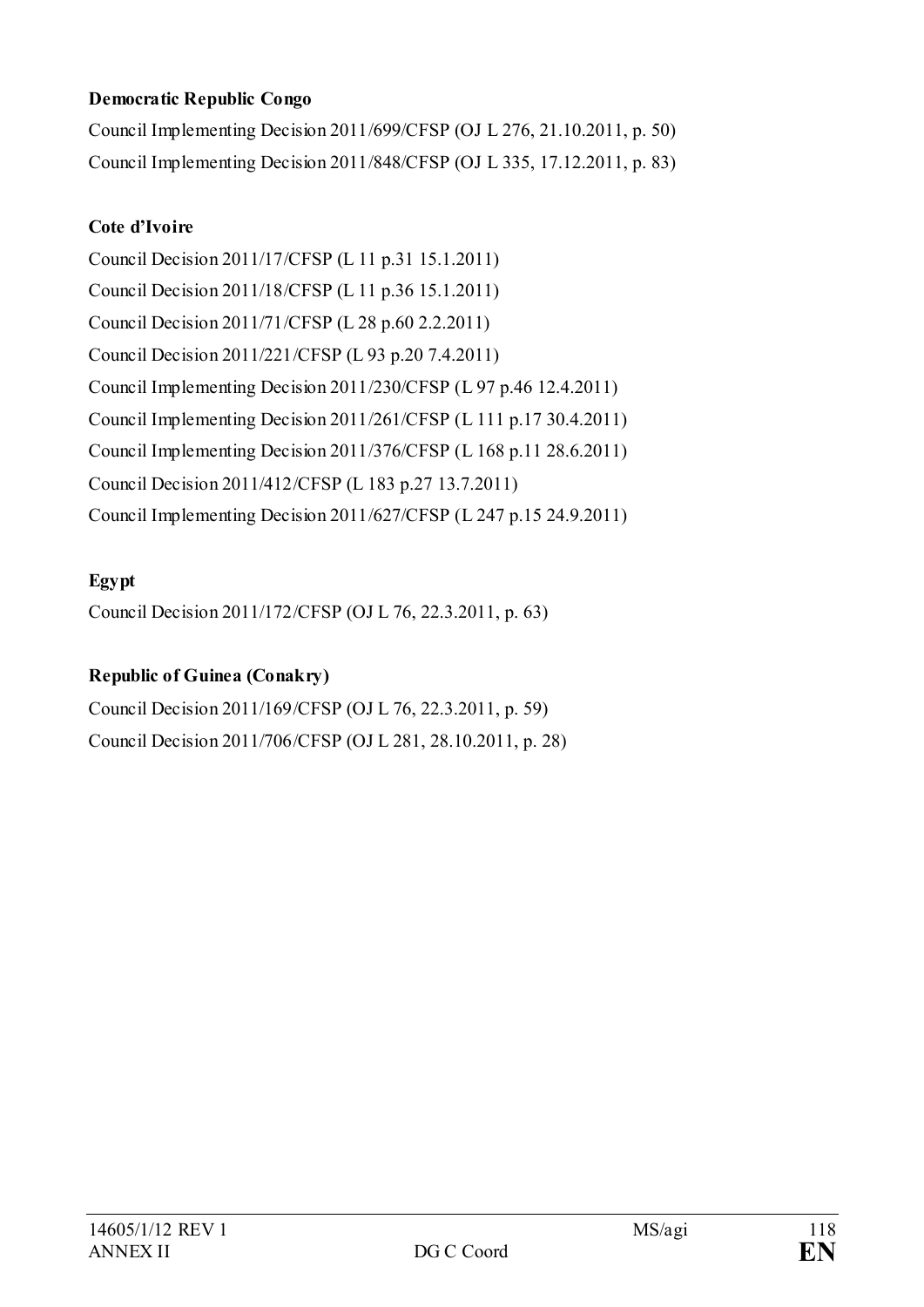### **International Criminal Tribunal for the former Yugoslavia (ICTY)**

Council Decision 2011/146/CFSP (OJ L 61, 8.3.2011, p. 21) Council Implementing Decision 2011/421/CFSP (OJ L 188, 19.7.2011, p. 12) Council Decision 2011/705/CFSP (OJ L 281, 28.10.2011, p.27)

### **Iran (WMD-regime**)

Council Decision 2011/299/CFSP (OJ L 136, 24.5.2011, p. 65) Council Decision 2011/783/CFSP (OJ L 319, 2.12.2011, p. 71)

### **Iran (human rights regime)**

Council Decision 2011/235/CFSP (OJ L 100, 14.4.2011, p. 51) Council Implementing Decision 2011/670 (OJ L 267, 12.10.2011, p. 13)

### **Iraq**

Council Decision 2011/100/CFSP (OJ L 41, 15.2.2011, p. 9)

### **North Korea (Democratic Republic of North Korea)**

Council Decision 2011/860/CFSP (OJ L 338, 21.12.2011, p. 56)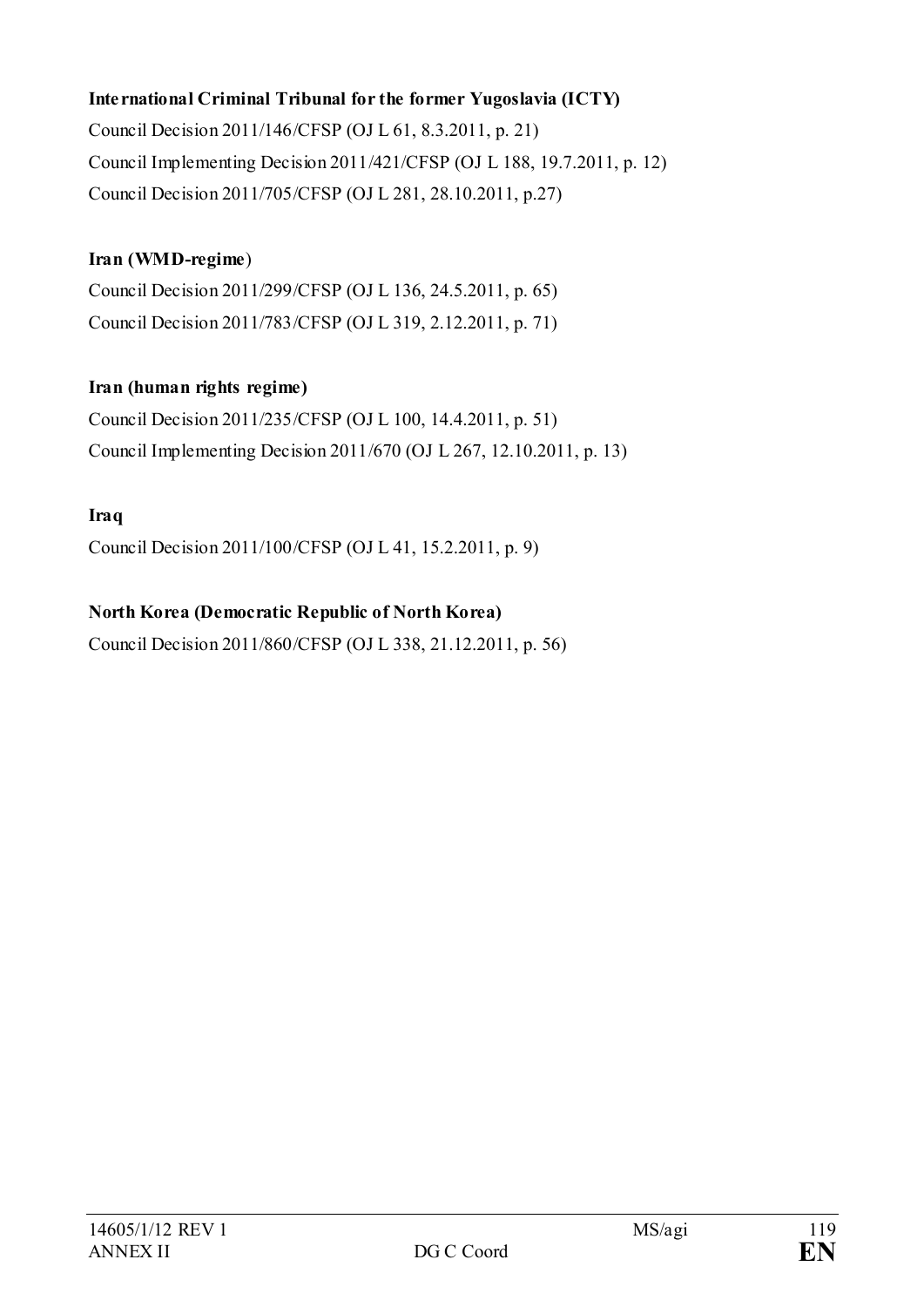### **Libya**

Council Decision 2011/137/CFSP (OJ L 58, 3.3.2011, p. 53) Council Decision 2011/178/CFSP (OJ L 78, 24.3.2011, p. 24) Council Implementing Decision 2011/300/CFSP (OJ L 136, 24.5.2011, p. 85) Council Decision 2011/332/CFSP (OJ L 149, 8.6.2011, p. 10) Council Implementing Decision 2011/345/CFSP (OJ L 159, 17.6.2011, p. 93) Council Implementing Decision 2011/500/CFSP (OJ L 206, 11.8.2011, p. 53) Council Implementing Decision 2011/521/CFSP (OJ L 227, 2.9.2011, p. 15) Council Implementing Decision 2011/543/CFSP (OJ L 241, 17.9.2011, p. 30) Council Decision 2011/625/CFSP (OJ L 246, 23.9.2011, p. 30) Council Decision 2011/729/CFSP (OJ L 293, 11.11.2011, p. 35) Council Decision 2011/867/CFSP (OJ L 341, 22.12.2011, p. 56)

# **Moldova**

Council Decision 2011/171/CFSP (OJL 076 , 22.3.2011 p. 62) Council Decision 2011/641/CFSP (OJ L 254, 30.9.2011, p. 18)

# **Burma / Myanmar**

Council Decision 2011/239/CFSP (OJ L 101, 15.4.2011, p. 24) Council Decision 2011/504/CFSP (OJ L 212, 18.8.2011, p. 1) Council Decision 2011/859/CFSP (OJ L 338, 21.12.2011, p. 55)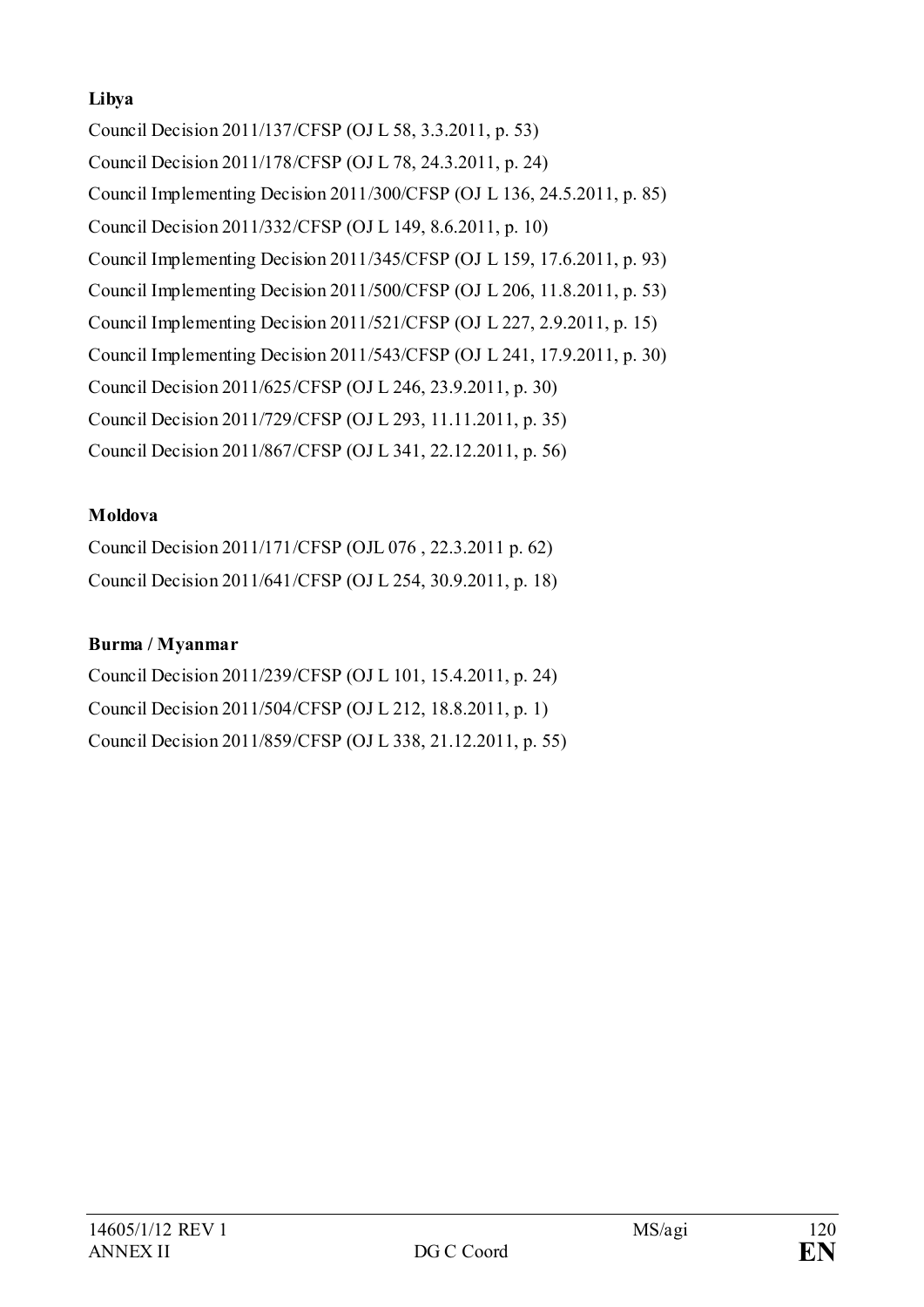#### **Somalia**

Council Decision 2011/635/CFSP (OJ L 249, 27.9.2011, p. 12)

#### **South Sudan / Sudan**

Council Decision 2011/423/CFSP (OJ L 188, 19.7.2011, p. 20)

#### **Syria**

Council Decision 2011/273/CFSP (OJ L 121, 10.5.2011, p. 11) Council Implementing Decision 2011/302/CFSP (L 136 p. 91 24.5.2011) Council Implementing Decision 2011/367/CFSP (L 164 p. 14 24.6.2011) Council Implementing Decision 2011/488/CFSP (L 199 p. 74 2.8.2011) Council Implementing Decision 2011/515/CFSP (L 218 p. 20 24.8.2011) Council Decision 2011/522/CFSP (L 228 p.16 3.9.2011) Council Decision 2011/628/CFSP (L 247 p.17 24.9.2011) Council Decision 2011/684/CFSP (L 269 p.33 14.10.2011) Council Decision 2011/735/CFSP (L 296 p.53 15.11.2011) Council Implementing Decision 2011/736/CFSP (L 296 p.55 15.11.2011) Council Decision 2011/782/CFSP (OJ L 319, 2.12.2011, p. 56)

#### **Terrorist groups / Al Qaida**

Council Decision 2011/487/CFSP (OJ L 199, 2.8.2011, p. 73) **[1](#page-120-0)**

<u>.</u>

<span id="page-120-0"></span>**<sup>1</sup>** This Decision also concerns Afghanistan / Taliban.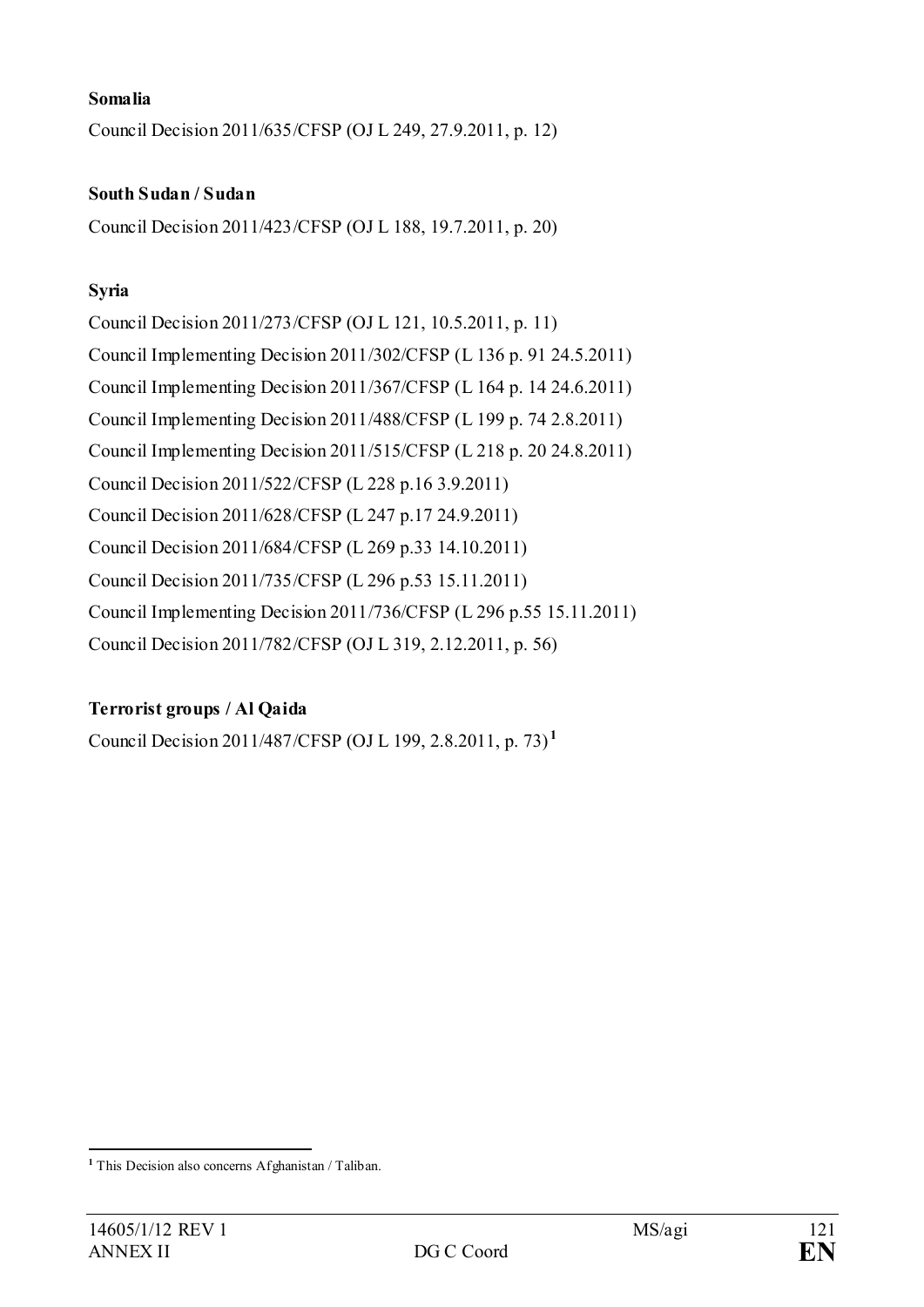### **Common Position 2001/931/CFSP**

Council Decision 2011/70/CFSP (OJ L 28, 2.2.2011, p. 57) Council Decision 2011/430/CFSP (OJ L 188, 19.7.2011, p. 47) Council Decision 2011/701/CFSP (OJ L 277, 22.10.2011, p. 18) Council Decision 2011/872/CFSP (OJ L 343, 23.12.2011, p. 54)

#### **Tunisia**

Council Decision 2011/72/CFSP (OJ L 28, 2.2.2011, p. 62) Council Implementing Decision 2011/79/CFSP (OJ L 31, 5.2.2011, p. 40)

**\_\_\_\_\_\_\_\_\_\_\_\_\_\_\_\_\_\_**

#### **Zimbabwe**

Council Decision 2011/101/CFSP (OJ L 42, 16.2.2011, p. 6)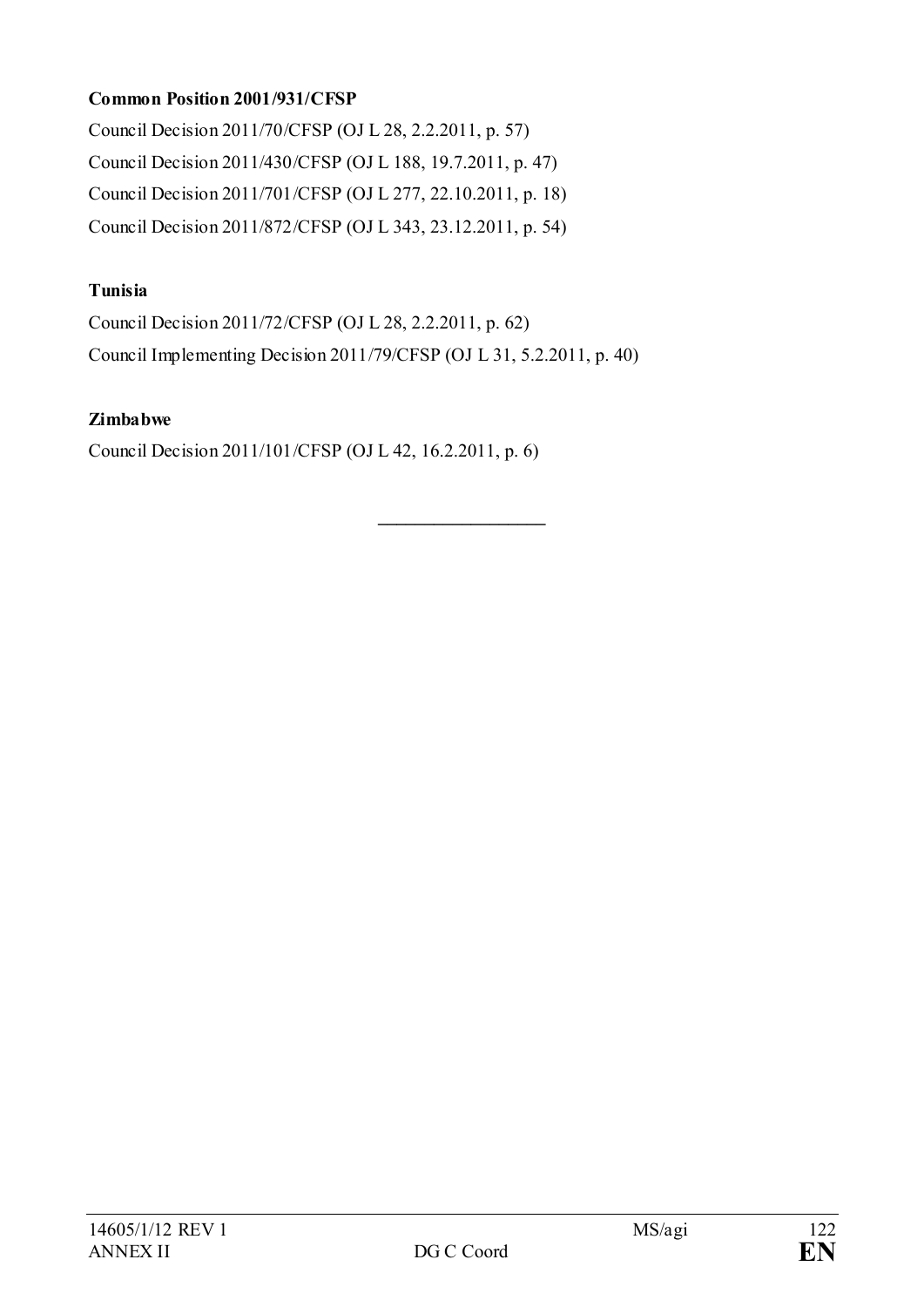#### **ANNEX III Declarations and Statements in 2011**

A total of **593** statements and declarations were issued in 2011 under four categories:

- **HR Declarations on behalf of the EU**: these reflect the official position of the EU and are issued under the HR's authority with prior consultation of the Member States. Where no such official position exists, these Declarations are agreed by Member States within the Council.Third countries can align when invited.
- **HR Statements**: are used to respond immediately to events which require quick reaction, when the content of the reaction is uncontroversial or follows an agreed line. These statements are issued under the HR's authority without formal consultation of the MS. Alignment of third countries is not possible.
- **Statements by the Spokesperson of the HR**: can be used when the personal involvement of the HR is not necessarily required. Can be issued very quickly.
- **Local EU Statements**: used for statements concerning a specific local/regional issue. EU Heads of Mission present in a country forge a consensus around the text.

The number of declarations /statements **by category** is as follows:

| Category                            | <b>201</b> |
|-------------------------------------|------------|
| HR Declarations on behalf of the EU | 86         |
| <b>HR</b> Statements                | 328        |
| Spokesperson's statements           | 128        |
| Local statements                    |            |
| <b>Total</b>                        | 593        |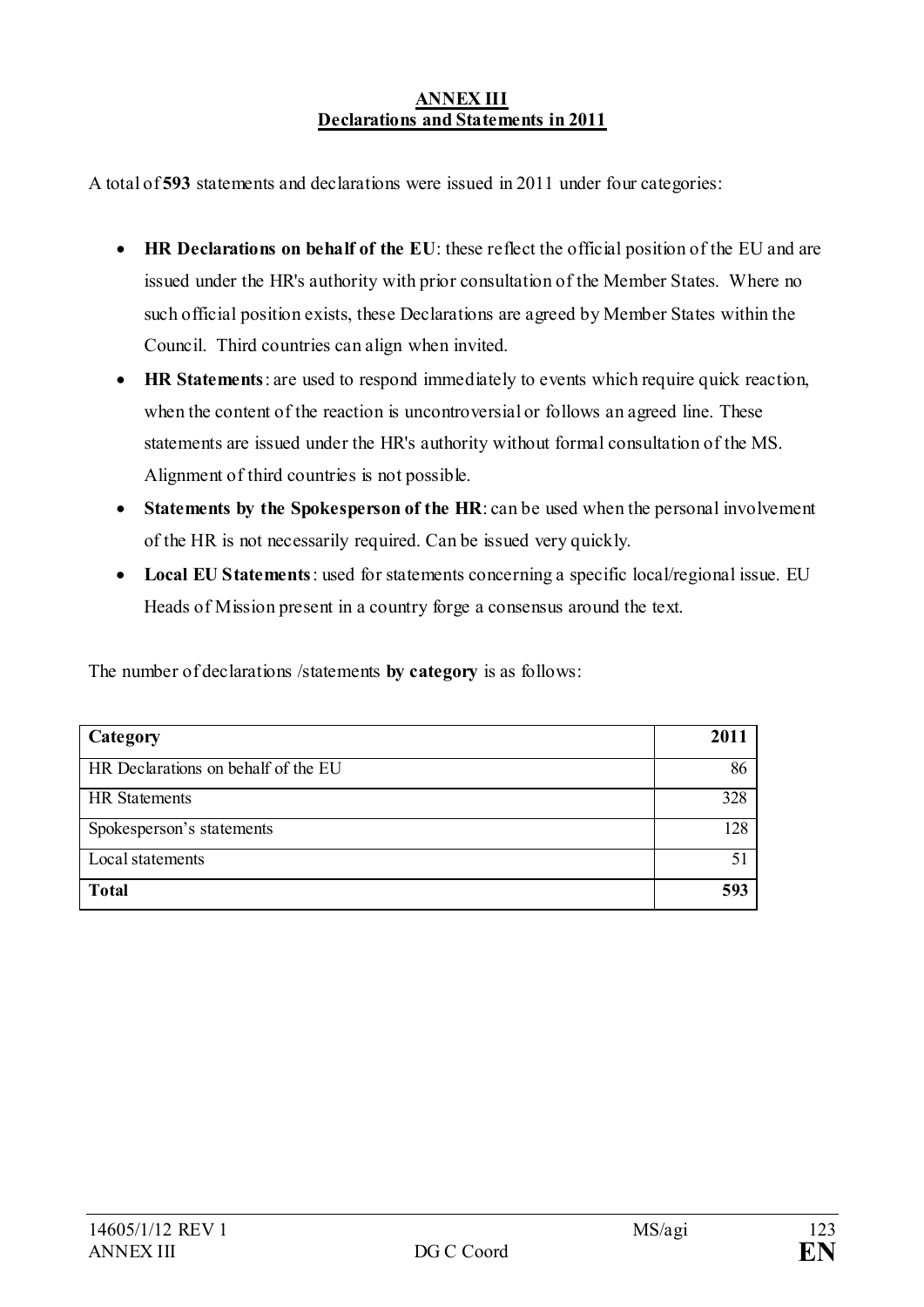The following is a breakdown of declarations / statements by **geographic region**.

| <b>Region</b>                    | 2011 |
|----------------------------------|------|
| Africa                           | 18%  |
| Asia                             | 11%  |
| Eastern Europe / Western Balkans | 18%  |
| Latin America                    | 3%   |
| North Africa                     | 22%  |
| Middle East / Gulf               | 20%  |
| Multi-lateral                    | 5%   |
| North America                    | 3%   |

The breakdown by **subject / thematic issues** is as follows:

| Subject                                                             | 2011 |
|---------------------------------------------------------------------|------|
| Human Rights                                                        | 132  |
| Elections / Reform                                                  | 84   |
| Conflict / stabilisation processes                                  | 158  |
| Security incidents                                                  | 82   |
| Congratulations / condolences messages                              | 25   |
| Non-proliferation                                                   | 3    |
| Other (outcomes of high-level meetings / restrictive measures etc.) | 109  |
| <b>Total</b>                                                        | 593  |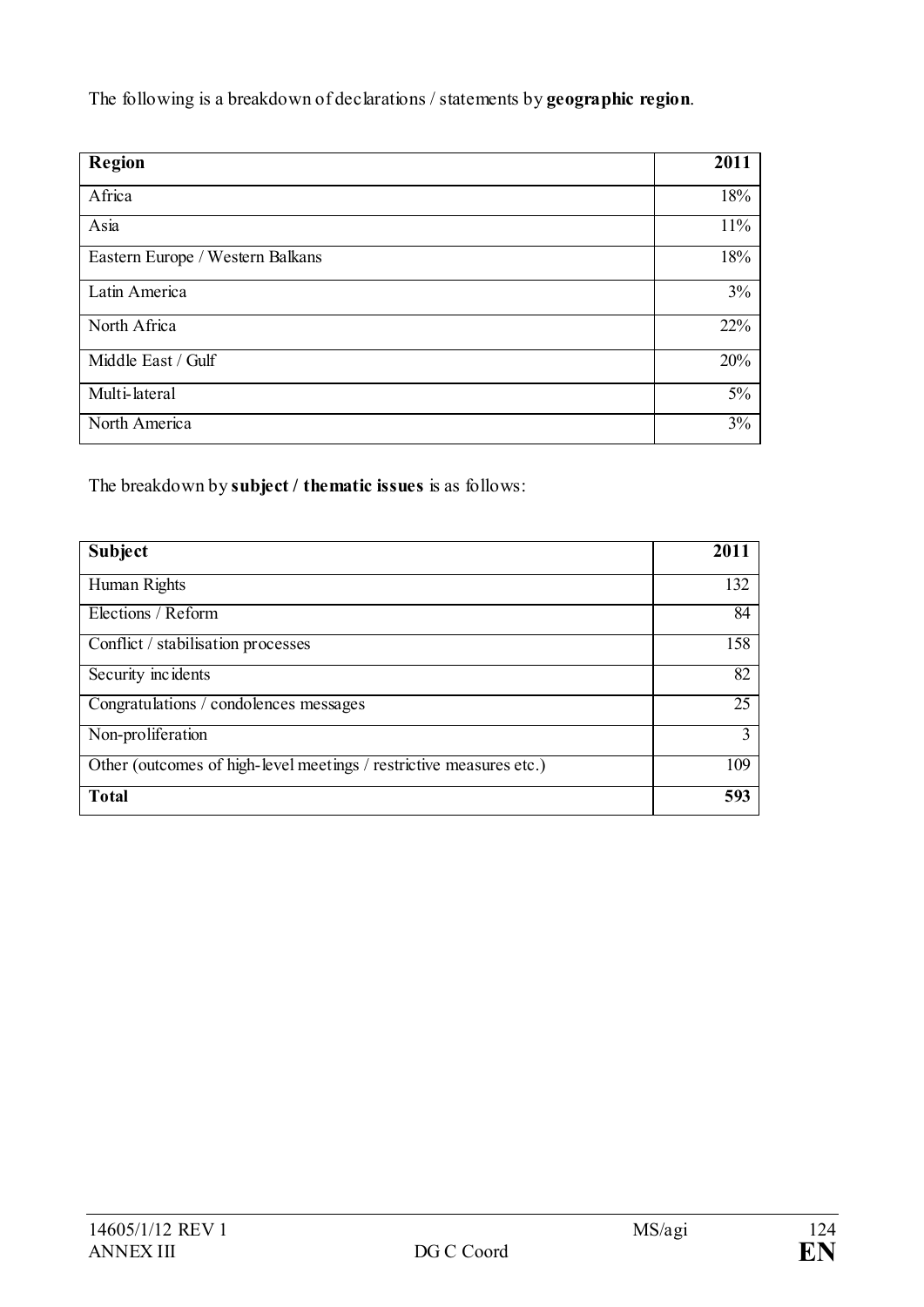The High Representative also makes **joint statements** on certain issues with the President of the European Council, the President of the European Commission or with other members of the Commission. A total of 36 joint statements were made in 2011.

| Presidents Van Rompuy / Barroso |   |
|---------------------------------|---|
| Commissioner Fule               |   |
| <b>Commissioner Piebalgs</b>    | ⇁ |
| <b>Commissioner Reding</b>      |   |
| <b>Total</b>                    |   |

All declarations and statements are available on the following website

European External Action Service [http://eeas.europa.eu/media/index\\_en.htm](http://eeas.europa.eu/media/index_en.htm) Council of the European Union <http://consilium.europa.eu/press?lang=en> Press Room (Rapid) [http://europa.eu/newsroom/index\\_en.htm](http://europa.eu/newsroom/index_en.htm)

\_\_\_\_\_\_\_\_\_\_\_\_\_\_\_\_\_\_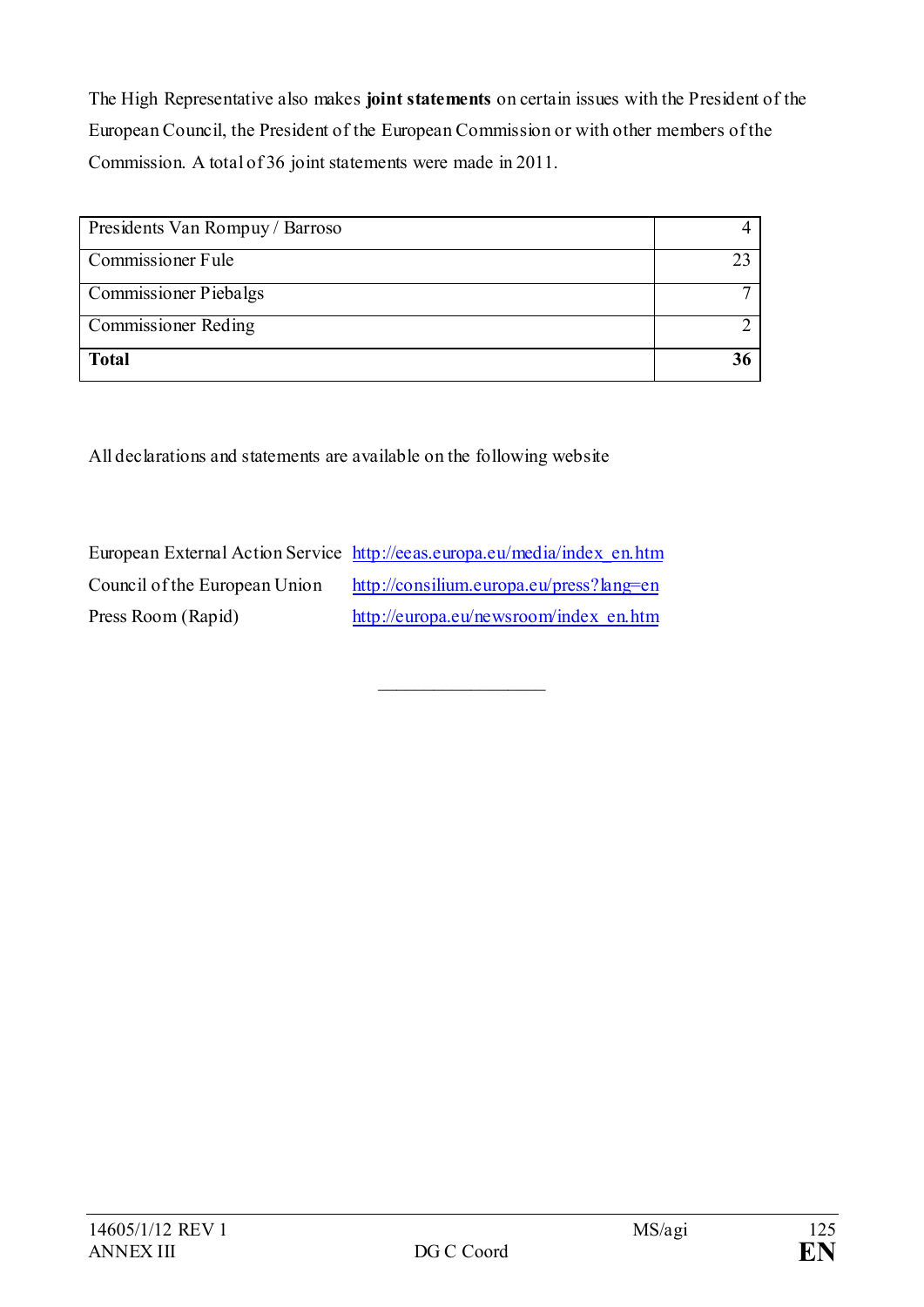# **ANNEX IV: Presence of HR/VP Ashton in the European Parliament** – **2011**

| Date             | <b>Meeting</b>              | Subject                                    | <b>HR/VP</b> Ashton presence | <b>Remarks</b>                  |
|------------------|-----------------------------|--------------------------------------------|------------------------------|---------------------------------|
| 18/1             | EP Election Observation     | EU EOMs planning                           | HR/VP Ashton                 | DSG Popowski present            |
|                  | Group, Strasbourg           |                                            |                              |                                 |
| 19/1             | Plenary, Strasbourg         | Freedom of religion/Christians;            | HR/VP Ashton                 | DSG Popowski present            |
| 19/1             | Plenary, Strasbourg         | Belarus                                    | HR/VP Ashton                 | DSG Popowski present            |
| 19/1             | Plenary, Strasbourg         | Sahel region                               | HR/VP Ashton                 | DSG Popowski present            |
| 2/2              | Mini-Plenary, Brussels      | Situation in Tunisia and Egypt             | HR/VP Ashton                 | Cssr Barnier took part of the   |
|                  |                             |                                            |                              | Sudan debate on behalf of HR/VP |
| 2/2              | Mini-Plenary, Brussels      | South Sudan referendum                     | HR/VP Ashton                 | Cssr Barnier took part of the   |
|                  |                             |                                            |                              | Sudan debate on behalf of HR/VP |
| $\overline{2/3}$ | EP Conference of Presidents | Update on the situation in North Africa    | HR/VP Ashton                 | DSG Popowski present            |
|                  | (in camera), Brussels       |                                            |                              |                                 |
| 9/3              | Plenary, Strasbourg         | Southern Neighbourhood, and Libya in       | HR/VP Ashton                 | DSG Popowski present            |
|                  |                             | particular, including humanitarian aspects |                              |                                 |
| 9/3              | Plenary, Strasbourg         | EU's approach towards Iran                 | HR/VP Ashton                 | DSG Popowski present            |
| $\overline{9/3}$ | Plenary, Strasbourg         | 16th session of the Human Rights Council   | HR/VP Ashton                 | DSG Popowski present            |
|                  |                             | (Geneva, $28/2 - 25/3$ )                   |                              |                                 |
| 9/3              | Plenary, Strasbourg         | State of play of the peace process for the | HR/VP Ashton                 | DSG Popowski present            |
|                  |                             | Middle East                                |                              |                                 |
| 22/3             | AFET, Brussels              | Exchange of views (incl. FAC debrief)      | HR/VP Ashton                 | SG Vimont present               |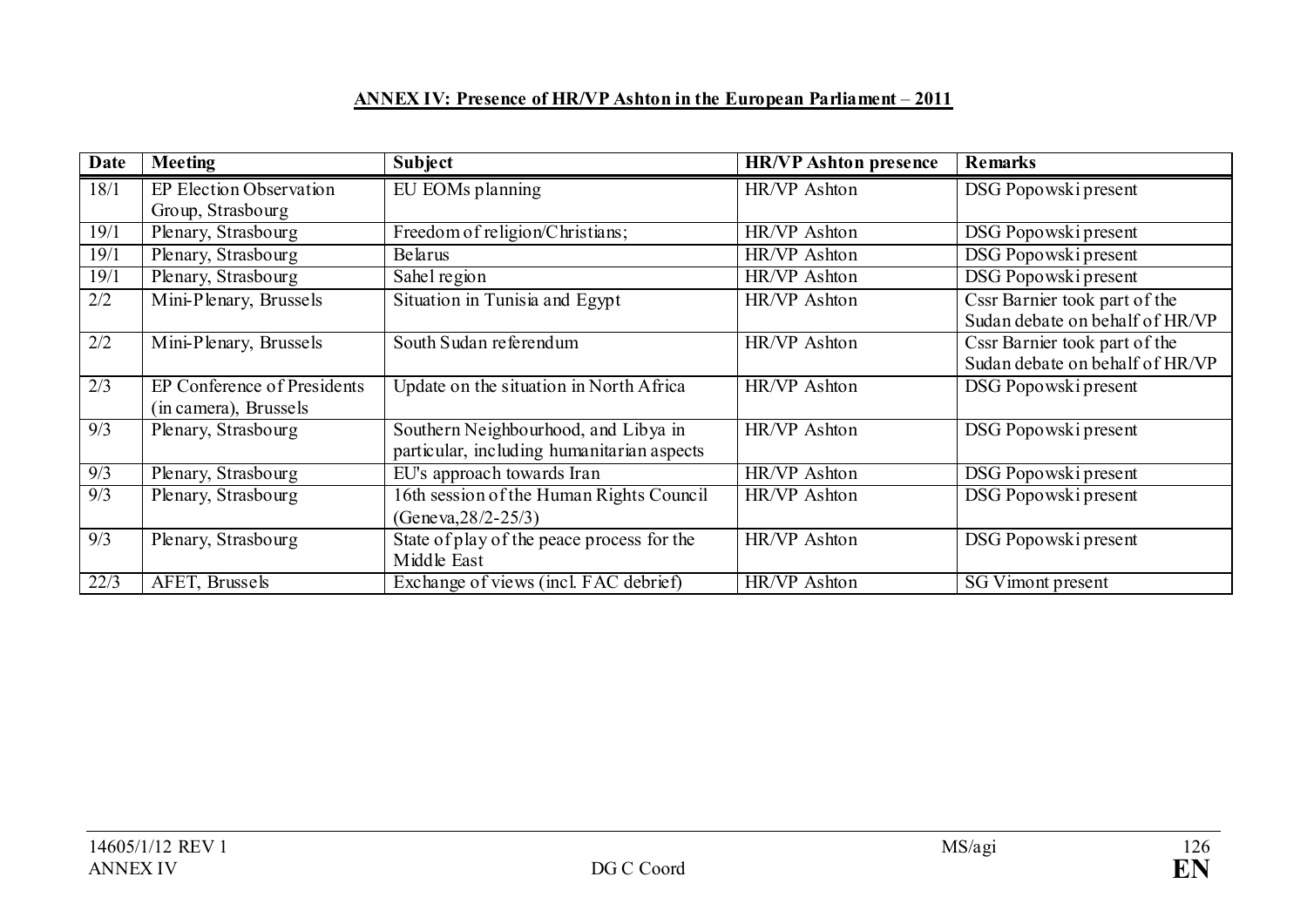| 11/5 | Plenary, Strasbourg                                                           | Joint debate:<br>- Statement on main aspects and basic<br>choices of CFSP and CSDP (art. 36 TEU)<br>- Situation in Syria, in Camp Ashraf, and the<br>situation of the Coptic Christian community<br>of Egypt<br>- Annual report from the Council CFSP<br>- Development of CSDP following the entry<br>into force of the Lisbon Treaty<br>- EU as global actor: its role in multilateral<br>organisations report | HR/VP Ashton | SG Vimont and DSG Popowski<br>present  |
|------|-------------------------------------------------------------------------------|-----------------------------------------------------------------------------------------------------------------------------------------------------------------------------------------------------------------------------------------------------------------------------------------------------------------------------------------------------------------------------------------------------------------|--------------|----------------------------------------|
| 5/7  | EP Special Committee (under<br>2002 IIA), Strasbourg (closed<br>meeting)      |                                                                                                                                                                                                                                                                                                                                                                                                                 | HR/VP Ashton | Oral briefing; DSG Popowski<br>present |
| 5/7  | $EP$ President Buzek + Heads<br>of the Delegations to Third<br>States/Regions |                                                                                                                                                                                                                                                                                                                                                                                                                 | HR/VP Ashton | DSG Popowski present                   |
| 6/7  | Plenary, Strasbourg                                                           | Situation in the Arab world and North<br>Africa, Syria and Yemen                                                                                                                                                                                                                                                                                                                                                | HR/VP Ashton | DSG Popowski present                   |
| 6/7  | Plenary, Strasbourg                                                           | EU external policies in favour of<br>Democratisation                                                                                                                                                                                                                                                                                                                                                            | HR/VPAshton  | DSG Popowski present                   |
| 6/7  | Plenary, Strasbourg                                                           | Situation in Nagorno-Karabakh                                                                                                                                                                                                                                                                                                                                                                                   | HR/VP Ashton | DSG Popowski present                   |
| 6/7  | Plenary, Strasbourg                                                           | Preparations for the Russian State Duma<br>elections in December                                                                                                                                                                                                                                                                                                                                                | HR/VP Ashton | DSG Popowski present                   |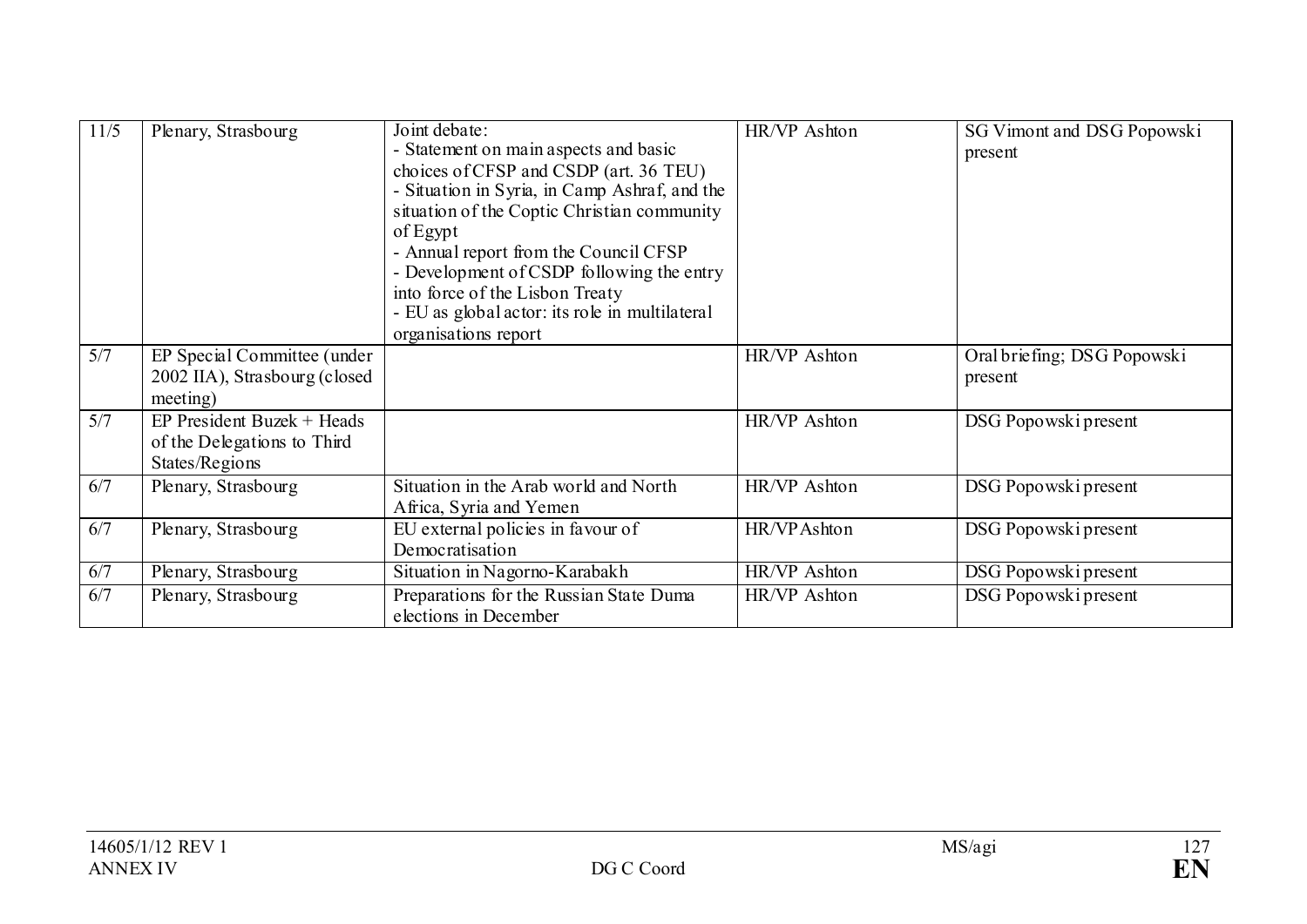| 4/9   | Warsaw                                                                        | <b>COFACC Conference of Foreign Affairs</b><br>Committee Chairs                                                            | HR/VP Ashton                                           | DSG Popowski present                                                |
|-------|-------------------------------------------------------------------------------|----------------------------------------------------------------------------------------------------------------------------|--------------------------------------------------------|---------------------------------------------------------------------|
| 27/9  | Plenary, Strasbourg                                                           | Ministerial week's activity at the UN<br>General Assembly, in particular the Middle<br>East peace process and North Africa | HR/VP Ashton                                           | DSG Popowski present                                                |
| 27/9  | Plenary, Strasbourg                                                           | Eastern partnership summit (Warsaw, 29)<br>September)                                                                      | HR/VP Ashton                                           | DSG Popowski present                                                |
| 27/9  | Plenary, Strasbourg                                                           | Sexual orientation and gender identity at the<br>UN Human Rights Council                                                   | HR/VP Ashton                                           | DSG Popowski present                                                |
| 27/9  | Plenary, Strasbourg                                                           | Tensions between Turkey and the Republic<br>$of C$ yprus                                                                   | HR/VP Ashton                                           | Commissioner Füle took most of<br>the debate on behalf of the HR/VP |
| 28/9  | Plenary, Strasbourg                                                           | State of the Union - Statement by EC<br>President Barroso (in the presence of all<br><i>Commissioners</i> )                | $HR/VP$ Ashton present -<br>not in a speaking capacity |                                                                     |
| 12/10 | Mini-Plenary, Brussels                                                        | Situation in Yemen, Bahrain, Syria and<br>Egypt                                                                            | HR/VP Ashton                                           |                                                                     |
| 12/10 | Mini-Plenary, Brussels                                                        | Current developments in Ukraine                                                                                            | HR/VP Ashton                                           |                                                                     |
| 23/11 | <b>EUROLAT Parliamentary</b><br>Assembly Executive Bureau,<br><b>Brussels</b> |                                                                                                                            | HR/VP Ashton                                           |                                                                     |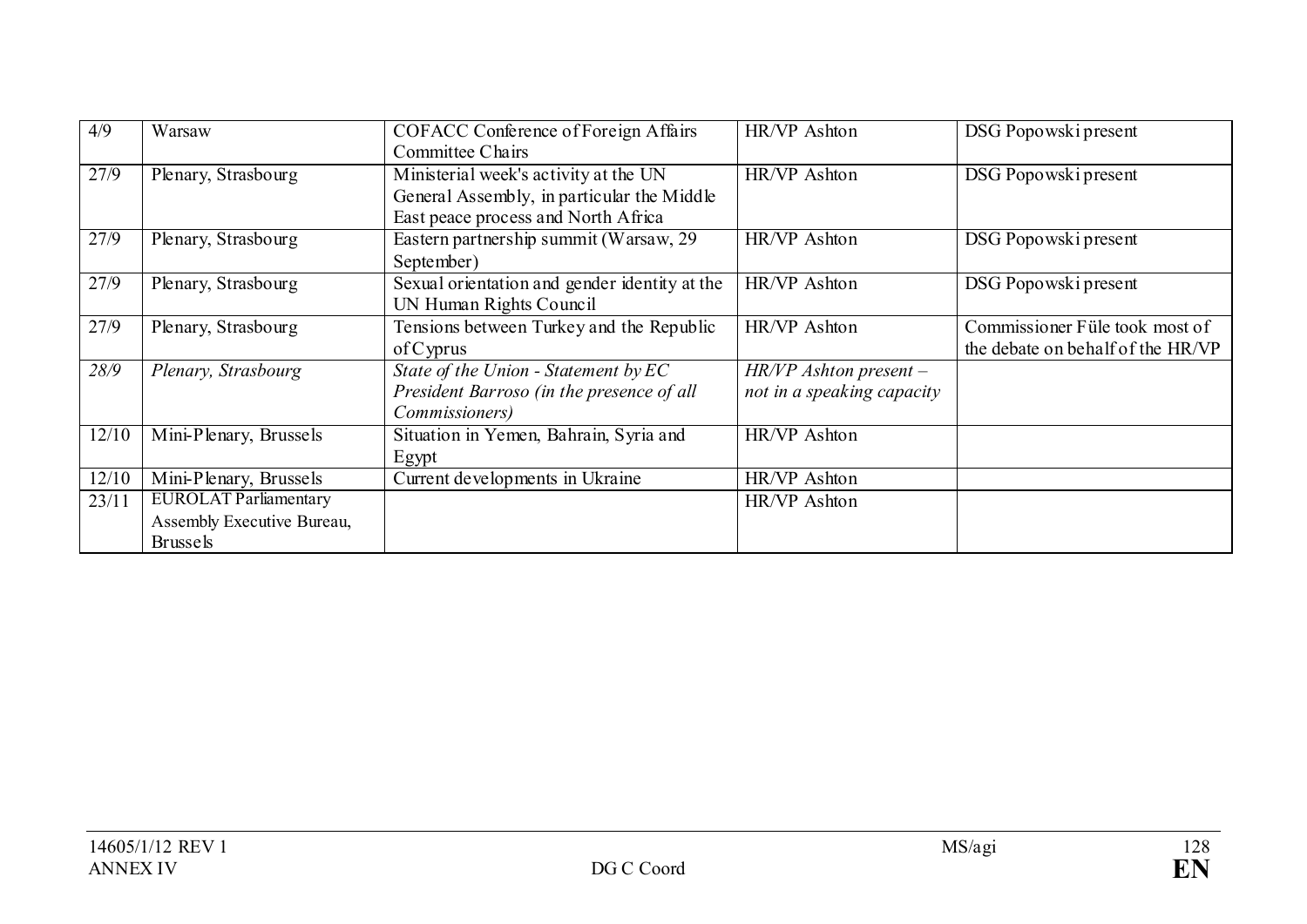| 12/12 | AFET, Strasbourg              | Exchange of views                           | HR/VP Ashton               | EEAS SG Vimont, COO           |
|-------|-------------------------------|---------------------------------------------|----------------------------|-------------------------------|
|       |                               |                                             |                            | O'Sullivan, DSG Popowski      |
|       |                               |                                             |                            | present                       |
| 13/12 | Plenary, Strasbourg           | Joint debate on CSDP (Article 36 TEU) and   | HR/VP Ashton               | EEAS SG Vimont, DSG           |
|       |                               | Lisek report on the Impact of the financial |                            | Popowski, MD Marinaki present |
|       |                               | crisis on the defence sector                |                            |                               |
| 13/12 | Plenary, Strasbourg           | Human rights                                | HR/VP Ashton               | <b>EEAS SG Vimont, DSG</b>    |
|       |                               |                                             |                            | Popowski present              |
| 13/12 | Plenary, Strasbourg           | EU-Russia summit                            | HR/VP Ashton               | <b>EEAS SG Vimont, DSG</b>    |
|       |                               |                                             |                            | Popowski present              |
| 13/12 | Plenary, Strasbourg           | Situation in Syria                          | HR/VP Ashton               | EEAS SG Vimont, DSG           |
|       |                               |                                             |                            | Popowski present              |
| 14/12 | Plenary, Strasbourg           | Sakharov Prize 2011 ceremony                | $HR/VP$ Ashton present –   |                               |
|       |                               |                                             | not in a speaking capacity |                               |
| 14/12 | EP Special Committee (under   |                                             | HR/VP Ashton               |                               |
|       | 2002 IIA), Strasbourg (closed |                                             |                            |                               |
|       | meeting)                      |                                             |                            |                               |

 $\overline{\phantom{a}}$  , where  $\overline{\phantom{a}}$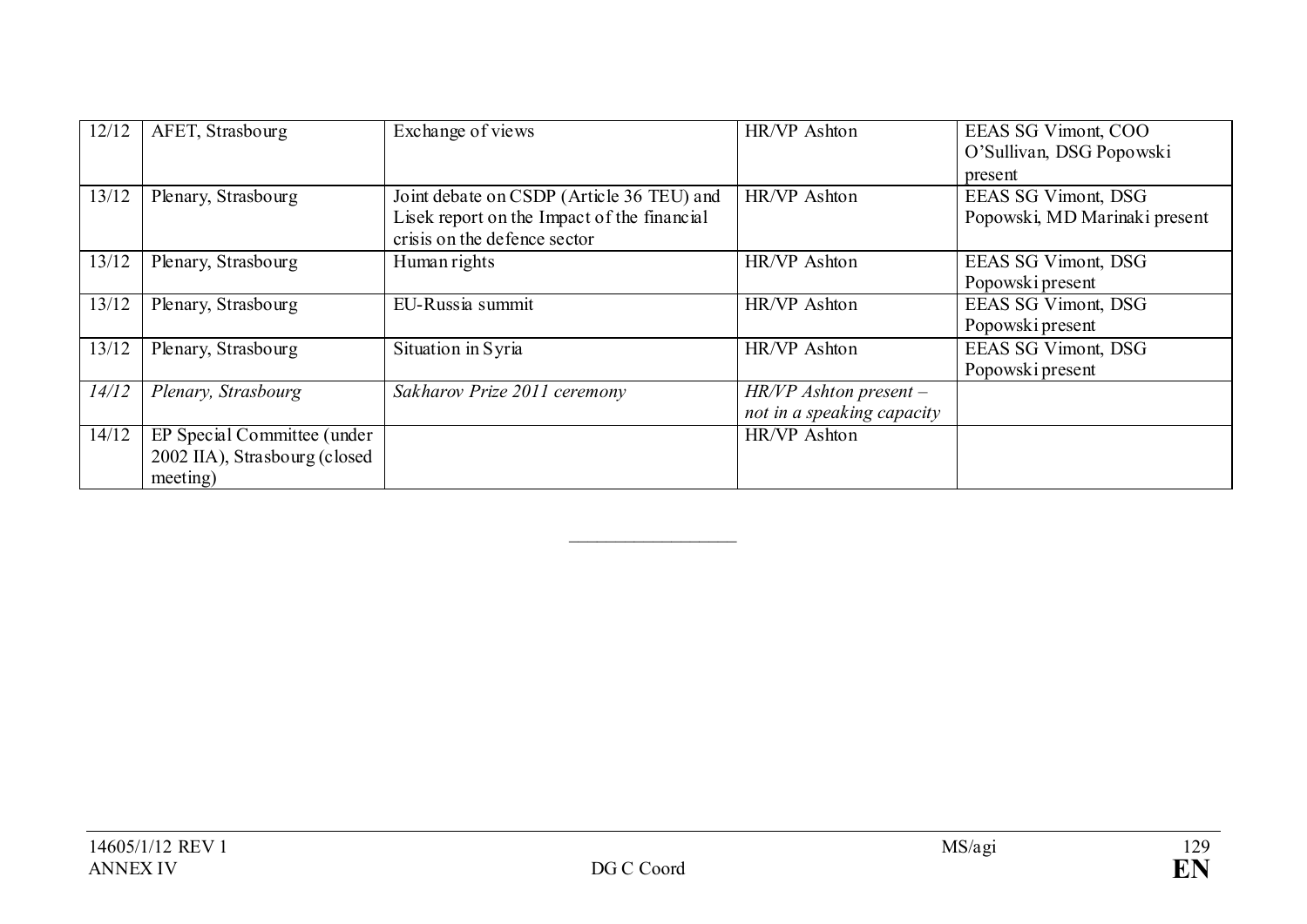| Date             | <b>Meeting</b>                                                                                                                             | Subject                                | <b>HR/VP Ashton + EEAS presence</b> | <b>Remarks</b>                       |
|------------------|--------------------------------------------------------------------------------------------------------------------------------------------|----------------------------------------|-------------------------------------|--------------------------------------|
| 11/1             | EP Maghreb Delegation                                                                                                                      | Situation in Algeria and Tunisia       | MD Mingarelli                       |                                      |
| 19/1             | Informal meetings with<br>selected MEPs, Strasbourg                                                                                        |                                        | <b>DSG</b> Popowski                 |                                      |
| 25/1             | AFET enlarged bureau (in<br>camera), Brussels                                                                                              | Various (incl. EEAS organigramme)      | <b>SG Vimont</b>                    |                                      |
| 25/1             | AFET, Brussels                                                                                                                             | Report on CFSP Annual report           | DSG Popowski                        |                                      |
| 26/1             | AFET, Brussels                                                                                                                             | Role of EUSRs under the Lisbon Treaty  | <b>DSG Popowski</b>                 |                                      |
| 26/1             | AFET, Brussels                                                                                                                             | Negotiations on EU-Russia Agreement    | COO O'Sullivan                      |                                      |
| 27/1             | BUDG, Brussels                                                                                                                             | EEAS building (debate)                 | COO O'Sullivan                      |                                      |
| 1/2              | AFET (in camera), Brussels                                                                                                                 | FAC debriefing                         | <b>SG Vimont</b>                    | with Cssr Füle on behalf of<br>HR/VP |
| 1/2              | AFET (in camera), Brussels                                                                                                                 | Albania                                | MD Lajčák                           |                                      |
| $\overline{1/2}$ | <b>SURE</b> (Special Committee)<br>on Policy Challenges and<br>Budgetary Resources for a<br>Sustainable EU after 2013),<br><b>Brussels</b> | Budgetary resources external relations | COO O'Sullivan                      |                                      |
| 7/2              | BUDG, Brussels                                                                                                                             | EEAS building (debate and vote)        | COO O'Sullivan                      | not asked to take the floor          |
| 7/2              | AFET/DEVE, Brussels                                                                                                                        | Referendum - South Soudan              | <b>EUSR</b> Marsden                 |                                      |

#### **ANNEX V: Presence of EEAS Corporate Board members, Managing Directors, PSC Chair and EUSRs in the European Parliament – 2011**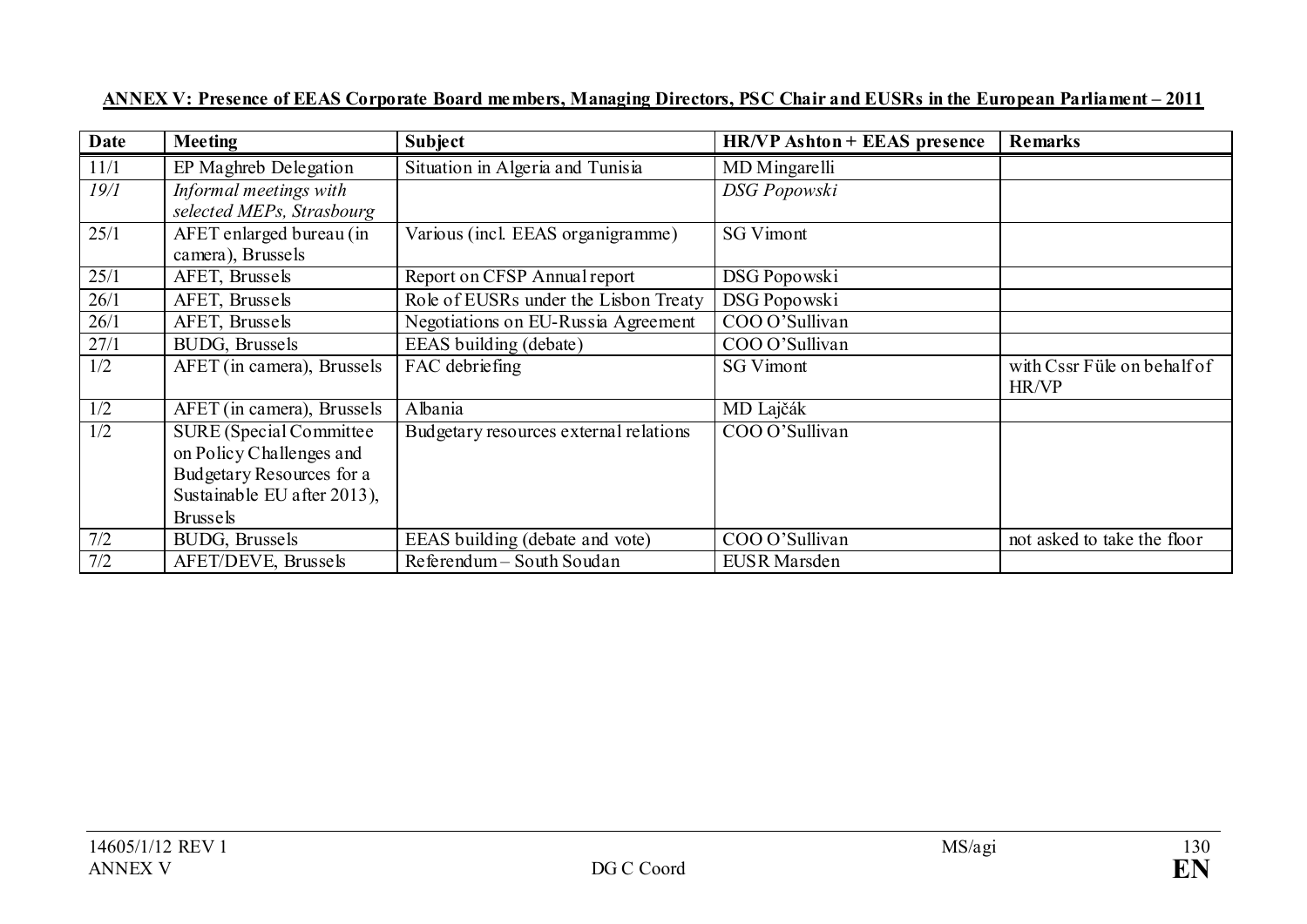| 8/2              | AFET / EP Maghreb<br>Delegation, Brussels                                    | Democratic awakening of Arab<br>societies - lessons for the EU                              | MD Mingarelli                       |                                      |
|------------------|------------------------------------------------------------------------------|---------------------------------------------------------------------------------------------|-------------------------------------|--------------------------------------|
| $\overline{9/2}$ | <b>AFET Working Group on</b><br>the Western Balkans (in<br>camera), Brussels | Albania, FYROM                                                                              | MD Lajčák                           |                                      |
| 15/2             | Plenary, Strasbourg                                                          | Albania                                                                                     | MD Lajčák (no active participation) | with Cssr Füle on behalf of<br>HR/VP |
| 15/2             | Informal meetings with<br>selected MEPs, Strasbourg                          |                                                                                             | MD Lajčák                           |                                      |
| 15/2             | Informal meetings with<br>selected MEPs, Strasbourg                          | Africa                                                                                      | MD Westcott                         |                                      |
| 16/2             | Plenary, Strasbourg                                                          | Situation in Egypt                                                                          | SG Vimont (no active participation) | with Cssr Füle on behalf of<br>HR/VP |
| $16+17/2$        | Informal meetings with<br>selected MEPs, Strasbourg                          | Tunisia/Egypt                                                                               | SG Vimont, MD Mingarelli            |                                      |
| 28/2             | AFET (in camera), Brussels                                                   | FAC debriefing                                                                              | <b>SG Vimont</b>                    | with Cssr Füle on behalf of<br>HR/VP |
| 28/2             | SEDE, Brussels                                                               | Ongoing CSDP activities ((including)<br>debriefing on Informal FAC Defence in<br>Budapest)) | DSG Popowski                        |                                      |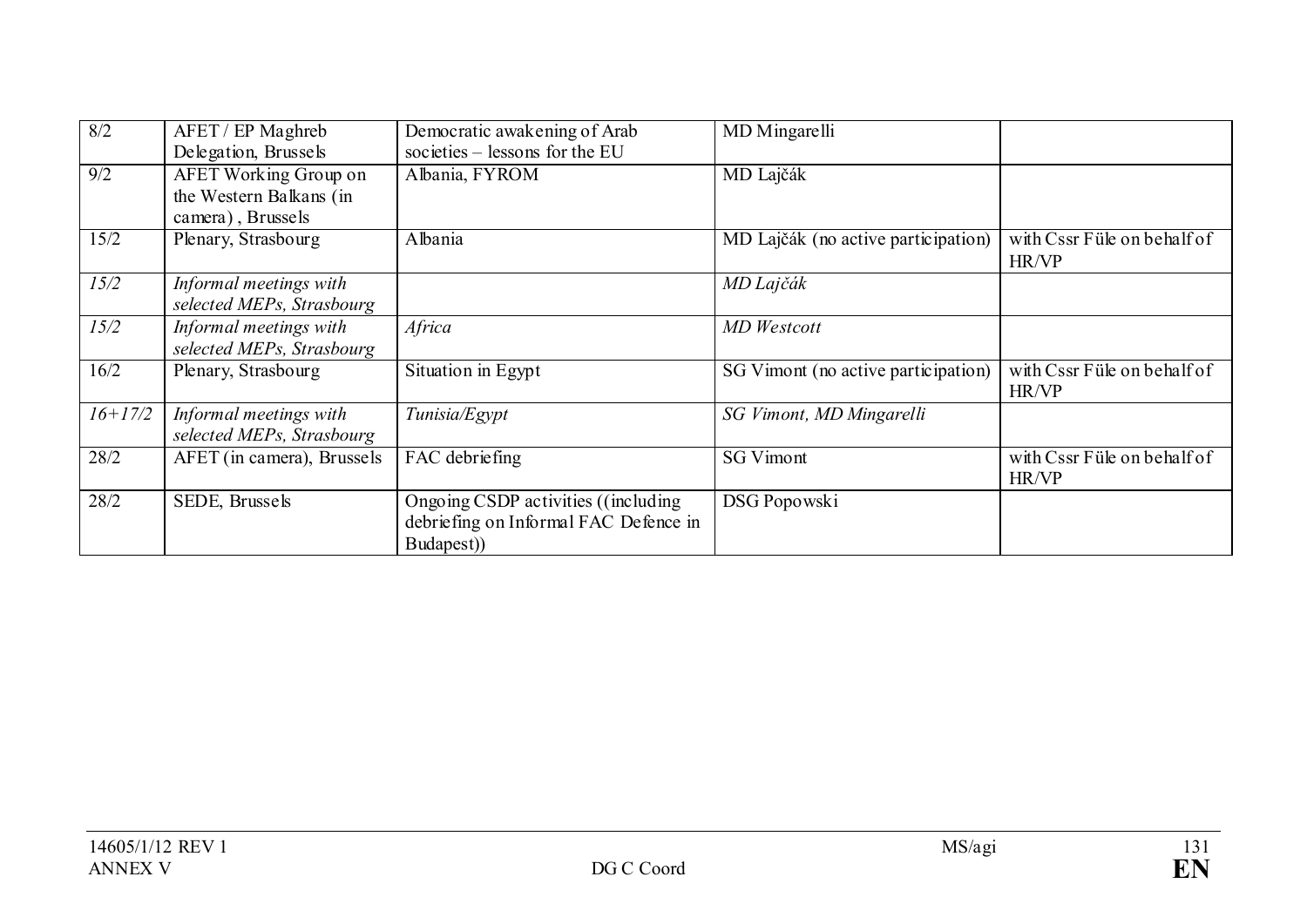| 1/3  | LIBE, Brussels                                      | North Africa, migration policy                                                                                                                  | <b>SG Vimont</b>                            | with Cssr Malmström,<br>Coreper Chair, Frontex |
|------|-----------------------------------------------------|-------------------------------------------------------------------------------------------------------------------------------------------------|---------------------------------------------|------------------------------------------------|
|      |                                                     |                                                                                                                                                 |                                             | Director                                       |
| 9/3  | Informal meetings with<br>selected MEPs, Strasbourg |                                                                                                                                                 | DSG Popowski                                |                                                |
| 15/3 | DROI, Brussels                                      | Implications for EU Human Rights<br>Policy of the events in the Arab World                                                                      | DSG Popowski                                |                                                |
| 15/3 | SEDE, Brussels                                      | Situation in Libya: CSDP aspects                                                                                                                | DSG Popowski                                |                                                |
| 16/3 | AFET, Brussels                                      | Annual CFSP report                                                                                                                              | DSG Popowski                                | did not take the floor                         |
| 16/3 | $EP$ "monitoring group" (in<br>camera), Brussels    | Situation in the Southern Mediterranean                                                                                                         | <b>SG Vimont</b>                            |                                                |
| 16/3 | 16th EU-Ukraine PCC in<br>Brussels, Brussels        | Ukraine                                                                                                                                         | <b>MD</b> Lajcak                            |                                                |
| 17/3 | Euro Lat, Brussels                                  | Situation on the various Association<br>Agreements and Trade Agreements<br>signed, or presently being negotiated,<br>between the EU and the LAC | MD Leffler                                  |                                                |
| 17/3 | EP seminar on EU-China<br>relations, Brussels       | EU-China relations                                                                                                                              | MD Isticioaia-Budura                        |                                                |
| 22/3 | AFET, Brussels                                      | Bahrain                                                                                                                                         | $MD$ Mingarelli + Special Advisor<br>Cooper |                                                |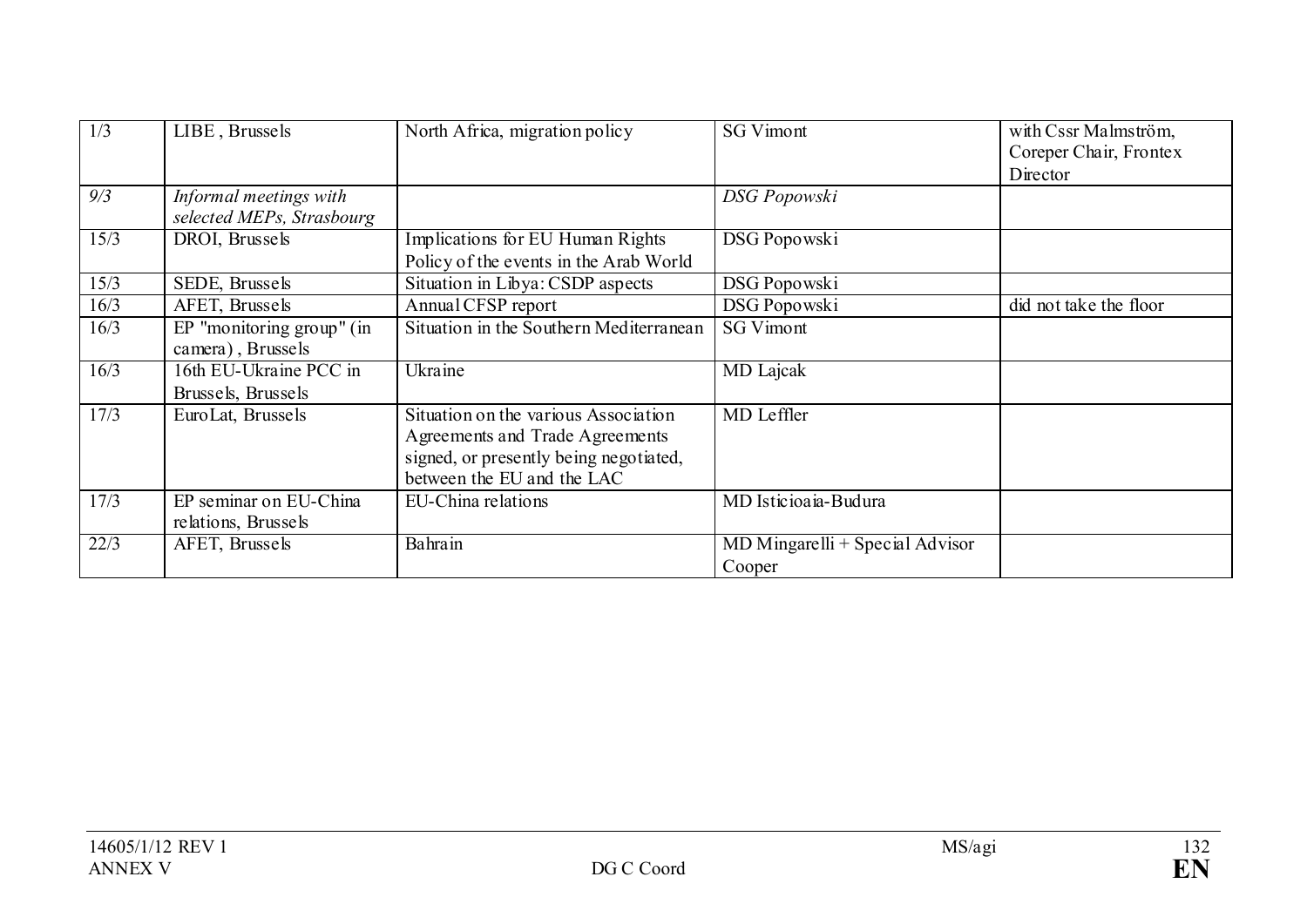| 24/3      | Joint consultation meeting<br>(regular meeting on CFSP)<br>budget under IIA 2006)<br>(closed meeting) | EUSRs; EULEX Kosovo                                       | PSC Chair Skoog                            | CivOpsCmdr<br>Klompenhouwer also<br>present                                   |
|-----------|-------------------------------------------------------------------------------------------------------|-----------------------------------------------------------|--------------------------------------------|-------------------------------------------------------------------------------|
| 6/4       | Informal meetings with<br>MEPs, Strasbourg                                                            |                                                           | MD Mingarelli                              |                                                                               |
| $6 + 7/4$ | Informal meetings with<br>MEPs, Strasbourg                                                            |                                                           | MD Isticioaia-Budura                       |                                                                               |
| 6/4       | Informal meetings with<br>selected MEPs, Strasbourg                                                   |                                                           | DSG Popowski (tbc)                         |                                                                               |
| 6/4       | Plenary, Strasbourg                                                                                   | Situation in Syria, Bahrain and Yemen                     | MD Mingarelli (no active<br>participation) | with HU Minister of state<br>for foreign affairs Németh<br>on behalf of HR/VP |
| 11/4      | LIBE/AFET/SEDE,<br><b>Brussels</b>                                                                    | EEAS and the AFSJ related policies:<br>the role of SitCen | <b>SG Vimont</b>                           | SitCen Director Salmi also<br>present                                         |
| 12/4      | AFET/DEVE/SEDE,<br><b>Brussels</b>                                                                    | Situation in the Ivory Coast and<br>developments in Sudan | <b>MD</b> Westcott                         |                                                                               |
| 12/4      | <b>AFET WG on Western</b><br>Balkan (in camera),<br><b>Brussels</b>                                   | Kosovo                                                    | <b>EUSR</b> Feith                          |                                                                               |
| 13/4      | AFET, Brussels                                                                                        | Situation in the Western Balkans                          | MD Lajčák                                  |                                                                               |
| 13/4      | AFET (in camera), Brussels                                                                            | FAC debriefing                                            | <b>DSG</b> Schmid                          | With Cssr Füle on behalf of<br>the HR/VP                                      |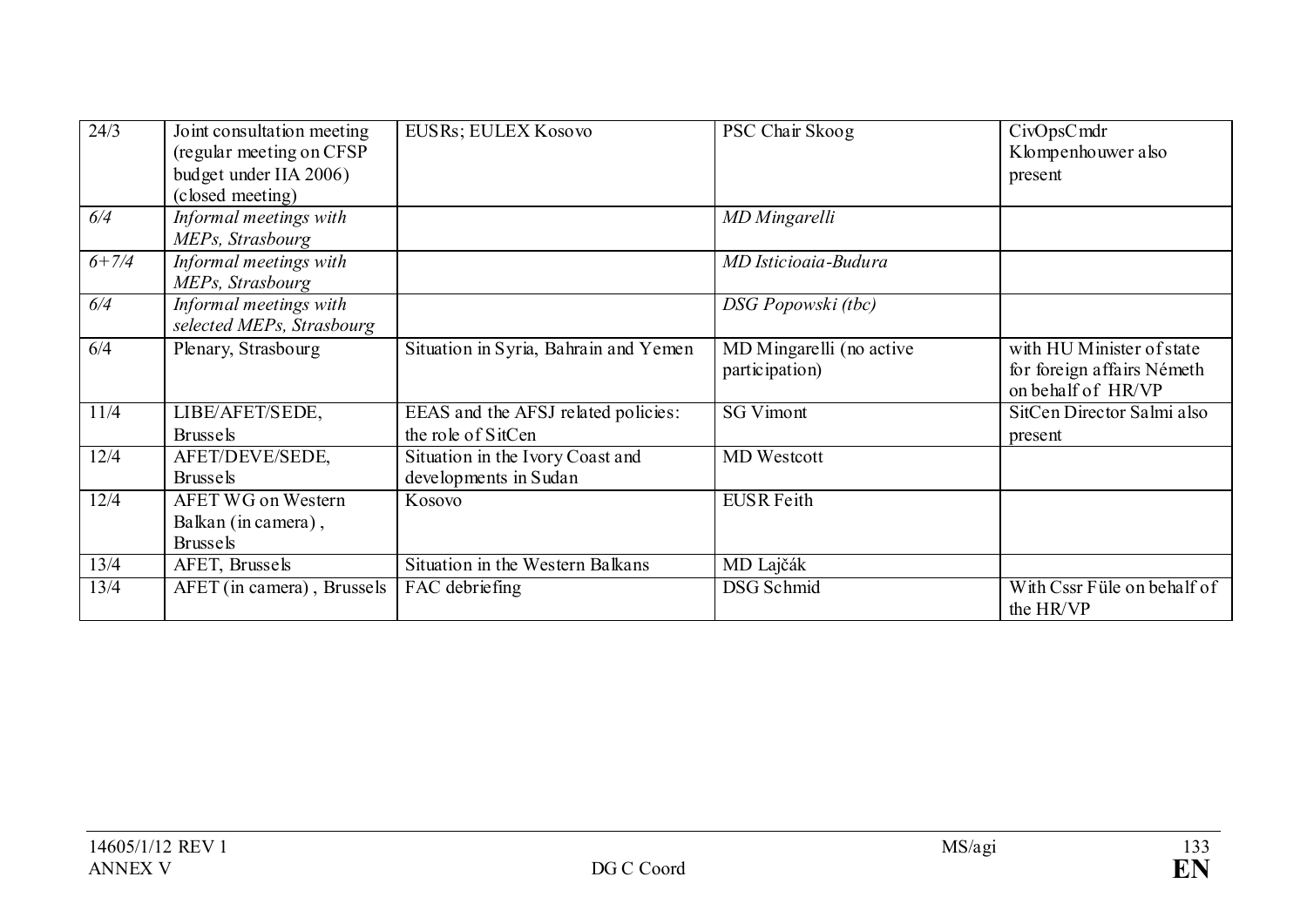| 13/4      | SEDE, Brussels                | CSDP operation in Libya                | DSG Popowski     |                       |
|-----------|-------------------------------|----------------------------------------|------------------|-----------------------|
| 13/4      | SEDE, Brussels                | Exchange of views                      | MD Miozzo        |                       |
| 13/4      | DEVE, Brussels                | Hearing on the blurring of roles       | MD Miozzo        |                       |
|           |                               | between humanitarian and military      |                  |                       |
|           |                               | actors: state of play and perspectives |                  |                       |
| 13/4      | EP Special Committee          | Access to sensitive information -      | DSG Popowski     | Took place in Council |
|           | (under 2002 IIA) (closed      | EUFOR Libya                            |                  | premises (JL). MEPs   |
|           | meeting), Brussels            |                                        |                  | consulted the CMC.    |
| 19/4      | EP "monitoring group" (in     | Situation in the Southern              | <b>SG Vimont</b> |                       |
|           | camera), Brussels             | Neighbourhood                          |                  |                       |
| $10+11/5$ | Informal meetings with        |                                        | <b>SG</b> Vimont |                       |
|           | MEPs, Strasbourg              |                                        |                  |                       |
| $10+11/5$ | Informal meetings with        |                                        | DSG Popowski     |                       |
|           | MEPs, Strasbourg              |                                        |                  |                       |
| $11+12/5$ | Informal meetings with        |                                        | MD Leffler       |                       |
|           | MEPs, Strasbourg              |                                        |                  |                       |
| $11+12/5$ | Informal meetings with        |                                        | MD Lajčák        |                       |
|           | MEPs, Strasbourg              |                                        |                  |                       |
| 11/5      | Delegation for relations with | EU relations with LAC and Canada and   | MD Leffler       |                       |
|           | Canada, Strasbourg            | exchange of views on policy issues     |                  |                       |
| 11/5      | Trilogue, Strasbourg          | External financing instruments         | MD Leffler       |                       |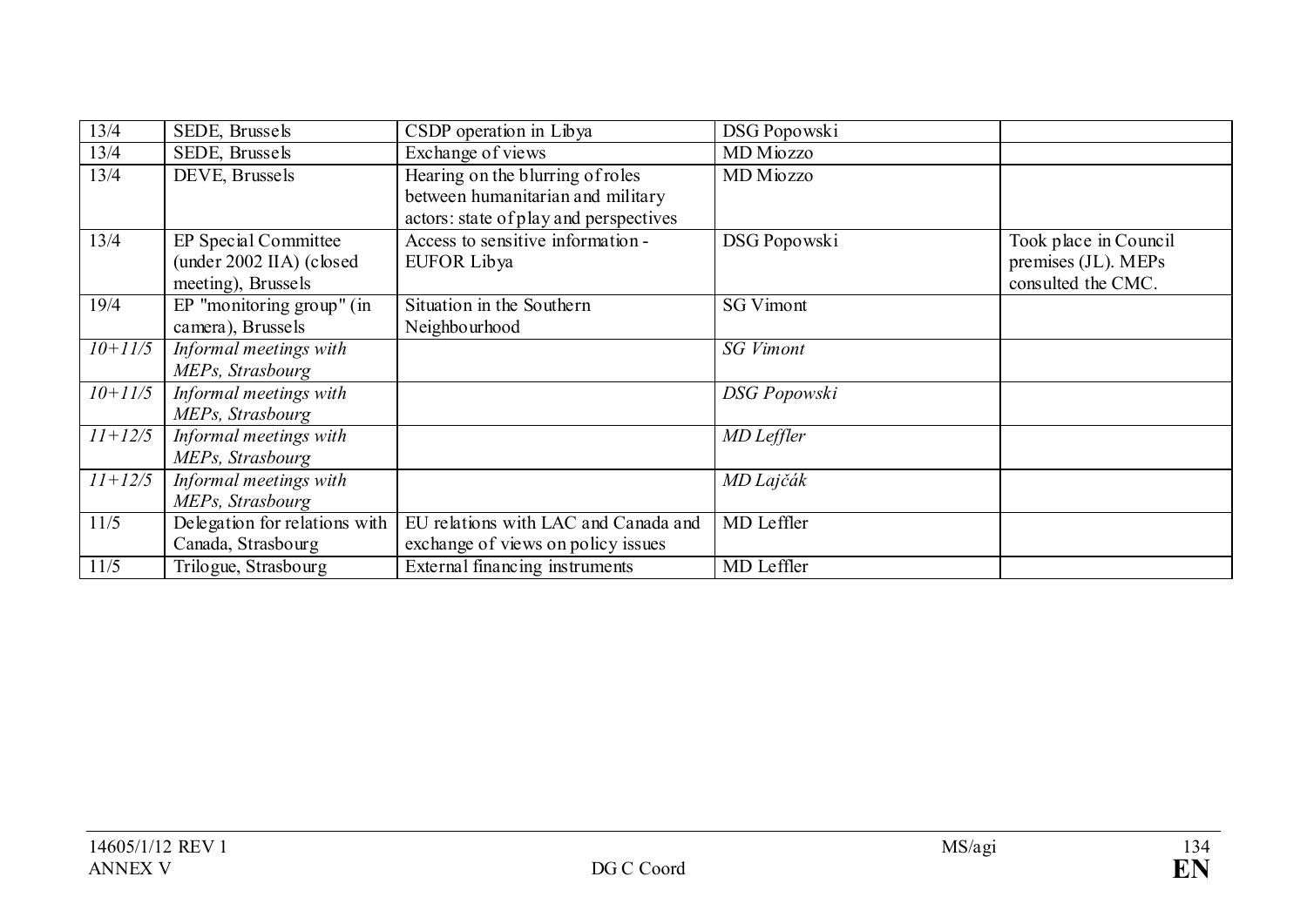| 12/5 | Delegation for relations with | Preparatory meeting for the $70th$ EU-US | MD Leffler             |                             |
|------|-------------------------------|------------------------------------------|------------------------|-----------------------------|
|      | the US, Strasbourg            | IPM – exchange of views on EU            |                        |                             |
|      |                               | relations                                |                        |                             |
| 24/5 | AFET, Brussels                | Feedback on the visit to Jerusalem and   | DSG Schmid             |                             |
|      |                               | the West Bank of the delegation for      |                        |                             |
|      |                               | relations with the PLC                   |                        |                             |
| 25/5 | AFET (in camera), Brussels    | FAC debriefing (foreign affairs part)    | <b>SG Vimont</b>       | With Cssr Füle on behalf of |
|      |                               |                                          |                        | the HR/VP                   |
| 25/5 | PSC informal working          | With Chairs of AFET (acting), SEDE,      | <b>PSC Chair Skoog</b> | $(+ 27 PSC Ambassadors)$    |
|      | lunch, Brussels               | DROI and CSDP rapporteur Gualtieri       |                        |                             |
| 26/5 | SEDE, Brussels                | FAC debriefing (defence part)            | DSG Popowski           | With BE MoD De Crem on      |
|      |                               |                                          |                        | behalf of HR/VP Ashton      |
| 25/5 | DEVE coordinators (in         | FAC debriefing (development part)        | DSG Popowski           | With Cssr Piebalgs on       |
|      | camera), Brussels             |                                          |                        | behalf of HR/VP Ashton      |
| 30/5 | Delegation for relations with | Recent sanctions against Syria and the   | MD Mingarelli          |                             |
|      | the Mashreq countries,        | new border regime at Rafah crossing      |                        |                             |
|      | <b>Brussels</b>               |                                          |                        |                             |
| 30/5 | Delegation for relations with | Situation in the region                  | MD Mingarelli          |                             |
|      | the Palestinian Legislative   |                                          |                        |                             |
|      | Council, Brussels             |                                          |                        |                             |
| 6/6  | Informal meetings with        |                                          | MD Miozzo              |                             |
|      | MEPs, Strasbourg              |                                          |                        |                             |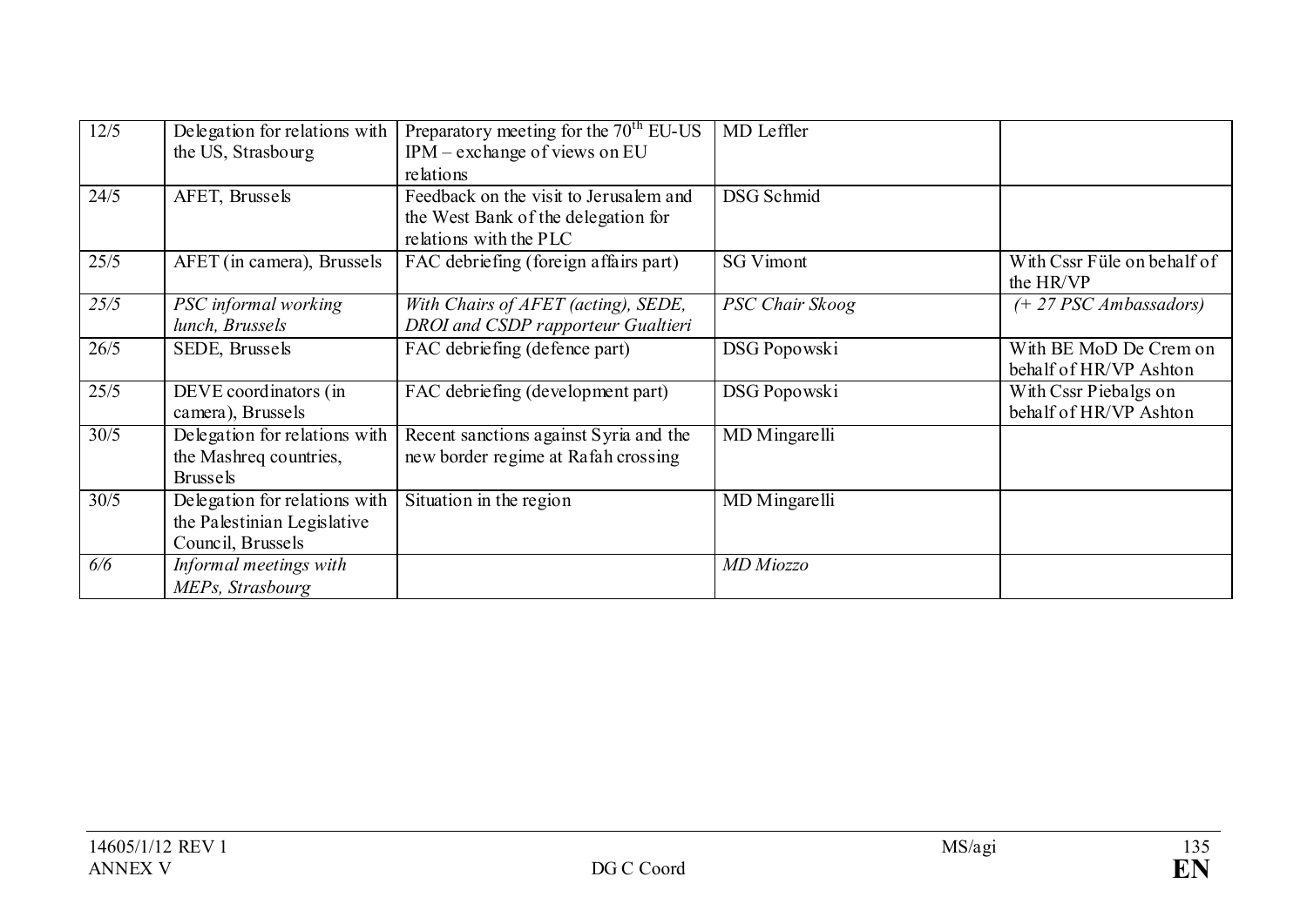| 7/6  | Monitoring group on the<br>situation in the Southern<br>Mediterranean (in camera),<br>Strasbourg | Current situation in Libya                                                                                                       | MD Miozzo            |  |
|------|--------------------------------------------------------------------------------------------------|----------------------------------------------------------------------------------------------------------------------------------|----------------------|--|
| 8/6  | Informal meetings with<br>MEPs, Strasbourg                                                       |                                                                                                                                  | DSG Schmid           |  |
| 8/6  | Informal meetings with<br>MEPs, Strasbourg                                                       |                                                                                                                                  | MD Isticioaia-Budura |  |
| 8/6  | <b>AFET Working Group on</b><br>the Middle East, Strasbourg<br>(in camera)                       | Exchange of views                                                                                                                | <b>DSG</b> Schmid    |  |
| 8/6  | Delegation for relations with<br>the People's Republic of<br>China, Strasbourg                   | Exchange of views                                                                                                                | MD Isticioaia-Budura |  |
| 15/6 | AFET, Brussels                                                                                   | Hearing on the situation in Nagorno-<br>Karabakh                                                                                 | MD Lajcak            |  |
| 15/6 | AFET, Brussels                                                                                   | Recommendation to the Council and<br>Commission concerning the<br>negotiations of the EU-Moldova<br><b>Association Agreement</b> | <b>MD</b> Lajcak     |  |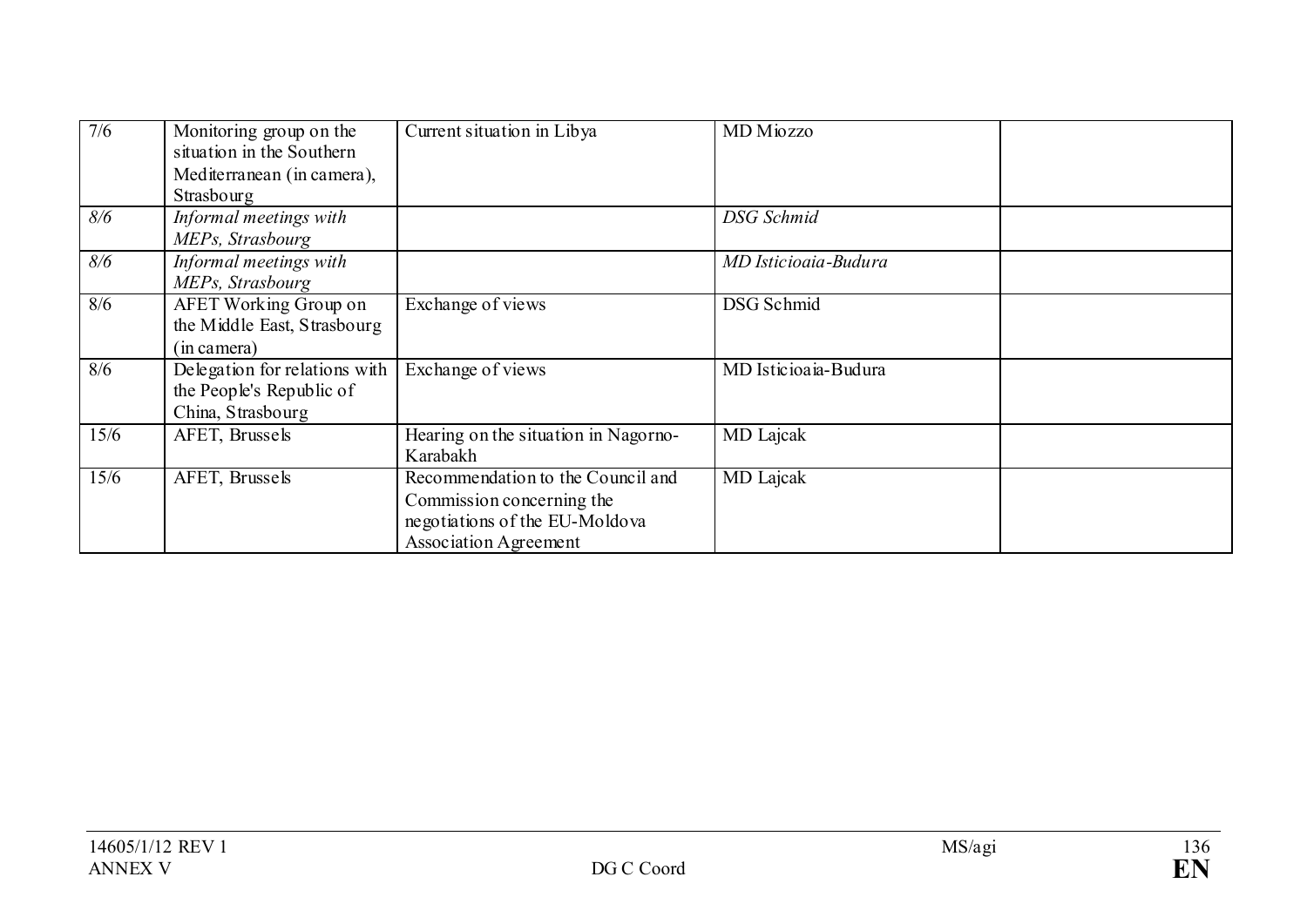| 15/6        | AFET Monitoring Group on<br>the situation in the Southern<br>Mediterranean (in camera),<br><b>Brussels</b> | European Endowment for Democracy<br>and the new task force on the Southern<br>Mediterranean              | <b>SG Vimont</b>   |  |
|-------------|------------------------------------------------------------------------------------------------------------|----------------------------------------------------------------------------------------------------------|--------------------|--|
| $15 - 16/6$ | $13th$ EU-Moldova PCC,<br><b>Brussels</b>                                                                  | State of play of negotiations for an EU-<br>Moldova Association Agreement and<br>the launch of the DCFTA | MD Lajcak          |  |
| 16/6        | Delegation for relations with<br>the Mercosur countries.<br><b>Brussels</b>                                | State of negotiations towards the EU-<br>Mercosur Association Agreement                                  | MD Leffler         |  |
| 21/6        | AFET+DEVE, Brussels                                                                                        | Situation in DR Congo and<br>developments in Sudan/South Sudan                                           | <b>MD</b> Westcott |  |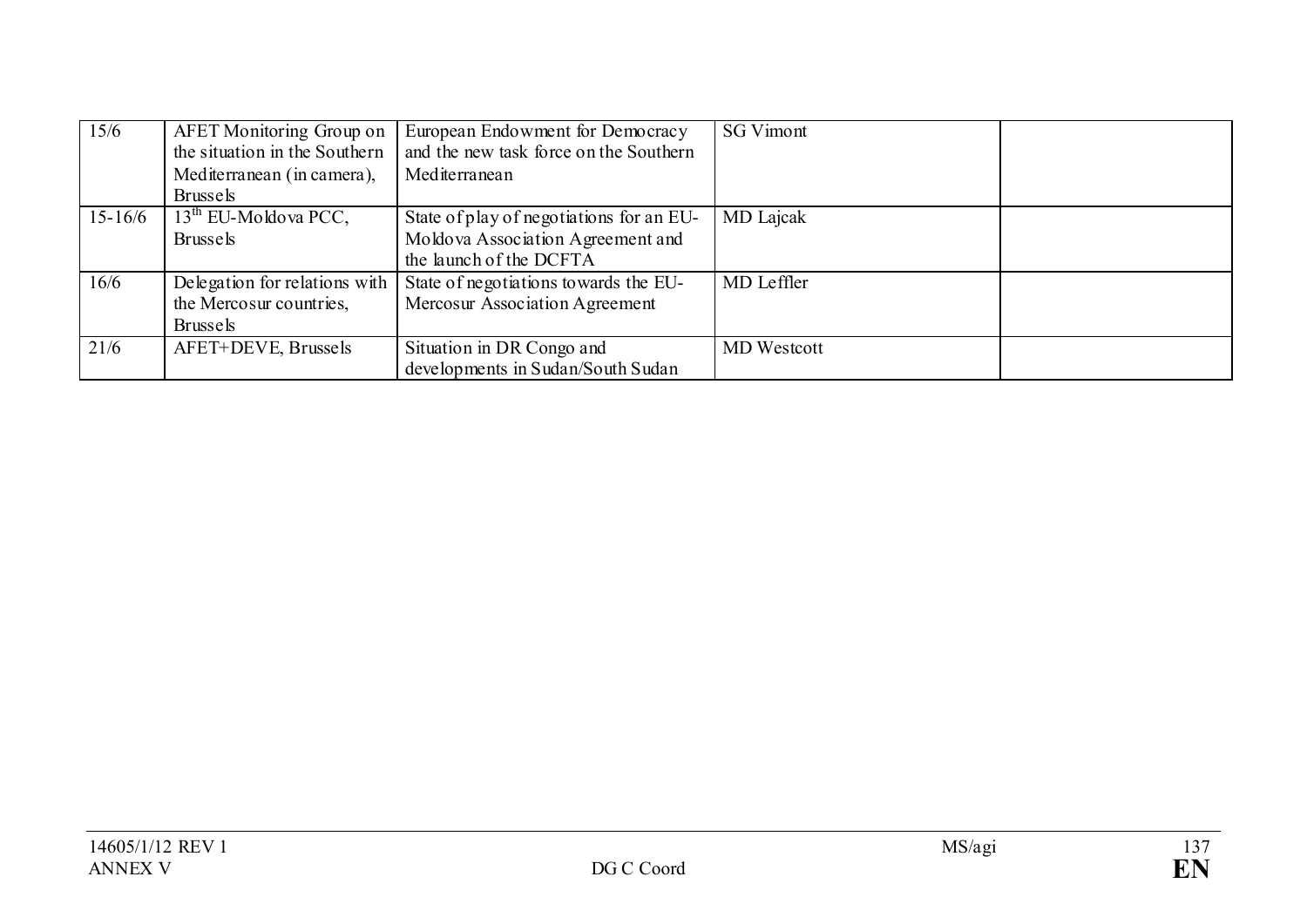| 23/6      | Joint consultation meeting<br>(regular meeting on CFSP<br>budget under IIA 2006)<br>(closed meeting)           | CSDP missions in the Palestinian<br>Territories (EUPOL COPPS + EUBAM<br>Rafah) and state of play of EUSRs | PSC Chair Skoog           | CPCC HoD Deane also<br>present              |
|-----------|----------------------------------------------------------------------------------------------------------------|-----------------------------------------------------------------------------------------------------------|---------------------------|---------------------------------------------|
| 27/6      | AFET (in camera), Brussels                                                                                     | FAC debriefing                                                                                            | <b>SG Vimont</b>          | With Cssr Füle on behalf of<br>HR/VP Ashton |
| $5 + 6/7$ | Informal meetings with<br>MEPs, Strasbourg                                                                     |                                                                                                           | MD Marinaki               |                                             |
| $5 + 6/7$ | Informal meetings with<br>MEPs, Strasbourg                                                                     |                                                                                                           | MD Mingarelli             |                                             |
| $5 + 6/7$ | Informal meetings with<br>MEPs, Strasbourg                                                                     |                                                                                                           | <b>DSG</b> Popowski       |                                             |
| 12/7      | AFET, Brussels                                                                                                 | The EU Foreign Policy towards the<br>BRICS and other Emerging powers:<br>objectives and strategies        | MD Isticioaia-Budura      |                                             |
| 13/7      | Delegation for relations with<br>India, Brussels                                                               | EU-India relations                                                                                        | MD Isticioaia-Budura      |                                             |
| 13/7      | Joint consultation meeting<br>(regular meeting on CFSP<br>budget under IIA 2006)<br>(closed meeting), Brussels | EUPM BiH; EUMM Georgia                                                                                    | PSC Chair Skoog           | Deputy CivOpsCmdr<br>Janvier also present   |
| 31/8      | AFET (in camera), Brussels                                                                                     | Exchange of views                                                                                         | HoD and EUSR BiH Sørensen |                                             |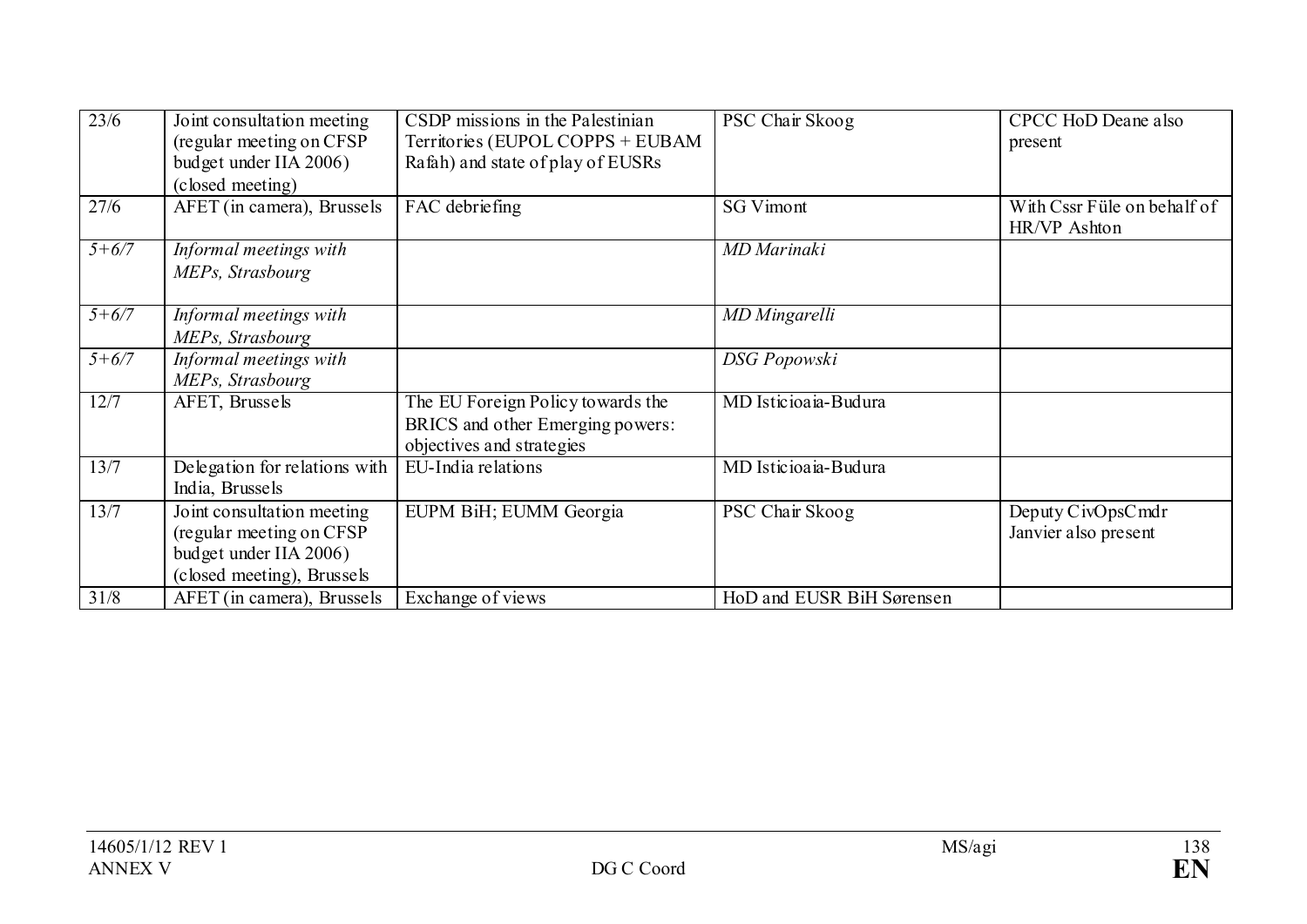| 31/8        | AFET (in camera), Brussels                                                 | Exchange of views                                                                                  | EUSR for the Southern<br>Mediterranean Region Léon |                                                                      |
|-------------|----------------------------------------------------------------------------|----------------------------------------------------------------------------------------------------|----------------------------------------------------|----------------------------------------------------------------------|
| 8/9         | Delegation for relations with<br>the Mashreq countries,<br><b>Brussels</b> | Exchange of views                                                                                  | MD Mingarelli                                      |                                                                      |
| 12/9        | AFET, Strasbourg                                                           | Recommendations to the Council, the<br>Commission and EEAS on the<br>negotiations on EU-Ukraine AA | MD Lajcak                                          |                                                                      |
| 12/9        | <b>AFET Jointly with SEDE</b><br>and Maghreb delegation,<br>Strasbourg     | Exchange of views on the situation in<br>Libya                                                     | MD Miozzo                                          |                                                                      |
| 12/9        | Informal meetings with<br>selected MEPs, Strasbourg                        |                                                                                                    | MD Lajčák                                          |                                                                      |
| $12 - 13/9$ | Informal meetings with<br>selected MEPs, Strasbourg                        |                                                                                                    | MD Miozzo                                          |                                                                      |
| 14/9        | Plenary, Strasbourg                                                        | Situation in Lybia, Syria + State of play<br>of the Middle East Peace Process                      | SG Vimont (no active participation)                | with PL Europe Minister<br>Dowgielewicz on behalf of<br>HR/VP Ashton |
| 14/9        | Informal meetings with<br>selected MEPs, Strasbourg                        |                                                                                                    | <b>SG Vimont</b>                                   |                                                                      |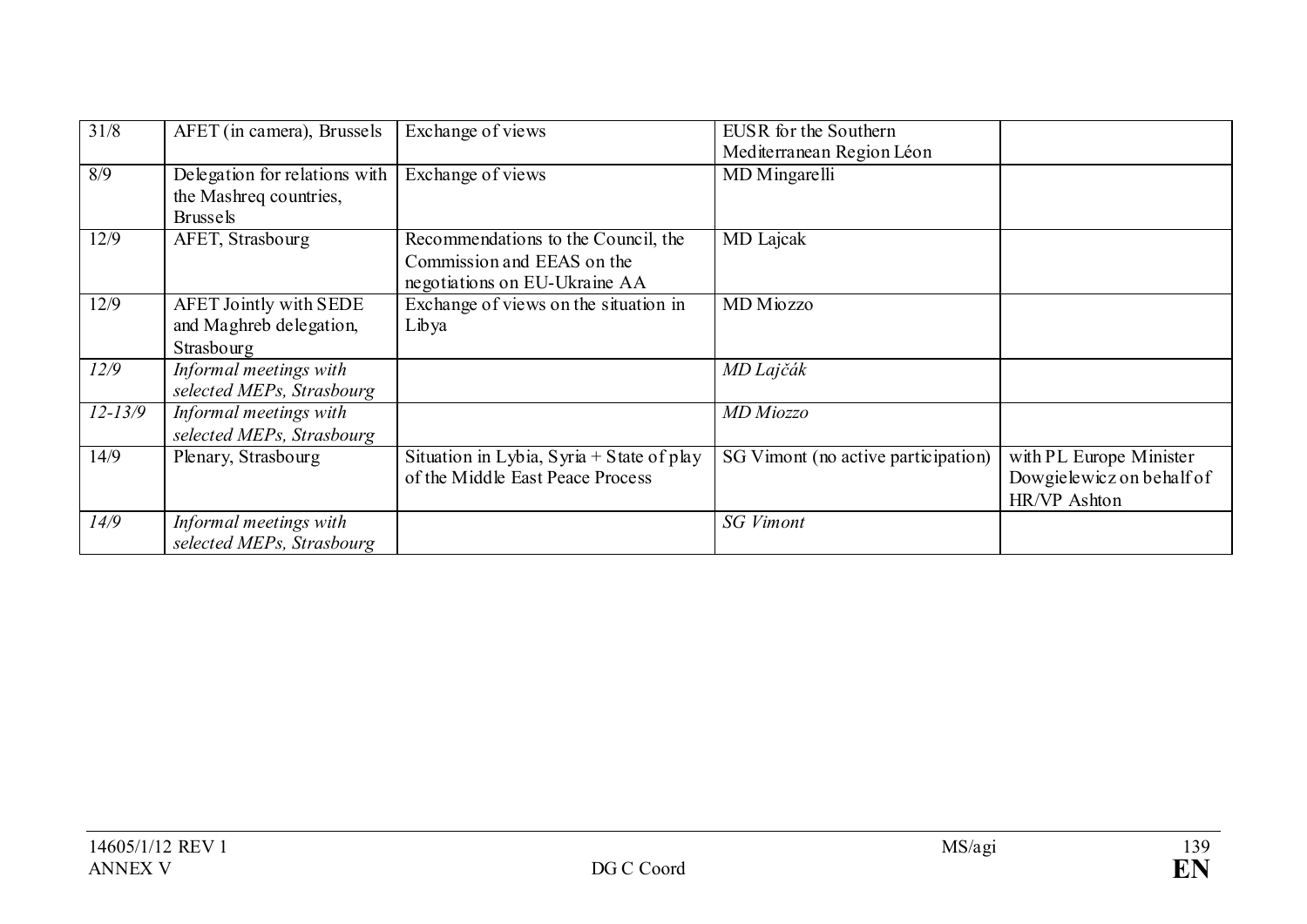| 14/9 | Informal meetings with<br>selected MEPs, Strasbourg                                                             |                                                                                        | COO O'Sullivan                                                                                                                                         |                                                                                              |
|------|-----------------------------------------------------------------------------------------------------------------|----------------------------------------------------------------------------------------|--------------------------------------------------------------------------------------------------------------------------------------------------------|----------------------------------------------------------------------------------------------|
| 14/9 | Informal meetings with<br>selected MEPs, Strasbourg                                                             |                                                                                        | DSG Popowski (tbc)                                                                                                                                     |                                                                                              |
| 14/9 | Working lunch, Strasbourg                                                                                       | On EEAS                                                                                | Corporate Board (members SG<br>Vimont, COO O'Sullivan and DSG<br>Popowski) and the EP rapporteurs<br>on EEAS (MEPs Brok, Gualtieri<br>and Verhofstadt) |                                                                                              |
| 20/9 | Visit by selected MEPs to<br>the Situation Room in the<br><b>EEAS</b>                                           | Briefing in the Situation Room                                                         | MD Miozzo                                                                                                                                              | General Van Osch, CPCC<br>Director Haber and CMPD<br>Director Stevens also<br><i>briefed</i> |
| 21/9 | Joint consultation meeting<br>(regular meeting on CFSP)<br>budget under IIA 2006)<br>(closed meeting), Brussels | Situation in Libya                                                                     | PSC Chair Skoog                                                                                                                                        | <b>CMPD Director Stevens</b><br>also present                                                 |
| 22/9 | Delegation for relations with<br>the Mercosur, Brussels                                                         | Exchange of views on the state of the<br>negotiations of the AA EU-<br><b>MERCOSUR</b> | MD Leffler                                                                                                                                             |                                                                                              |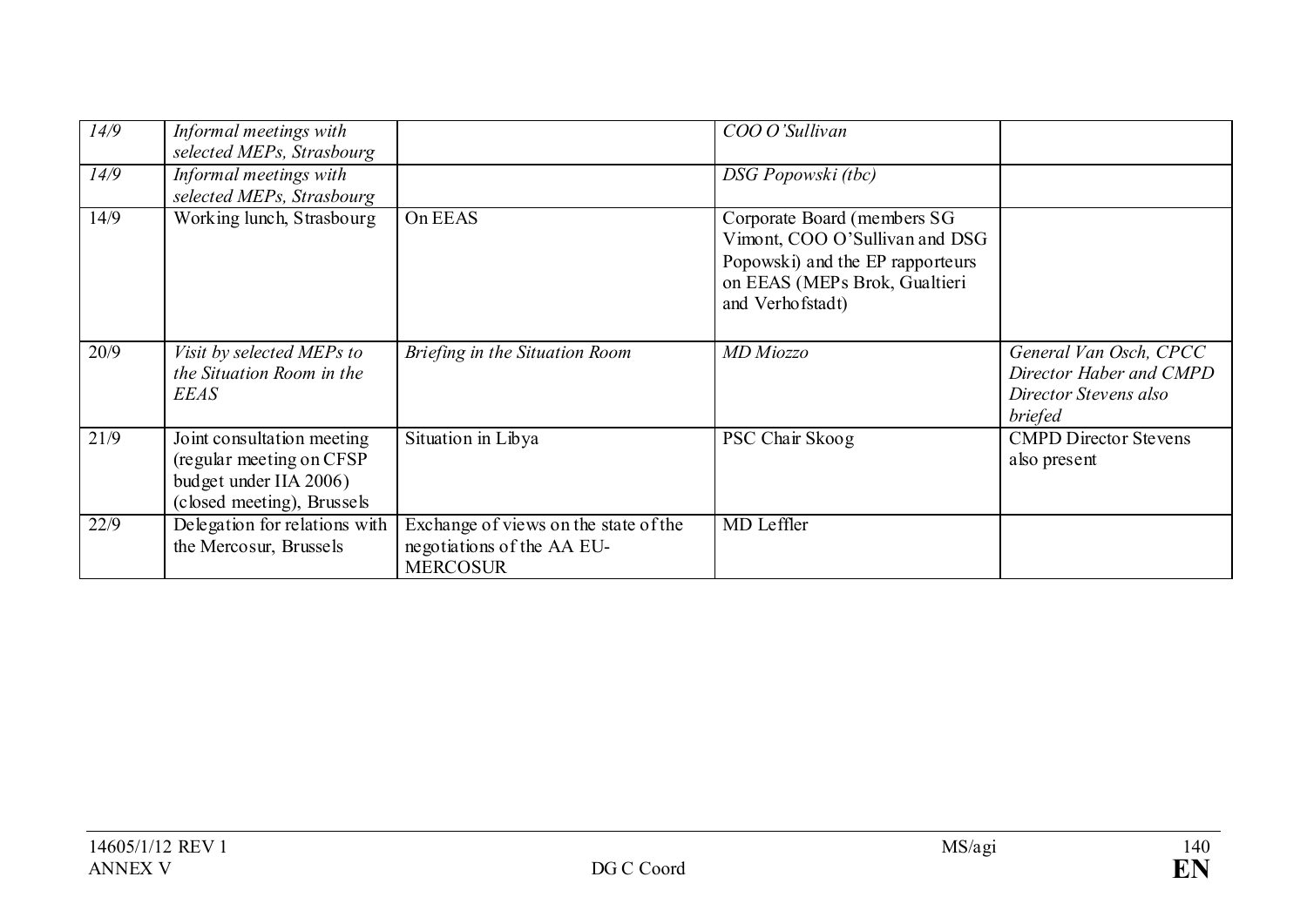| $27 - 28/9$       | Informal meetings with       |                                       | <b>DSG</b> Popowski  |  |
|-------------------|------------------------------|---------------------------------------|----------------------|--|
|                   | selected MEPs, Strasbourg    |                                       |                      |  |
| 28/9              | Informal meetings with       |                                       | DSG Schmid           |  |
|                   | selected MEPs, Strasbourg    |                                       |                      |  |
| 28/9              | Informal meetings with       |                                       | MD Leffler           |  |
|                   | selected MEPs, Strasbourg    |                                       |                      |  |
| 3/10              | DROI, Brussels               | Exchange of views on the Annual       | <b>MD</b> Marinaki   |  |
|                   |                              | Report and review of EU Human Rights  |                      |  |
|                   |                              | policy                                |                      |  |
| 3/10              | SEDE, Brussels               | Ongoing CSDP activities - Exchange of | DSG Popowski         |  |
|                   |                              | views ((including debriefing on       |                      |  |
|                   |                              | Informal FAC Defence in Wroclaw)      |                      |  |
| 4/10              | AFET Enlarged Bureau (in     | Debrief from UNGA ministerial week    | DSG Schmid           |  |
|                   | camera), Brussels            | with focus on Middle East and Iran    |                      |  |
| $\overline{5/10}$ | <b>AFET Working Group on</b> | Exchange of views                     | <b>MD</b> Marinaki   |  |
|                   |                              |                                       |                      |  |
|                   | EU/UN relations (in          |                                       |                      |  |
|                   | camera), Brussels            |                                       |                      |  |
| 11/10             | INTA, Brussels               | EU and China: Unbalanced Trade?       | MD Isticioaia-Budura |  |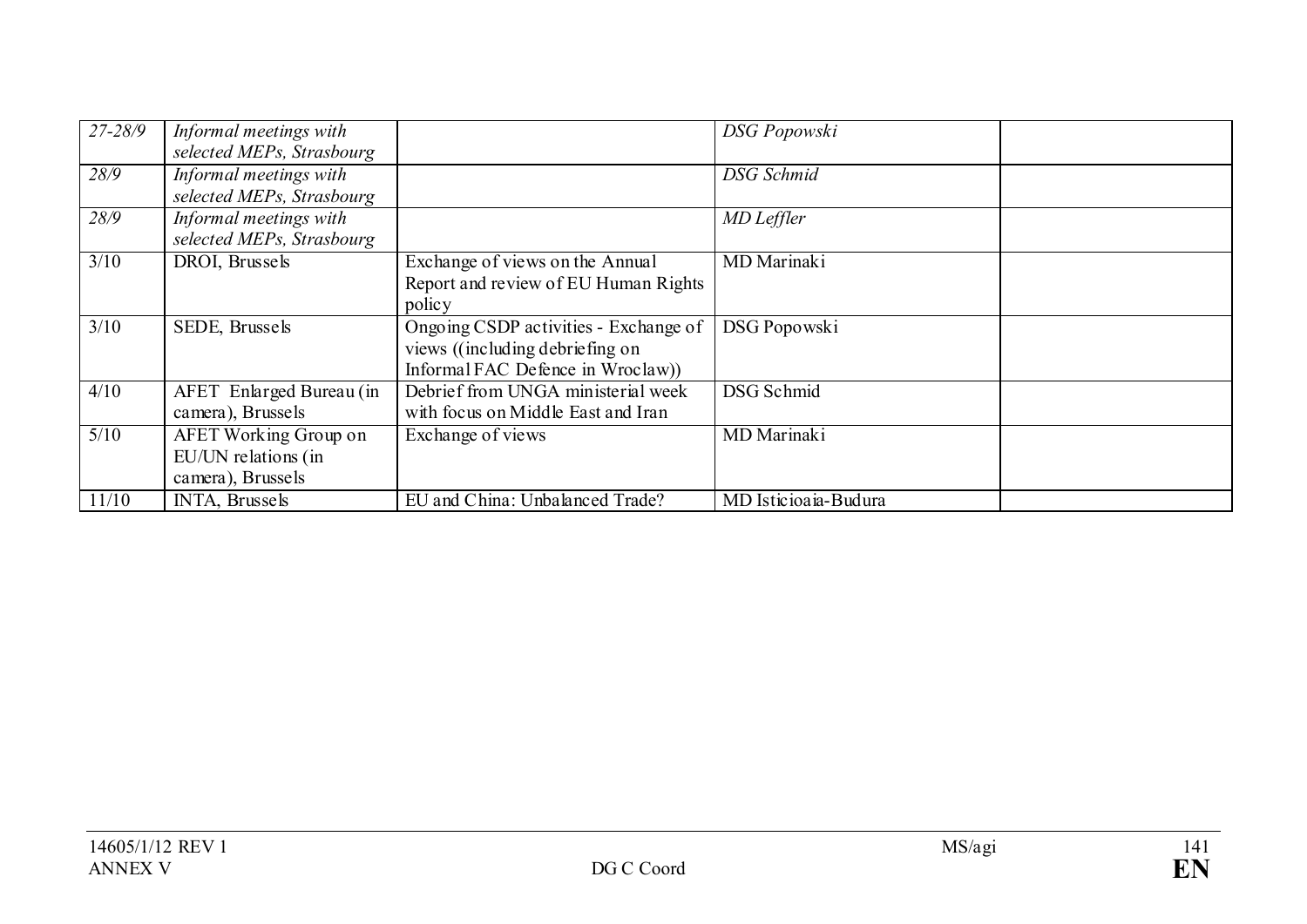| 11/10 | Delegation to the EU-Chile<br>Joint Parliamentary<br>Committee, Brussels                                        | Exchange of views on the visit to Chile<br>on $5 - 6/9$                               | MD Leffler                              |                                                                            |
|-------|-----------------------------------------------------------------------------------------------------------------|---------------------------------------------------------------------------------------|-----------------------------------------|----------------------------------------------------------------------------|
| 12/10 | Joint consultation meeting<br>(regular meeting on CFSP)<br>budget under IIA 2006)<br>(closed meeting), Brussels | EUSR Horn of Africa and EU's<br>strategic approach in the region                      | PSC Chair Skoog                         | <b>CMPD Director Stevens and</b><br>Acting Director Lester also<br>present |
| 19/10 | AFET (in camera), Brussels                                                                                      | Exchange of views                                                                     | HoD and EUSR BiH Quince                 |                                                                            |
| 15/11 | Informal enlarged SEDE<br>Bureau (in camera),<br>Strasbourg                                                     | Informal exchange of views on CSDP<br>(in preparation of the HR/VP debate on<br>CSDP) | DSG Popowski                            |                                                                            |
| 15/11 | Informal meetings with<br>selected MEPs, Strasbourg                                                             |                                                                                       | <b>DSG</b> Popowski                     |                                                                            |
| 15/11 | Informal meetings with<br>selected MEPs, Strasbourg                                                             |                                                                                       | MD Leffler                              |                                                                            |
| 16/11 | Plenary, Strasbourg                                                                                             | <b>EU-US Summit</b>                                                                   | MD Leffler (no active<br>participation) | with Cssr de Gucht on<br>behalf of HR/VP Ashton                            |
| 29/11 | DROI, Brussels                                                                                                  | Update on the Human Rights<br>policy review and the establishment of<br><b>EDD</b>    | DSG Popowski                            |                                                                            |